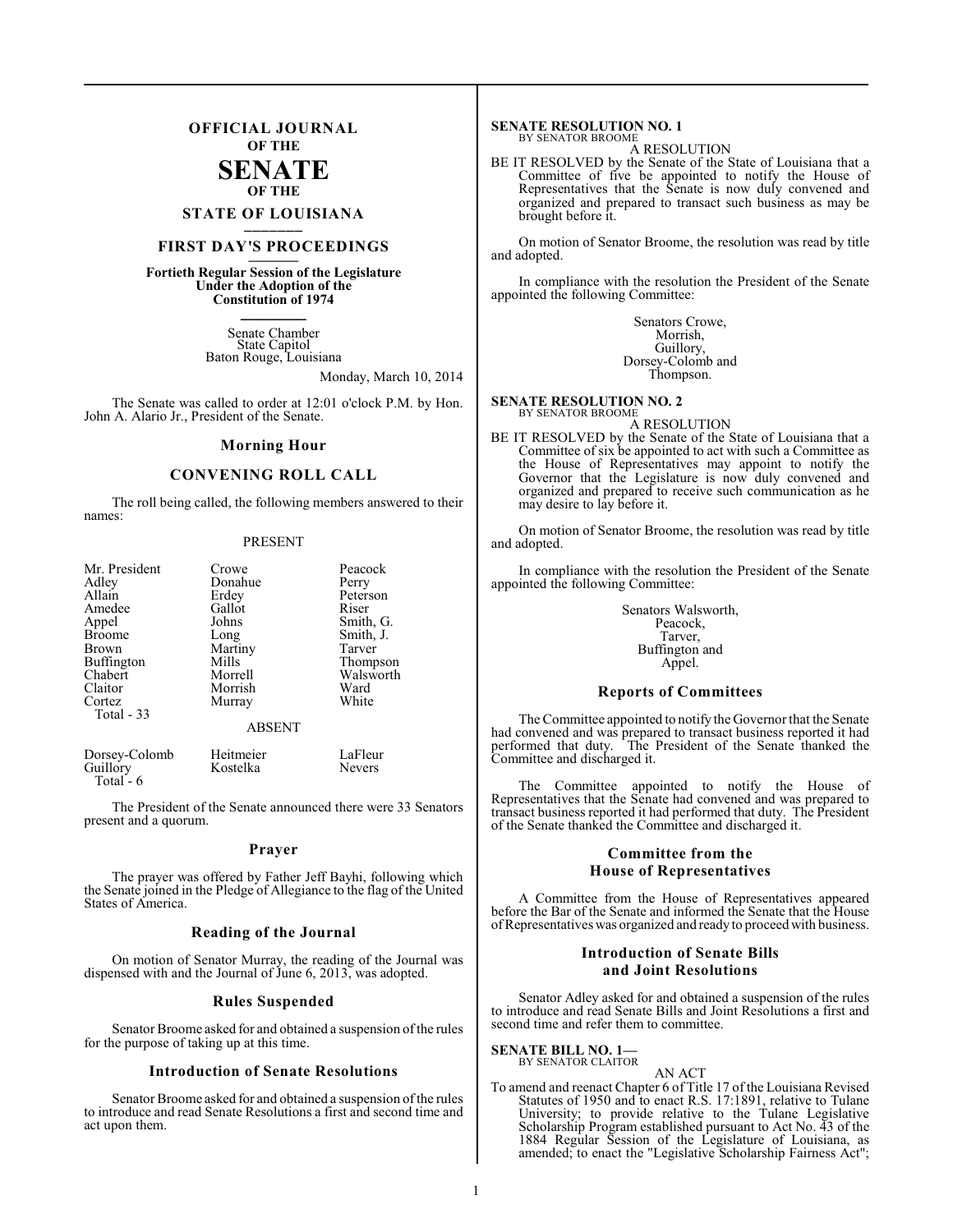# **Page 2 SENATE 1st DAY'S PROCEEDINGS**

# March 10, 2014

to provide certain terms, procedures, conditions, and requirements; to provide relative to eligibility criteria and other program requirements; to provide for exclusions from eligibility; to provide relative to the scholarship selection and award process; to provide for a selection preference for surviving children of certain deceased military, law enforcement, and other public personnel; to prohibit receipt of campaign contributions from scholarship recipients and their relatives; to provide relative to public notice and disclosure of certain program information; to provide for effectiveness; and to provide for related matters.

The bill was read by title and referred by the President to the Committee on Senate and Governmental Affairs.

## **SENATE BILL NO. 2—** BY SENATOR MILLS

AN ACT

To amend and reenact R.S. 11:1903(A)(2) and to enact R.S. 11:1903(F), relative to employer participation in the Parochial Employees' Retirement System; to provide relative to participating hospital districts; to provide for an effective date; and to provide for related matters.

The bill was read by title and referred by the President to the Committee on Retirement.

## **SENATE BILL NO. 3—** BY SENATOR GUILLORY

AN ACT

To provide for funding of state retirement systems; to authorize certain assessments; to dedicate certain revenue to payment of liabilities and funding of benefits of the systems; to specify application of the payments; to provide for an effective date; and to provide for related matters.

The bill was read by title and referred by the President to the Committee on Retirement.

## **SENATE BILL NO. 4—** BY SENATOR PEACOCK

AN ACT

To amend and reenact R.S. 11:2252(4), 2256(A), and 2257(K)(3)(a) and (b), relative to statewide retirement systems; to provide relative to the Firefighters' Retirement System; to provide for definitions; to provide for eligibility, benefits, and accrual and contribution rates; to provide for an effective date; and to provide for related matters.

The bill was read by title and referred by the President to the Committee on Retirement.

## **SENATE BILL NO. 5—** BY SENATOR GUILLORY

AN ACT

To enact R.S. 11:926(C), relative to the optional retirement plan of the Teachers' Retirement System of Louisiana; to allow a participant to execute an actuarial transfer from the optional retirement plan into the regular plan; to provide for an effective date; and to provide for related matters.

The bill was read by title and referred by the President to the Committee on Retirement.

# **SENATE BILL NO. 6—** BY SENATOR MARTINY

AN ACT

To amend and reenact R.S.  $11:2260(A)(2)$  and (6), relative to the membership of the Firefighters' Retirement System board of trustees; to provide for an additional retiree representative on the board of trustees; to provide for an effective date; and to provide for related matters.

The bill was read by title and referred by the President to the Committee on Retirement.

# **SENATE BILL NO. 7—**

BY SENATOR PEACOCK

AN ACT To enact R.S. 47:463.165, relative to motor vehicle special prestige license plates; to provide for the creation, issuance, and design of such license plates; to provide relative to the fee and distribution of such plates; to authorize the promulgation of rules and regulationsrelative to the creation and implementation of a special prestige license plate; and to provide for related matters.

The bill was read by title and referred by the President to the Committee on Transportation, Highways and Public Works.

## **SENATE BILL NO. 8—** BY SENATOR MARTINY

AN ACT

To amend and reenact R.S. 48:212(D) and to repeal R.S. 45:561 and 562, relative to federal railroad safety and inspection; to authorize the Department of Transportation and Development as the only state agency to enter into agreements to administer a railroad safety and inspection program with the federal government or its agency as provided by federal law; to repeal authority of the Public Service Commission relative to such railroad safety and inspection program; and to provide for related matters.

The bill was read by title and referred by the President to the Committee on Transportation, Highways and Public Works.

#### **SENATE BILL NO. 9—** BY SENATOR AMEDEE

AN ACT

To amend and reenact R.S. 40:966(B), relative to penalties for certain drug offenses; to increase the term of imprisonment for the manufacture, distribution, or possession with intent to distribute heroin; and to provide for related matters.

The bill was read by title and referred by the President to the Committee on Judiciary C.

# **SENATE BILL NO. 10—**

BY SENATOR MORRISH AN ACT

To enact R.S. 22:2296.1, relative to recovery against Louisiana Citizens Property Insurance Corporation; to prohibit claimants from recovering penalties from Louisiana Citizens Property Insurance Corporation in the form of class action lawsuits; and to provide for related matters.

The bill was read by title and referred by the President to the Committee on Judiciary A.

### **SENATE BILL NO. 11—** BY SENATOR LAFLEUR

A JOINT RESOLUTION

Proposing to amend Article V, Section 23 of the Constitution of Louisiana, relative to judges; to remove provisions that establish an age beyond which judges shall not remain in office; and to specify an election for submission of the proposition to electors and provide a ballot proposition.

The bill was read by title and referred by the President to the Committee on Judiciary A.

# **SENATE BILL NO. 12—**

BY SENATOR GALLOT

AN ACT To amend and reenact R.S. 14:91.8 and R.S. 26:910 and 910.1(A) and to enact R.S. 14:91.6(B)(6) and (7) and R.S. 26:901(28) and (29), relative to alternative nicotine products; to provide for the definition of alternative nicotine product; to provide for the definition of e-cigarette; to provide for an effective date; and to provide for related matters.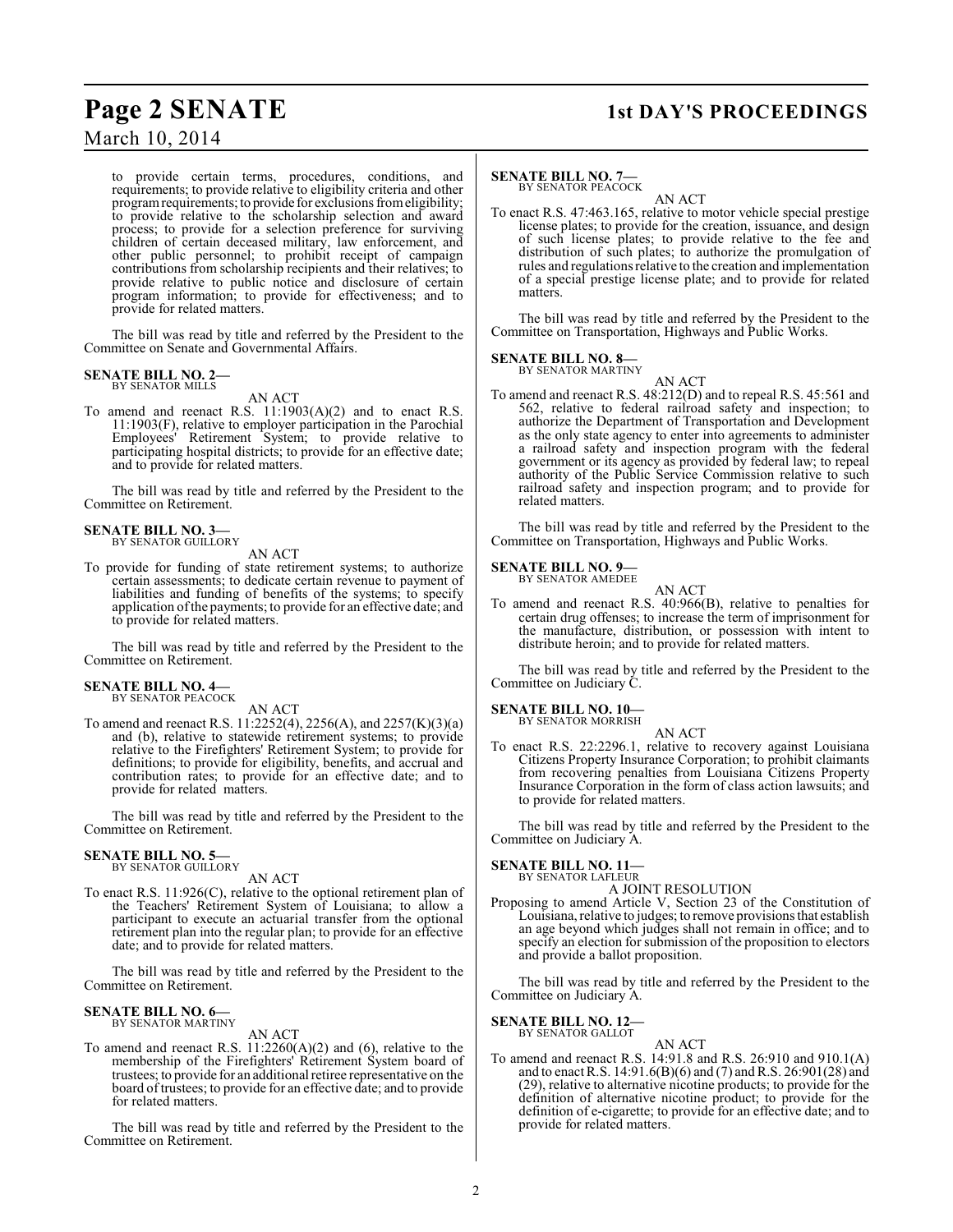# **1st DAY'S PROCEEDINGS Page 3 SENATE** March 10, 2014

The bill was read by title and referred by the President to the Committee on Judiciary C.

# **SENATE BILL NO. 13—** BY SENATOR PEACOCK

AN ACT

To amend and reenact R.S. 11:22(B)(6) and (13), 102.1(B)(4) and  $(C)(4)$ , 102.2(B)(4) and  $(C)(4)$ , 542(A)(2)(a) and (F)(2)(a), and  $883.1(A)(2)(a)$  and  $(G)(2)(a)$ , relative to the entry age normal valuation method; to provide for utilization of the method by certain state retirement systems; to provide for effective dates; and to provide for related matters.

The bill was read by title and referred by the President to the Committee on Retirement.

# **SENATE BILL NO. 14—**<br>BY SENATOR GUILLORY

AN ACT

To amend and reenact R.S.  $11:102(B)(3)(d)(vi)$ , relative to the liabilities of the Louisiana School Employees' Retirement System; to provide for payment of such liabilities; to provide for employer contributions; to provide for an effective date; and to provide for related matters.

The bill was read by title and referred by the President to the Committee on Retirement.

#### **SENATE BILL NO. 15—** BY SENATOR WARD

AN ACT

To enact R.S. 11:562(D), relative to judges in office prior to January 1, 2011, in the Louisiana State Employees' Retirement System; to provide for a survivor lump sum benefit option; to provide for restrictions; to provide for an effective date; and to provide for related matters.

The bill was read by title and referred by the President to the Committee on Retirement.

- **SENATE BILL NO. 16—**<br>BY SENATORS GUILLORY, KOSTELKA, GARY SMITH, JOHN SMITH<br>AND WALSWORTH AND REPRESENTATIVES HENRY BURNS,<br>BURRELL, GUILLORY, HAZEL, HILL, PRICE AND RICHARD<br>AN ACT
- To grant a permanent benefit increase to retirees and beneficiaries of the Louisiana State Police Retirement System in conformity with the statutory provisions governing the system's experience account.

The bill was read by title and referred by the President to the Committee on Retirement.

#### **SENATE BILL NO. 17—** BY SENATOR LONG

AN ACT

To amend and reenact R.S. 11:883.1.1, relative to increases of benefits received from the Teachers' Retirement System of Louisiana; to provide for a supplemental permanent benefit increase; to provide for funding; to provide for an effective date; and to provide for related matters.

The bill was read by title and referred by the President to the Committee on Retirement.

**SENATE BILL NO. 18—**<br>BY SENATORS GUILLORY, KOSTELKA, GARY SMITH, JOHN SMITH<br>AND WALSWORTH AND REPRESENTATIVES HENRY BURNS,<br>BURRELL, GUILLORY, HAZEL, HILL, HOFFMANN, PRICE AND<br>RICHARD

## AN ACT

To grant a permanent benefit increase to retirees and beneficiaries of the Louisiana State Employees' Retirement System in conformity with the statutory provisions governing the system's experience account.

The bill was read by title and referred by the President to the Committee on Retirement.

- **SENATE BILL NO. 19—**<br>BY SENATORS GUILLORY, KOSTELKA, GARY SMITH, JOHN SMITH<br>AND WALSWORTH AND REPRESENTATIVES HENRY BURNS,<br>BURRELL, GUILLORY, HAZEL, HILL, PRICE AND RICHARD AN ACT
- To grant a permanent benefit increase to retirees and beneficiaries of the Louisiana School Employees' Retirement System in conformity with the statutory provisions governing the system's experience account.

The bill was read by title and referred by the President to the Committee on Retirement.

# **SENATE BILL NO. 20—**

BY SENATOR GUILLORY AN ACT

To amend and reenact R.S. 11:701(10), (11), (12), (24), and  $(33)(a)(i)$ ,  $(ii)(aa)$ , and  $(xiii)$  and  $(b)(i)$ ,  $702(A)$  and  $(B)$ ,  $723(A)(1), 781(B), 784(A), (C)(2),$  and  $(F), 784.1(A), (B), (C),$ and (D), 785.1(A) and (C), 792(A), (B), (C), and (D), and 826, to enact R.S. 11:701(14.1), (22.1), and (33)(a)(xiv) and 781(C), and to repeal R.S. 11:723(B), relative to the Teachers' Retirement System of Louisiana; to provide with respect to the tax qualification of the system; to make changes to the plan's provisions in conformity with federal requirements; to provide for an effective date; and to provide for related matters.

The bill was read by title and referred by the President to the Committee on Retirement.

**SENATE BILL NO. 21—**<br>BY SENATORS GUILLORY, KOSTELKA, GARY SMITH, JOHN SMITH<br>AND WALSWORTH AND REPRESENTATIVES HENRY BURNS,<br>BURRELL, GUILLORY, HAZEL, HILL, HOFFMANN, PRICE AND<br>RICHARD

AN ACT To grant a permanent benefit increase to retirees and beneficiaries of the Teachers' Retirement System of Louisiana in conformity with the statutory provisions governing the system's experience account.

The bill was read by title and referred by the President to the Committee on Retirement.

**SENATE BILL NO. 22—**<br>BY SENATOR GUILLORY

AN ACT

To provide for funding of state retirement systems; to dedicate certain revenue to payment of liabilities of the systems; to specify application of the payments; to provide for an effective date; and to provide for related matters.

The bill was read by title and referred by the President to the Committee on Finance.

#### **SENATE BILL NO. 23—** BY SENATOR GUILLORY

AN ACT

To enact R.S. 11:926.1, relative to the optional retirement plan of the Teachers' Retirement System of Louisiana; to allow a participant to execute an actuarial transfer from the optional retirement plan into the regular plan; to provide for an effective date; and to provide for related matters.

The bill was read by title and referred by the President to the Committee on Retirement.

#### **SENATE BILL NO. 24—** BY SENATOR GUILLORY

AN ACT

To amend and reenact R.S.  $11:2173(A)(1)$  and  $(6)$ , relative to the Sheriffs' Pension and Relief Fund; to provide relative to membership of the board of trustees; to specify terms of office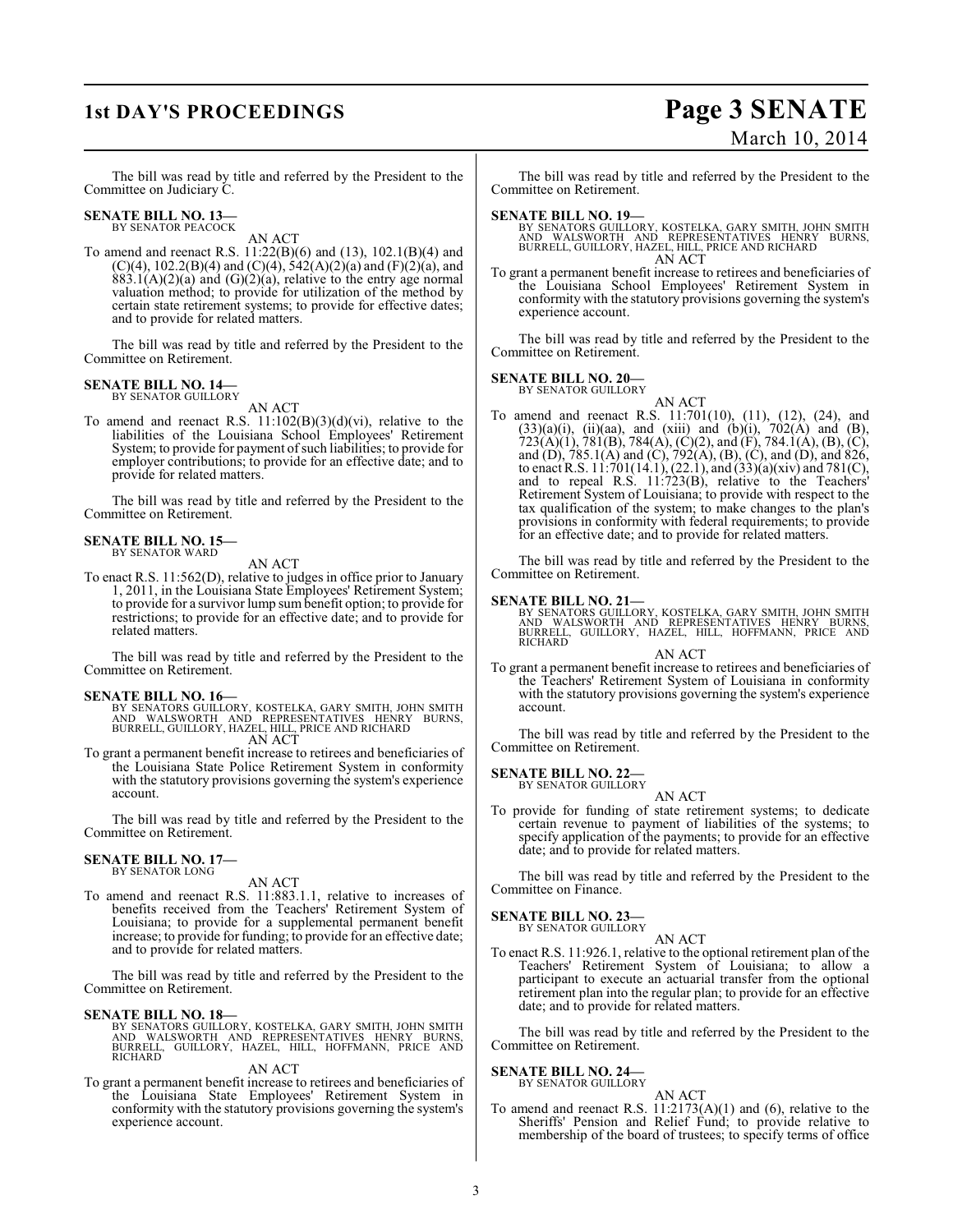# **Page 4 SENATE 1st DAY'S PROCEEDINGS**

March 10, 2014

and designations; to provide for an effective date; and to provide for related matters.

The bill was read by title and referred by the President to the Committee on Retirement.

# **SENATE BILL NO. 25—**<br>BY SENATOR GUILLORY

AN ACT

To amend and reenact R.S.  $11:1147(C)(2)(a)(ii)$ ,  $1151(F)(1)$ , 1151.1(A) and (C)(1), and 1206, to enactR.S. 11:1132.1, and to repeal R.S. 11:162(D), 1002(11), and 1144(A)(2), relative to the administration of the Louisiana School Employees' Retirement System; to provide for recovery of overpayments; to provide for disability and survivor benefits for certain members; to provide for technical corrections; to provide for an effective date; and to provide for related matters.

The bill was read by title and referred by the President to the Committee on Retirement.

# **SENATE BILL NO. 26—**<br>BY SENATOR GUILLORY

AN ACT

To enact R.S. 11:102(B)(3)(e), relative to state retirement system liabilities; to provide for funding of such liabilities through the assessment of employer contributions; to provide for determination of the assessments; to specify the method for including certain administrative expenses in that determination; to provide for an effective date; and to provide for related matters.

The bill was read by title and referred by the President to the Committee on Retirement.

# **SENATE BILL NO. 27—** BY SENATOR WALSWORTH

AN ACT

To amend and reenact R.S. 11:542.1, relative to increases of benefits received from the Louisiana State Employees' Retirement System; to provide for a supplemental permanent benefit increase; to provide for funding; to provide for an effective date; and to provide for related matters.

The bill was read by title and referred by the President to the Committee on Retirement.

# **SENATE BILL NO. 28—** BY SENATOR HEITMEIER

AN ACT

To amend and reenact R.S. 49:148.4.1(C), relative to suitable accommodation for breastfeeding and lactation in state-owned buildings; to provide for the effective date and the number of buildings involved; and to provide for related matters.

The bill was read by title and referred by the President to the Committee on Senate and Governmental Affairs.

## **SENATE BILL NO. 29—** BY SENATOR WALSWORTH

AN ACT

To amend and reenact R.S. 11:710(A)(6), relative to the Teachers' Retirement System of Louisiana; to allow certain retirees reemployed as educational diagnosticians or reading specialists to receive benefits during reemployment; to provide for an effective date; and to provide for related matters.

The bill was read by title and referred by the President to the Committee on Retirement.

## **SENATE BILL NO. 30—** BY SENATOR CORTEZ

AN ACT

To amend and reenact R.S. 11:446(F), 450(B), and 471.1(G), relative to the Louisiana State Employees' Retirement System; to specify procedures related to payment for and of benefits; to provide for options, contributions, and eligibility; to provide for an effective date; and to provide for related matters.

The bill was read by title and referred by the President to the Committee on Retirement.

# **SENATE BILL NO. 31—**<br>BY SENATOR BROWN

AN ACT

To amend and reenact R.S. 17:4024, relative to the Student Scholarships for Educational Excellence Program; to require the Department of Education to report annually certain information regarding the program to state legislators; and to provide for related matters.

The bill was read by title and referred by the President to the Committee on Education.

# **SENATE BILL NO. 32—** BY SENATOR MORRISH

AN ACT To amend and reenact R.S. 14:231, relative to offenses against property; to provide relative to air bag fraud; to provide penalties for knowingly manufacturing, importing, selling, offering for sale, or installing or reinstalling in any motor vehicle a counterfeit or nonfunctional air bag; to provide definitions; and to provide for related matters.

The bill was read by title and referred by the President to the Committee on Judiciary C.

### **SENATE BILL NO. 33—** BY SENATOR MORRISH

AN ACT To enact R.S.  $13:5554(G)(3)$ , relative to the payment of group insurance premium costs for certain retired sheriffs and deputy sheriffs; to provide for eligibility for payment of such costs for retired sheriffs and retired deputy sheriffs of the Acadia Parish Sheriff's Office; to provide for effective dates; and to provide for related matters.

The bill was read by title and withdrawn from the files of the Senate prior to introduction.

**SENATE BILL NO. 34—** BY SENATOR MORRISH

# AN ACT

To enact R.S. 17:3048.1(Y), relative to the monetary amounts of awards granted pursuant to the Taylor Opportunity Program for Students; to provide for maximum award amounts; to provide for adjustments in maximum award amounts; to provide for effectiveness; and to provide for related matters.

The bill was read by title and withdrawn from the files of the Senate prior to introduction.

**SENATE BILL NO. 35—** BY SENATOR MORRISH

## AN ACT

To repeal R.S. 40:2852(D), relative to judicial agency referral residential facilities; to repeal the accreditation requirement; and to provide for related matters.

The bill was read by title and was withdrawn from the files of the Senate prior to introduction.

**SENATE BILL NO. 36—** BY SENATOR BROWN

AN ACT

To enact R.S. 17:3983.1, relative to charter schools; to require a chartering group to notify certain legislators upon submission of an initial charter school proposal or application; to specify the information to be included in such notification; to require additional notification regarding the disposition of such submission; and to provide for related matters.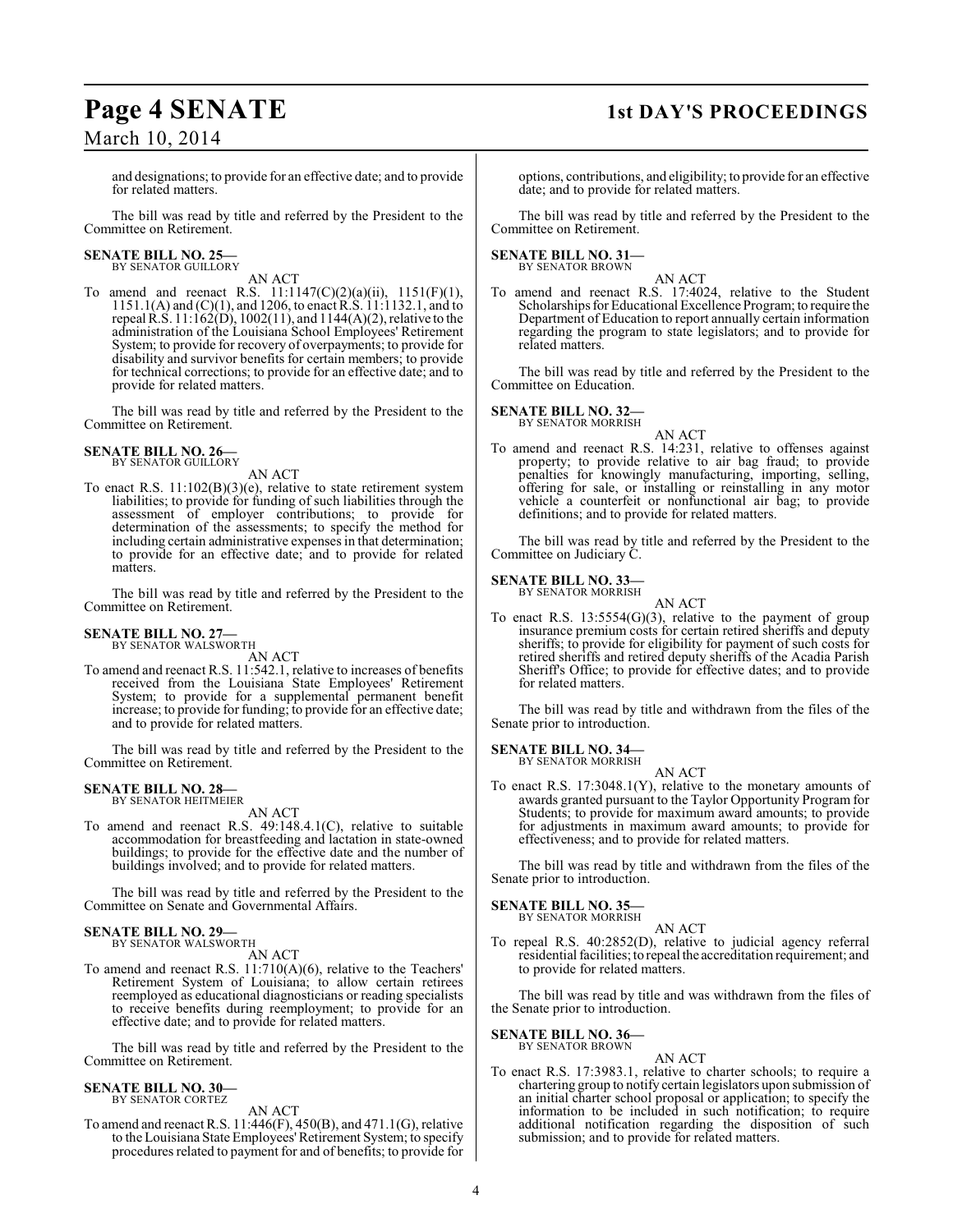# **1st DAY'S PROCEEDINGS Page 5 SENATE** March 10, 2014

The bill was read by title and referred by the President to the Committee on Education.

# **SENATE BILL NO. 37—** BY SENATOR CORTEZ

AN ACT

To amend and reenact Code of Civil Procedure Article 4843(C) and (D), relative to courts and jurisdiction; to provide for the civil jurisdiction of certain city courts; to provide relative to the City Court of Lafayette; to provide for an increase in the civil jurisdictional amount in dispute for the City Court of Lafayette; and to provide for related matters.

The bill was read by title and referred by the President to the Committee on Judiciary A.

# **SENATE BILL NO. 38—** BY SENATOR MORRISH

AN ACT

To amend and reenact R.S. 13:783(D)(7), relative to expenses of the clerks of court; to authorize an automobile expense allowance for the clerks of district court for certain parishes; to include the clerks of district court for certain additional parishes within such authorization; and to provide for related matters.

The bill was read by title and referred by the President to the Committee on Judiciary A.

### **SENATE BILL NO. 39—** BY SENATOR MURRAY

AN ACT

To amend and reenact R.S. 9:1113, relative to partition of immovable property; to provide relative to minority interests; to provide relative to private sales; to provide certain terms, conditions, and procedures; and to provide for related matters.

The bill was read by title and referred by the President to the Committee on Judiciary A.

# **SENATE BILL NO. 40—** BY SENATOR CORTEZ

AN ACT

To enact R.S.  $13:1899(C)(11)$ , relative to courts and judicial procedure; to provide relative to the assessment and disposition of certain costs by courts in criminal and juvenile matters; to provide certain limitations; to provide relative to the City Court of Lafayette; and to provide for related matters.

The bill was read by title and referred by the President to the Committee on Finance.

# **SENATE BILL NO. 41—** BY SENATOR BROOME

AN ACT

To amend and reenact R.S. 40:1091, relative to blood samples during pregnancy; to provide for re-screening for HIV and syphilis in the third trimester of pregnancy; to provide obligations of the physician; to provide for an effective date; and to provide for related matters.

The bill was read by title and withdrawn from the files of the Senate prior to introduction.

# **SENATE BILL NO. 42—** BY SENATOR CORTEZ

AN ACT

To enact R.S. 13:2078.1, relative to the City Court of Lafayette; to provide relative to the City Court of Lafayette civil fee account; to authorize the annual transfer of interest earned on the civil fee account to the general operational fund of the court; to authorize under certain conditions the transfer of certain unclaimed fees and costs in the civil fee account to the general operational fund of the court; to provide certain terms, conditions and procedures; and to provide for related matters.

The bill was read by title and referred by the President to the Committee on Judiciary A.

# **SENATE BILL NO. 43—** BY SENATOR BROOME

AN ACT To amend and reenact R.S.  $24:973.1(B)(1)$  and  $(F)(6)$ , relative to the Legislative Youth Advisory Council; to provide for membership and staffing of the council; and to provide for related matters.

The bill was read by title and referred by the President to the Committee on Education.

#### **SENATE BILL NO. 44—** BY SENATOR MARTINY

AN ACT

To enact Chapter 4-A of Title 21 of the Louisiana Revised Statutes of 1950, to be comprised ofR.S. 21:301 through 308, relative to hotels and lodging houses; to provide with respect to optional assessments on hotels that are levied by a comprehensive membership based tourism organization on its members that are operators of hotels or motels located in the parish of Jefferson; to provide that hotel and income taxes shall not apply to such surcharges; to provide for a hotel referendum to approve such an optional assessment; to provide for enhancement of the sales and marketing capabilities and other general purposes of the organization; to provide for the direct or indirect benefit of growing the traveler economy; to provide for levying hotel assessments as surcharges on hotel or motel folios; to provide for terms and definitions; to provide for an effective date; and to provide for related matters.

The bill was read by title and referred by the President to the Committee on Revenue and Fiscal Affairs.

# **SENATE BILL NO. 45—** BY SENATOR MURRAY

AN ACT To amend and reenact R.S. 13:1373(B), relative to courts and judicial procedure; to provide relative to the Orleans Parish Criminal District Court; to provide certain procedures, terms, and conditions; to provide relative to clerks and court reporters; to provide relative to the preparation of court transcripts for appeals; and to provide for related matters.

The bill was read by title and referred by the President to the Committee on Judiciary A.

# **SENATE BILL NO. 46—** BY SENATOR DORSEY-COLOMB

AN ACT

To enact R.S. 23:643, relative to payment of employees; to provide for a state minimum wage of ten dollars an hour; to provide for exclusions; to provide for an effective date; and to provide for related matters.

The bill was read by title and referred by the President to the Committee on Labor and Industrial Relations.

# **SENATE BILL NO. 47—** BY SENATOR ALARIO

AN ACT

To rename the extension of the Leo Kerner/Lafitte Parkway, an approximate one and one-half mile stretch of service road, Louisiana Highway 3134, in Jefferson Parish, as the "Sergeant Warren A. Murphy Boulevard"; and to provide for related matters.

The bill was read by title and referred by the President to the Committee on Transportation, Highways and Public Works.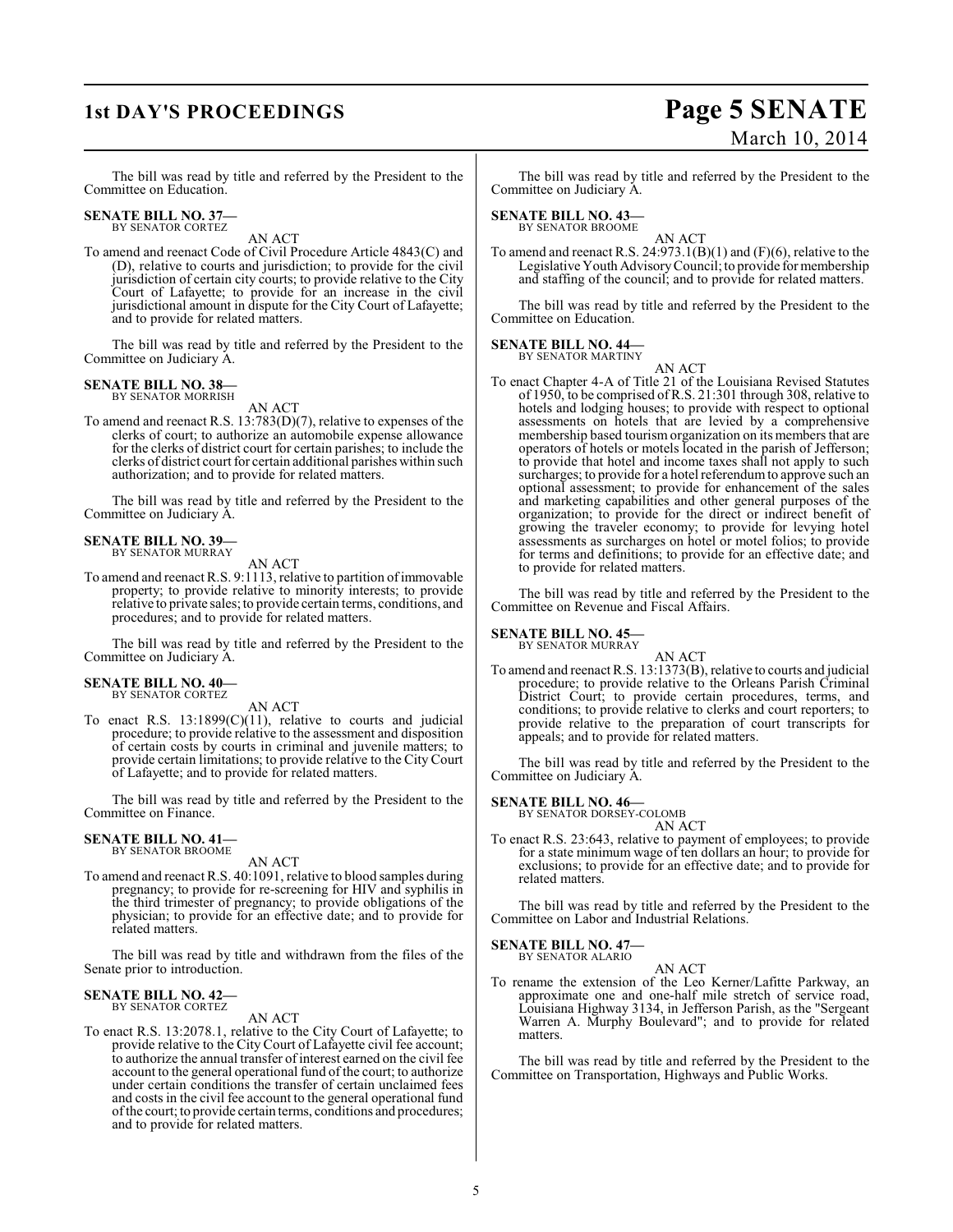# **Page 6 SENATE** 1st DAY'S PROCEEDINGS

March 10, 2014

## **SENATE BILL NO. 48—** BY SENATOR JOHN SMITH

AN ACT

To enact R.S. 33:447.13, relative to the mayor's court of the town of Rosepine; to authorize an increase in court costs for violations of municipal ordinances; and to provide for related matters.

The bill was read by title and referred by the President to the Committee on Finance.

# **SENATE BILL NO. 49—** BY SENATOR AMEDEE

AN ACT

To amend and reenact R.S. 16:11(A)(2) and to repeal R.S. 16:513, relative to the annual salary of certain assistant district attorneys; to allow for reallocation by certain district attorneys of salary amounts paid to assistant district attorneys; and to provide for related matters.

The bill was read by title and referred by the President to the Committee on Judiciary B.

## **SENATE BILL NO. 50—** BY SENATOR NEVERS

AN ACT

To amend and reenact R.S.  $17:24.10(A), (B), (I)(1)(a)(i)$  and (J) and to repeal R.S. 17:24.10(E)(2) and (F), relative to early childhood education; to require local school systems to provide access to all eligible students to the Cecil J. Picard LA 4 Early Childhood Program; to provide for collaborative agreements with nonschool system providers; to provide relative to funding; and to provide for related matters.

The bill was read by title and referred by the President to the Committee on Education.

#### **SENATE BILL NO. 51—** BY SENATOR MARTINY

AN ACT

To amend and reenact R.S. 51:1304(C)(4), 1305(A), the introductory paragraph of 1305(B), 1305(C), and 1309(B), and to repeal R.S. 51:1302(7), relative to the Louisiana Tax Free Shopping Program; to remove the authority of the program to charge participating retailers a membership fee; and to provide for related matters.

The bill was read by title and referred by the President to the Committee on Revenue and Fiscal Affairs.

## **SENATE BILL NO. 52—** BY SENATOR JOHN SMITH

AN ACT

To enact R.S. 33:447.13, relative to courts; to increase authorized court costs for municipal ordinance violations in the mayor's court of the town of Anacoco; and to provide for related matters.

The bill was read by title and referred by the President to the Committee on Finance.

## **SENATE BILL NO. 53—** BY SENATOR CORTEZ

AN ACT

To amend and reenact R.S. 4:143(1), relative to horse racing; to provide for certain terms, conditions, and procedures; to provide for definitions; and to provide for related matters.

The bill was read by title and referred by the President to the Committee on Commerce, Consumer Protection, and International Affairs.

## **SENATE BILL NO. 54—** BY SENATOR BROOME

AN ACT

To amend and reenact Children's Code Articles 793.1, 793.3 and 793.4, relative to early intervention programs; to include East Baton Rouge Parish; to provide certain procedures, terms,

conditions and fees; to provide for a method of collecting and depositing fees to fund such early intervention program; and to provide for related matters.

The bill was read by title and referred by the President to the Committee on Judiciary A.

# **SENATE BILL NO. 55—**

BY SENATOR KOSTELKA AN ACT

To enact R.S.  $14:2(B)(45)$  and  $32.1(C)$ , relative to crimes of violence; to add vehicular homicide to the list of crimes of violence; to provide relative to penalties for vehicular homicide; and to provide for related matters.

The bill was read by title and referred by the President to the Committee on Judiciary C.

# **SENATE BILL NO. 56—** BY SENATOR NEVERS

AN ACT

To enact R.S. 17:3167.1, relative to the articulation and transfer of academic credit hours across all public educational institutions in Louisiana; to require secondary and postsecondary education management boards to participate in regular meetings regarding articulation and transfer policies and agreements; to provide relative to the purpose and outcomes of such meetings; to provide for reporting; and to provide for related matters.

The bill was read by title and referred by the President to the Committee on Education.

#### **SENATE BILL NO. 57—** BY SENATOR BROOME

AN ACT

To enact R.S. 22:1025.1, relative to group, blanket, and association health insurance; to mandate inclusion of coverage for the treatment of lymphedema as an option in certain policies; and to provide for related matters.

The bill was read by title and referred by the President to the Committee on Insurance.

#### **SENATE BILL NO. 58—** BY SENATOR ALARIO

AN ACT

To amend and reenact the heading of Subpart AA of Part I of Chapter 1 of Subtitle II of Title 47 of the Louisiana Revised Statutes of 1950 and R.S. 47:120.91, relative to state individual income tax return checkoffs for certain donations; to change the Louisiana Chapter of the National Multiple Sclerosis Society to the National Multiple Sclerosis Society; and to provide for related matters.

The bill was read by title and referred by the President to the Committee on Revenue and Fiscal Affairs.

# **SENATE BILL NO. 59—**

BY SENATOR JOHN SMITH AND REPRESENTATIVE HILL AN ACT

To repeal Part I-A of Chapter 4 of Title 12 of the Louisiana Revised Statutes of 1950, comprised of R.S. 12:431 and 431.1, relative to the Beauregard Electric Cooperative; to provide for an effective date; and to provide for related matters.

The bill was read by title and referred by the President to the Committee on Local and Municipal Affairs.

#### **SENATE BILL NO. 60—** BY SENATOR GALLOT

## AN ACT

To amend and reenact R.S.  $18:463(A)(1)(a)$  and  $551(D)$  and to repeal R.S. 18:441(B)(4), relative to the Louisiana Election Code; to provide for the designation of political party affiliation of candidates on the notice of candidacy and ballot; to provide for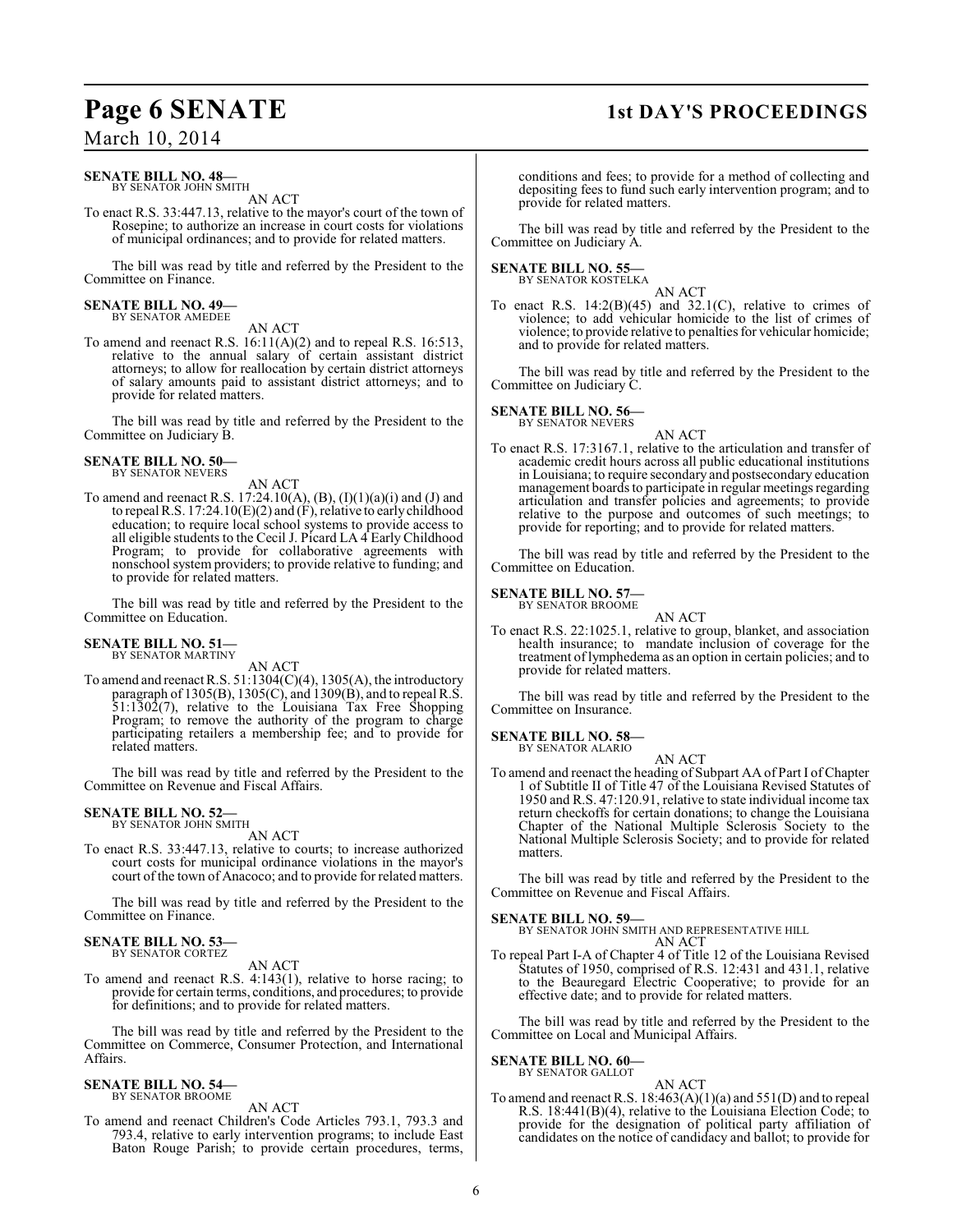# **1st DAY'S PROCEEDINGS Page 7 SENATE**

# March 10, 2014

recognition of certain political parties; and to provide for related matters.

The bill was read by title and referred by the President to the Committee on Senate and Governmental Affairs.

# **SENATE BILL NO. 61—** BY SENATOR NEVERS

AN ACT

To amend the title of Chapter 43 of Title 17 of the Louisiana Revised Statutes of 1950, and to enact Part III of Chapter 43 of Title 17 of the Louisiana Revised Statutes of 1950, to be comprised of R.S. 17:4035 through 4035.1, relative to elementary and secondary education; to provide for public school choice; to provide for eligibility criteria for students and schools; to provide for restrictions; to provide relative to student transportation; to provide relative to funding; to provide relative to the responsibilities of public school systems; and to provide for related matters.

The bill was read by title and referred by the President to the Committee on Education.

### **SENATE BILL NO. 62—** BY SENATOR APPEL

AN ACT

To enact R.S. 17:3138, relative to public postsecondary education; to provide for the development and implementation of a common application for admission to public institutions of postsecondary education in Louisiana; to allow use of the common application by certain independent colleges and universities; to provide relative to application fees; to allow collection of ancillary information; to provide for an implementation date; and to provide for related matters.

The bill was read by title and referred by the President to the Committee on Education.

### **SENATE BILL NO. 63—** BY SENATOR MORRELL

AN ACT

To enact R.S. 14:202.2, relative to criminal offenses against property; to create the crime of solar tax credit fraud; to provide criminal penalties when a person claiming a tax credit has failed to meet contractual obligations relative to the installation and maintenance of a solar electric system or solar thermal system; to provide relative to definitions; and to provide for related matters.

The bill was read by title and referred by the President to the Committee on Judiciary C.

### **SENATE BILL NO. 64—** BY SENATOR CORTEZ

AN ACT

To amend and reenact R.S. 2:604(6) and (7) and  $604.1(A)(1)(introductory paragraph), (2), (4) and (B) and to$ enact R.S. 2:604.2, relative to airport authorities; to expand the powers of the Lafayette Airport Commission to include economic development purposes; and to provide for related matters.

The bill was read by title and referred by the President to the Committee on Transportation, Highways and Public Works.

## **SENATE BILL NO. 65—** BY SENATOR MILLS

AN ACT

To amend and reenact Section 2(B) of Act No. 399 of the 1966 Regular Session of the Legislature, relative to the New Iberia Municipal Employees Civil Service System; to provide for membership of the board; to provide for an effective date; and to provide for related matters.

The bill was read by title and referred by the President to the Committee on Local and Municipal Affairs.

### **SENATE BILL NO. 66—** BY SENATOR MILLS

AN ACT To amend and reenact R.S. 37:1475(10) and to enact R.S. 37:1455(A)(36), relative to home inspections; to prohibit certain persons from recommending or referring a specific home inspector; to provide for the scope of practice of home inspectors; to provide for certain terms, conditions, and procedures; and to provide for related matters.

The bill was read by title and referred by the President to the Committee on Commerce, Consumer Protection, and International Affairs.

## **SENATE BILL NO. 67—** BY SENATOR LAFLEUR

AN ACT

To amend and reenact R.S. 13:783(D)(7), relative to clerks of court; to provide for an automobile expense allowance for the clerk of court of Allen Parish; and to provide for related matters.

The bill was read by title and withdrawn from the files of the Senate prior to introduction.

# **SENATE BILL NO. 68—**

BY SENATOR KOSTELKA

AN ACT To amend and reenact R.S. 14:95.5(C), relative to the crime of possession of a firearm on the premises of an alcoholic beverage outlet; to provide an exception for certain concealed handgun permit holders and certain active duty and retired law enforcement officers; and to provide for related matters.

The bill was read by title and referred by the President to the Committee on Judiciary B.

**SENATE BILL NO. 69—** BY SENATOR MURRAY

AN ACT

To amend and reenactR.S. 22:1333(F) and to enact R.S. 22:1333(G), relative to homeowner's insurance policies; to prohibit these policies from excluding coverage of the intentional act of policy holders' minor child; and to provide for related matters.

The bill was read by title and referred by the President to the Committee on Insurance.

# **SENATE BILL NO. 70—**

BY SENATOR CLAITOR

AN ACT To repeal Subpart D-2 of Part III of Chapter 1 of Title 17 of the Louisiana Revised Statutes of 1950, comprised of R.S. 17:286.1 through 286.7, relative to balanced treatment for creationscience and evolution-science in public school instruction; and to provide for related matters.

The bill was read by title and referred by the President to the Committee on Education.

# **SENATE BILL NO. 71—** BY SENATOR MORRELL

AN ACT

To amend and reenact R.S. 37:3708 and 3715(6), relative to the Behavior Analyst Practice Act; to provide for registration of line technicians; to provide for persons and practices not affected by the practice act; and to provide for related matters.

The bill was read by title and referred by the President to the Committee on Health and Welfare.

# **SENATE BILL NO. 72—**<br>BY SENATOR WHITE

# AN ACT

To amend and reenact Children's Code Articles 633, 748, 844 and 1018, relative to petitions in certain proceedings; to remove the requirement of verification of such petitions; to provide for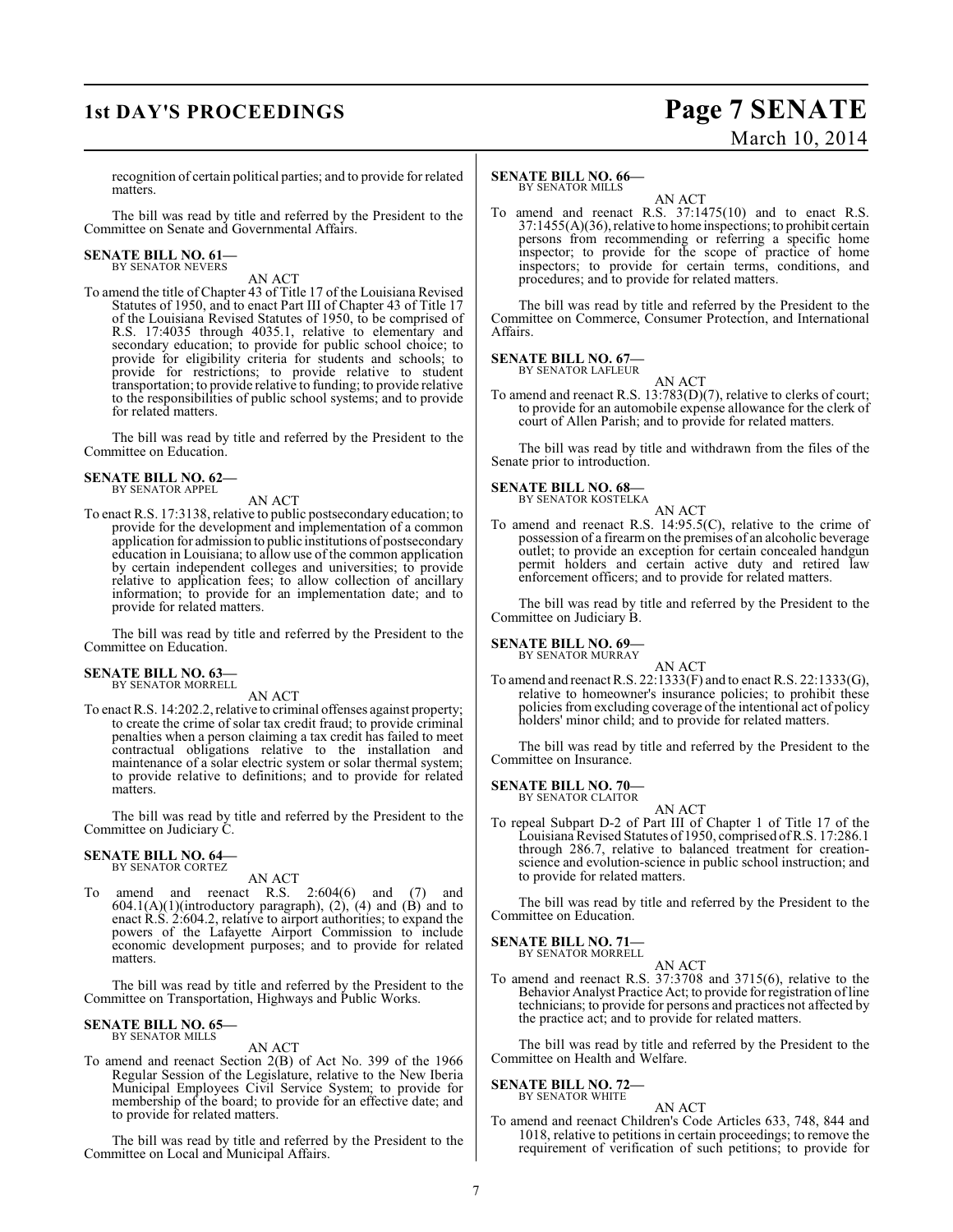# March 10, 2014

# **Page 8 SENATE** 1st DAY'S PROCEEDINGS

certain terms, conditions and procedures; and to provide for related matters.

The bill was read by title and referred by the President to the Committee on Judiciary A.

# **SENATE BILL NO. 73—** BY SENATOR MORRISH

AN ACT

To amend and reenact Code of Civil Procedure Article 1732, relative to civil jury trials; to provide certain limitations upon jury trials; to provide certain terms, conditions and procedures; to provide for a minimum amount of a cause of action in a suit arising from a vehicular accident; to provide certain exceptions; to provide for a reduction over a period of time of such minimum amounts; and to provide for related matters.

The bill was read by title and referred by the President to the Committee on Judiciary A.

## **SENATE BILL NO. 74—** BY SENATOR MORRELL

AN ACT

To amend and reenact R.S. 26:351(2)(a) and (4), relative to alcoholic beverages; to provide relative to size of certain wine containers and wine kegs sold or shipped into the state; and to provide for related matters.

The bill was read by title and withdrawn from the files of the Senate prior to introduction.

# **SENATE BILL NO. 75—** BY SENATORS MORRELL AND BUFFINGTON

AN ACT

To enact R.S. 40:4.15, relative to public water systems; to provide with respect to certain disinfectant levels; to provide for an annual report; and to provide for related matters.

The bill was read by title and referred by the President to the Committee on Health and Welfare.

## **SENATE BILL NO. 76—** BY SENATOR MORRISH

AN ACT

To enact Chapter 52 of Title 34 of the Louisiana Revised Statutes of 1950, to be comprised of R.S. 34:5201 through 5205, and to repeal Chapters 31 and 32 of Title 34 of the Louisiana Revised Statutes of 1950, comprised of R.S. 34:2501 through 2506 and R.S. 34:2551 through 2556, relative to port, harbor, and terminal districts; to create the Cameron Parish Port, Harbor, and Terminal District; to create the Cameron Parish Port Commission to administer such district; to provide for its members, duties, and powers, including its authority to levy taxes and to issue bonds; to terminate the East Cameron Port, Harbor, and Terminal District and the East Cameron Port Commission; to terminate the West Cameron Port, Harbor, and Terminal District and the West Cameron Port Commission; to provide for an effective date; and to provide for related matters.

The bill was read by title and referred by the President to the Committee on Transportation, Highways and Public Works.

### **SENATE BILL NO. 77—** BY SENATOR NEVERS

A JOINT RESOLUTION

Proposing to add Article I, Section 28 of the Constitution of Louisiana, relative to health insurance; to require the state provide the opportunity for certain residents to receive health insurance; and to specify an election for submission of the proposition to electors and provide a ballot proposition.

The bill was read by title and placed on the Calendar for a second reading.

# **SENATE BILL NO. 78—**

BY SENATOR KOSTELKA AN ACT

To enact R.S. 42:1124.2.1(A)(4), relative to financial disclosure; to require certain disclosures by members of charter school boards; and to provide for related matters.

The bill was read by title and referred by the President to the Committee on Senate and Governmental Affairs.

**SENATE BILL NO. 79—**<br>BY SENATOR ADLEY

AN ACT

To amend and reenact R.S. 38:330.1(C)(3) and (4), relative to flood protection authorities; to provide for appointments to the board of commissioners of each authority; to provide relative to vacancies on the board of commissioners of each authority; and to provide for related matters.

The bill was read by title and referred by the President to the Committee on Transportation, Highways and Public Works.

## **SENATE BILL NO. 80—** BY SENATOR BROOME

AN ACT

To amend and reenact R.S. 13:5530(A)(13), relative to sheriffs; to provide relative to fees of sheriffs in certain civil matters; to provide for calculation; to provide for certain terms, conditions and procedures; and to provide for related matters.

The bill was read by title and referred by the President to the Committee on Judiciary B.

# **SENATE BILL NO. 81—**

BY SENATOR BUFFINGTON

AN ACT To enact R.S. 17:1455.1, 1831.1, 1853.1, and 1872.1, relative to university systems management boards; to provide for live broadcasts over the Internet of meetings of the boards and their committees; to provide for recording and archiving of such broadcasts; to provide for public access to such archived meetings; to provide a special effective date; and to provide for related matters.

The bill was read by title and referred by the President to the Committee on Education.

# **SENATE BILL NO. 82—**

BY SENATOR THOMPSON AND REPRESENTATIVE ANDERS AN ACT

To enact R.S. 49:191(7)(a) and to repeal R.S. 49:191(5)(c), relative to the Department of Agriculture and Forestry, including provisions to provide for the re-creation of the Department of Agriculture and Forestry and the statutory entities made a part of the department by law; to provide for the effective termination date for all statutory authority for the existence of such statutory entities; and to provide for related matters.

The bill was read by title and referred by the President to the Committee on Agriculture, Forestry, Aquaculture, and Rural Development.

**SENATE BILL NO. 83—** BY SENATOR NEVERS

AN ACT

To amend and reenact R.S. 17:2925(A), to enact R.S. 17:7.8, and to repeal Subpart A-1 of Part III of Chapter 1 of Title 17 of the Louisiana Revised Statutes of 1950, comprised ofR.S. 17:183.1 through 183.5, relative to elementary and secondary education; to require the State Board of Elementary and Secondary Education to create and issue a single, standard high school diploma; to provide for multiple diploma pathways and diploma endorsements; to provide with respect to the development, review, and revision of individual graduation plans; to repeal requirements for the high school career option program and the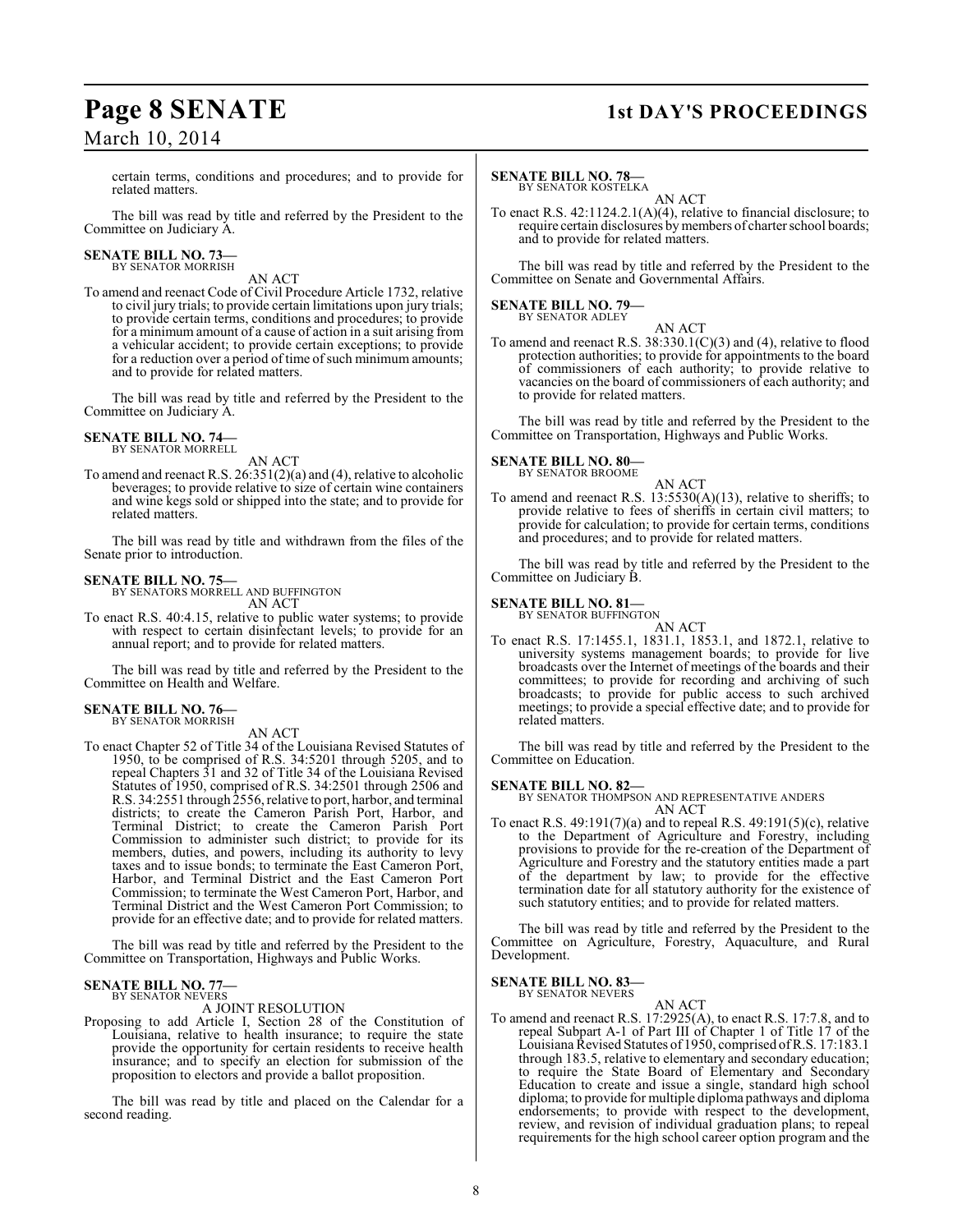# **1st DAY'S PROCEEDINGS Page 9 SENATE**

# March 10, 2014

career diploma; to provide for rules; and to provide for related matters.

The bill was read by title and referred by the President to the Committee on Education.

# **SENATE BILL NO. 84–**<br>BY SENATORS NE

BY SENATORS NEVERS, ADLEY AND BROOME AND REPRESENTATIVES HONORE, JAMES AND ALFRED WILLIAMS AN ACT

To amend and reenact R.S. 9:3560(A), 3578.3, 3578.4(A), 3578.5 and 3578.6, and to enact R.S. 9:3537, relative to consumer credit transactions, deferred presentment transactions and small loans; to provide relative to holding of checks; to provide relative to licensing; to provide relative to partial payments and interest; to provide relative to certain limitations on loans, loan fees and interest rates; to provide relative to certain prohibited acts and violations of such acts; to provide for certain terms, conditions, and procedures; and to provide for related matters.

The bill was read by title and referred by the President to the Committee on Judiciary A.

### **SENATE BILL NO. 85—** BY SENATOR MURRAY

AN ACT

To amend and reenact R.S. 9:315.3 and 315.20, relative to the obligation of child support; to provide for child care costs; to provide terms and conditions; and to provide for related matters.

The bill was read by title and referred by the President to the Committee on Judiciary A.

## **SENATE BILL NO. 86—** BY SENATOR MURRAY

AN ACT

To amend and reenact Code of Civil Procedure Article 1732(1), relative to jury trials; to provide certain limitations upon jury trials; to provide relative to certain monetary threshold amounts; to provide certain terms and conditions; and to provide for related matters.

The bill was read by title and referred by the President to the Committee on Judiciary A.

## **SENATE BILL NO. 87—** BY SENATOR CLAITOR

AN ACT

To amend and reenact R.S. 40:966(B), relative to penalties for certain drug offenses; to increase the maximum term of imprisonment allowed for the manufacture, distribution, or possession with intent to distribute heroin to ninety-nine years; and to provide for related matters.

The bill was read by title and referred by the President to the Committee on Judiciary C.

#### **SENATE BILL NO. 88—** BY SENATOR ALARIO

AN ACT

To enact R.S. 49:191(7) and to repeal R.S. 49:191(5)(a), relative to the Department of the Treasury, including provisions to provide for the re-creation of the Department of the Treasury and the statutory entities made a part of the department by law; to provide for the effective termination date for all statutory authority for the existence of such statutory entities; and to provide for related matters.

The bill was read by title and referred by the President to the Committee on Finance.

### **SENATE BILL NO. 89—** BY SENATOR PEACOCK

AN ACT To amend and reenact Title XX of Book III of the Civil Code, to be comprised of Articles 3133 through 3140, Civil Code Articles 3346, 3354, 3355, 3356, 3357, 3358, 3361, 3362, 3363, 3365, 3366, 3367, and 3368, the heading of Part IV of Chapter 1 of Code Title XX-A of Code Book III of Title 9 of the Louisiana Revised Statutes of 1950, R.S. 9:4401 and 5386, and R.S. 10:9- 102(a)(2), to enact Title XX-A of Book III of the Civil Code to consist of Articles 3141 through 3175, R.S. 9:4402 and 4403, to repeal Civil Code Articles 3176, 3177, 3178, 3179, 3180, 3181, 3182, 3183, and 3184, to authorize the Louisiana State Law Institute to add Comments for Civil Code Articles 3359 and 3364, to authorize the Louisiana State Law Institute to amend or to provide headings in the Civil Code and the Louisiana Revised Statutes of 1950, relative to security, pledge, and registry; to provide for the liability of an obligor for his obligation; to provide for ratable treatment of creditors; to provide for limitations upon recourse; to provide for a definition of security; to provide for personal or real security; to provide for kinds of security; to provide for the law governing a security interest; to provide for the nullity of an agreement of forfeiture; to provide for the general provisions of pledge; to provide a definition of pledge; to provide for property susceptible of pledge; to provide for the pledge of property susceptible of encumbrance by a security interest; to provide for the accessory nature of pledge; to provide for the preference afforded by pledge; to provide for obligations for which pledge may be given; to provide for pledge securing an obligation that is not for the payment of money; to provide for pledge securing an obligation of another person; to provide the formal requirements of a contract of pledge; to provide for the acceptance of a pledge; to provide for who has the power to pledge; to provide for the pledge of a thing not owned; to provide the general requirements for effectiveness of pledge against third persons; to provide for effectiveness against third persons of the pledge of the lease of an immovable; to provide for effectiveness against third persons of the pledge of other obligations; to provide for the pledgee's right of retention; to provide for the indivisibility of pledge; to provide for the enforcement of a pledge of a movable; to provide for fruits of thing pledged; to provide for the pledge of the obligation of a third person; to provide for performance by an obligor of a pledged obligation; to provide for defenses available to the obligor of a pledged obligation; to provide for a clause prohibiting pledge; to provide for the modification of a contract from which a pledge obligation arises; to provide for the attachment of pledge obligations arising under modified or substituted contract; to provide for modification as default by pledgor; to provide that pledgee is not bound for pledgor's obligations; to provide for the requirements of a contract of the pledge of the lessor's rights in the lease of an immovable and its rents; to provide for the effectiveness of a pledge of the lessor's rights in the lease of an immovable and its rents against third persons; to provide for a pledge contained in act of mortgage; to provide for pledge of all or part of the leases of an immovable; to provide for pledge of mineral payments by owner of land or holder of mineral servitude; to provide for accounting to other pledgees for rent collected; to provide for the prohibition of a judicial sale of the lessor's rights in the lease of an immovable and its rents; to provide for the applicability of the general rules of Chapter 1 of Title XX-A of Book III of the Civil Code to the pledge of the lessor's rights in the lease of an immovable and its rents when no special provision is made in Chapter 2 of Title XX-A of Book III of the Civil Code; to provide for the place of recordation of instrument creating, establishing, or relating to a mortgage or privilege over an immovable, or the pledge of the lessor's rights in the lease of an immovable and its rents and the duty of recorder; to provide for the general provisions of mortgage records; to provide for the applicability of Chapter 2 of Title XXII-A of Book III of the Civil Code to mortgages, privileges, and pledges; to provide for a mortgage, pledge, or privilege affecting property in several parishes; to provide for transfers, amendments, and releases; to provide for a general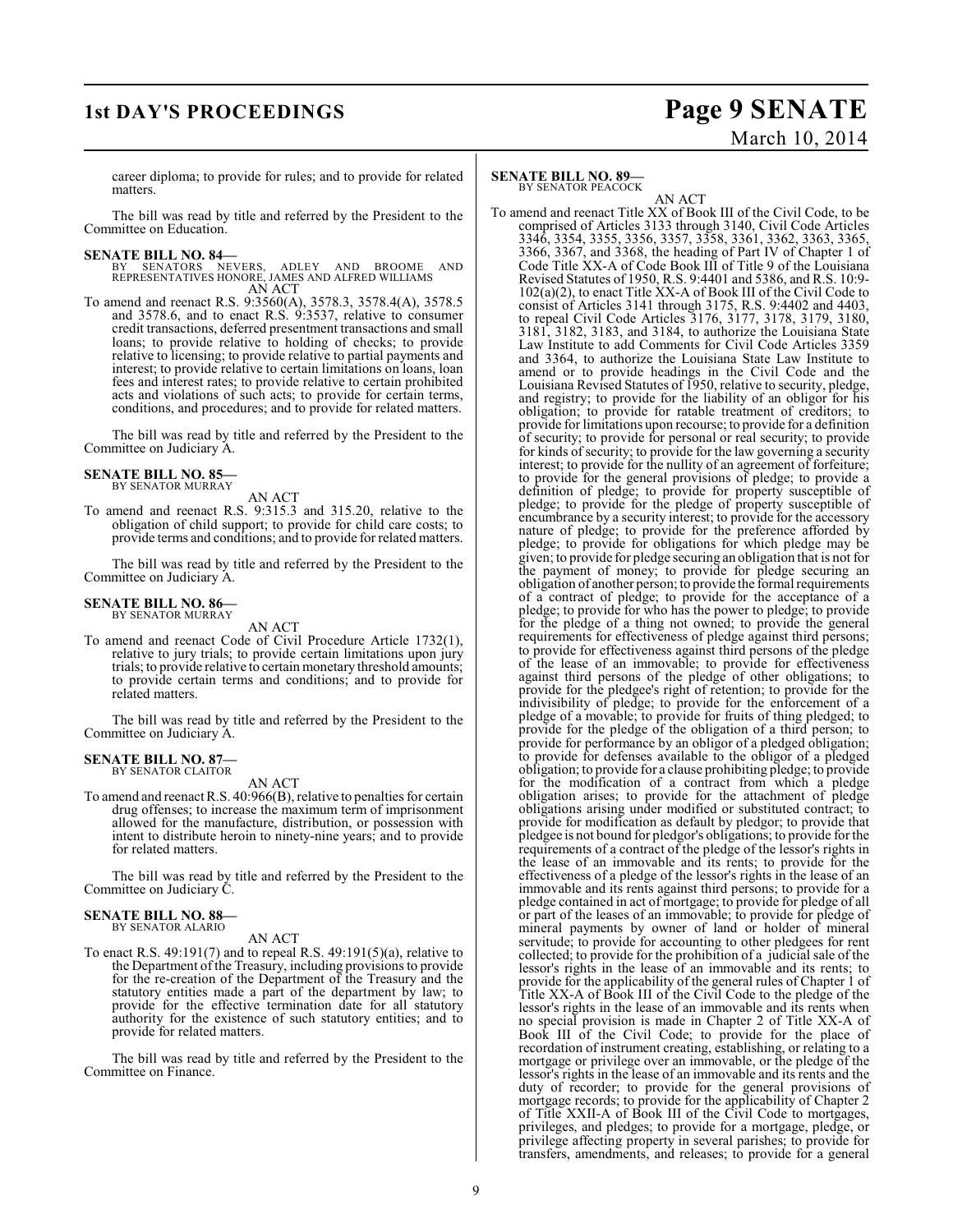# March 10, 2014

rule of duration of the recordation of an instrument creating a mortgage, pledge, or evidencing a privilege; to provide for the duration of recordation of certain mortgages, pledges, and privileges; to provide for the duration of recordation of judicial mortgages; to provide for the effect of amendment; to provide for the method of reinscription; to provide for the exclusiveness of the method ofreinscription; to provide for the effect of timely recordation of notice of reinscription; to provide for the effect of notice recorded after cessation of effect of recordation; to provide for the form and content of cancellation upon written request; to provide for the cancellation of recordation after effect of recordation has ceased; to provide for cancellation of judicial mortgage arising from judgment that has prescribed; to provide for the pledge of leases and rents of an immovable; to provide for the pledge of the lessor's rights in the lease of an immovable and its rents; to provide for the right of pledgee to cash proceeds of rent; to provide for transitional filing rules for assignments of leases and rents recorded prior to January 1, 2015; to provide for mortgage to include pledge of mortgagor's rights to insurance; to provide a definition of an account for Chapter 9 of Title 10 of the Louisiana Revised Statutes of 1950; to provide authorization for the Louisiana State Law Institute to add Comments for Civil Code Articles 3359 and 3364; to provide authorization for the Louisiana State Law Institute to amend or to provide headings in the Civil Code and the Louisiana Revised Statutes of 1950; to provide for an effective date; and to provide for related matters.

The bill was read by title and referred by the President to the Committee on Judiciary A.

### **SENATE BILL NO. 90—** BY SENATOR DORSEY-COLOMB

AN ACT

To enact Chapter 30-B of Title 33 of the Louisiana Revised Statutes of 1950, to be comprised of R.S. 33:9100.31 through 9100.33, relative to neighborhood watch volunteers; to provide for procedures relative to neighborhood watch volunteers; to provide for training; to provide for duties and responsibilities; to provide for definitions; to provide for an effective date; and to provide for related matters.

The bill was read by title and referred by the President to the Committee on Local and Municipal Affairs.

### **SENATE BILL NO. 91—** BY SENATOR BROWN

AN ACT

To amend and reenact R.S. 39:112(C)(2) and to enact R.S.  $39:112(C)(1)(d)$ , relative to capital outlay; to provide for the submission of capital outlay budget requests for certain projects resulting from a national or state declared disaster; to provide for definitions; to provide for an effective date; and to provide for related matters.

The bill was read by title and referred by the President to the Committee on Revenue and Fiscal Affairs.

# **SENATE BILL NO. 92—**<br>BY SENATOR THOMPSON

AN ACT

To amend and reenact R.S. 3:1654(B), relative to the authority of the state entomologist; to expand the state entomologist's authority over certain properties; to provide relative to the powers of the state entomologist for the treatment or extermination of pest or disease; and to provide for related matters.

The bill was read by title and referred by the President to the Committee on Agriculture, Forestry, Aquaculture, and Rural Development.

# **Page 10 SENATE** 1st DAY'S PROCEEDINGS

# **SENATE BILL NO. 93—**

BY SENATOR THOMPSON

AN ACT To amend and reenact R.S. 3:4303, relative to the sale of certain forest tree seedlings; to provide relative to retention of sale receipts; to provide relative to Louisiana Forestry Commission nurseries; and to provide for related matters.

The bill was read by title and referred by the President to the Committee on Agriculture, Forestry, Aquaculture, and Rural Development.

## **SENATE BILL NO. 94—**

BY SENATOR GALLOT

AN ACT To amend and reenact R.S. 17:442(A) and (C), relative to teacher tenure; to provide different requirements and conditions for the acquisition and loss of tenure for specified time periods; to provide for effectiveness; and to provide for related matters.

The bill was read by title and referred by the President to the Committee on Education.

### **SENATE BILL NO. 95—** BY SENATOR LAFLEUR

AN ACT To enact Civil Code Art. 473.1, relative to movable property; to provide relative to certain incorporeal movable property; to provide that data or information compiled or stored and maintained in digital or analog electronic form or format shall be an incorporeal movable; and to provide for related matters.

The bill was read by title and referred by the President to the Committee on Judiciary A.

# **SENATE BILL NO. 96—** BY SENATOR NEVERS

A JOINT RESOLUTION

Proposing to add Article XII, Section 17 of the Constitution of Louisiana, relative to access to health care; to provide for a state-administered health insurance program providing essential health benefits for certain Louisiana residents; to provide for certain eligibility requirements; to provide for accessing of federal funds; to provide for annual legislative appropriation of certain funds; to provide for terms and conditions; and to specify an election for submission of the proposition to electors and provide a ballot proposition.

The bill was read by title and referred by the President to the Committee on Health and Welfare.

# **SENATE BILL NO. 97—** BY SENATOR NEVERS

AN ACT

To repeal Subpart B-35 of Part IV of Chapter I of Title 33 of the Louisiana Revised Statutes of 1950, comprised of R.S. 33:130.701 through 130.709, relative to the Tangipahoa Parish Economic Development District; to provide for an effective date; and to provide for related matters.

The bill was read by title and referred by the President to the Committee on Local and Municipal Affairs.

# **SENATE BILL NO. 98—** BY SENATOR NEVERS

AN ACT

To amend and reenact R.S.  $17:3048.1(A)(1)(b)(ii)(bb)$ , (c)(ii)(bb), and (d)(ii)(bb), relative to the Taylor Opportunity Program for Students; to provide with respect to themethod used to calculate the grade point average required for programawards; to provide that a five-point scale shall be used to calculate the grade point average for certain honors courses; and to provide for related matters.

The bill was read by title and referred by the President to the Committee on Education.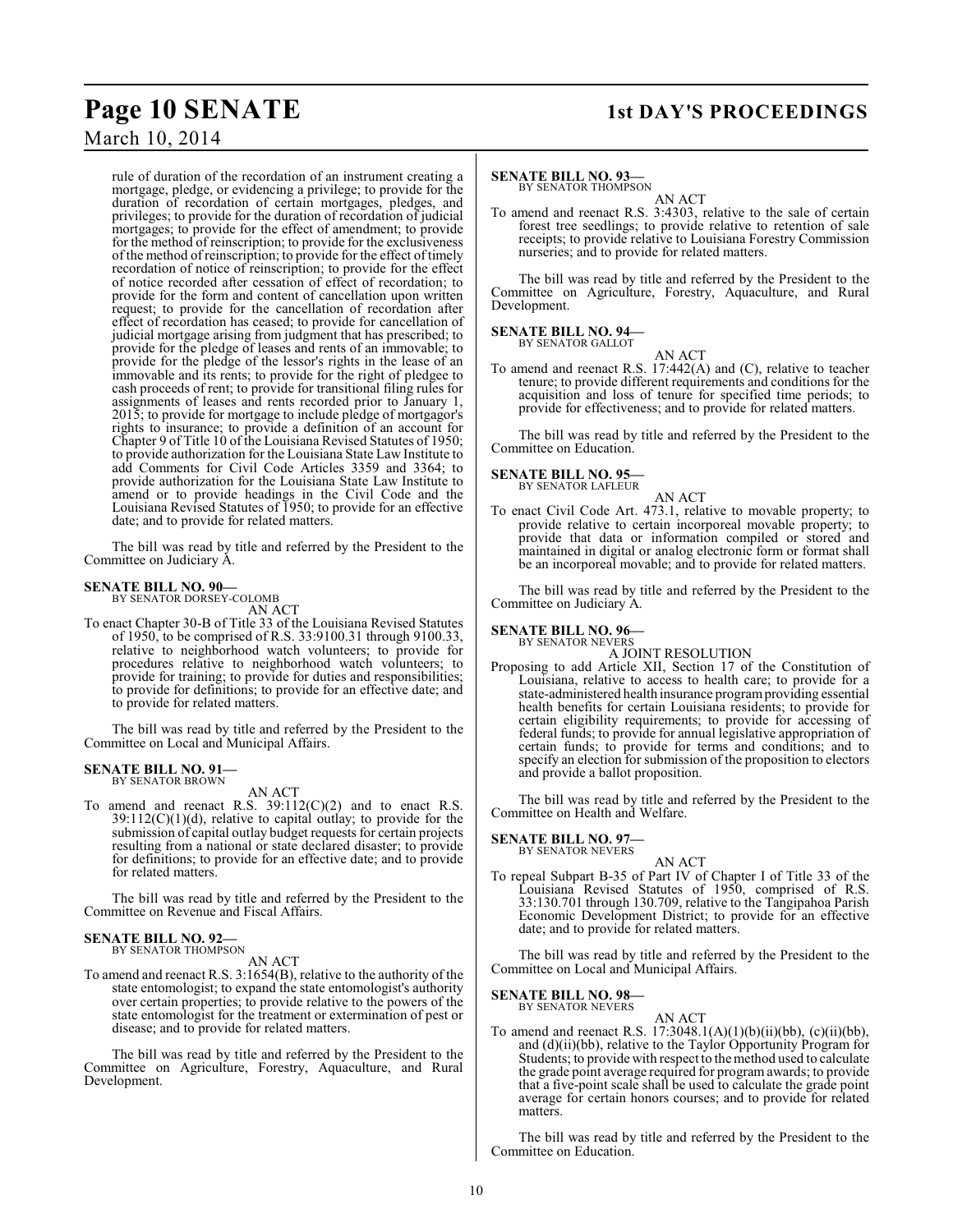### **SENATE BILL NO. 99—** BY SENATOR RISER

AN ACT

To amend and reenact R.S. 47:1967(D), relative to listing and assessment of bank stock; to provide for determining the fair market value of bank stock; and to provide for related matters.

The bill was read by title and referred by the President to the Committee on Revenue and Fiscal Affairs.

# **SENATE BILL NO. 100—** BY SENATOR MORRELL

AN ACT

To amend and reenact R.S. 26:87(A)(2), 98, 284(B), 295, and 919(A), relative to the office of alcohol and tobacco control; to provide for the mailing of alcoholic beverage and tobacco notices and summons to applicants or permittees; and to provide for related matters.

The bill was read by title and referred by the President to the Committee on Revenue and Fiscal Affairs.

# **SENATE BILL NO. 101—** BY SENATOR MORRELL

AN ACT

To enact R.S. 47:463.165, relative to motor vehicle special prestige license plates; to provide for the creation, issuance, and design of such license plates; to provide relative to the fee and distribution of such plates; to authorize the promulgation of rules and regulations relative to the creation and implementation of a special prestige license plate; and to provide for related matters.

The bill was read by title and referred by the President to the Committee on Transportation, Highways and Public Works.

#### **SENATE BILL NO. 102—** BY SENATOR MORRELL

AN ACT

To amend and reenact R.S. 26:72(A), (C), and (D) and to enact R.S. 26:72(E), relative to alcoholic beverage permits; to provide relative to wine and malt beverage permits for restaurants and package houses; and to provide for related matters.

The bill was read by title and referred by the President to the Committee on Judiciary B.

# **SENATE BILL NO. 103—** BY SENATOR MORRELL

AN ACT

To amend and reenact R.S. 27:28(E) and 431(D), relative to gaming; to prohibit application for certain approval, licenses, and permits for a period of five years under certain circumstances; and to provide for related matters.

The bill was read by title and referred by the President to the Committee on Judiciary B.

## **SENATE BILL NO. 104—** BY SENATOR ALLAIN

AN ACT

To amend and reenact R.S. 38:2212.2(A) and (B), relative to public contracts; to except demolition of certain buildings and structures acquired with the right-of-way for construction or improvement of integrated coastal protection projects from certain notification and approval prerequisites; and to provide for related matters.

The bill was read by title and referred by the President to the Committee on Transportation, Highways and Public Works.

# **SENATE BILL NO. 105—**

BY SENATOR GALLOT

AN ACT To amend and reenact R.S.  $47:532.1(A)(7)(b)$ , relative to motorcycles; to authorize public license tag agents to administer required knowledge and skills tests to applicants for issuance of the "M" endorsement on drivers' licenses to operate motorcycles; and to provide for related matters.

The bill was read by title and referred by the President to the Committee on Transportation, Highways and Public Works.

# **SENATE BILL NO. 106—**

BY SENATOR WALSWORTH AN ACT

To amend and reenact R.S. 23:1553(G) and to enact R.S. 23:1514(E), relative to the Incumbent Worker Training Program; to extend the termination date of the fund; and to provide for related matters.

The bill was read by title and referred by the President to the Committee on Labor and Industrial Relations.

# **SENATE BILL NO. 107—**

BY SENATOR NEVERS

AN ACT To enact Chapter 8-B of Title 46 of the Louisiana Revised Statutes of 1950, to be comprised of R.S. 46:979.1 through 979.6, relative to the Louisiana Health Care Independence Act; to provide for the creation and administration of the Louisiana Health Care Independence Program; to provide for access to basic health insurance coverage for Louisiana citizens with certain incomes; to provide for legislative findings and intent; to provide definitions; to provide for certain waiver applications and Medicaid state plan amendments; to provide for medical assistance programs; to provide relative to funding and legislative oversight; to provide for certain eligibility factors and reports; to provide relative to termination of the program; to provide certain terms, conditions and procedures; and to provide for related matters.

The bill was read by title and referred by the President to the Committee on Health and Welfare.

**SENATE BILL NO. 108—** BY SENATOR APPEL

AN ACT

To amend and reenact R.S. 17:3123.1(B) and (C), relative to the commissioner of higher education; to delete the requirement that the commissioner of higher education be confirmed by the Senate; to delete the requirement that the salary of the commissioner of higher education be approved by the Joint Legislative Committee on the Budget; and to provide for related matters.

The bill was read by title and referred by the President to the Committee on Senate and Governmental Affairs.

## **SENATE BILL NO. 109—** BY SENATOR ADLEY

AN ACT

To repeal R.S. 48:77(C), relative to the dedication of revenues to transportation related matters; to remove the authority to reduce deposits into the Transportation Trust Fund and the Transportation Mobility Fund in certain circumstances; to provide for an effective date; and to provide for related matters.

The bill was read by title and referred by the President to the Committee on Finance.

## **SENATE BILL NO. 110—** BY SENATOR RISER

AN ACT

To enact R.S. 47:1508(B)(35), relative to the Department of Revenue; to provide for an exception to the duty of the secretary of the department to keep certain tax records confidential; to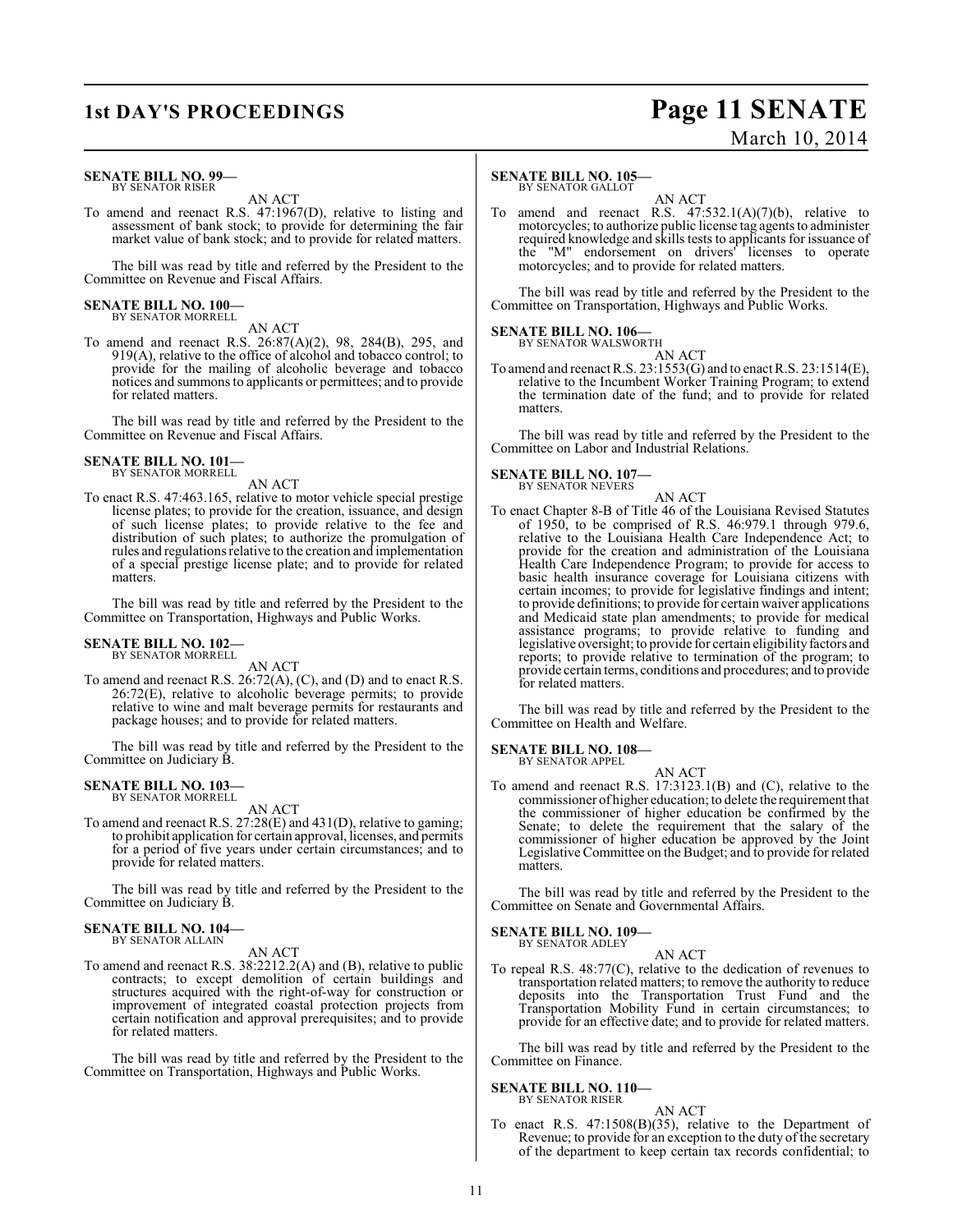# **Page 12 SENATE** 1st DAY'S PROCEEDINGS

March 10, 2014

authorize the sharing or furnishing of certain information to the office of alcohol and tobacco control; and to provide for related matters.

The bill was read by title and referred by the President to the Committee on Revenue and Fiscal Affairs.

### **SENATE BILL NO. 111—** BY SENATOR MARTINY

AN ACT

To amend and reenact the introductory paragraph of R.S. 13:841(A) and (2)(c) and (d), relative to miscellaneous fees in civil matters; to provide for setting limits on fees and establishing procedures for the receipt or issuance of certain documents by electronic means; and to provide for related matters.

The bill was read by title and referred by the President to the Committee on Judiciary A.

# **SENATE BILL NO. 112—**<br>BY SENATOR THOMPSON

AN ACT

To amend and reenact R.S. 38:2251(C)(3) and R.S. 39:1595(C)(3), relative to preferences for products produced or manufactured in Louisiana; to provide for a preference for certain meat and meat products processed in Louisiana; to provide for an effective date; and to provide for related matters.

The bill was read by title and referred by the President to the Committee on Finance.

# **SENATE BILL NO. 113—**<br>BY SENATOR BUFFINGTON

AN ACT

To amend and reenact R.S. 46:460.52, relative to the Medical Assistance Program; to provide for exemptions; and to provide for related matters.

The bill was read by title and referred by the President to the Committee on Health and Welfare.

# **SENATE BILL NO. 114—**

BY SENATOR THOMPSON AN ACT

To repeal Part XV of Chapter 5 of Title 3 of the Louisiana Revised Statutes of 1950, comprised of R.S. 3:558.1 through 558.13, and R.S. 36:629(R), relative to the Louisiana Catfish Promotion and Research Program; to abolish the Louisiana Catfish Promotion and Research Board; to repeal the assessment on catfish feed and related referendum and refund provisions; and to provide for related matters.

The bill was read by title and referred by the President to the Committee on Agriculture, Forestry, Aquaculture, and Rural Development.

# **SENATE BILL NO. 115—**<br>BY SENATOR BUFFINGTON

AN ACT

To enact R.S. 40:4.15, relative to the state Sanitary Code; to provide for an exception to the state Sanitary Code; to provide for a definition; to provide for pet dogs in the designated outdoor dining area of a retail food establishment; to provide the authority to implement rules; to provide for an effective date; and to provide for related matters.

The bill was read by title and referred by the President to the Committee on Health and Welfare.

**SENATE BILL NO. 116—** BY SENATOR THOMPSON AND REPRESENTATIVE FANNIN AN ACT

To enact R.S. 47:463.165, relative to motor vehicle special prestige license plates; to provide for the creation, issuance, and design of such license plates; to provide relative to the fee and distribution of such plates; to authorize the promulgation of

rules and regulationsrelative to the creation and implementation of a special prestige license plate; and to provide for related matters.

The bill was read by title and referred by the President to the Committee on Transportation, Highways and Public Works.

# **SENATE BILL NO. 117—**

BY SENATOR GUILLORY AN ACT

To amend and reenact R.S. 32:57(A) and to enact R.S. 32:57(I) and (J), relative to motor vehicles; to provide enhanced penalties for certain traffic violations; and to provide for related matters.

The bill was read by title and referred by the President to the Committee on Transportation, Highways and Public Works.

## **SENATE BILL NO. 118—**

BY SENATOR DORSEY-COLOMB AN ACT

To enact R.S. 39:1357, relative to fiscal administrators for political subdivisions; to establish the Fiscal Administrator Revolving Loan Fund as a special fund in the state treasury; to provide for the deposit of certain monies into the fund; to provide for the uses of monies in the fund; to authorize certain political subdivisions to borrow from the fund; to provide the terms and conditions of such borrowing; to provide for an effective date; and to provide for related matters.

The bill was read by title and referred by the President to the Committee on Finance.

## **SENATE BILL NO. 119—**

BY SENATOR THOMPSON

AN ACT To amend and reenact R.S. 3:3103(A) and (B), 3105, and 3108(B), relative to the licensure and regulation of farm-raised exotic animals; to provide relative to licensees; to authorize the commissioner to adopt rules regarding fencing requirements; to provide for an increase in civil penalties; and to provide for related matters.

The bill was read by title and referred by the President to the Committee on Agriculture, Forestry, Aquaculture, and Rural Development.

**SENATE BILL NO. 120—** BY SENATOR BROOME

AN ACT

To enact Chapter 8-B of Title 46 of the Louisiana Revised Statutes of 1950, to be comprised of R.S. 46:980.1 through 980.3, relative to Medicaid coverage for the treatment of lymphedema; to provide for coverage of treatment of lymphedema; to provide for definitions; to provide for coverage of complete decongestive therapy (CDT) supplies as components of treatment for lymphedema; to provide for coverage of the cost of medically necessary compression supplies used in the treatment of lymphedema; and to provide for related matters.

The bill was read by title and referred by the President to the Committee on Health and Welfare.

**SENATE BILL NO. 121** 

BY SENATOR MORRELL AN ACT

To amend and reenact R.S. 37:1103(6) and (9), relative to marriage and family therapy; to provide for definitions; to provide for an effective date; and to provide for related matters.

The bill was read by title and referred by the President to the Committee on Commerce, Consumer Protection, and International Affairs.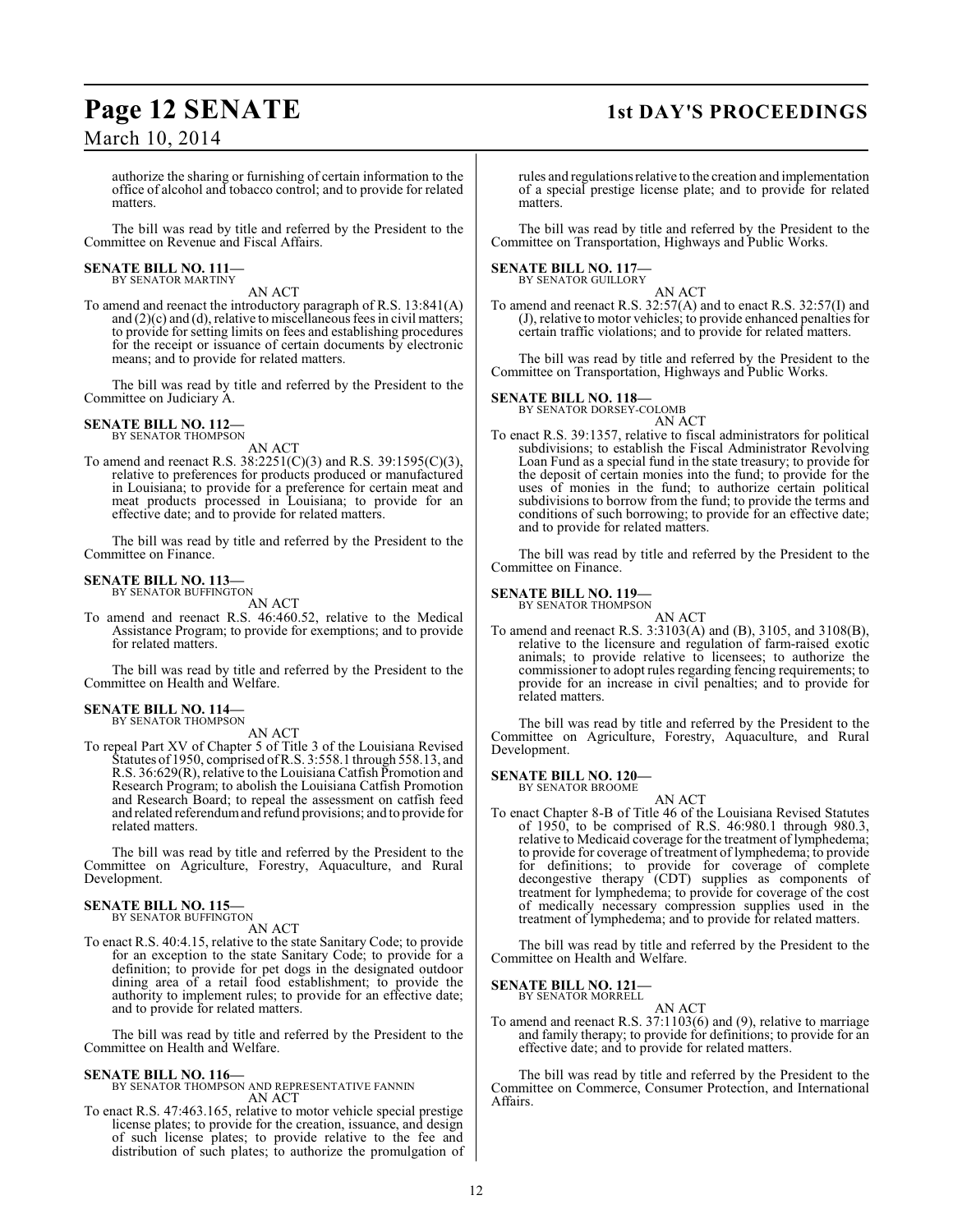### **SENATE BILL NO. 122—** BY SENATOR MORRISH

AN ACT

To enact R.S. 42:1123(43), relative to the Code of Governmental Ethics; to provide for an exception to the prohibition of a public servant from doing business with a person who has a business relationship with the agency of the public servant under certain circumstances; and to provide for related matters.

The bill was read by title and referred by the President to the Committee on Senate and Governmental Affairs.

## **SENATE BILL NO. 123—** BY SENATOR NEVERS

A JOINT RESOLUTION

Proposing to add Article XII, Section 17 of the Constitution of Louisiana, relative to the establishment of a state minimum wage; to provide relative to employers with fifty full-time employees or more; to provide for a minimum hourly wage; to provide relative to employees eighteen years of age and older; to provide that the legislature shall provide for certain definitions and exemptions; to provide relative to certain student employees; to provide relative to certain tip credits available to employers; and to specify an election for submission of the proposition to electors and provide a ballot proposition.

The bill was read by title and referred by the President to the Committee on Labor and Industrial Relations.

## **SENATE BILL NO. 124—** BY SENATOR NEVERS

A JOINT RESOLUTION

Proposing to add Article VIII, Section 7.2 of the Constitution of Louisiana, relative to postsecondary education; to authorize public postsecondary management boards to establish the tuition and mandatory fee amounts charged by the institutions under their supervision and management; and to specify an election for submission of the proposition to electors and provide a ballot proposition.

The bill was read by title and referred by the President to the Committee on Education.

#### **SENATE BILL NO. 125—** BY SENATOR NEVERS

AN ACT

To amend and reenact R.S. 17:185.4 and to enact R.S. 17:185.5 and 185.6 and R.S. 36:651(G)(4), relative to agricultural education; to create the Agricultural Education Commission and provide for its membership, compensation, duties, staffing, and meetings; to provide for the creation of an agricultural education immersion pilot program; to provide relative to funding and effectiveness; and to provide for related matters.

The bill was read by title and referred by the President to the Committee on Education.

## **SENATE BILL NO. 126—** BY SENATOR NEVERS

AN ACT

To amend and reenact R.S. 17:3048.5(B)(1), (D), (F) and (G), relative to the TOPS-Tech Early Start Award; to provide for purpose; to provide for eligibility; to provide for reporting; and to provide for related matters.

The bill was read by title and referred by the President to the Committee on Education.

# **SENATE BILL NO. 127—** BY SENATOR DORSEY-COLOMB

AN ACT

To amend and reenact R.S. 32:384(D) and (E) and to enact R.S. 32:384(F), relative to trailers and semitrailers; to require trailers and semitrailers with a certain gross weight capacity to be equipped with a safety device; to provide for approval of safety devices; and to provide for related matters.

# **1st DAY'S PROCEEDINGS Page 13 SENATE** March 10, 2014

The bill was read by title and referred by the President to the Committee on Transportation, Highways and Public Works.

# **Rules Suspended**

Senator Thompson asked for and obtained a suspension of the rules to advance to:

# **Introduction of Senate Concurrent Resolutions**

Senator Broome asked for and obtained a suspension of the rules to read Senate Concurrent Resolutions a first and second time.

# **SENATE CONCURRENT RESOLUTION NO. 1—**

BY SENATOR MILLS A CONCURRENT RESOLUTION

To amend the Department of Health and Hospitals, office of public health, rule LAC 51:II.105(A)(4), to provide for the reporting of certain communicable diseases and conditions; to provide for the addition of Respiratory Syncytial Virus (RSV) to the reporting list; and to direct the Louisiana Register to print the amendments in the Louisiana Administrative Code.

The resolution was read by title and referred by the President to the Committee on Health and Welfare.

#### **SENATE CONCURRENT RESOLUTION NO. 2—** BY SENATOR BROOME

A CONCURRENT RESOLUTION

To invite the Honorable Bobby Jindal, Governor of Louisiana, to address a joint session of the legislature.

The concurrent resolution was read by title. Senator Broome moved to adopt the Senate Concurrent Resolution.

# **ROLL CALL**

The roll was called with the following result:

## YEAS

| Mr. President          | Dorsey-Colomb | <b>Nevers</b> |
|------------------------|---------------|---------------|
| Adley                  | Erdey         | Peacock       |
| Allain                 | Gallot        | Perry         |
| Amedee                 | Guillory      | Riser         |
| Appel                  | Johns         | Smith, G.     |
| Broome                 | Kostelka      | Smith, J.     |
| Brown                  | LaFleur       | Tarver        |
| Buffington             | Long          | Thompson      |
| Chabert                | Martiny       | Walsworth     |
| Claitor                | Mills         | Ward          |
| Cortez                 | Morrell       | White         |
| Crowe                  | Morrish       |               |
| Donahue                | Murray        |               |
| Total - 37             |               |               |
|                        | <b>NAYS</b>   |               |
| Total - 0              |               |               |
|                        | <b>ABSENT</b> |               |
| Heitmeier<br>Total - 2 | Peterson      |               |

The Chair declared the Senate adopted the Senate Concurrent Resolution and ordered it sent to the House.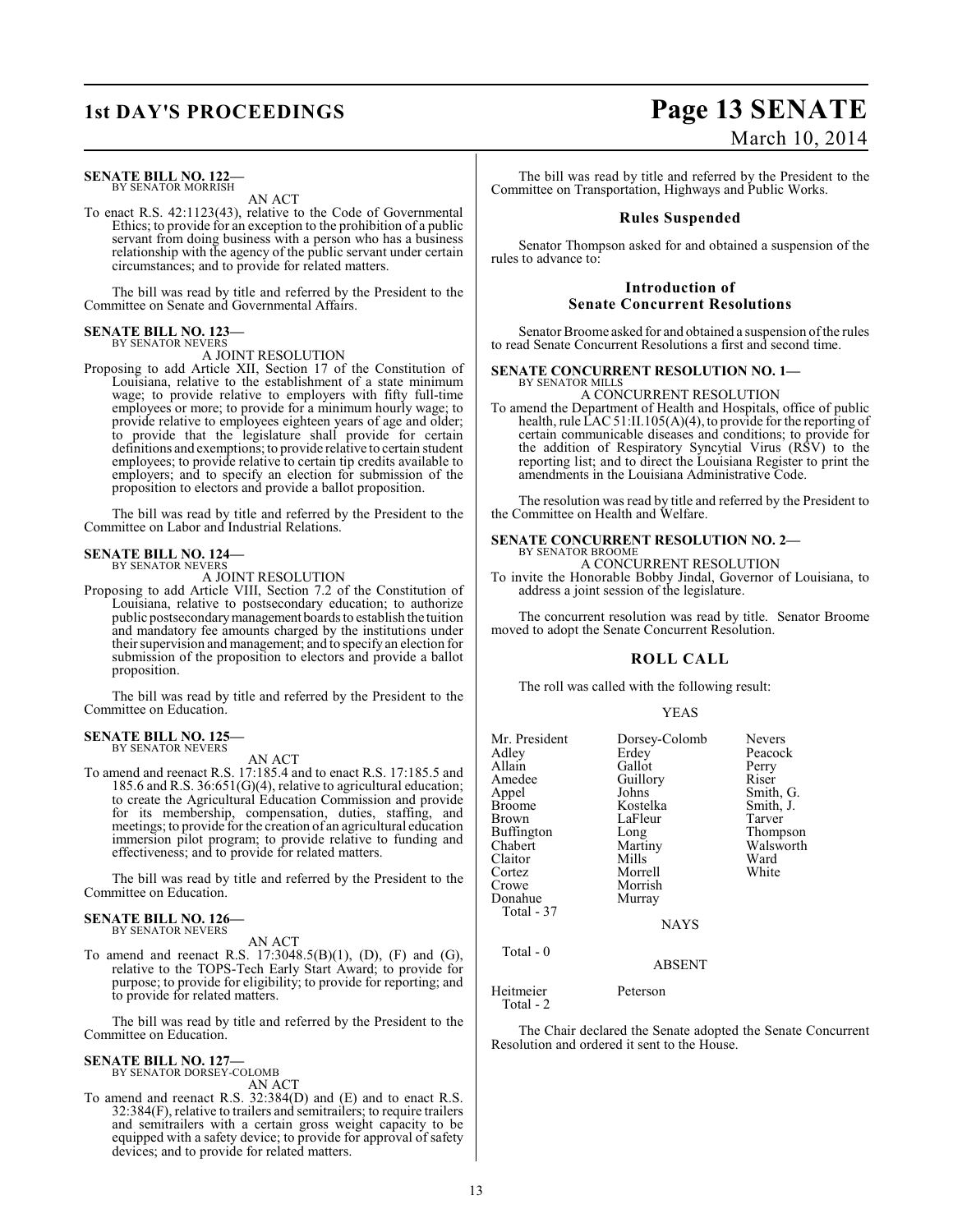# **Page 14 SENATE** 1st DAY'S PROCEEDINGS

# March 10, 2014

## **Message from the House**

## **CONCURRING IN SENATE CONCURRENT RESOLUTIONS**

## March 10, 2014

To the Honorable President and Members of the Senate:

I am directed to inform your honorable body that the House of Representatives has finally concurred in the following Senate Concurrent Resolutions:

# **SENATE CONCURRENT RESOLUTION NO. 2—**

BY SENATOR BROOME A CONCURRENT RESOLUTION To invite the Honorable Bobby Jindal, Governor of Louisiana, to address a joint session of the legislature.

Reported without amendments.

Respectfully submitted, ALFRED W. SPEER Clerk of the House of Representatives

# **Introduction of Senate Bills and Joint Resolutions, Resumed**

### **SENATE BILL NO. 128—** BY SENATOR MARTINY

AN ACT

To amend and reenact R.S. 37:2352(4), (5), (6) and (7), 2354(B), (C) and (D),  $2355(B)$ ,  $2357$ , the introductory paragraph of  $2359(B)$ , 2359(E) and (G), 2363(A), (B), (C)(3), (4), and (5), and (D) and to enact R.S. 37:2352(8) and (9), 2356.2, and 2359(B)(15), relative to the State Board of Examiners of Psychologists; to provide relative to powers and duties of the board; to provide for definitions; to provide for the licensure of specialists in school psychology; to provide for the practice of a licensed specialist in school psychology; to provide for licensure and licensure renewal fees; to provide for scope of practice of specialists in school psychology; to provide for procedures, terms, and conditions; and to provide for related matters.

The bill was read by title and referred by the President to the Committee on Commerce, Consumer Protection, and International Affairs.

## **SENATE BILL NO. 129—**

## BY SENATOR THOMPSON AND REPRESENTATIVE THOMPSON AN ACT

To enact R.S.  $40:1472.3(A)(4)$  and  $(E)(2)(q)$ , relative to public safety; to provide with respect to the regulation of explosives; to provide for requirements to obtain an explosives license; and to provide for related matters.

The bill was read by title and referred by the President to the Committee on Judiciary B.

## **SENATE BILL NO. 130—** BY SENATOR MORRELL

AN ACT

To amend and reenact R.S. 27:416(C), relative to video poker; to provide relative to diesel fuel sale requirements at qualified truck stops; and to provide for related matters.

The bill was read by title and referred by the President to the Committee on Judiciary B.

## **SENATE BILL NO. 131** BY SENATOR MORRELL

AN ACT

To amend and reenact R.S. 47:463.60(B), (C), (D)(introductory paragraph), and (E), and to repeal R.S. 47:463.60(H), relative to special prestige license plates; to provide with respect to the

"Animal Friendly" prestige license plate; to provide for a royalty fee; to abolish the Pet Overpopulation Fund; to provide for the transfer of any remaining monies in the Pet Overpopulation Fund; to provide for an effective date; and to provide for related matters.

The bill was read by title and referred by the President to the Committee on Transportation, Highways and Public Works.

### **SENATE BILL NO. 132—** BY SENATOR MORRELL

AN ACT To amend and reenact R.S. 27:21(B)(2) and to enact R.S.  $27:21(B)(3)$ , relative to certain records held by the Board of Gaming Control; to authorize the board to adopt rules pertaining to the release of certain records; and to provide for related matters.

The bill was read by title and referred by the President to the Committee on Judiciary B.

## **SENATE BILL NO. 133—** BY SENATOR MORRELL

AN ACT To amend and reenact R.S. 27:28(H)(1), relative to the Louisiana Gaming Control Board; to provide relative to persons who have the ability or capacity to exercise significant influence over gaming licensees, operators, permittees, or other persons who are required to be found suitable; and to provide for related matters.

The bill was read by title and referred by the President to the Committee on Judiciary B.

## **SENATE BILL NO. 134—** BY SENATOR AMEDEE

AN ACT

To amend and reenact R.S. 42:1124.4(A)(1) and 1141.5(C) and to enact R.S. 42:1157(A)(4)(f), relative to the Board of Ethics and Ethics Adjudicatory Board enforcement authority; to provide for notice of delinquency delivery methods; to clarify the duty of the Ethics Adjudicatory Board; to provide for penalties; and to provide for related matters.

The bill was read by title and referred by the President to the Committee on Senate and Governmental Affairs.

# **SENATE BILL NO. 135—** BY SENATOR LONG

AN ACT To amend and reenact R.S. 22:1806.3(A)(3) and to enact R.S. 22:1806.3(A)(4), relative to home service contracts; to provide with respect to requirements for doing business; to require solvency; and to provide for related matters.

The bill was read by title and referred by the President to the Committee on Insurance.

**SENATE BILL NO. 136—**

BY SENATOR MARTINY

AN ACT To amend and reenact R.S. 9:1131.4(A)(2), relative to the Louisiana Timesharing Act; to provide relative to a timeshare plan; to provide for minimum requirements; to provide certain terms and conditions; and to provide for related matters.

The bill was read by title and referred by the President to the Committee on Judiciary A.

# **SENATE BILL NO. 137—**<br>BY SENATOR BUFFINGTON

AN ACT

To amend and reenact R.S. 37:1262(3), relative to the practice of medicine; to provide for definitions; and to provide for related matters.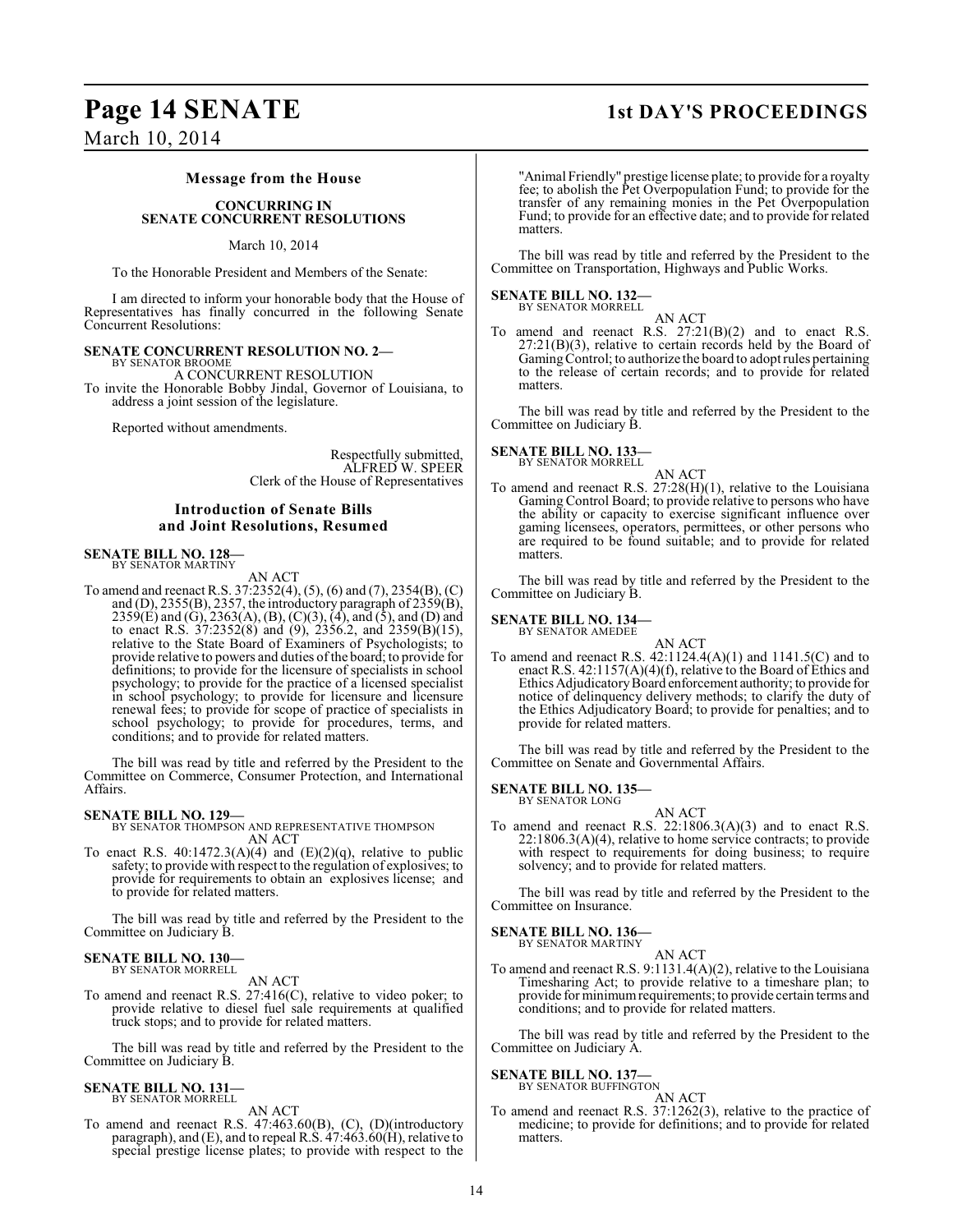# **1st DAY'S PROCEEDINGS Page 15 SENATE** March 10, 2014

The bill was read by title and referred by the President to the Committee on Health and Welfare.

# **SENATE BILL NO. 138—** BY SENATOR MILLS

AN ACT

To enact R.S. 32:412(M) and R.S. 40:1321(M), relative to drivers' licenses and special identification cards; to provide for the exhibition of the logo of any state university on a driver's license and special identification card; to authorize collection of a university logo fee, if any, as established by any state university for the use and display of its logo; to provide for the disbursement of such logo fees collected to the foundation of such universities; and to provide for related matters.

The bill was read by title and referred by the President to the Committee on Transportation, Highways and Public Works.

# **SENATE BILL NO. 139—** BY SENATOR MARTINY

AN ACT

To amend and reenact R.S. 32:1252(71) and 1270.1(1)(k) and to enact R.S.  $32:1252(72)$  and  $1270(G)$ , relative to marine products; to provide for definitions; to provide relative to unauthorized acts; to provide for exemptions; to provide for certain terms and conditions; and to provide for related matters.

The bill was read by title and referred by the President to the Committee on Commerce, Consumer Protection, and International Affairs.

# **SENATE BILL NO. 140—** BY SENATOR MURRAY

AN ACT

To enact R.S. 14:67.26(B)(3), relative to theft of a motor vehicle; to provide with respect to failure to provide law enforcement with an affidavit; to provide that such failure shall not create a presumption for certain purposes; and to provide for related matters.

The bill was read by title and referred by the President to the Committee on Judiciary C.

#### **SENATE BILL NO. 141—** BY SENATOR LONG

AN ACT

To amend and reenact R.S. 30:961(E), relative to cooperative endeavor agreements for the withdrawal of surface water; to extend the time frame within which opportunities for cooperative endeavor agreements for such withdrawal may be entered into; to provide terms, conditions, and requirements; and to provide for related matters.

The bill was read by title and referred by the President to the Committee on Natural Resources.

# **SENATE BILL NO. 142—** BY SENATOR DORSEY-COLOMB

AN ACT

To enact R.S. 1:58.6, relative to sarcoma awareness; to designate the month of July as "Sarcoma Awareness Month" in Louisiana; to promote public awareness about the cancer and recognize those individuals who have been diagnosed with sarcoma; and to provide for related matters.

The bill was read by title and referred by the President to the Committee on Senate and Governmental Affairs.

# **SENATE BILL NO. 143—** BY SENATOR KOSTELKA

AN ACT

To amend and reenact Code of Civil Procedure Article 3601(A) and to repeal R.S. 13:4062, relative to special civil proceedings; to provide for injunctions and temporary restraining orders against the state and political subdivisions; to provide for filing and notice of an affidavit; to provide for waiver of certain requirements; to provide for hearings by certain legislative committees; to provide for hearings on injunctions under certain circumstances; to provide for the burden of proof; to provide for the traversal of affidavits; and to provide for related matters.

The bill was read by title and referred by the President to the Committee on Judiciary A.

**SENATE BILL NO. 144—** BY SENATOR CROWE

AN ACT

To enact R.S. 17:351.1 and to repeal R.S. 17:415.1, relative to the adoption of textbooks and other instructional materials by the State Board of Elementary and Secondary Education; to delete requirements for a physical review process and provide instead for a digital review process; to provide for review criteria and procedures; to provide relative to the purchase or acquisition of textbooks and instructional materials by public schools and school districts; to provide for rules; and to provide for related matters.

The bill was read by title and referred by the President to the Committee on Education.

### **SENATE BILL NO. 145—** BY SENATOR CROWE

A JOINT RESOLUTION

Proposing to amend Article VII, Section 10(F)(2)(a) and (b) of the Constitution of Louisiana, relative to the expenditure of state funds; to authorize the limited redirection and transfer of funds supporting appropriations or allocations from the state general fund and dedicated funds, including those constitutionally protected or mandated, to be used for other nonmandatory purposes under certain circumstances; and to specify an election for submission of the proposition to electors and provide a ballot proposition.

The bill was read by title and referred by the President to the Committee on Finance.

# **SENATE BILL NO. 146—** BY SENATOR CROWE

AN ACT

To amend and reenact R.S. 39:2(11.1), the introductory paragraph of 75(C), and the introductory paragraph of 75(E), and to enact R.S. 39:2(40.1) and 75(F), relative to the expenditure of state funds; to authorize the limited redirection and transfer of funds supporting appropriations or allocations from the state general fund and dedicated funds, including those constitutionally protected or mandated, to be used for other nonmandatory purposes under certain circumstances; to define recurring federal financial participation for certain circumstances; to define projected deficit for certain circumstances; to provide for an effective date; and to provide for related matters.

The bill was read by title and referred by the President to the Committee on Finance.

## **SENATE BILL NO. 147—**

BY SENATOR DORSEY-COLOMB AN ACT

To amend and reenact R.S. 15:570(E)(1), relative to executions of death sentences; to provide relative to the notice of an execution required to be given to a victim's family; to require a victim's family to register with the Crime Victims Services Bureau in order to obtain notice of the date and time of the offender's execution; and to provide for related matters.

The bill was read by title and referred by the President to the Committee on Judiciary B.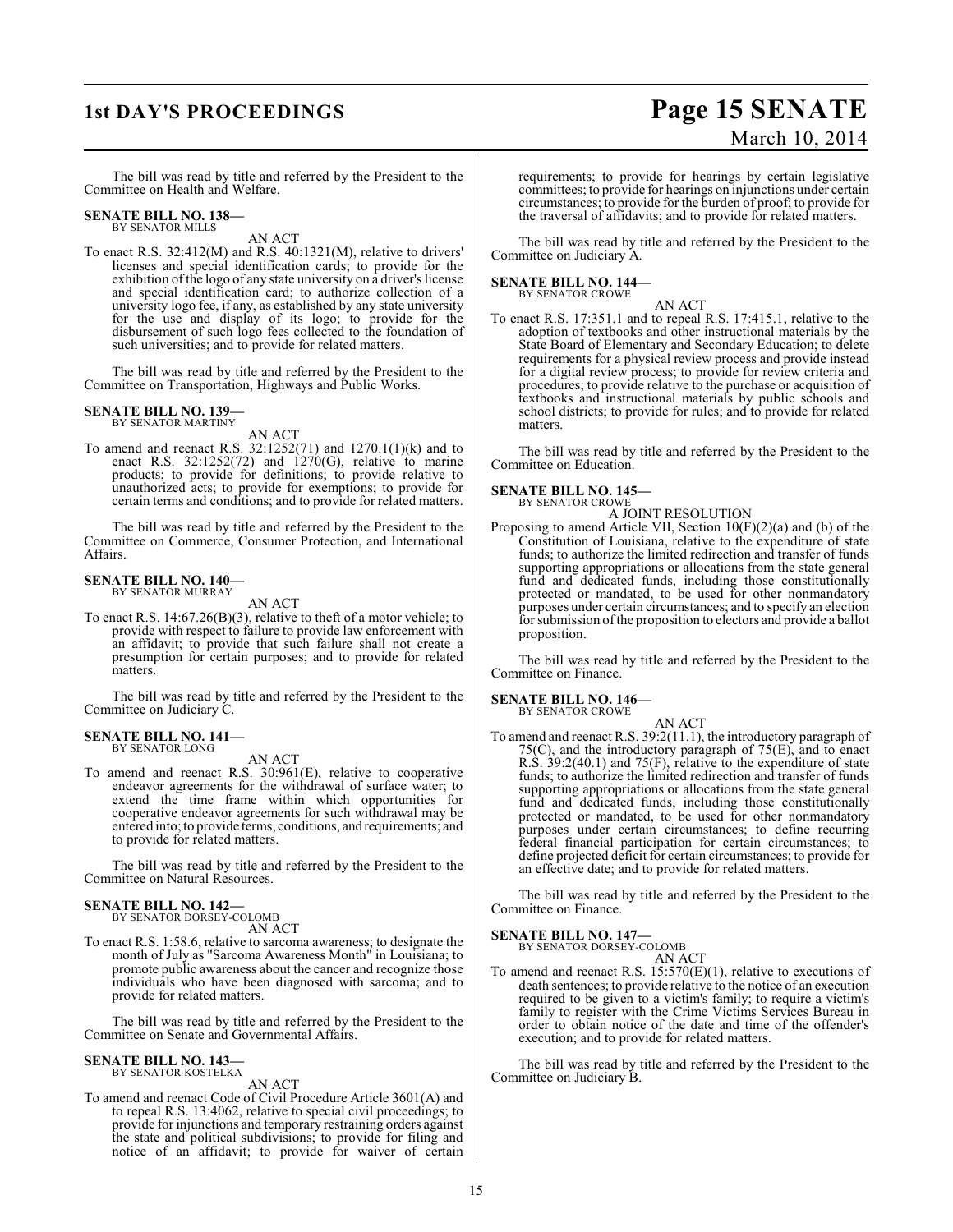# **Page 16 SENATE** 1st DAY'S PROCEEDINGS

March 10, 2014

# **SENATE BILL NO. 148—**

BY SENATOR DORSEY-COLOMB AN ACT

To amend and reenact R.S. 14:32.1(B), relative to the crime of vehicular homicide; to provide relative to penalties when multiple homicides are involved in the offense; to provide for sentences to be served consecutively; and to provide for related matters.

The bill was read by title and referred by the President to the Committee on Judiciary C.

## **SENATE BILL NO. 149—** BY SENATOR APPEL

AN ACT

To repeal Chapter 14 of Title 17 of the Louisiana Revised Statutes of 1950, comprised of R.S. 17:2751 through 2759, and to repeal R.S. 36:651(D)(6), relative to the Louisiana Systemic Initiatives Program; to repeal statutory provisions relative to program components and activities, program administration, and the Louisiana Systemic Initiatives Program Council and its powers, duties, and staff; and to provide for related matters.

The bill was read by title and referred by the President to the Committee on Education.

## **SENATE BILL NO. 150—** BY SENATOR APPEL

AN ACT

To amend and reenact R.S. 17:3126(D)(2)(a), relative to postsecondary education; to provide relative to the regional distribution of postsecondary educational institutions within the state; to provide relative to the evaluation and use of instructional and physical resources of postsecondary institutions within each region of the state; and to provide for related matters.

The bill was read by title and referred by the President to the Committee on Education.

# **SENATE BILL NO. 151—**

BY SENATOR PEACOCK AN ACT

To amend and reenact R.S. 14:91.8 and R.S. 26:910 and 910.1(A), and to enact R.S. 14:91.6(B)(6) and (7) and R.S. 26:901(28) and (29), relative to offenses affecting the health and morals of minors; to prohibit the sale or other distribution of alternative nicotine products, electronic cigarettes, and vapor pens to persons under the age of eighteen; to provide definitions; and to provide for related matters.

The bill was read by title and referred by the President to the Committee on Judiciary C.

## **SENATE BILL NO. 152—** BY SENATOR JOHN SMITH

AN ACT

To enact R.S. 33:4643.1, relative to the board of control; to provide for an increase in membership on the Beauregard Parish War Memorial Civic Center; to provide for an effective date; and to provide for related matters.

The bill was read by title and referred by the President to the Committee on Local and Municipal Affairs.

## **SENATE BILL NO. 153—** BY SENATOR LONG

# AN ACT

To enact Subpart S of Part II-A of Chapter 1 of Subtitle I of Title 39 of the Louisiana Revised Statutes of 1950, to be comprised of R.S. 39:100.137, relative to special treasury funds; to establish the Merit Increase Pay Recoupment Fund in the state treasury; to provide for the deposit of certain monies into the fund; to provide for the uses of monies in the fund; to provide for an effective date; and to provide for related matters.

The bill was read by title and referred by the President to the Committee on Finance.

#### **SENATE BILL NO. 154—** BY SENATOR LONG

AN ACT

To amend and reenact R.S.  $56:327(A)(2)$  and  $412(A)(4)$  and  $(6)$  and to repeal R.S. 56:327.1, relative to the importation of certain fish; to provide for importation regulations and licensing requirements; to provide certain size requirements for importation; to exempt certain persons from the notification provisions; to remove certain provisions relative to the importation of aquaculturally raised fish and cultured fish; to provide terms, conditions, and requirements; and to provide for related matters.

The bill was read by title and referred by the President to the Committee on Natural Resources.

# **SENATE BILL NO. 155—**

BY SENATOR NEVERS

AN ACT To amend and reenact R.S. 23:382(B), 384(A), the introductory paragraph of  $384(B)$  and  $(B)(2)$ ,  $(3)$ , and  $(4)$  and  $(C)$ ,  $385(B)$ , 386, the introductory paragraph of 387 and 387(9), 388, 389, 390, and 391, relative to apprenticeship; to provide for prohibited discrimination in employment; to provide collective bargaining contracts; to make technical changes; to provide for exceptions; and to provide for related matters.

The bill was read by title and referred by the President to the Committee on Labor and Industrial Relations.

# **SENATE BILL NO. 156—**

BY SENATOR MURRAY

AN ACT To amend and reenact R.S. 22:1269(B)(1), relative to a direct action against an insurer; to provide with respect to a direct action against an insurer alone; and to provide for related matters.

The bill was read by title and referred by the President to the Committee on Insurance.

#### **SENATE BILL NO. 157—** BY SENATOR MARTINY

AN ACT To amend and reenact R.S. 37:2354(A), (B), (C), and (D), the introductory paragraph of R.S. 37:2359(B), and 2359(C), (D),  $(E)$ ,  $(F)$ , and  $\overline{G}$  and to enact R.S. 37:2356.2 and 2359 $\overline{B}$  $\overline{D}$  $\overline{D}$  $\overline{D}$  $\overline{D}$  $\overline{D}$ relative to the State Board of Examiners of Psychologists; to provide for a provisional license for psychologists; to provide for fees; to provide for the renewal of a provisional license; to provide for qualifications; to provide for continuing education; to provide the denial, revocation, or suspension of a provisional license; to provide for conditions, terms, and procedures; and to provide for related matters.

The bill was read by title and referred by the President to the Committee on Commerce, Consumer Protection, and International Affairs.

#### **SENATE BILL NO. 158—** BY SENATOR MARTINY

AN ACT

To amend and reenact R.S. 37:693(B)(2)(b), relative to professional engineers; to provide for licensure requirements for professional engineers licensed to practice in other jurisdictions; to provide for an effective date; and to provide for related matters.

The bill was read by title and referred by the President to the Committee on Commerce, Consumer Protection, and International Affairs.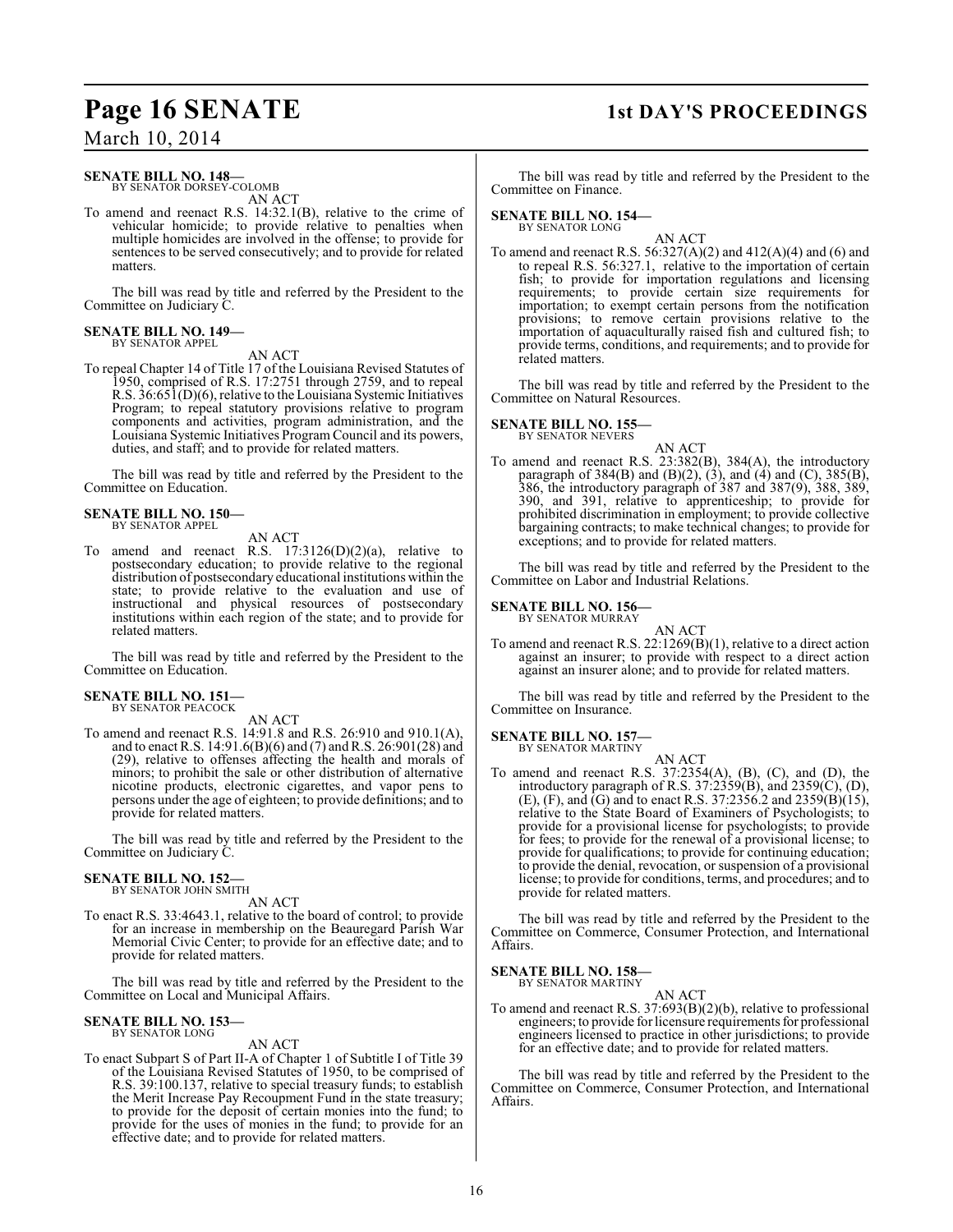### **SENATE BILL NO. 159—** BY SENATOR MURRAY

AN ACT

To amend and reenact R.S. 23:1021(13)(c), relative to workers' compensation; to provide for the calculation of workers' compensation benefits; to provide for the method of calculating wages; and to provide for related matters.

The bill was read by title and referred by the President to the Committee on Labor and Industrial Relations.

#### **SENATE BILL NO. 160—** BY SENATOR MURRAY

AN ACT

To amend and reenact R.S. 14:76 and 77, relative to sex offenses affecting the family; to provide relative to the crimes of bigamy and abetting in bigamy; to include same-sex marriages in the definitions of bigamy and abetting bigamy; and to provide for related matters.

The bill was read by title and referred by the President to the Committee on Judiciary C.

#### **SENATE BILL NO. 161—** BY SENATOR MURRAY

AN ACT

To enact R.S. 24:524, relative to the legislative auditor; to provide for recovery of costs incurred by the legislative auditor to audit, investigate, or report possible fraud, theft, or other misappropriation; to provide for civil suits against the responsible party; to provide for assistance of the attorney general; and to provide for related matters.

The bill was read by title and referred by the President to the Committee on Senate and Governmental Affairs.

#### **SENATE BILL NO. 162—** BY SENATOR MURRAY

AN ACT

To amend and reenact R.S.17:3991(H), relative to charter schools; to provide for ownership of assets; and to provide for related matters.

The bill was read by title and referred by the President to the Committee on Education.

# **SENATE BILL NO. 163—** BY SENATOR MURRAY

AN ACT

To amend and reenact R.S. 17:1990(C)(2)(a)(iii)(cc), relative to the Recovery School District; to provide for certain monies to be transferred to the district when a school is transferred to the district; to provide for certain exclusions from the amounts to be transferred; to provide for termination of certain exclusions as related to Orleans Parish School Board Special Community Disaster Loans; and to provide for related matters.

The bill was read by title and referred by the President to the Committee on Education.

#### **SENATE BILL NO. 164—** BY SENATOR MURRAY

AN ACT

To amend and reenact R.S. 4:193(B), R.S. 9:3583, R.S. 12:1041(A), R.S. 14:107.2(A) and 326(C), R.S. 15:1204.2(B)(4) and 1402(A), R.S. 17:111, 158(F), 1676(D), 2053(D)(3), 3402(A), and 3991(B)(3), R.S. 22:1452(C)(25), 1454(A), and 1964(7)(f), R.S. 23:332 and 2043(B)(1), R.S. 27:27.2(B) and 27.4, R.S. 37:1025(B), 1107(C), 1360.23(I), 1437(D), 1455(A)(28), 2654(C)(1), 2719, 3425(C), and 3447(C), R.S. 38:2315, R.S. 39:1411, R.S. 40:1232(C), 2113.4(A), 2113.6(A)(1) and (B),  $2120.35(B)(5)$ ,  $2125(B)$ ,  $2403(H)(1)$ , and  $2504$ , R.S. 46:437.11(A), 1104, 1134, 1154, 1407(B)(1)(e)(introductory paragraph) and (F), 1995, and 2205, R.S. 47:37(C) and 287.755(C), R.S. 48:274.1(C), R.S. 49:145 and 146(A)(1), and R.S. 51:2231(A), 2232(3), 2235(16)(a), 2236(A), 2237(2), 2247,

2248, 2254(1) and (2), 2255(A)(introductory paragraph), 2602(A), 2606(A)(1) through (5), 2607(A) and (C), and 2608 and to enact R.S.  $23:302(9)$  and  $(10)$ , relative to discrimination; to expand the application of various provisions relative to discrimination by adding additional criteria, including gender identity or expression and sexual orientation and, in some cases, age, sex, or disability; to define terms for purposes of the Louisiana Employment Discrimination Law and for unlawful discrimination in employment; to provide for the definition of hate crimes; to remove certain activities from provisions for the attorney general to institute civil proceedings against certain corporations; and to provide for related matters.

The bill was read by title and referred by the President to the Committee on Judiciary A.

#### **SENATE BILL NO. 165—** BY SENATOR MURRAY

AN ACT

To enact R.S. 22:1060.5, relative to prescription drug specialty tiers; to prohibit the payment by an insured of a percentage of the cost of a drug; to provide with respect to limits on co-payments; to provide for limits on out-of-pocket expenses for prescription drugs; and to provide for related matters.

The bill was read by title and referred by the President to the Committee on Insurance.

# **SENATE BILL NO. 166—** BY SENATOR MARTINY

AN ACT

To enact R.S. 10:4-112, relative to state banks; to provide for fees; to provide for terms and conditions; and to provide for related matters.

The bill was read by title and referred by the President to the Committee on Commerce, Consumer Protection, and International Affairs.

## **SENATE BILL NO. 167—**

BY SENATOR MARTINY AN ACT

To amend and reenact R.S. 37:751(A), 760(A)(7), and 775(A)(9) and (B), relative to the Louisiana State Board of Dentistry; to provide for definitions; to provide for powers and duties of the board; to clarify unprofessional conduct; and to provide for related matters.

The bill was read by title and referred by the President to the Committee on Commerce, Consumer Protection, and International Affairs.

## **SENATE BILL NO. 168—**

BY SENATOR WALSWORTH

AN ACT To enact R.S. 15:146(A)(5), relative to the Louisiana Public Defender Board; to provide requirements for the membership of the board; to provide for transition; and to provide for related matters.

The bill was read by title and referred by the President to the Committee on Judiciary B.

## **SENATE BILL NO. 169—**

BY SENATOR LONG

AN ACT To amend and reenact the introductory paragraph of R.S.  $22:2083(A)(2)$ ,  $(B)(1)$  and  $(2)(c)$  and the introductory paragraph of (h) and (v), and (C)(2)(c), 2084(7) and (12), and 2087( $\bar{A}$ ), (B), and (C); to enact R.S. 22:2083(A)(3), (4), and (5) and  $(B)(2)(j)$ , 2084(12.1), and 2087(Q) and  $(R)$ ; and to repeal R.S. 22:2087(D) and (E), relative to the Louisiana Life and Health Insurance Guaranty Association; to provide for coverage and structured settlement annuities; and to provide for related matters.

# **1st DAY'S PROCEEDINGS Page 17 SENATE** March 10, 2014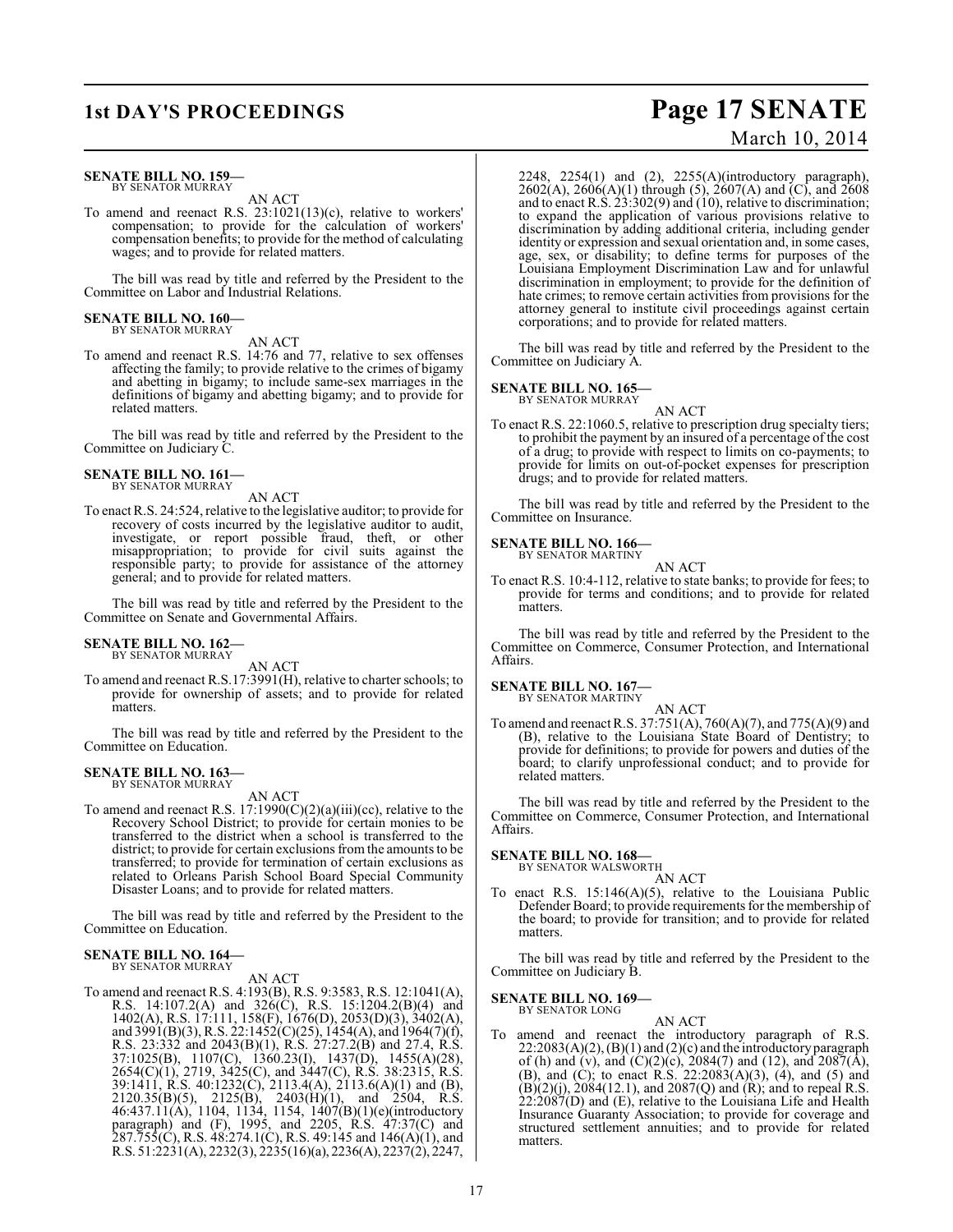# **Page 18 SENATE** 1st DAY'S PROCEEDINGS

March 10, 2014

The bill was read by title and referred by the President to the Committee on Insurance.

#### **SENATE BILL NO. 170—** BY SENATOR LONG

AN ACT

To amend and reenact R.S. 56:20, relative to the release of certain game, fowl, or fish; to provide for the liberation of pen-raised or wild animal, fowl, or fish; to provide for the release of penraised turkeys and pheasants; to allow certain persons to take escaped or released pen-raised white-tailed deer and pen-raised or nonnative exotic cervid deer; to require certain biological testing; to provide terms, conditions, and requirements; and to provide for related matters.

The bill was read by title and referred by the President to the Committee on Natural Resources.

# **SENATE BILL NO. 171—** BY SENATOR APPEL

AN ACT

To amend and reenact R.S. 17:24.4(F)(1)(a) and (c), relative to the Louisiana Competency-Based Education Program; to provide relative to state content standards and related assessments; to provide relative to the implementation and administration of Louisiana Educational Assessment Program tests; and to provide for related matters.

The bill was read by title and referred by the President to the Committee on Education.

### **SENATE BILL NO. 172—** BY SENATOR CORTEZ

AN ACT

To amend and reenact R.S.  $17:1201(C)(1)(a)$  and  $(D)$  and 1206.1(A)(1), relative to sick leave for teachers and other school employees; to provide for sick leave as a result of assault or battery by a student as it relates to retirement; to provide for worker's compensation benefits; and to provide for related matters.

The bill was read by title and referred by the President to the Committee on Education.

#### **SENATE BILL NO. 173—** BY SENATOR CORTEZ

AN ACT

To enact R.S. 47:532.1(E), relative to motor vehicles; to provide with respect to public tag agents; to provide with respect to a notary public and a public tag agent; to provide with respect to fees of public tag agents; and to provide for related matters.

The bill was read by title and referred by the President to the Committee on Transportation, Highways and Public Works.

- **SENATE BILL NO. 174—** BY SENATORS PETERSON, APPEL, MARTINY AND GARY SMITH AND REPRESENTATIVES BILLIOT, LEOPOLD, LORUSSO AND WILLMOTT AN ACT
- To amend and reenact R.S. 33:4762(C) and 4764(A) and to enact R.S.  $33:4765(C)(1)$ , relative to the removal of dangerous structures; to provide for notice to the owner; to provide for certain action to appeal decision; to provide for certain notification in cases of grave public emergencies; to provide for an effective date; and to provide for related matters.

The bill was read by title and referred by the President to the Committee on Local and Municipal Affairs.

### **SENATE BILL NO. 175—** BY SENATOR PETERSON

AN ACT

To repeal R.S. 17:285.1, relative to the Louisiana Science Education Act; and to provide for related matters.

The bill was read by title and referred by the President to the Committee on Education.

#### **SENATE BILL NO. 176—** BY SENATOR MORRELL

AN ACT

To enact R.S. 51:3078, relative to the Database Security Breach Notification Law; to provide for definitions; to provide for storage of certain information; to provide for damages; to provide for terms, conditions, and procedures; and to provide for related matters.

The bill was read by title and referred by the President to the Committee on Commerce, Consumer Protection, and International Affairs.

**SENATE BILL NO. 177—**

BY SENATOR APPEL AN ACT

To amend and reenact R.S. 17:3351(A)(3), relative to the powers, duties, and functions of public postsecondary education management boards; to provide relative to the authority of such boards with respect to the allocation and expenditure of appropriated funds; and to provide for related matters.

The bill was read by title and referred by the President to the Committee on Education.

# **SENATE BILL NO. 178—**

BY SENATOR MORRISH AN ACT

To enact Subpart J-1 of Part I of Chapter 2 of Title 22 of the Louisiana Revised Statutes of 1950, to be comprised of R.S.22:318, relative to health care sharing ministries; to provide for the definition of a health care sharing ministry; to provide with respect to required disclaimers; to provide for the exemption from provisions of the state insurance laws; and to provide for related matters.

The bill was read by title and referred by the President to the Committee on Insurance.

# **SENATE BILL NO. 179—**

BY SENATOR MORRISH

AN ACT To amend and reenact R.S. 17:4002.3(2) and (3), 4002.4(A)(1), (2)(a), (C), and (D), 4002.5(A) and (F), and 4002.6, and to repeal R.S. 17:4002.5(C) and (E), relative to the course choice program; to provide with respect to definitions; to provide with respect to student eligibility, course approval, and enrollment; to provide with respect to course amounts, funding, and reimbursement; to provide relative to teacher reciprocity; to provide with respect to a course catalogue and certain dual enrollment courses; to provide with respect to the duties of the State Board of Elementary Education and public school governing authorities; to provide for rules; and to provide for related matters.

The bill was read by title and referred by the President to the Committee on Education.

#### **SENATE BILL NO. 180—** BY SENATOR GALLOT

AN ACT

To enact R.S. 24:204(A)(10), relative to the Louisiana State Law Institute; to provide relative to the general purpose, duties and procedures of the Louisiana State Law Institute; to provide relative to recommendations concerning legislation; to include recommendations for the repeal, removal or revision of law declared unconstitutional; and to provide for related matters.

The bill was read by title and referred by the President to the Committee on Senate and Governmental Affairs.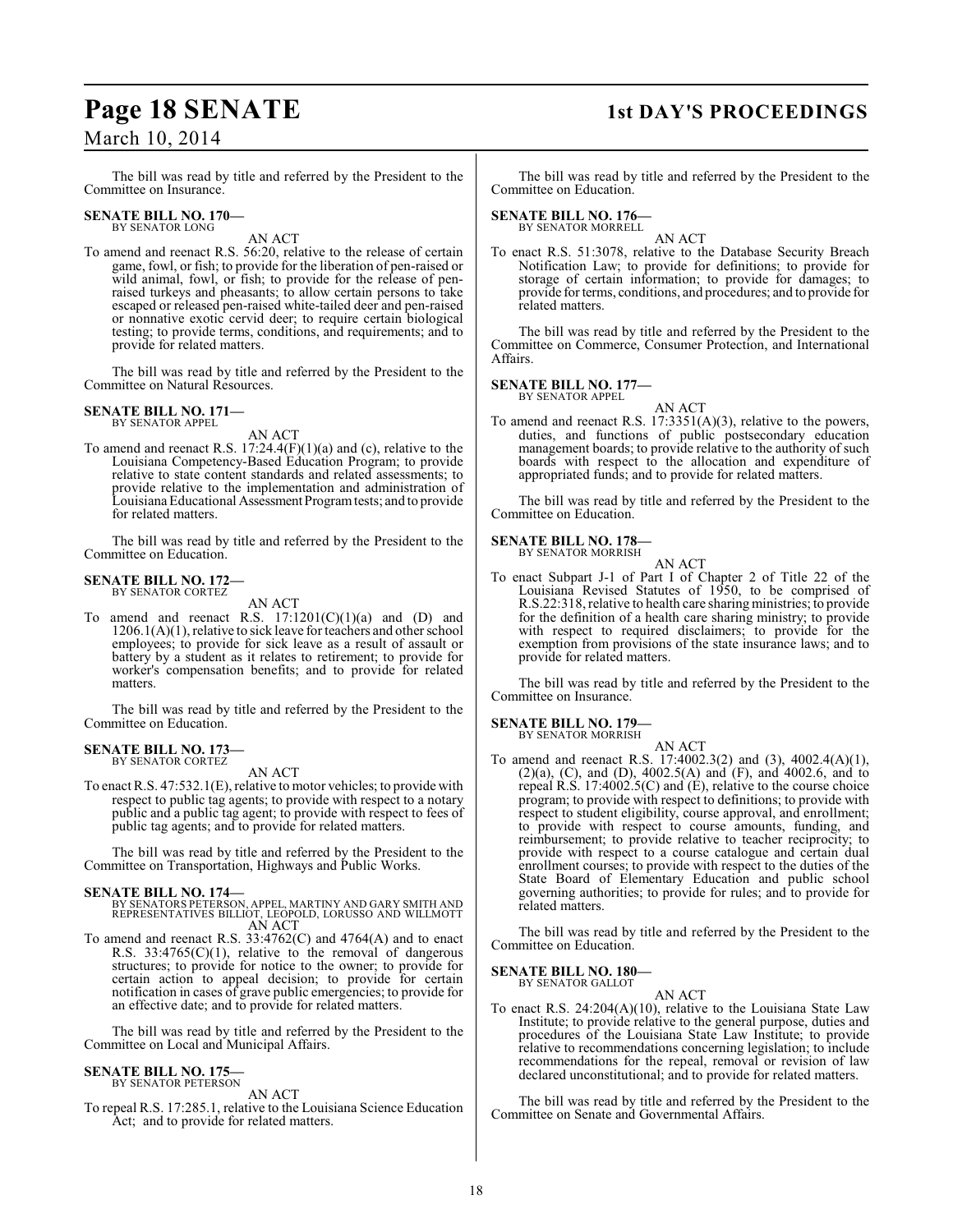### **SENATE BILL NO. 181—** BY SENATOR MORRISH

AN ACT

To amend and reenact R.S. 22:2314(C)(3), relative to the Louisiana Citizens Insurance Corporation policy take-out program; to provide with respect to ownership of a policy by a take-out company; and to provide for related matters.

The bill was read by title and referred by the President to the Committee on Insurance.

#### **SENATE BILL NO. 182—** BY SENATOR MILLS

AN ACT

To enact R.S. 22:1857.1, relative to health insurance policies providing prescription drug coverage; to provide for the application of a prorated daily cost-sharing rate; to prohibit the denial of coverage for dispensing any drug prescribed for the treatment of a chronic illness made in accordance with a synchronized plan among the insured, a practitioner, and a pharmacist; to prohibit the use of certain payment structures; and to provide for related matters.

The bill was read by title and referred by the President to the Committee on Insurance.

## **SENATE BILL NO. 183—** BY SENATOR MILLS

AN ACT

To enact R.S. 33:4690.13, relative to local governing authorities; to provide additional notice to property owners of public works projects; and to provide for related matters.

The bill was read by title and referred by the President to the Committee on Local and Municipal Affairs.

#### **SENATE BILL NO. 184—** BY SENATOR MILLS

AN ACT

To authorize and provide for the transfer of certain state property; to authorize the transfer of certain state property in St. Martin Parish; to provide for the property description; to provide for reservation of mineral rights; to provide terms and conditions; to provide an effective date; and to provide for related matters.

The bill was read by title and referred by the President to the Committee on Natural Resources.

#### **SENATE BILL NO. 185—** BY SENATOR MILLS

AN ACT

To amend and reenact R.S. 28:53(F), relative to emergency certificates; to provide for the use of a copy of the emergency certificate transmitted by facsimile or other electronic device; and to provide for related matters.

The bill was read by title and referred by the President to the Committee on Health and Welfare.

#### **SENATE BILL NO. 186—** BY SENATOR MILLS

AN ACT

To enact R.S.  $33:2476(B)(1)(d)$  and  $(C)(4)$ , relative to the city of New Iberia municipal fire and police civil service system board; to provide for membership on the board; to provide for an effective date; and to provide for related matters.

The bill was read by title and referred by the President to the Committee on Local and Municipal Affairs.

## **SENATE BILL NO. 187** BY SENATOR KOSTELKA

AN ACT

To amend and reenact R.S. 40:981.3(D) and to repeal R.S. 40:981.3(E), relative to controlled dangerous substances; to allow enhanced sentencing for violations of the Uniform

Controlled Dangerous Substances Law occurring within a private residence located in a drug free zone; and to provide for related matters.

The bill was read by title and referred by the President to the Committee on Judiciary C.

### **SENATE BILL NO. 188—** BY SENATOR MORRISH

AN ACT

To amend and reenact R.S. 40:4, relative to the state Sanitary Code; to provide for the rules and regulations within the state Sanitary Code; and to provide for related matters.

The bill was read by title and referred by the President to the Committee on Health and Welfare.

### **SENATE BILL NO. 189—** BY SENATOR MORRISH

AN ACT

To enact R.S. 56:1948.5(65), relative to Louisiana Byways designation; to provide for the route designation of the Flyway Byway in Jefferson Davis Parish, to provide for an effective date; and to provide for related matters.

The bill was read by title and referred by the President to the Committee on Transportation, Highways and Public Works.

## **SENATE BILL NO. 190—**

BY SENATOR MORRISH AN ACT

To enact R.S. 17:3048.1(Y), relative to the monetary amounts of awards granted pursuant to the Taylor Opportunity Program for Students; to provide for maximum award amounts; to provide for future adjustments of maximum award amounts; to provide for effectiveness; and to provide for related matters.

The bill was read by title and referred by the President to the Committee on Education.

**SENATE BILL NO. 191—** BY SENATOR MORRISH

AN ACT

To amend and reenact R.S. 17:2928(B), relative to the school and district accountability system; to require that International Baccalaureate, Advanced Placement, and dual enrollment courses be given equal status and recognition for purposes of determining school performance scores and letter grades; and to provide for related matters.

The bill was read by title and referred by the President to the Committee on Education.

#### **SENATE BILL NO. 192—** BY SENATOR MORRISH

AN ACT

To amend and reenact R.S. 32:388(B)(1)(b)(iv), relative to trucks hauling concrete or construction aggregates; extends termination date for two years for ready-mixed concrete trucks to exceed licensed gross vehicle weight under certain conditions; and to provide for related matters.

The bill was read by title and referred by the President to the Committee on Transportation, Highways and Public Works.

## **SENATE BILL NO. 193—**

BY SENATOR KOSTELKA

AN ACT To amend and reenact R.S. 18:1354(C), relative to the Election Code, to provide for compensation for deputy parish custodian of voting machines; and to provide for related matters.

The bill was read by title and referred by the President to the Committee on Senate and Governmental Affairs.

# **1st DAY'S PROCEEDINGS Page 19 SENATE** March 10, 2014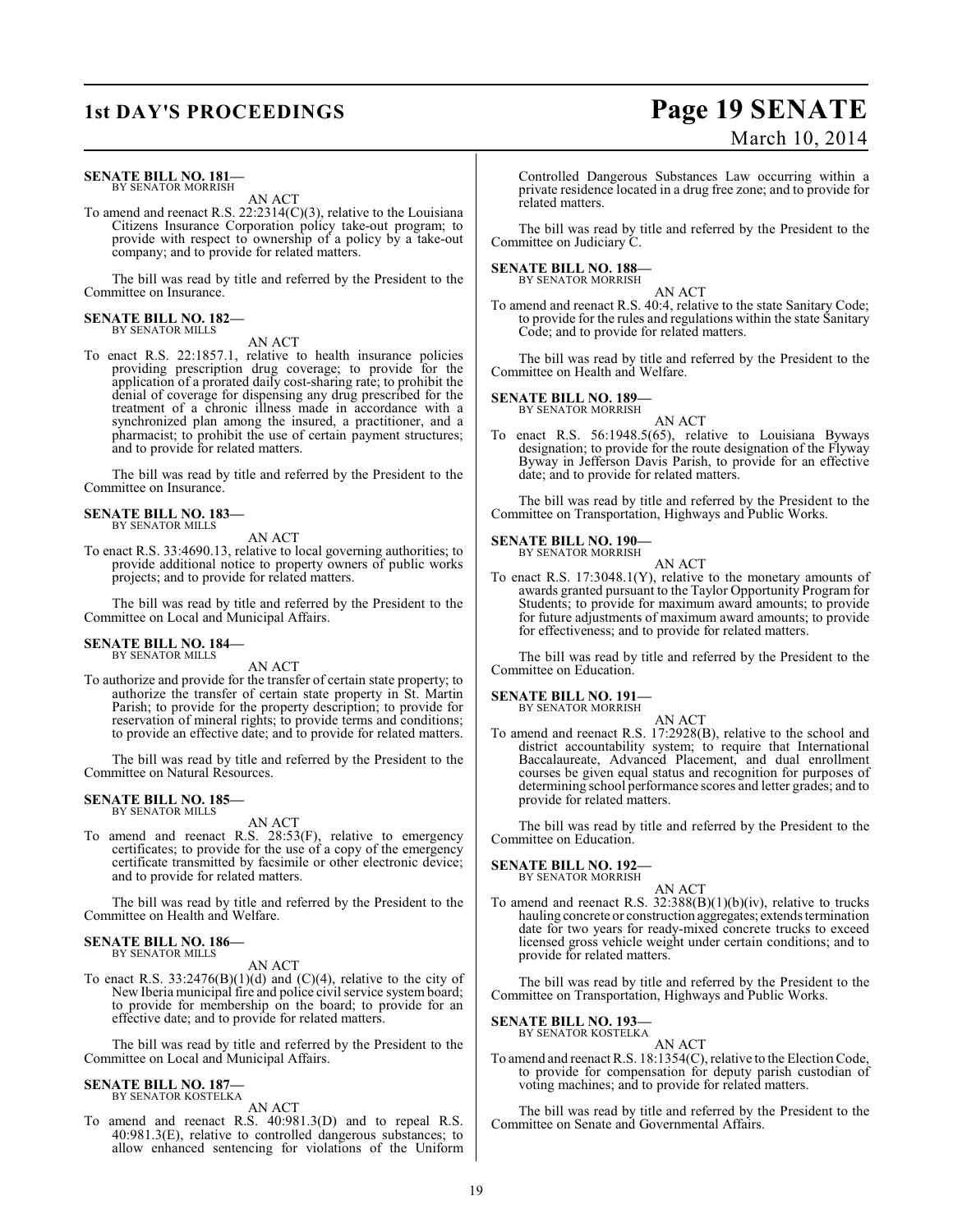# **Page 20 SENATE 1st DAY'S PROCEEDINGS**

March 10, 2014

## **SENATE BILL NO. 194—**

BY SENATOR MILLS AND REPRESENTATIVE HAZEL AN ACT

To amend and reenact R.S. 37:1102(A), 1103(7), (10), (11), and (12), 1105(A), (E), and (G),  $1106(A)(1)(a)$ , (c), (g), and (j) and (D)(1), 1107(A), (F), and (G), the introductory paragraph of  $1110(A)$ ,  $(A)(4)$  through  $(7)$  and  $(B)$  through  $(E)$ ,  $1111(A)$ , 1114, 1116(B)(3), (C), and (D), 1119, 1121, 1122(A), and 1123(A)(6), to enact R.S. 37:1103(13) and (14), and to repeal R.S. 37:1113(6) and 1117(D), relative to mental health counselors; to provide for a provisional license as a provisional licensed marriage and family therapist; to provide for a provisional license as a provisional licensed professional counselor; to define a provisional licensed marriage and family therapist and a provisional licensed professional counselor; to provide for quorum of the Louisiana Licensed Professional Counselors Board of Examiners; to provide with respect to a fee schedule; to provide for requirements for licensure of a professional counselor; to provide for a provisional license; to provide for a temporary license and a temporary provisional license; to provide for disciplinary authority; to provide with respect to penalties; to provide for privileged communications; to provide a provisional licensure for provisional marriage and family therapist; to provide for a temporary provisional marriage and family therapist license; to provide for the renewal of a provisional marriage and family counselor license; to provide for prohibited acts; to provide for authorization to obtain criminal history record information; and to provide for related matters.

The bill was read by title and referred by the President to the Committee on Health and Welfare.

#### **SENATE BILL NO. 195—** BY SENATOR MILLS

AN ACT

To enact R.S. 17:436.1(L), relative to administration of medication by a school nurse; to provide for a policy authorizing a school nurse to carry and administer inhalers under certain circumstances; and to provide for related matters.

The bill was read by title and referred by the President to the Committee on Education.

## **SENATE BILL NO. 196—** BY SENATOR MILLS

AN ACT

To amend and reenact R.S. 40:2116.31(A) and 2116.32(A), relative to home health care providers; to provide for scope; to provide for licensing; and to provide for related matters.

The bill was read by title and referred by the President to the Committee on Health and Welfare.

### **SENATE BILL NO. 197—** BY SENATOR ALLAIN

AN ACT

To amend and reenact R.S.  $30:29(B)(1)$  and  $(7)(b)$  and  $(1)(1)$  and  $(5)$ , relative to the remediation of oilfield sites and exploration and production sites; to provide relative to certain procedures; to provide for notice requirements; to provide for definitions, terms, admissions, conditions, and effects; and to provide for related matters.

The bill was read by title and referred by the President to the Committee on Natural Resources.

## **SENATE BILL NO. 198—** BY SENATOR RISER

AN ACT

To amend and reenact R.S. 23:1168(A)(1) and (4) and (B), 1170(A) and (B), 1171, 1171.1(A), (B), (C), (D)(1), and (E)(1), and  $1291(C)(5)$  and to enact R.S.  $23:1170(C)$  and  $1171.1(F)$ , and to repeal R.S. 23:1168(A)(5), relative to workers' compensation; to require for compliance; to provide for reporting of compliant coverage; to provide for penalties; to provide for matters to be

determined by workers' compensation judges; and to provide for related matters.

The bill was read by title and referred by the President to the Committee on Labor and Industrial Relations.

**SENATE BILL NO. 199—** BY SENATOR MURRAY AND REPRESENTATIVE MILLER AN ACT

To enact R.S. 42:1124.1(D), relative to personal financial disclosure; to provide for the assessment and collection of late fees; to provide civil proceedings to collect such assessment; and to provide for related matters.

The bill was read by title and referred by the President to the Committee on Senate and Governmental Affairs.

## **SENATE BILL NO. 200—**

BY SENATOR ALLAIN

A JOINT RESOLUTION Proposing to enact Article VI, Section 30(C) of the Constitution of Louisiana, relative to certain elections; to require that the total number of persons voting in certain elections shall constitute not less than a certain percentage of the number of voters in order for the proposition to be approved; and to specify an election for submission of the proposition to electors and provide a ballot proposition.

The bill was read by title and referred by the President to the Committee on Revenue and Fiscal Affairs.

#### **SENATE BILL NO. 201—** BY SENATOR ALLAIN

AN ACT To amend and reenact R.S. 18:1290(A), relative to certain elections; to require that the total number of persons voting in certain elections shall constitute not lessthan a certain percentage of the number of voters in order for the proposition to be approved; and to provide for related matters.

The bill was read by title and referred by the President to the Committee on Revenue and Fiscal Affairs.

#### **SENATE BILL NO. 202—** BY SENATOR ALLAIN

AN ACT To amend and reenact R.S. 56:700.2(C)(2), relative to the Fishermen's Gear Compensation Fund; to provide an exemption for certain fees; to provide terms, conditions, and requirements; and to provide for related matters.

The bill was read by title and referred by the President to the Committee on Natural Resources.

# **SENATE BILL NO. 203—**

BY SENATOR MORRELL AND REPRESENTATIVE CONNICK AN ACT

To enact R.S.  $13:5401(C)(5)$  and (6), relative to reentry courts; to authorize the creation of a reentry division of the Fifteenth Judicial District Court and the Twenty-Fourth Judicial District Court; and to provide for related matters.

The bill was read by title and referred by the President to the Committee on Judiciary B.

# **SENATE BILL NO. 204—**

BY SENATOR MORRELL

AN ACT To amend and reenact R.S. 26:351(2)(a) and (4) and to enact R.S. 26:351(9), relative to the size of containers for beverages of high alcoholic content; to require certain container sizes for certain alcoholic beverages sold or shipped in the state; to provide relative to the number of containers in each shipping case or container; to exempt certain products; and to provide for related matters.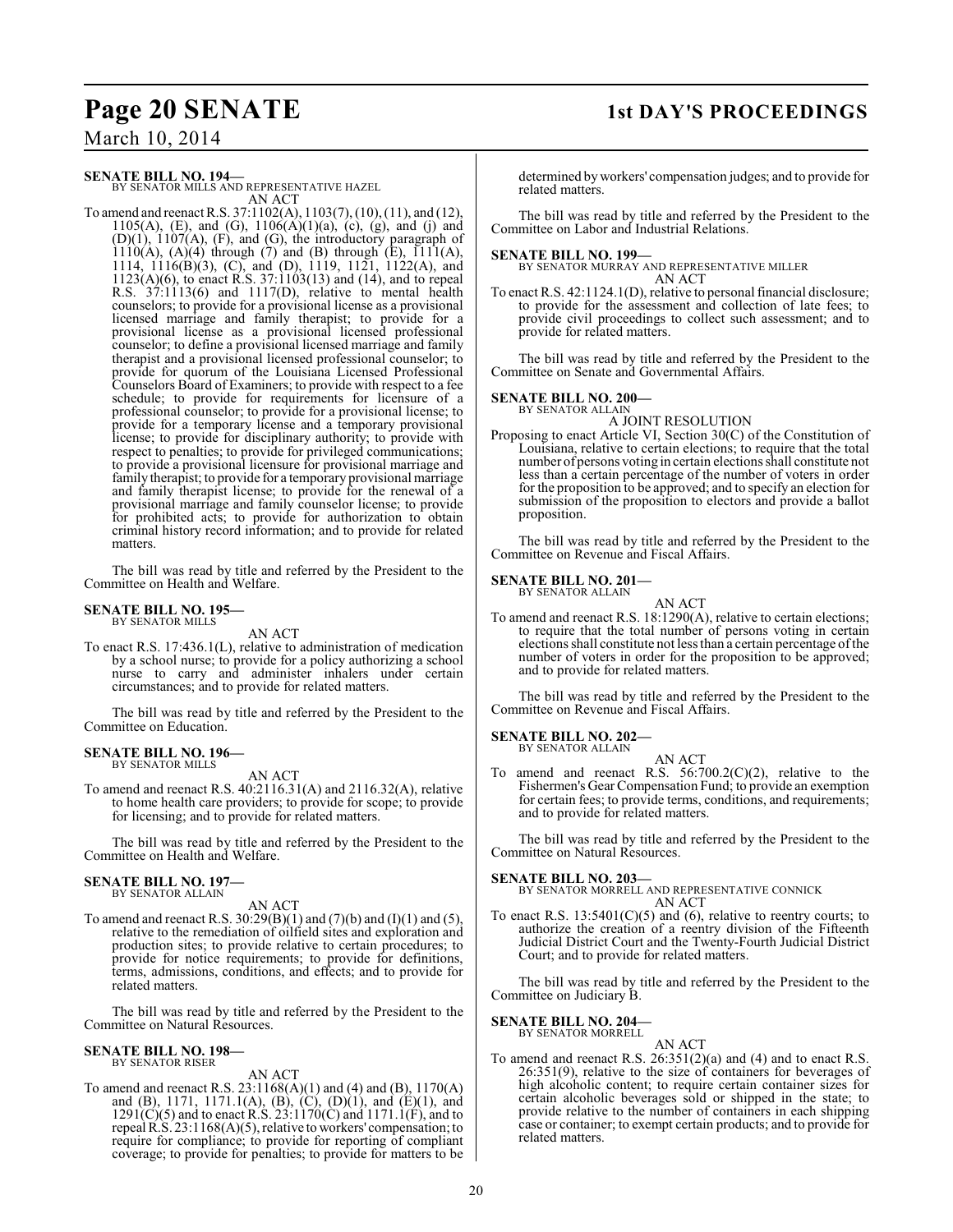# **1st DAY'S PROCEEDINGS Page 21 SENATE** March 10, 2014

The bill was read by title and referred by the President to the Committee on Judiciary B.

# **SENATE BILL NO. 205—**<br>BY SENATOR GUILLORY

AN ACT

To amend and reenact R.S. 15:574.4(B)(1) and 15:574.20(A), to enact R.S. 15:574.4.6, relative to parole eligibility; to provide for the transitional parole supervision program; to provide for the medical parole program; and to provide for related matters.

The bill was read by title and referred by the President to the Committee on Judiciary B.

## **SENATE BILL NO. 206—** BY SENATOR JOHN SMITH

AN ACT

To enact R.S. 49:160.1, relative to state symbols; to provide for the official state fruit tree; and to provide for related matters.

The bill was read by title and referred by the President to the Committee on Senate and Governmental Affairs.

## **SENATE BILL NO. 207—** BY SENATOR JOHN SMITH

AN ACT

To amend and reenact R.S. 23:1514(D)(1), relative to the Incumbent Worker Training Program; to provide for certain third-party training providers; and to provide for related matters.

The bill was read by title and referred by the President to the Committee on Labor and Industrial Relations.

## **SENATE BILL NO. 208—** BY SENATOR WARD

AN ACT

To amend and reenact R.S. 18:1300.13, relative to recall elections; to prohibit recalled public officers from running in special elections to fill the vacated position; and to provide for related matters.

The bill was read by title and referred by the President to the Committee on Senate and Governmental Affairs.

## **SENATE BILL NO. 209—** BY SENATOR WARD

AN ACT

To amend and reenact R.S.  $30:4(M)(6)(b)$  and to enact R.S. 30:4(M)(6)(c), relative to certain permits for solution mining injection wells and solution mined caverns; to provide for certain permit requirements; to require compensation to property owners whose property lies in an area under a mandatory or forced evacuation; to provide terms, conditions, and requirements; and to provide for related matters.

The bill was read by title and referred by the President to the Committee on Natural Resources.

### **SENATE BILL NO. 210—** BY SENATOR WARD

AN ACT

To enact R.S. 32:398.2.1, relative to motor vehicles; to provide with respect to the disposition of violations for exceeding the speed limit enforced by means of photo enforcement; and to provide for related matters.

The bill was read by title and referred by the President to the Committee on Transportation, Highways and Public Works.

# **SENATE BILL NO. 211—**

BY SENATOR WARD

- AN ACT
- To amend and reenactR.S. 32:1302(A), relative to motor vehicles; to provide with respect to motor vehicle safety inspection requirements; to provide that a safety inspection violation

constitutes a secondary offense; and to provide for related matters.

The bill was read by title and referred by the President to the Committee on Transportation, Highways and Public Works.

# **SENATE BILL NO. 212—** BY SENATOR WARD

AN ACT

To amend and reenact R.S. 56:116.1(B)(3) and (H), to enact R.S. 56:116.1(I), and to repeal R.S. 56:116.1(D)(3), relative to the taking of wild quadrupeds; to provide for the use of firearm sound suppressors when taking wild quadrupeds; to provide certain penalties; to provide for the use of night vision devices; to provide terms, conditions, and requirements; and to provide for related matters.

The bill was read by title and referred by the President to the Committee on Natural Resources.

#### **SENATE BILL NO. 213—** BY SENATOR WARD

AN ACT

To enact R.S. 49:161.2, relative to state symbols; to provide for the official state horse; and to provide for related matters.

The bill was read by title and referred by the President to the Committee on Senate and Governmental Affairs.

## **SENATE BILL NO. 214—**

BY SENATORS RISER AND MORRELL AN ACT

To amend and reenact R.S. 16:51(A)(5), (7), (14), (16), (19), (20), (21), (24), (29), (36), and (37), relative to assistant district attorneys; to provide for additional assistant district attorneys for certain judicial districts; to provide for an effective date; and to provide for related matters.

The bill was read by title and referred by the President to the Committee on Judiciary B.

# **SENATE BILL NO. 215—**

BY SENATOR THOMPSON AN ACT

To amend and reenact R.S. 24:554(B), relative to the Legislative Audit Advisory Council; to provide authority for the council; to provide for the enforcement of a determination of noncompliance; and to provide for related matters.

The bill was read by title and referred by the President to the Committee on Senate and Governmental Affairs.

#### **SENATE BILL NO. 216—** BY SENATOR MURRAY

A JOINT RESOLUTION

Proposing to amend Article V, Sections 15(D) and 22(B) of the Constitution of Louisiana, relative to the judicial branch; to provide relative to courts, judges, and judicial offices; to provide relative to vacancies in the office of a judge; to authorize certain procedures for the reallocation, filling, or abolition of a vacancy in the office of a judge; to provide certain terms, conditions, procedures, requirements and effects; and to specify an election for submission of the proposition to electors and provide a ballot proposition.

The bill was read by title and referred by the President to the Committee on Judiciary A.

## **SENATE BILL NO. 217—** BY SENATOR MURRAY

AN ACT

To enact R.S. 13:11, relative to courts and judicial procedure; to provide relative to judges and judicial offices; to provide relative to vacancies in the office of a judge; to provide certain terms, conditions, procedures, requirements, and effects; and to provide for related matters.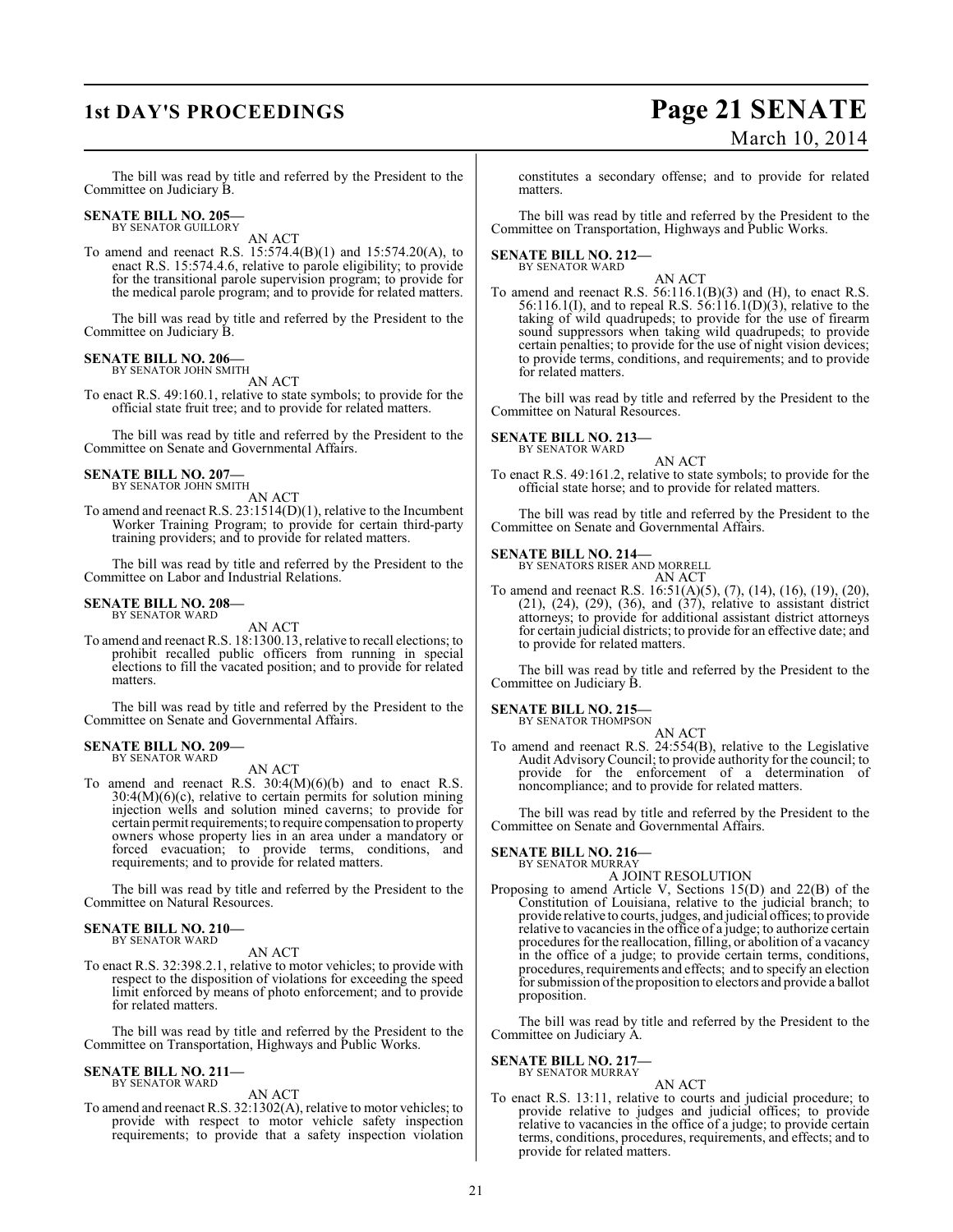# March 10, 2014

## The bill was read by title and referred by the President to the Committee on Judiciary A.

#### **SENATE BILL NO. 218—** BY SENATOR DORSEY-COLOMB

AN ACT

To amend and reenact R.S.  $18:1505.2(H)(7)(a)$ , relative to limits applicable to certain campaign contributions by political committees; to provide for the limit applicable to contributions by political committees; and to provide for related matters.

The bill was read by title and referred by the President to the Committee on Senate and Governmental Affairs.

## **SENATE BILL NO. 219—** BY SENATOR MURRAY

AN ACT

To enact R.S. 17:1990(B)(5), relative to the Recovery School District; to provide for reports for certain property and programs; to provide for return of certain property and programs under certain conditions; and to provide for related matters.

The bill was read by title and referred by the President to the Committee on Education.

## **SENATE BILL NO. 220—** BY SENATOR MURRAY

AN ACT

To amend and reenact R.S. 24:523, relative to the legislative auditor; to provide for notification of the legislative auditor and the district attorney; to provide for authorization for the attorney general to pursue misappropriated funds; to provide for definitions; and to provide for related matters.

The bill was read by title and referred by the President to the Committee on Senate and Governmental Affairs.

## **SENATE BILL NO. 221—** BY SENATOR ERDEY

AN ACT

To enact R.S. 42:851(T), relative to premiums for the Group Benefits Program; to provide for employer contributions to such premiums; to provide for an effective date; and to provide for related matters.

The bill was read by title and referred by the President to the Committee on Insurance.

### **SENATE BILL NO. 222—** BY SENATOR MURRAY

AN ACT

To amend and reenact R.S. 13:5107(D) and Code of Civil Procedure Articles  $592(A)(1)$ , 1067, and  $1201(C)$ , and to enact Code of Civil Procedure Articles  $592(A)(4)$  and  $(5)$  and  $3955(D)$  and  $(E)$ , relative to service of process; to provide relative to certain legal delays; to provide certain terms, conditions, procedures and effects; and to provide for related matters.

The bill was read by title and referred by the President to the Committee on Judiciary A.

## **SENATE BILL NO. 223** BY SENATOR MURRAY

AN ACT

To enact R.S. 15:574.22, relative to probation and parole; to create the Louisiana Risk Review Panel; to provide for membership of the panel; to provide for the powers and duties of the panel; to provide relative to eligibility for review by the panel; to provide for the adoption of rules; and to provide for related matters.

The bill was read by title and referred by the President to the Committee on Judiciary B.

# **Page 22 SENATE 1st DAY'S PROCEEDINGS**

### **SENATE BILL NO. 224—** BY SENATOR MURRAY

AN ACT

To enact R.S. 24:523.1, relative to the legislative auditor; to provide for the posting of notices relative to misappropriation, fraud, waste, or abuse of public funds; and to provide for related matters.

The bill was read by title and referred by the President to the Committee on Senate and Governmental Affairs.

# **SENATE BILL NO. 225—** BY SENATOR MURRAY

AN ACT To amend and reenact R.S. 17:3991(H), relative to assets or property acquired or used by or for a charter school; to provide that assets used in management or operation of a charter school under certain circumstances shall be assets acquired by the school; to prohibit lease of property by a school from the entity that operates or manages the school or the affiliates and subsidiaries of such an entity; and to provide for related matters.

The bill was read by title and referred by the President to the Committee on Education.

## **SENATE BILL NO. 226—** BY SENATOR MURRAY

A JOINT RESOLUTION

Proposing to amend Article V, Section 10(A) and (B) and Section  $16(A)$  of the Constitution of Louisiana, relative to the jurisdiction of courts; to provide for appellant review of district court judgments of workers' compensation cases; to provide that district courts shall have original jurisdiction over workers' compensation matters; and to specify an election for submission of the proposition to electors and provide a ballot proposition.

The bill was read by title and referred by the President to the Committee on Judiciary A.

# **SENATE BILL NO. 227—**

BY SENATOR MURRAY

AN ACT To amend and reenact R.S. 23:1102(A)(2), 1103(A)(3), 1121(B)(1), 1141(A), 1143(A) and (B)(1), 1171(B), 1171.1(C)(1), the introductory paragraph of  $(C)(2)$ , and  $(4)$ , and  $(D)(1)$ ,  $1201(F)(1)$ ,  $1201.1(I)(2)$ ,  $(J)(1)$ ,  $(3)$ , and  $(4)$ , and  $(K)(1)$  through  $(4)$ ,  $(6)$ , the introductory paragraph of  $(8)(a)$ , and  $(8)(b)$ ,  $(c)$ , and (d), 1201.3(A) through (C),  $1201.4(A)$ , 1208(D) and (E),  $1226(B)(3)(a)$ , (D), and (E),  $1272(A)$  through (D),  $1274$ ,  $1293(A)(1)$  and  $(B)(1)$ , 1310, 1310.2(A), 1310.15, 1314(B) and (C), 1316, 1317, 1317.1(E) and (F) and 1361(E), and to repeal R.S. 23:1310.1, 1310.2(B) and (C), 1310.3, 1310.4, 1310.5, 1310.6, 1310.7, 1310.8, 1310.9, 1310.10, 1310.11, 1310.13, 1311, relative to the office of workers' compensation; to provide that district courts have original jurisdiction regarding workers' compensation claims; to repeal provisions providing for the office of workers' compensation to adjudicate workers' compensation claims; and to provide for related matters.

The bill was read by title and referred by the President to the Committee on Judiciary A.

## **SENATE BILL NO. 228—**

BY SENATORS APPEL, MARTINY AND PETERSON AND REPRESENTATIVES BILLIOT, LORUSSO, WILLMOTT AND LEOPOLD AN ACT

To amend and reenact R.S.  $33:1373(G)(1)$  and (2), relative to enforcement of health, safety, and welfare ordinances in Jefferson and Orleans parishes; to provide relative to mailing or service of the notice of judgment; and to provide for related matters.

The bill was read by title and referred by the President to the Committee on Judiciary A.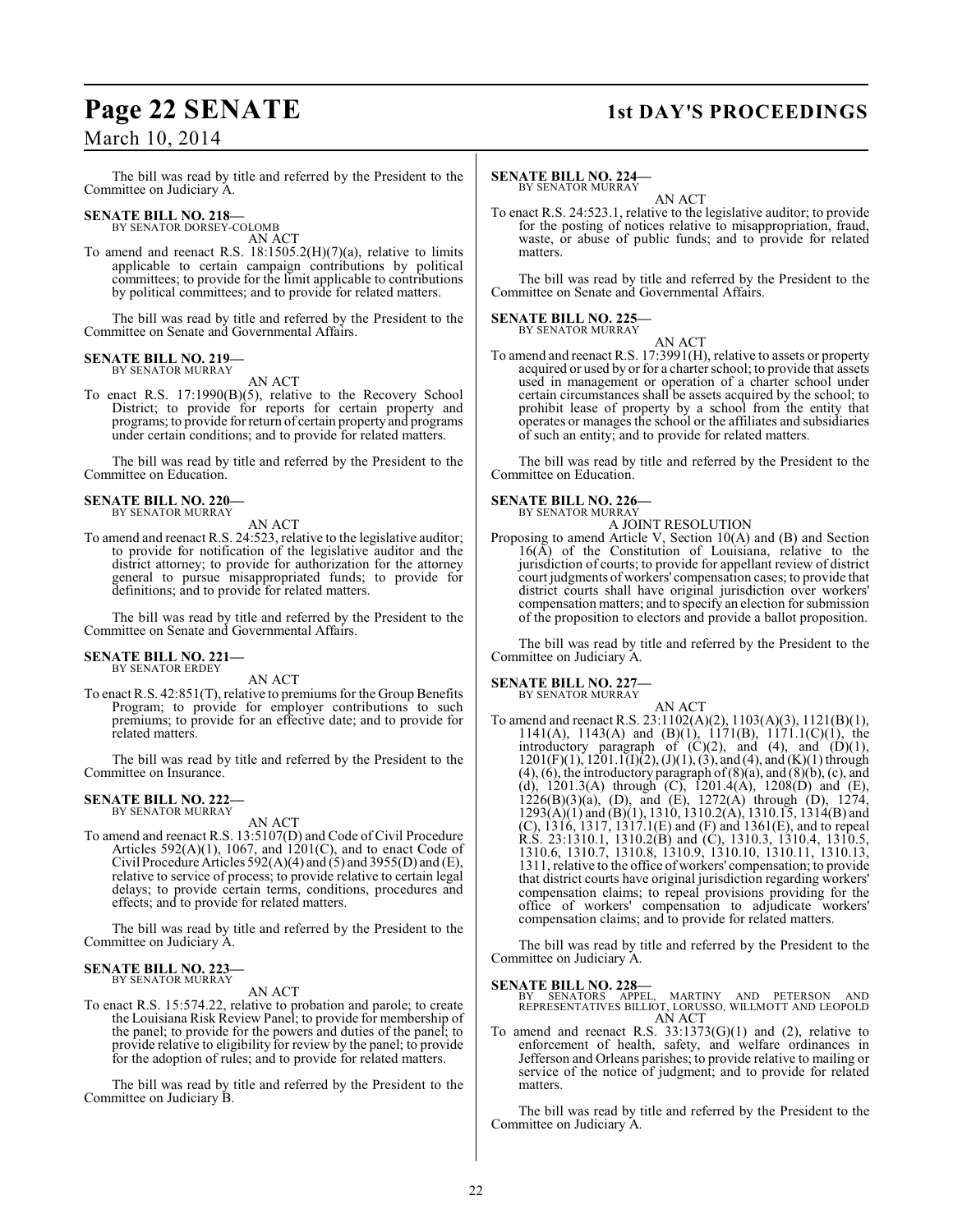# **1st DAY'S PROCEEDINGS Page 23 SENATE** March 10, 2014

### **SENATE BILL NO. 229—** BY SENATOR MARTINY

AN ACT

To enact Code of Criminal Procedure Article 881.8, relative to habitual offenders; to provide for the reduction of certain habitual offender sentences under certain circumstances; and to provide for related matters.

The bill was read by title and referred by the President to the Committee on Judiciary B.

# **SENATE BILL NO. 230—** BY SENATOR DORSEY-COLOMB

AN ACT

To amend and reenact R.S. 44:4.1(B)(32) and the introductory paragraph of R.S. 47:9006(A) and  $9025(B)(6)$  and to enact R.S. 47:9025(G), relative to the disclosure of certain information of prize claimants; to authorize lottery prize claimants to remain anonymous; to provide with respect to the confidentiality of such prize claimants; and to provide for related matters.

The bill was read by title and referred by the President to the Committee on Senate and Governmental Affairs.

## **SENATE BILL NO. 231—** BY SENATOR MURRAY

AN ACT

To amend and reenact R.S. 13:2583(F), relative to constables; to provide relative to the appointments for vacant offices; and to provide for related matters.

The bill was read by title and referred by the President to the Committee on Judiciary B.

# **SENATE BILL NO. 232—** BY SENATOR MILLS

AN ACT

To enact R.S. 13:2583.6, relative to the appointment of a deputy constable in St. Martin Parish; to authorize a constable of a justice of the peace court in St. Martin Parish to appoint a deputy; to provide for compensation; to provide for qualifications of office; to provide for residency requirements; to provide for prohibitions; and to provide for related matters.

The bill was read by title and referred by the President to the Committee on Judiciary B.

# **SENATE BILL NO. 233—** BY SENATOR BROOME

AN ACT

To amend and reenact R.S. 51:2602, 2603(6), (7), (8), (9), (10), (11) and (12), 2606(A)(1), (2), (3), (4) and (5), 2607(A) and (C), and 2608 and to enact R.S. 51:2603(13), relative to the Louisiana Equal Housing Opportunity Act; to provide for victims of domestic abuse; to provide for definitions; to provide for terms and conditions; and to provide for related matters.

The bill was read by title and referred by the President to the Committee on Commerce, Consumer Protection, and International Affairs.

### **SENATE BILL NO. 234—** BY SENATOR JOHN SMITH

AN ACT

To amend and reenact R.S. 33:448(D), relative to mayor's courts; to provide relative to court costs for municipal ordinance violations in the mayor's court of the town of New Llano; to provide for the remission of certain funds; and to provide for related matters.

The bill was read by title and referred by the President to the Committee on Finance.

## **SENATE BILL NO. 235—**

BY SENATOR ALLAIN

AN ACT To amend and reenact R.S. 42:19.1(A)(1), relative to the procedure of meetings of political subdivisions; to require the delivery of certain notices concerning meetings related to tax measures to certain officials and to certain state senators and representatives; to exclude certain meetings of political subdivisions from certain notice requirements; and to provide for related matters.

The bill was read by title and referred by the President to the Committee on Senate and Governmental Affairs.

## **SENATE BILL NO. 236—** BY SENATOR GALLOT

A JOINT RESOLUTION

Proposing to amend the introductory paragraph of Article VII, Section 4(D)(4), Section 4(D)(4)(a), and the introductory paragraph of Section 4(D)(4)(b) of the Constitution of Louisiana, relative to severance tax allocation and distribution; to provide for a decrease in the amount of severance tax on certain natural resources which is retained by the state; to provide with respect to the use and allocation of certain severance tax revenues; to provide for amounts to be remitted to parish governing authorities; to provide for a certain amount of revenues received from severance taxes and royalties on state lands in the Atchafalaya Basin to be deposited in the Atchafalaya Basin Conservation Fund; and to specify an election for submission of the proposition to electors and provide a ballot proposition.

The bill was read by title and referred by the President to the Committee on Revenue and Fiscal Affairs.

### **SENATE BILL NO. 237** BY SENATOR MORRELL

AN ACT

To amend and reenact R.S. 15:529.1(A)(1), (3) and (4), and (G), relative to habitual offenders; to provide relative to penalties for nonviolent offenders sentenced as habitual offenders; and to provide for related matters.

The bill was read by title and referred by the President to the Committee on Judiciary B.

#### **SENATE BILL NO. 238—** BY SENATOR MORRELL

AN ACT

To amend and reenact R.S. 27:410, relative to video draw poker; to provide relative to the limitation on amount of money played on a game; and to provide for related matters.

The bill was read by title and referred by the President to the Committee on Judiciary B.

# **SENATE BILL NO. 239—** BY SENATOR WALSWORTH

AN ACT

To enact R.S. 49:191(6)(h) and to repeal R.S. 49:191(5)(h), relative to the Department of Environmental Quality, including provisions to provide for the re-creation of the Department of Environmental Quality and the statutory entities made a part of the department by law; to provide for the effective termination date for all statutory authority for the existence of such statutory entities; and to provide for related matters.

The bill was read by title and referred by the President to the Committee on Environmental Quality.

## **SENATE BILL NO. 240—**

BY SENATOR NEVERS

AN ACT To enact Code of Criminal Procedure Article 921.1, relative to procedures in appellate courts; to provide for transmittal of a decision in an appellate court to the court from which the appeal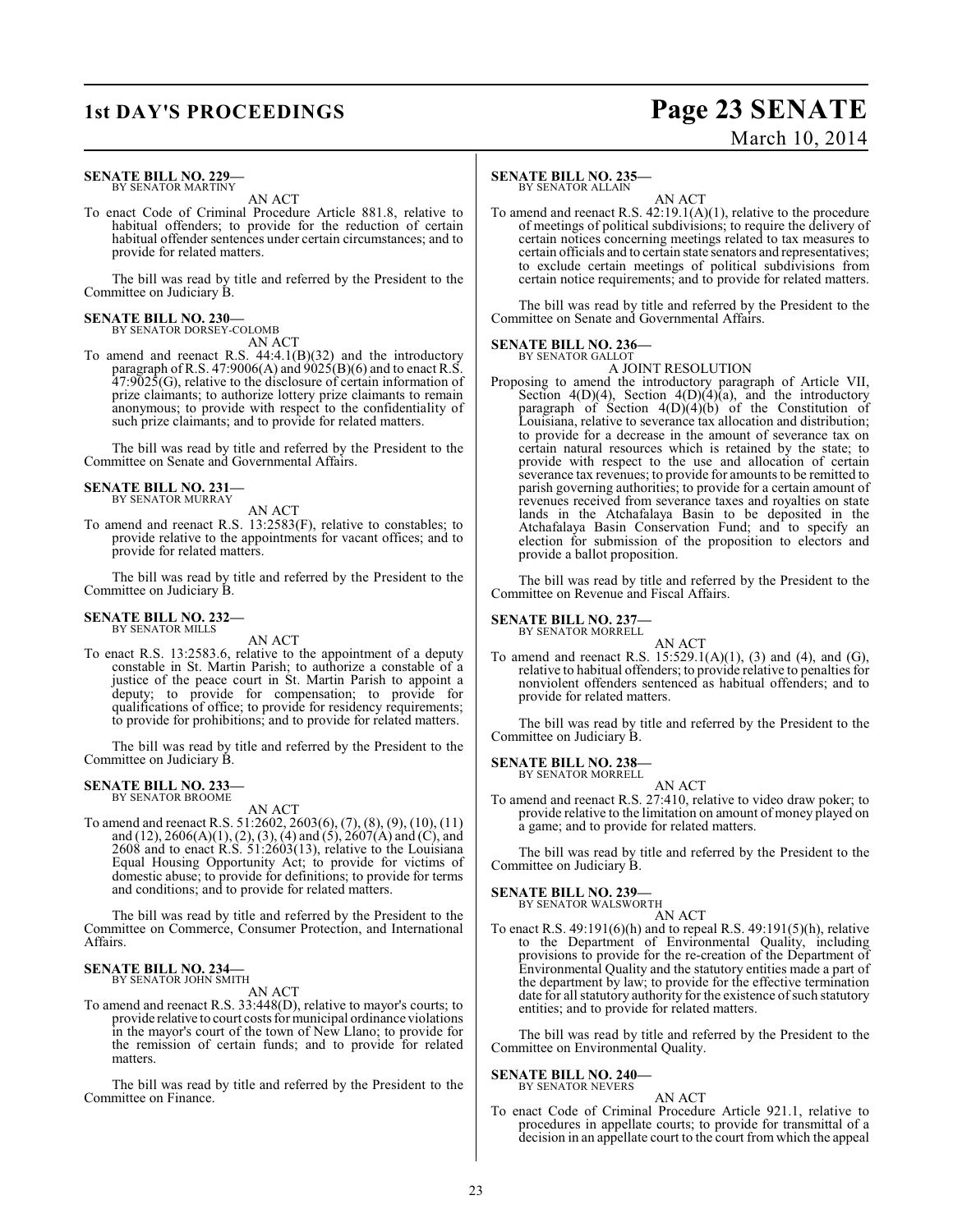# March 10, 2014

was taken and to the Department of Public Safety and Corrections; and to provide for related matters.

The bill was read by title and referred by the President to the Committee on Judiciary B.

# **SENATE BILL NO. 241—**<br>BY SENATOR THOMPSON

AN ACT

To enact R.S. 9:3554(A)(6) and (N), relative to the Louisiana Consumer Credit Law; to provide for powers of the commissioner of the Office of Financial Institutions; to provide for the collection of certain information and data; to provide for the reporting of certain information and data; and to provide for related matters.

The bill was read by title and referred by the President to the Committee on Commerce, Consumer Protection, and International Affairs.

### **SENATE BILL NO. 242—** BY SENATOR MORRELL

AN ACT

To amend and reenact R.S. 13:4364(A) and 4365(B), relative to sheriffs; to provide relative to sheriffs appointing appraisers in certain cases; to prohibit convicted felons from being appointed as appraisers; and to provide for related matters.

The bill was read by title and referred by the President to the Committee on Judiciary B.

# **SENATE BILL NO. 243—** BY SENATOR MORRISH

AN ACT

To amend and reenact R.S. 40:1429, relative to the insurance fraud investigation unit within the Department of Public Safety and Corrections; to extend the enforcement provisions of the unit to July 1, 2016; and to provide for related matters.

The bill was read by title and referred by the President to the Committee on Insurance.

## **SENATE BILL NO. 244—** BY SENATOR MORRISH

AN ACT

To amend and reenact R.S. 44:4.1(B)(11) and to enact R.S. 22:972(D), relative to the approval and disapproval offorms and filing of rates; to provide with respect to the exemption from disclosure of all policy forms and premium rates filed with the commissioner; to provide for exemptions to Public Records Law; and to provide for related matters.

The bill was read by title and referred by the President to the Committee on Senate and Governmental Affairs.

## **SENATE BILL NO. 245—** BY SENATOR MORRISH

AN ACT

To enact R.S.  $42:1113(A)(1)(c)$ , relative to the Code of Governmental Ethics; to provide relative to certain prohibited appointments; to prohibit certain immediate family members from serving on the same board or commission; and to provide for related matters.

The bill was read by title and referred by the President to the Committee on Senate and Governmental Affairs.

## **SENATE BILL NO. 246—** BY SENATOR MORRISH

AN ACT

To amend and reenact R.S. 56:495(A)(3) and (4) and to enact R.S.  $56:495(A)(4.1)$  and  $(4.2)$  and  $(E)$ , relative to shrimping; to provide for the inside and outside shrimp line; to alter the line to conform to the existing coastline after changes resultant from coastal erosion and subsidence; to allow the Louisiana Wildlife and Fisheries Commission to amend the demarcation line; to

# **Page 24 SENATE 1st DAY'S PROCEEDINGS**

provide terms, conditions, and requirements; and to provide for related matters.

The bill was read by title and referred by the President to the Committee on Natural Resources.

# **SENATE BILL NO. 247—** BY SENATOR MORRISH

AN ACT

To enact R.S.  $22:1923(2)(k),(1)$ , and  $(m)$ , relative to insurance fraud; to provide with respect to definitions of fraudulent acts; and to provide for related matters.

The bill was read by title and referred by the President to the Committee on Insurance.

## **SENATE BILL NO. 248—**

BY SENATOR MORRISH AN ACT

To amend and reenact R.S. 9:341, and to enact R.S. 9:364.1, relative to visitation; to provide relative to visitation rights of an incarcerated parent; to provide for factors to be considered in such cases; to provide for certain terms and conditions; and to provide for related matters.

The bill was read by title and referred by the President to the Committee on Judiciary A.

### **SENATE BILL NO. 249—** BY SENATOR MORRELL

AN ACT

To amend and reenact R.S. 26:912(A), relative to certain permits issued by the office of alcohol and tobacco control; to provide relative to the requirements for the issuance and ownership of such permits; and to provide for related matters.

The bill was read by title and referred by the President to the Committee on Judiciary B.

# **SENATE BILL NO. 250—**

BY SENATOR WARD

AN ACT To amend and reenact R.S.  $56:6(31)$ , to provide for the promulgation of rules and regulations by the Louisiana Wildlife and Fisheries Commission relative to the possession of big exotic cats; to allow for permits for certain institutions and owners; to exempt certain persons from the requirements of the big exotic cats rules; to provide terms, conditions, and requirements; and to provide for related matters.

The bill was read by title and referred by the President to the Committee on Natural Resources.

#### **SENATE BILL NO. 251—** BY SENATOR WARD

AN ACT To amend and reenact R.S. 56:116.2, relative to the sale or purchase of wild birds and wild quadrupeds; to provide prohibitions on the sale, purchase, trade, barter, or exchange or attempt to sell, purchase, trade, barter, or exchange of certain wild birds and wild quadrupeds; to provide certain exemptions; to provide terms, conditions, and requirements; and to provide for related matters.

The bill was read by title and referred by the President to the Committee on Natural Resources.

# **SENATE BILL NO. 252—**

BY SENATOR NEVERS AN ACT

To amend and reenact R.S. 15:326 and 327, relative to sentencing; to provide relative to the Twenty-Second Judicial District Court sentencing policies and procedures; to provide for presentence investigation assessments; to provide for the use of a validated risk and needs assessment tool; to provide for certain terms, conditions and procedures; and to provide for related matters.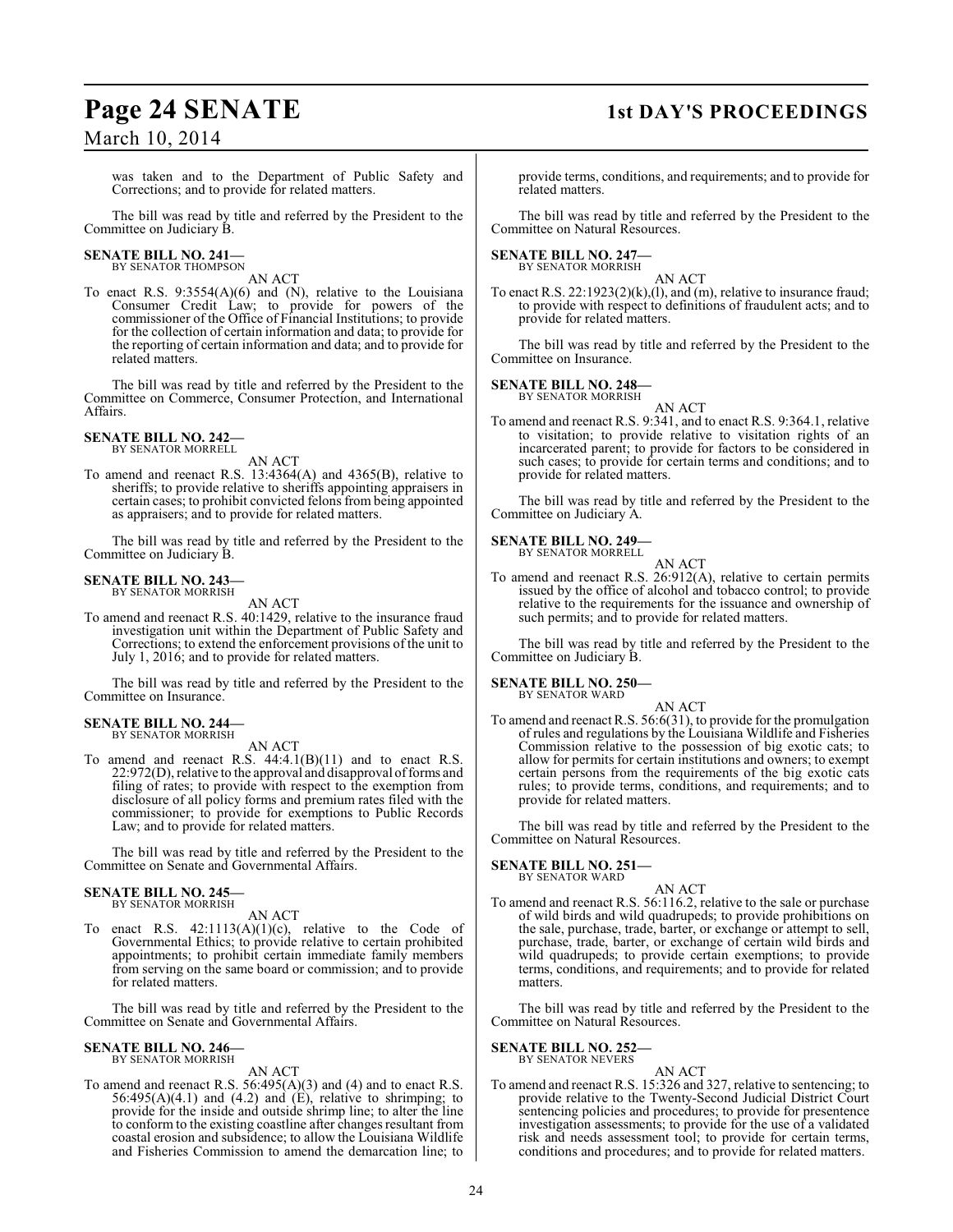# **1st DAY'S PROCEEDINGS Page 25 SENATE** March 10, 2014

The bill was read by title and referred by the President to the Committee on Judiciary B.

# **SENATE BILL NO. 253—** BY SENATOR MORRISH

AN ACT

To enact R.S. 13:5722(A)(2)(d) and R.S. 15:571.11(A)(3) and to repeal R.S. 13:1000.7, relative to the Thirty-First Judicial District Court; to provide for an increase in certain criminal court costs; to provide for disposition of collections; to repeal nullified provisions; and to provide for related matters.

The bill was read by title and referred by the President to the Committee on Finance.

### **SENATE BILL NO. 254—** BY SENATOR MORRISH

AN ACT

To amend and reenact R.S. 22:1542, 1547(A), and 1551(C), to enact R.S. 22:1542(21) and (22) and Part VIII-B of Chapter 5 of Title 22 of the Louisiana Revised Statutes of 1950, to be comprised of R.S. 22:1782.1 through 1782.3, and to repeal R.S. 22:992, relative to travel insurance; to provide with respect to definitions; to provide for the regulation of travel insurance producers; to provide with respect to the requirements for a travel retailer to offer travel insurance under a limited lines travel insurance producer business entity; and to provide for related matters.

The bill was read by title and referred by the President to the Committee on Insurance.

#### **SENATE BILL NO. 255—** BY SENATOR MARTINY

AN ACT

To enact R.S. 51:1428, provides relative to Unfair Trade Practices and Consumer Protection Law; to provide relative to patent infringement; to provide for definitions; to provide for unfair and deceptive trade practices; to provide for damages; to provide for procedures, terms, and conditions; and to provide for related matters.

The bill was read by title and referred by the President to the Committee on Commerce, Consumer Protection, and International Affairs.

### **SENATE BILL NO. 256—** BY SENATOR MILLS

AN ACT

To amend and reenact R.S. 40:967(B), (C), and (F), relative to controlled dangerous substances; to provide relative to certain sentencing provisions of the Uniform Controlled Dangerous Substances Law; and to provide for related matters.

The bill was read by title and referred by the President to the Committee on Judiciary C.

## **SENATE BILL NO. 257—** BY SENATOR MILLS

AN ACT

To amend and reenact R.S. 40:983(D) and to enact R.S. 40:983(E), relative to controlled dangerous substances; to provide penalties for certain activities relative to the creation or operation of a clandestine laboratory for the unlawful manufacture of a controlled dangerous substance; and to provide for related matters.

The bill was read by title and referred by the President to the Committee on Judiciary C.

## **SENATE BILL NO. 258—** BY SENATOR JOHNS

AN ACT

To amend and reenact the introductory paragraph of R.S. 40:4(A)(2), relative to the Sanitary Code; to provide relative to the rules and regulations of the Sanitary Code; to provide for the reporting of cases of communicable diseases and conditions; and to provide for related matters.

The bill was read by title and referred by the President to the Committee on Health and Welfare.

# **SENATE BILL NO. 259—** BY SENATOR JOHNS

AN ACT

To amend and reenact R.S. 40:1300.111 through 1300.114 and to enact R.S. 40:1300.115 and 1300.116, relative to Louisiana health care consumers' right to know; to provide for legislative findings; to provide for powers and duties of the department; to provide for the Health Data Panel; to provide for the release of certain information; to provide for data use agreements; to provide for penalties for violations; and to provide for related matters.

The bill was read by title and referred by the President to the Committee on Health and Welfare.

# **SENATE BILL NO. 260—**

BY SENATOR JOHNS

AN ACT To amend and reenact R.S. 22:1547(D) and (G), relative to producer license; to provide with respect to license reinstatement after lapse; and to provide for related matters.

The bill was read by title and referred by the President to the Committee on Insurance.

**SENATE BILL NO. 261—**<br>BY SENATORS JOHNS AND MORRISH AND REPRESENTATIVES<br>DANAHAY, FRANKLIN, GEYMANN, GUINN AND KLECKLEY AN ACT

To amend and reenact R.S. 34:202(A), relative to the Lake Charles Harbor and Terminal District; to provide relative to the board of commissioners; and to provide for related matters.

The bill was read by title and referred by the President to the Committee on Transportation, Highways and Public Works.

# **SENATE BILL NO. 262—**

BY SENATOR NEVERS AN ACT

To enact R.S. 33:4305 (B)(4), relative to the Washington Parish Gas Utility District No. 2 board members; to provide for a maximum amount of per diem paid to board members for each meeting; to provide for an effective date; and to provide for related matters.

The bill was read by title and referred by the President to the Committee on Local and Municipal Affairs.

### **SENATE BILL NO. 263—** BY SENATOR MARTINY

AN ACT

To repeal R.S. 37:3415.21(B), relative to the Louisiana Real Estate Appraisers Board; to provide relative to the rulemaking authority of the board; to repeal certain provisions relative to legislative review of administrative rules adopted by board; and to provide for related matters.

The bill was read by title and referred by the President to the Committee on Commerce, Consumer Protection, and International Affairs.

**SENATE BILL NO. 264—** BY SENATOR MARTINY

# AN ACT

To enact R.S. 49:191(7)(a) and to repeal R.S. 49:191(5)(i), relative to the Department of Economic Development; to provide for the re-creation of the Department of Economic Development and the statutory entities made a part of the department by law; to provide for the effective termination date for all statutory authority for the existence of such statutory entities; and to provide for related matters.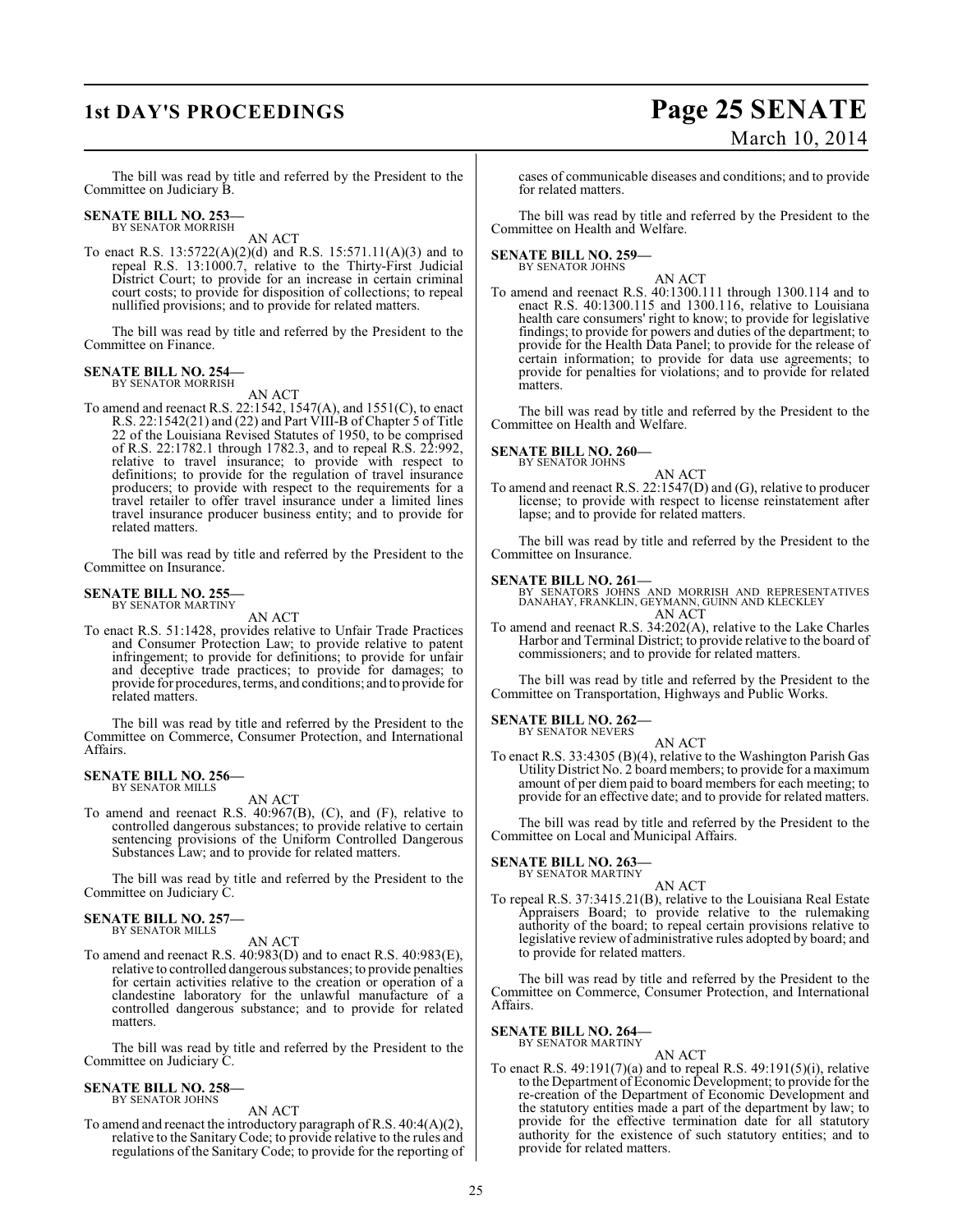# March 10, 2014

The bill was read by title and referred by the President to the Committee on Commerce, Consumer Protection, and International Affairs.

#### **SENATE BILL NO. 265** BY SENATOR MARTINY

AN ACT

To amend and reenact R.S. 51:705(G), relative to securities; to provide for notice requirement for the issuance of a security; to make technical changes; to provide for terms and conditions; and to provide for related matters.

The bill was read by title and referred by the President to the Committee on Commerce, Consumer Protection, and International Affairs.

# **SENATE BILL NO. 266—** BY SENATOR MARTINY

AN ACT

To amend and reenact R.S. 51:703(D)(4), relative to investment adviser representatives; to eliminate an exemption from the examination requirement for certain investment adviser representatives; to provide for certain terms, procedures, and conditions; and to provide for related matters.

The bill was read by title and referred by the President to the Committee on Commerce, Consumer Protection, and International Affairs.

### **SENATE BILL NO. 267—** BY SENATOR DORSEY-COLOMB

AN ACT

To amend and reenact R.S. 47:31(1), relative to individual income tax; to define residency for the purpose of determining liability for individual income tax; and to provide for related matters.

The bill was read by title and referred by the President to the Committee on Revenue and Fiscal Affairs.

# **SENATE BILL NO. 268—** BY SENATOR CLAITOR

AN ACT

To amend and reenact R.S. 9:2799.1, relative to civil liability for theft of goods from a merchant; to provide relative to liability; to provide certain terms, conditions, procedures, requirements, and effects; and to provide for related matters.

The bill was read by title and referred by the President to the Committee on Judiciary A.

## **SENATE BILL NO. 269—** BY SENATOR PEACOCK

AN ACT

To amend and reenact the introductory paragraph of R.S. 9:1022 and 1024(A), relative to donations; to provide relative to donations by a curator on behalf of an interdict; to provide relative to the maximum value of certain donations; to provide for certain terms, conditions and procedures; and to provide for related matters.

The bill was read by title and referred by the President to the Committee on Judiciary A.

# **SENATE BILL NO. 270—** BY SENATOR AMEDEE

AN ACT

To amend and reenact R.S. 18:1495.7(A) and R.S. 42:1114(C)(1) and (E) and to enact R.S.  $42:1124.3(C)(3)$ , (4), and (5), relative to personal financial disclosure; to require certain information on certain financial disclosure forms; to provide for enforcement of penalties for the failure to file financial disclosures; and to provide for related matters.

The bill was read by title and referred by the President to the Committee on Senate and Governmental Affairs.

# **Page 26 SENATE 1st DAY'S PROCEEDINGS**

### **SENATE BILL NO. 271—** BY SENATOR MURRAY

AN ACT

To amend and reenact R.S. 18:621, relative to elections; to provide relative to vacancies in the office of a judge; to provide for the calling of elections; to provide certain terms, conditions, procedures, requirements and effects; and to provide for related matters.

The bill was read by title and referred by the President to the Committee on Senate and Governmental Affairs.

## **SENATE BILL NO. 272—**

BY SENATOR MURRAY AND REPRESENTATIVE MILLER AN ACT

To amend and reenact R.S. 18:1511.2(A)(5) and R.S. 42:1124(C), the introductory paragraph of 1124.2(C), the introductory paragraph of  $1124.2.1(\tilde{C})$ , and the introductory paragraph of  $112\tilde{4}.3(\tilde{C})$  and to enact R.S. 18:1511.2(C) and R.S. 42:1124(B)(3), relative to the Supervisory Committee on Campaign Finance and the Board of Ethics; to provide for the approval of forms and reports by the Senate Committee on Senate and Governmental Affairs and the House Committee on House and Governmental Affairs; and to provide for related matters.

The bill was read by title and referred by the President to the Committee on Senate and Governmental Affairs.

## **SENATE BILL NO. 273—**

BY SENATOR GUILLORY AN ACT

To amend and reenact Code of Civil Procedure Art. 1732, relative to limitations upon jury trials; to remove the cause of action threshold amount; and to provide for related matters.

The bill was read by title and referred by the President to the Committee on Judiciary A.

# **SENATE BILL NO. 274—**

BY SENATOR CORTEZ

AN ACT To amend and reenact R.S.  $42:1170(E)(2)$  and to enact R.S.  $42:1170(C)(4)$ , relative to mandatory ethics education and training; to designate local representatives; to set a compliance deadline; and to provide for related matters.

The bill was read by title and referred by the President to the Committee on Senate and Governmental Affairs.

#### **SENATE BILL NO. 275—** BY SENATOR MILLS

- 
- AN ACT To repeal R.S. 40:981.4, relative to drug-traffic loitering; to repeal the crime of drug-traffic loitering; and to provide for related matters.

The bill was read by title and referred by the President to the Committee on Judiciary C.

#### **SENATE BILL NO. 276—** BY SENATOR PERRY

AN ACT

To enact R.S. 15:590(6) and (7), relative to the Louisiana Bureau of Criminal Identification and Information; to add to the list of those persons whose information is to be obtained and filed by the bureau; and to provide for related matters.

The bill was read by title and referred by the President to the Committee on Judiciary B.

# **SENATE BILL NO. 277—** BY SENATOR PERRY

AN ACT

To amend and reenact R.S. 14:98, 98.1, 98.2, and 98.3, and to enact R.S. 14:98.4, 98.5, 98.6, 98.7, and 98.8, relative to driving offenses; to provide relative to the crimes of operating a motor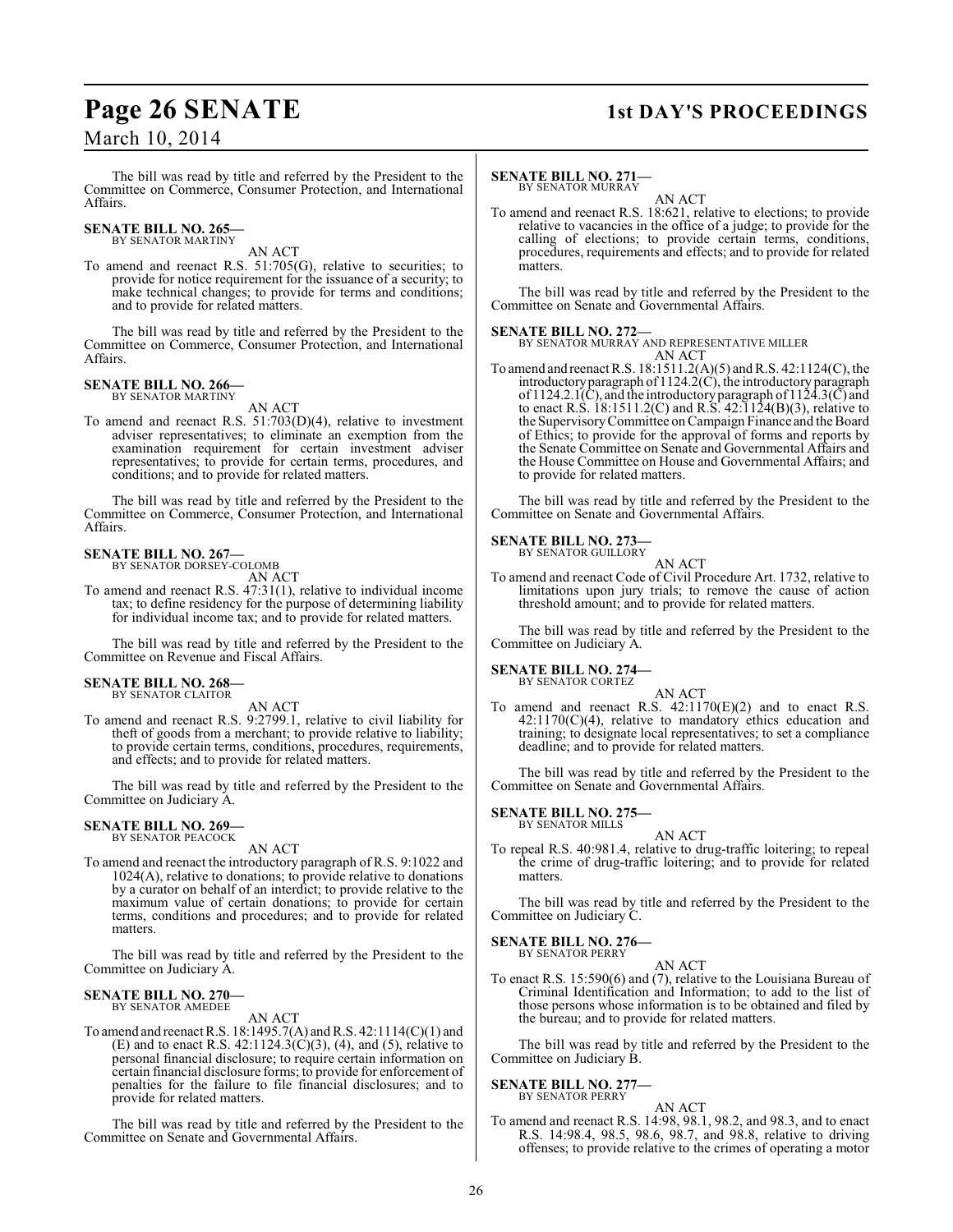# **1st DAY'S PROCEEDINGS Page 27 SENATE** March 10, 2014

vehicle while intoxicated, underage operating a vehicle while intoxicated, unlawful refusal to submit to chemical tests, and operating a vehicle while under suspension; to provide definitions; to provide penalties; and to provide for related matters.

The bill was read by title and referred by the President to the Committee on Judiciary C.

## **SENATE BILL NO. 278—** BY SENATOR AMEDEE

AN ACT

To enact R.S. 33:4690.13, relative to Ascension Parish; to authorize the parish governing authority to create infrastructure development districts; to provide relative to the authority of such districts to undertake infrastructure projects and to finance them by levying taxes and assessments and incurring debt; to provide relative to taxes, assessments, and debt; to provide for general powers and duties of a district; to provide for an effective date; and to provide for related matters.

The bill was read by title and referred by the President to the Committee on Local and Municipal Affairs.

## **SENATE BILL NO. 279—** BY SENATOR MARTINY

AN ACT

To amend and reenact R.S. 37:963, relative to the Louisiana State Board of Practical Nurse Examiners; to provide for the domicile of the board; and to provide for related matters.

The bill was read by title and referred by the President to the Committee on Commerce, Consumer Protection, and International Affairs.

# **SENATE BILL NO. 280—** BY SENATOR BROWN

AN ACT

To amend and reenactR.S. 34:1221(A), 1223(A), 1224(A), 2471(A), 2473(A), and 2473.1(B), relative to ports; to change the jurisdictional boundaries of the port areas of the Greater Baton Rouge Port Commission and the Port of South Louisiana; to remove Ascension Parish from the Greater Baton Rouge Port Commission; to add Ascension Parish to the Port of South Louisiana; to revise membership of the Greater Baton Rouge Port Commission; to revise membership of the Port of South Louisiana Commission; and to provide for related matters.

The bill was read by title and referred by the President to the Committee on Transportation, Highways and Public Works.

### **SENATE BILL NO. 281—** BY SENATOR BROWN

AN ACT

To amend and reenact R.S. 22:572.1, relative to insurance anti-fraud plan; to provide with respect to an exemption for small companies from the requirement to prepare, implement, maintain, and file with the commissioner an insurance anti-fraud plan; and to provide for related matters.

The bill was read by title and referred by the President to the Committee on Insurance.

## **SENATE BILL NO. 282—** BY SENATOR BROWN

AN ACT

To enact R.S. 38:326.3, relative to special districts; to provide relative to combined police authority within and by and between the Port of South Louisiana, theLafourche Basin Levee District, and the Pontchartrain Levee District; to provide relative to the jurisdiction, personnel, equipment, costs, and administrative responsibilities for such authority; and to provide for related matters.

The bill was read by title and referred by the President to the Committee on Transportation, Highways and Public Works.

## **SENATE BILL NO. 283—**

BY SENATORS BROWN AND GUILLORY AN ACT

To create the Louisiana Retirement Savings Plan; to provide legislative findings; to specify the purpose of the Plan; to establish a board of trustees; to provide for employer and employee rights and responsibilities under the Plan; to provide for provider selection; to provide for timing, amount, and methods of benefit payment; to provide for an effective date; and to provide for related matters.

The bill was read by title and referred by the President to the Committee on Retirement.

## **SENATE BILL NO. 284—** BY SENATOR BROWN

AN ACT

To amend and reenact R.S. 9:3578.4(A)(2)(a) and 3578.8(C), and to repeal R.S. 9:3578.8(D), relative to the Louisiana Deferred Presentment and Small Loan Act; to provide for interest rates; to provide for duties of the commissioner of the Office of Financial Institutions; to provide for the collection of certain data by the commissioner; to require the commissioner to submit a report to the Louisiana Legislature every two years; and to provide for related matters.

The bill was read by title and referred by the President to the Committee on Commerce, Consumer Protection, and International Affairs.

### **SENATE BILL NO. 285—** BY SENATOR MORRELL

A JOINT RESOLUTION

Proposing to amend Article X, Section  $10(A)(1)(b)$  of the Constitution of Louisiana, relative to state and city civil service commission rules; to authorize supplemental pay for certain sworn, commissioned, municipally employed EMS practitioners from any available funds; and to specify an election for submission of the proposition to electors and provide a ballot proposition.

The bill was read by title and referred by the President to the Committee on Judiciary B.

**SENATE BILL NO. 286—** BY SENATOR MURRAY

AN ACT

To amend and reenact Code of Criminal Procedure Article 893(A) and  $(E)(1)(b)$ , R.S. 13:5304 $(B)(10)(a)$  and  $(b)$ , and R.S.  $15:529.1(A)(3)(b)$ ,  $571.3(A)(1)$ ,  $(B)(1)(a)$  and  $(2)$  and  $(D)$ , 574.2(C)(2)(a), 574.4(A)(1)(b)(i) and (4)(a) and (B)(1), 574.9(G)(1)(b)(i), 827.1(E)(3) and (4), 833.1(D), and 1199.7(C), and to enact Code of Criminal Procedure Article 890.3 and R.S. 15:827.1(E)(5) and 1199.7(D), relative to sentencing for crimes of violence; to provide relative to suspension of sentence and probation in certain felony cases; to provide relative to drug division probation programs; to provide relative to sentencing of certain habitual offenders; to provide relative to diminution of sentence under certain circumstances; to provide relative to parole eligibility and revocation; and to provide for related matters.

The bill was read by title and referred by the President to the Committee on Judiciary C.

## **SENATE BILL NO. 287—**

BY SENATOR MARTINY AN ACT

To enact R.S. 49:191(7)(a) and to repeal R.S. 49:191(5)(b), relative to the Department of Public Service; to provide for the recreation of the Department of Public Service and the statutory entities made a part of the department by law; to provide for the effective termination date for all statutory authority for the existence of such statutory entities; and to provide for related matters.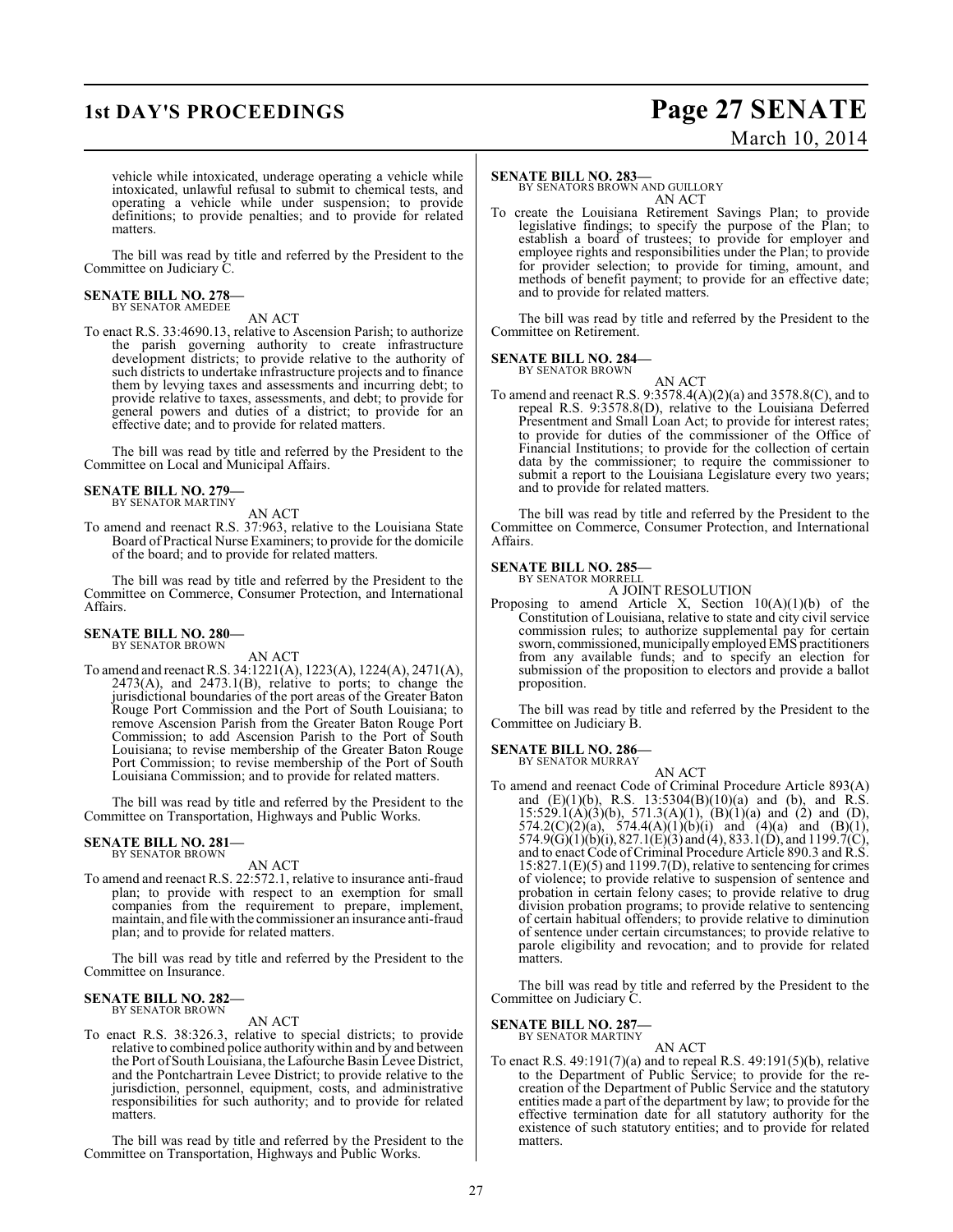# March 10, 2014

## The bill was read by title and referred by the President to the Committee on Commerce, Consumer Protection, and International Affairs.

#### **SENATE BILL NO. 288—** BY SENATOR MARTINY

AN ACT

To enact R.S. 49:191(7)(a) and to repeal R.S. 49:191(5)(l), relative to certain agencies within the office of the governor, including provisions to provide for the re-creation of such agencies; to provide for the effective termination date for all statutory authority for the existence of such statutory entities; and to provide for related matters.

The bill was read by title and referred by the President to the Committee on Commerce, Consumer Protection, and International Affairs.

# **SENATE BILL NO. 289—** BY SENATOR JOHNS

AN ACT

To amend and reenact R.S.  $32:393(C)(1)(b)(iv)$ ,  $414(A)(1)(a)$ , and the introductory paragraph of  $853(A)(1)(c)$  and  $853(A)(1)(c)(iii)$ , relative to motor vehicles and traffic regulation; to provide relative to reports of traffic violations made to the Department of Public Safety and Corrections; to provide relative to suspension of driving privileges for a DWI conviction; to provide that a suspended sentence and probation for certain DWI offenses is a conviction of DWI for purposes of suspending a driver's license under certain circumstances; to provide relative to vehicle operating records; and to provide for related matters.

The bill was read by title and referred by the President to the Committee on Transportation, Highways and Public Works.

# **SENATE BILL NO. 290—**

BY SENATOR JOHNS

AN ACT

To amend and reenact Children's Code Articles 603(27), 612(A)(2), 615(B)(2), 619, 620, 624(A), (C)(1) and (D), the introductory paragraph of 625(A), 627(E) and (F), and 632(A) and (C) and to enact Children's Code Articles 626(E) and 627(G), relative to child in need of care; to provide relative to terms and definitions; to provide relative to child abuse reporting and investigation; to provide with respect to assignment of reports for investigation and assessment; to provide with respect to disposition of reports; to provide relative to procedures for protection of a child; to provide with respect to instanter orders of custody; to provide relative to continued custody hearing and custody order; to provide relative to rights and responsibilities of certain person; to provide relative time for filing of petition; to provide relative to grounds for continued safety plan; and to provide for related matters.

The bill was read by title and referred by the President to the Committee on Judiciary A.

# **SENATE BILL NO. 291—**

BY SENATOR MORRELL AND REPRESENTATIVE MORENO AN ACT

To enact Civil Code Article 2315.8, relative to exemplary damages; to provide for exemplary damages in suits between certain household members arising from domestic abuse; and to provide for related matters.

The bill was read by title and referred by the President to the Committee on Judiciary A.

**SENATE BILL NO. 292—** BY SENATOR MORRELL AND REPRESENTATIVE MORENO AN ACT

To amend and reenact Civil Code Articles 103, 103.1(1), 112(A) and (C), and 113 and to enact Civil Code Article 112(B)(9) and 118 and R.S. 9:327, relative to divorce proceedings; to provide grounds for immediate divorce, interim support, and final

# **Page 28 SENATE 1st DAY'S PROCEEDINGS**

support in certain instances involving domestic abuse; and to provide for related matters.

The bill was read by title and referred by the President to the Committee on Judiciary A.

# **SENATE BILL NO. 293—** BY SENATOR MARTINY

AN ACT

To amend and reenact R.S. 14:98(F)(2), relative to operating a vehicle while intoxicated; to provide relative to prior convictions for operating while intoxicated; and to provide for related matters.

The bill was read by title and referred by the President to the Committee on Judiciary C.

# **SENATE BILL NO. 294—**

BY SENATOR MORRELL

AN ACT To amend and reenact R.S. 40:2531(A) and (B)(7), relative to law enforcement; to provide relative to rights of law enforcement officers while under investigation; to provide relative to investigations of alleged criminal activity; and to provide for related matters.

The bill was read by title and referred by the President to the Committee on Judiciary B.

## **SENATE BILL NO. 295—** BY SENATOR CROWE

A JOINT RESOLUTION

Proposing to add Article I, Section 28 of the Constitution of Louisiana, relative to the right of security of personally identifiable information; to prohibit the sharing of personally identifiable information collected by a state agency or a local government agency; to provide for exceptions; to provide for remedies for violations; to provide for standing; and to specify an election for submission of the proposition to electors and provide a ballot proposition.

The bill was read by title and referred by the President to the Committee on Senate and Governmental Affairs.

**SENATE BILL NO. 296—** BY SENATOR MORRELL

AN ACT

To enact R.S. 15:622, relative to sexual assault collection kits; to require criminal justice agenciesto conduct an inventory of such kits; to provide for definitions; to provide relative to the reporting of such inventory; and to provide for related matters.

The bill was read by title and referred by the President to the Committee on Judiciary B.

# **SENATE BILL NO. 297—** BY SENATOR BROWN

AN ACT To enact Chapter 21-A of Title 33 of the Louisiana Revised Statutes of 1950, to be comprised of R.S. 33:7631 through 7634, relative to the creation of the Cooperative Local Government Infrastructure Act; to provide for the authority to enter into certain cooperative endeavor agreements between the private sector and the state and its political subdivisions or political corporations; to provide for state tax rebates; to provide for limitations; to provide for definitions; to provide for an effective date; and to provide for related matters.

The bill was read by title and referred by the President to the Committee on Revenue and Fiscal Affairs.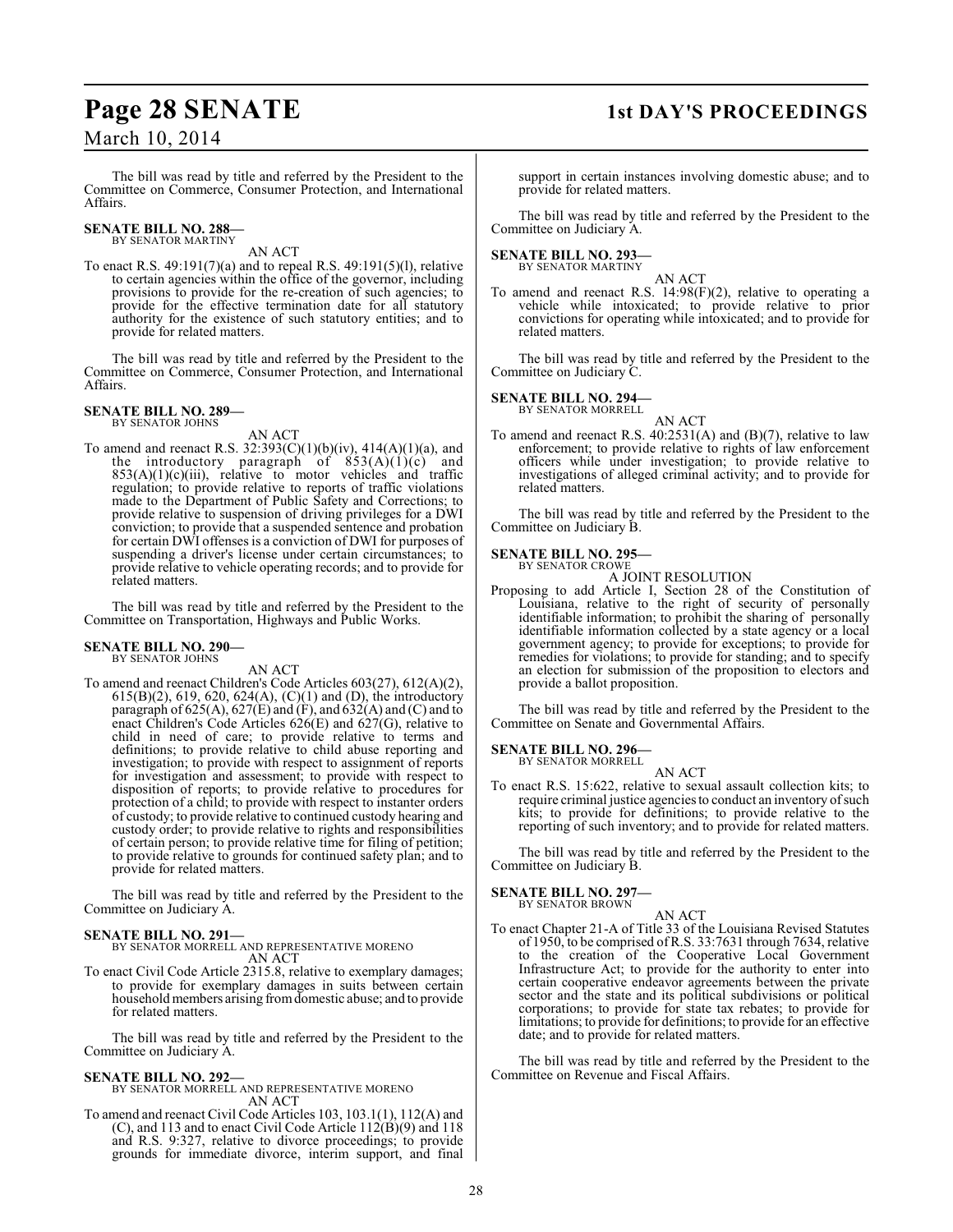# **1st DAY'S PROCEEDINGS Page 29 SENATE** March 10, 2014

### **SENATE BILL NO. 298—** BY SENATOR DORSEY-COLOMB

AN ACT

To amend and reenact R.S. 9:3251 and 3252 and R.S. 40:506, Civil Code Articles 2694 and 2726, and Code of Civil Procedure Articles 4701 and 4733, and to enact R.S. 9:3262, relative to lease; to provide relative to lease agreements and parties; to provide relative to lease terms and conditions; to provide relative to leasing by housing authorities; to provide certain requirements, conditions, procedures, and effects; to provide relative to repairs of leased property; to provide relative to rent; to provide relative to termination of lease; to provide relative to certain lessees and tenants who are victims of domestic abuse, dating violence, and family violence; and to provide for related matters.

The bill was read by title and referred by the President to the Committee on Judiciary A.

#### **SENATE BILL NO. 299—** BY SENATOR MORRISH

AN ACT

To enact Chapter 2-C of Code Title XII of Code Book III of Title 9 of the Louisiana Revised Statutes of 1950, to be comprised of R.S. 9:3580.1 through 3580.10, relative to civil justice funding companies; to enact the Civil Justice Funding Model Act; to provide for definitions, terms, conditions, procedures, requirements, effects, and prohibitions; to provide for form and terms of contract; to provide for contract disclosures; to provide for violations and penalties; and to provide for related matters.

The bill was read by title and referred by the President to the Committee on Commerce, Consumer Protection, and International Affairs.

# **SENATE BILL NO. 300—** BY SENATOR MARTINY

AN ACT

To amend and reenact R.S. 49:220.24(F)(2), relative to the inspector general; to provide relative to the authority, duties, powers, standards, and functions of the inspector general; to provide for the production of public and private records; to provide relative to records of a federally insured depository institution; to provide for procedures, terms, and conditions; and to provide for related matters.

The bill was read by title and referred by the President to the Committee on Senate and Governmental Affairs.

#### **SENATE BILL NO. 301—** BY SENATOR MARTINY

AN ACT

To enact Code of Civil Procedure Art. 1461.1, relative to production of documents; to provide relative to financial institutions; to provide for financial records in the possession of a federally insured financial institution; to provide for procedure, terms and conditions; and to provide for related matters.

The bill was read by title and referred by the President to the Committee on Judiciary A.

#### **SENATE BILL NO. 302—** BY SENATOR MILLS

AN ACT

To amend and reenact R.S. 40:1299.53, relative to persons who may consent to surgical or medical treatment; to provide relative to circumstances where no person is reasonably available to consent for the patient; to provide relative to physician discretion; to provide for certain terms, conditions, and procedures; to provide for certain immunity; and to provide for related matters.

The bill was read by title and referred by the President to the Committee on Judiciary A.

# **SENATE BILL NO. 303**

BY SENATOR AMEDEE

AN ACT To amend and reenact R.S. 42:1124.4(B)(2), relative to the Ethics Adjudicatory Board; to provide for enforcement for failure to file violations; to provide for penalties for failure to file personal financial disclosure; and to provide for related matters.

The bill was read by title and referred by the President to the Committee on Senate and Governmental Affairs.

#### **SENATE BILL NO. 304—** BY SENATOR CLAITOR

AN ACT To amend and reenact R.S.  $24:204(A)(3)$  and to enact R.S. 24:204(A)(10), relative to the Louisiana State Law Institute; to provide relative to the general purpose, duties and procedures of the Louisiana State Law Institute; to provide relative to recommendations concerning legislation; to include biennial recommendations for the revision, removal, or repeal of law declared unconstitutional; and to provide for related matters.

The bill was read by title and referred by the President to the Committee on Senate and Governmental Affairs.

# **SENATE BILL NO. 305—**

BY SENATOR CHABERT AN ACT

To enact R.S. 49:214.6.8 and to repeal R.S. 38:331, relative to coastal protection and restoration; to provide relative to the Coastal Louisiana Levee Consortium as an advisory commission of the Coastal Protection and Restoration Authority Board; to provide relative to duties, purposes, and membership; to provide certain terms, conditions, procedures, and requirements; and to provide for related matters.

The bill was read by title and referred by the President to the Committee on Natural Resources.

# **SENATE BILL NO. 306—** BY SENATOR MORRISH

AN ACT To amend and reenact Code of Civil Procedure Article 1732, and to enact Civil Code Article 3493.11, relative to civil actions and proceedings; to provide relative to actions arising from a vehicular accident; to provide relative to liberative prescription for such actions; to provide certain limitations upon jury trials relative to such actions; to provide certain terms, conditions, procedures, requirements and effects; and to provide for related matters.

The bill was read by title and referred by the President to the Committee on Judiciary A.

## **SENATE BILL NO. 307—** BY SENATOR CROWE

AN ACT

To amend and reenact R.S. 35:403(A) and (B), relative to hospital notaries; to provide relative to certain hospital service district hospitals; to provide for certain limitations, terms, conditions, and procedures; and to provide for related matters.

The bill was read by title and referred by the President to the Committee on Judiciary A.

# **Motion**

Senator Adley moved that the Senate proceed to the House of Representatives to meet in Joint Session.

# **Joint Session of the Legislature**

The joint session of the legislature was called to order at 1:20 P.M. by the Honorable John A. Alario Jr., President of the Senate.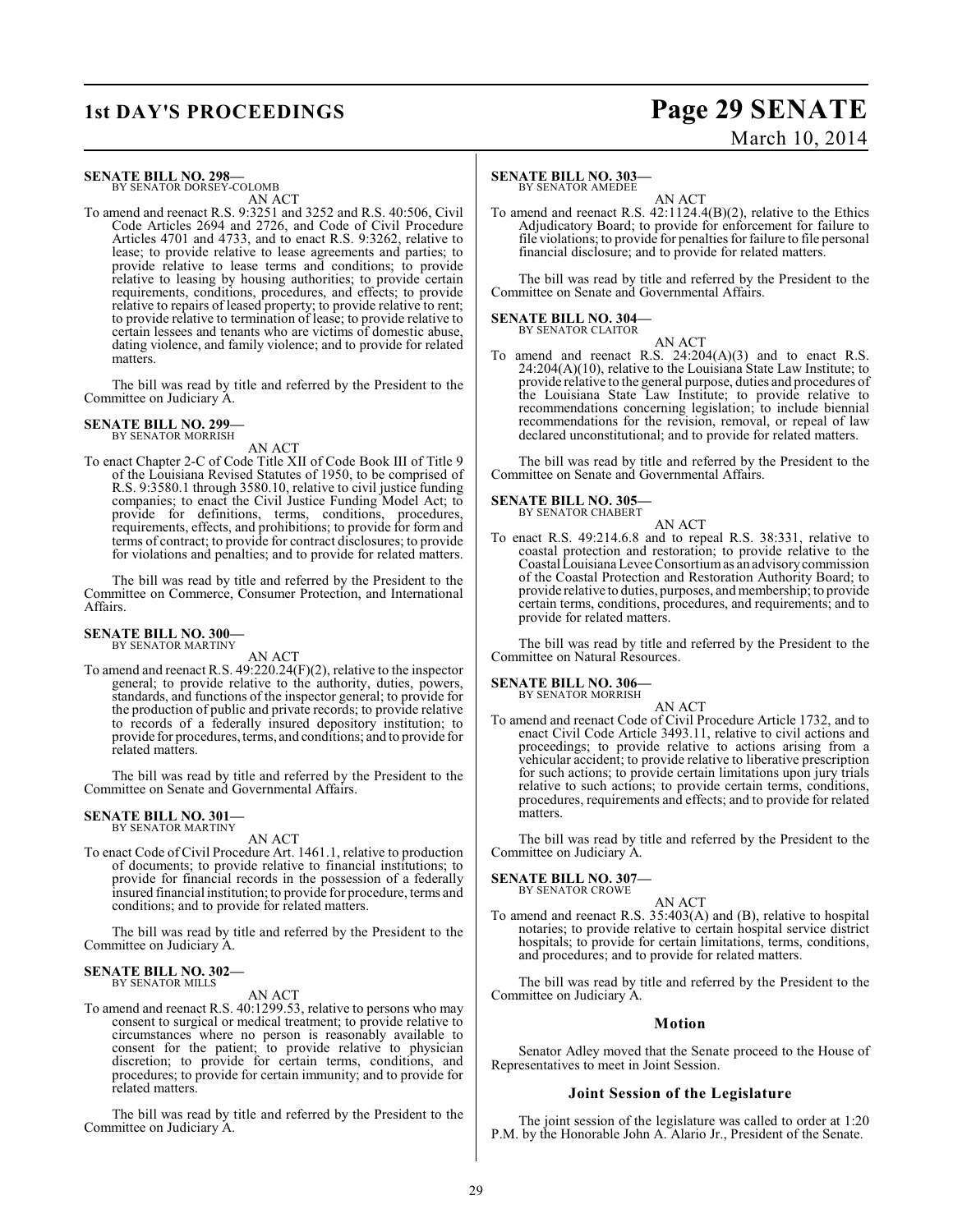# **Page 30 SENATE 1st DAY'S PROCEEDINGS**

# March 10, 2014

On motion of Senator Broome, the calling of the roll on the part of the Senate was dispensed with.

On motion of Representative Leger, the calling of the roll on the part of the House was dispensed with.

The President of the Senate appointed the following special committee to escort the Honorable Bobby Jindal, Governor of the State of Louisiana, to the joint session.

On the part of the Senate: Senators Adley, Cortez, Mills, Brome, Perry, and Peterson.

On the part of the House: Representatives Burford, James, Danahay, Foil, and Hazel.

## **Prayer**

Prayer was offered by Father Jeff Bayhi of the St. John the Baptist Catholic Church in Zachary.

## **Pledge of Allegiance**

President John A Alario Jr. led the joint session in reciting the Pledge of Allegiance to the Flag of the United States of America.

The President of the Senate introduced the Honorable Bobby Jindal, who addressed the joint session of the legislature.

On motion of Senator Broome, the Senate retired to its own chamber.

# **Senate Business Resumed After Joint Session**

# **ROLL CALL**

The Senate was called to order by the President of the Senate with the following Senators present:

## PRESENT

| Mr. President<br>Allain | Cortez              | Peacock        |
|-------------------------|---------------------|----------------|
|                         | Dorsey-Colomb       | Perry<br>Riser |
| Amedee                  | Erdey               |                |
| Appel                   | Kostelka            | Smith, G.      |
| <b>Broome</b>           | Long                | Smith, J.      |
| Brown                   | Mills               | Walsworth      |
| <b>Buffington</b>       | Morrell             | Ward           |
| Chabert                 | Murray              | White          |
| Claitor                 | <b>Nevers</b>       |                |
| Total - 26              |                     |                |
|                         | <b>ABSENT</b>       |                |
| Adley                   | Heitmeier           | Peterson       |
| Crowe                   | Johns               | Tarver         |
| Donahue                 | LaFleur             | Thompson       |
| Gallot                  | Martiny             |                |
| $\sim$ 11.              | <b>A</b> <i>f</i> 1 |                |

Guillory Morrish Total - 13

The President of the Senate announced there were 26 Senators present and a quorum.

# **Introduction of Senate Bills and Joint Resolutions, Resumed**

## **SENATE BILL NO. 308—**

BY SENATOR CROWE A JOINT RESOLUTION

Proposing to add Article I, Section 28 of the Constitution of Louisiana, relative to the recognition of the fundamental rights of parents; to recognize the right of parents to direct the upbringing of their children; to provide for parental responsibilities; to provide for construction of provisions; and to specify an election for submission of the proposition to electors and provide a ballot proposition.

The bill was read by title and referred by the President to the Committee on Judiciary A.

## **SENATE BILL NO. 309—** BY SENATOR BROOME

AN ACT

To amend and reenact R.S. 40:1091, relative to blood samples during pregnancy; to provide for rescreening for HIV and syphilis in the third trimester of pregnancy; to provide obligations of the physician; to provide for an effective date; and to provide for related matters.

The bill was read by title and referred by the President to the Committee on Health and Welfare.

### **SENATE BILL NO. 310—** BY SENATOR BROOME

AN ACT

To enact Chapter 11 of Title 48 of the Louisiana Revised Statutes of 1950, to be comprised of R.S. 48:1501, relative to regional public transportation; to provide for the development and implementation of training of members of boards and commissions of regional public transit entities; to require training for such membership; to provide that the lack of training is a cause for removal; and to provide for related matters.

The bill was read by title and referred by the President to the Committee on Transportation, Highways and Public Works.

# **SENATE BILL NO. 311—**

BY SENATOR MORRELL AN ACT

To enact R.S. 14:90.7, relative to gambling; to create the crime of gambling by electronic sweepstakes device; to provide for definitions; to provide for criminal penalties; to provide for applicability; to provide for exceptions; and to provide for related matters.

The bill was read by title and referred by the President to the Committee on Judiciary B.

### **SENATE BILL NO. 312—** BY SENATOR CROWE

## AN ACT

To enact R.S. 17:406.9, relative to the rights of parents of public school children; to establish the "Parents' Bill of Rights for Public Schools"; to provide for legislative intent; to provide for the disclosure of student records to parents; to provide for the disclosure of curriculum and instructional materials; to provide for notification; to restrict the use of surveys; to provide for the limitation of controversial instruction; and to provide for related matters.

The bill was read by title and referred by the President to the Committee on Education.

# **SENATE BILL NO. 313-**<br>BY SENATOR WHITE

# AN ACT

To amend and reenact R.S. 14:62.8(B)(1) and (2), relative to the crime of home invasion; to provide a minimum sentence of five years imprisonment at hard labor for home invasion; and to provide for related matters.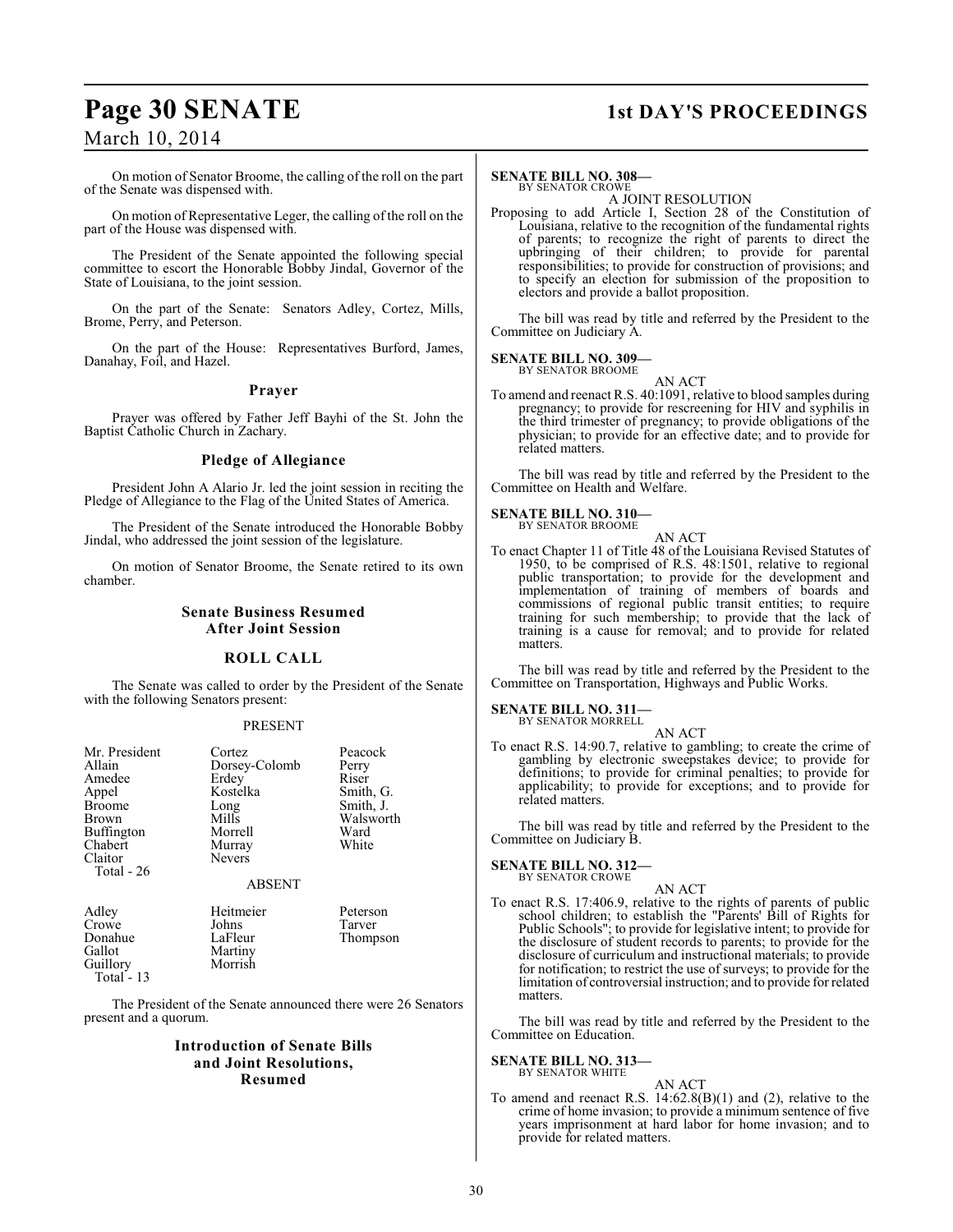# **1st DAY'S PROCEEDINGS Page 31 SENATE** March 10, 2014

The bill was read by title and referred by the President to the Committee on Judiciary C.

## **SENATE BILL NO. 314—**

BY SENATOR MARTINY AND REPRESENTATIVE PONTI AN ACT

To amend and reenact R.S. 45:162(12) and (20), relative to transporters of nonhazardous oilfield waste; to provide for definitions; to provide for terms and conditions; to provide for an effective date; and to provide for related matters.

The bill was read by title and referred by the President to the Committee on Commerce, Consumer Protection, and International Affairs.

#### **SENATE BILL NO. 315—** BY SENATOR DONAHUE

AN ACT

To enact R.S. 39:196(C) and 1554(J), relative to procurement; to provide relative to group purchasing and cooperative purchasing provisions by certain public postsecondary education institutions; to provide for an effective date; and to provide for related matters.

The bill was read by title and referred by the President to the Committee on Finance.

# **SENATE BILL NO. 316—** BY SENATOR DONAHUE

AN ACT

To amend and reenact R.S. 38:2191(B) and (D), relative to public contracts; to provide with respect to progressive stage payments made under public contracts; to provide with respect to payment of change orders made under public contracts; and to provide for related matters.

The bill was read by title and referred by the President to the Committee on Transportation, Highways and Public Works.

# **SENATE BILL NO. 317—** BY SENATOR GARY SMITH

AN ACT

To enact R.S. 32:295.4(5), relative to motor vehicle checkpoints; to require certain law enforcement agencies to establish procedures that prohibit checkpoints where the only vehicles subject to or targeted for inspection are motorcycles; and to provide for related matters.

The bill was read by title and referred by the President to the Committee on Transportation, Highways and Public Works.

# **SENATE BILL NO. 318—** BY SENATOR GARY SMITH

AN ACT

To amend and reenact R.S. 32:1261(A)(1)(t), relative to warranty repairs; to provide relative to unauthorized acts; to provide for exemptions; to provide for certain terms and conditions; and to provide for related matters.

The bill was read by title and referred by the President to the Committee on Commerce, Consumer Protection, and International Affairs.

# **SENATE BILL NO. 319—** BY SENATOR DONAHUE

AN ACT

To enact R.S. 24:516.1, relative to reports of the legislative auditor; to provide for certain annual audit reports to be filed with the Joint Legislative Committee on the Budget; to provide for an effective date; and to provide for related matters.

The bill was read by title and referred by the President to the Committee on Finance.

### **SENATE BILL NO. 320—** BY SENATOR DONAHUE

AN ACT

To amend and reenact R.S. 17:1990(B)(1)(d) and R.S. 39:126, relative to capital outlay projects; to provide for certain change orders to be approved by the Joint Legislative Committee on the Budget; to provide for an effective date; and to provide for related matters.

The bill was read by title and referred by the President to the Committee on Finance.

# **SENATE BILL NO. 321—**

BY SENATOR RISER AN ACT

To amend and reenact R.S.  $39:128(B)(1)$ ,  $(2)$ , and  $(4)(b)$ , relative to capital outlay; to provide an exemption from the capital outlay procedure and capital outlay bill for certain university and higher education projects of less than or equal to one million dollars; to provide an exemption from the public bid law for certain professional service contracts for certain university and higher education projects of less than or equal to one million dollars; and to provide for related matters.

The bill was read by title and referred by the President to the Committee on Revenue and Fiscal Affairs.

# **SENATE BILL NO. 322—** BY SENATOR MURRAY

To amend and reenact R.S. 23:655(B), 667(B), and R.S. 51:2231(C), 2232(12), and 2235(9), relative to the Equal Pay for Women Act; to provide for prohibited discrimination in employment; to provide for jurisdiction; to provide for prescription; to provide for suspension of prescription; to provide for agencies; and to provide for related matters.

AN ACT

The bill was read by title and referred by the President to the Committee on Senate and Governmental Affairs.

**SENATE BILL NO. 323—**

| BY SENATORS MORRELL AND ADLEY |  |        |
|-------------------------------|--|--------|
|                               |  | AN ACT |

To amend and reenact R.S. 40:966(E) and 982, relative to the Uniform Controlled Dangerous Substances Law; to provide relative to penalties for possession of marijuana; to reduce the penalties for simple possession of marijuana and to prohibit the application of second and subsequent offense sentencing provisions to prior convictions of marijuana possession; and to provide for related matters.

The bill was read by title and referred by the President to the Committee on Judiciary C.

**SENATE BILL NO. 324—**

BY SENATOR LAFLEUR AN ACT

To amend and reenact R.S. 56:116.1(D)(2), relative to the taking of certain wild quadrupeds; to authorize the year-round taking of outlaw quadrupeds, nutria, or beaver at night on private property; to provide terms, conditions, and requirements; and to provide for related matters.

The bill was read by title and referred by the President to the Committee on Natural Resources.

**SENATE BILL NO. 325—** BY SENATOR MURRAY

AN ACT To enact R.S. 30:29.2, relative to oilfield sites and exploration and production sites; to provide for the effect of certain indemnity agreements related to environmental damages; to provide certain exemptions; to provide for penalties; to provide terms, conditions, and requirements; and to provide for related matters.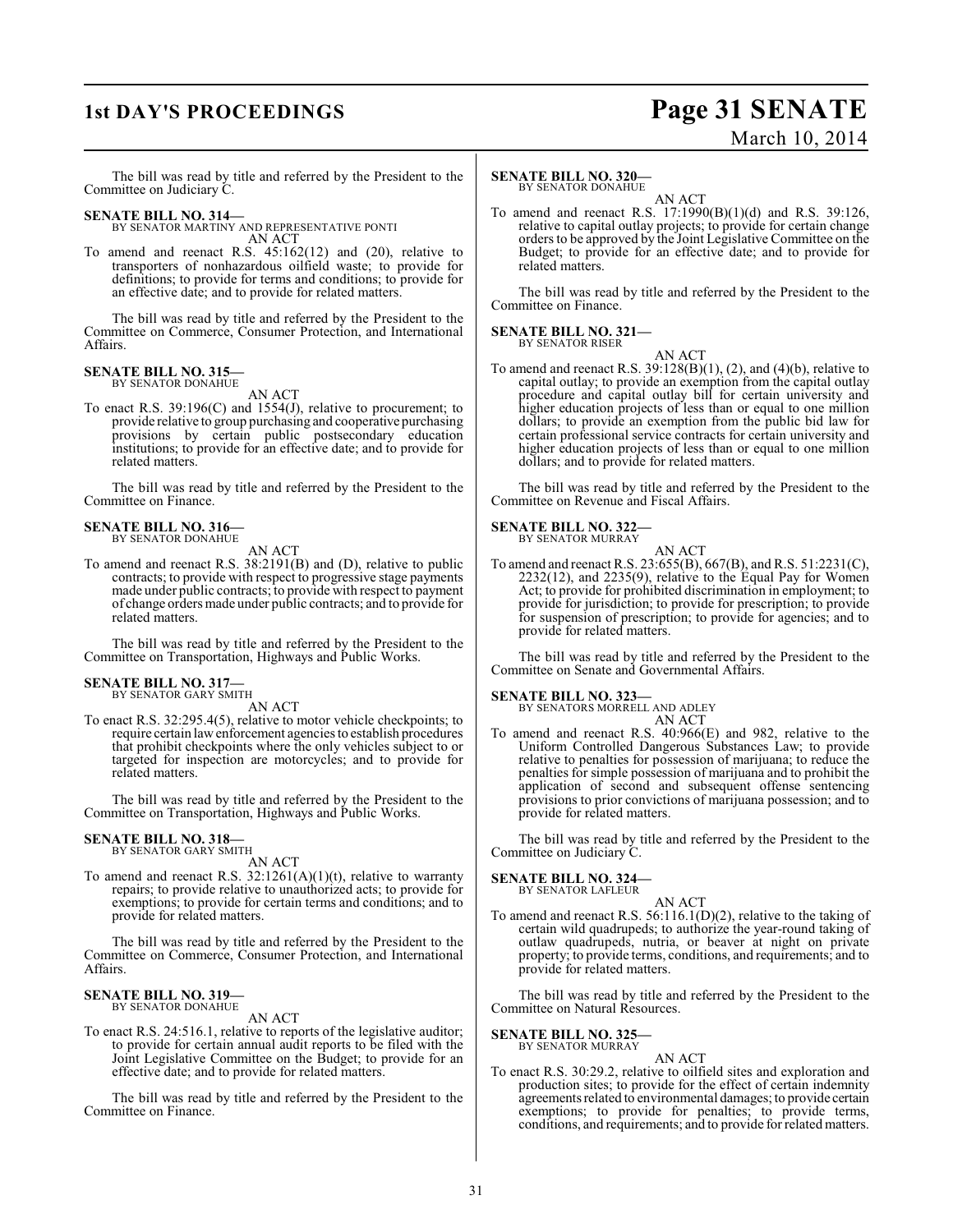# March 10, 2014

The bill was read by title and referred by the President to the Committee on Natural Resources.

# **SENATE BILL NO. 326—** BY SENATOR GARY SMITH

AN ACT

To amend and reenact R.S. 15:440.5(C), relative to electronic recordings of protected persons; to authorize certain individuals to view certain videotaped statements of a protected person; to provide with respect to copies and transcripts of the videotaped statement; and to provide for related matters.

The bill was read by title and referred by the President to the Committee on Judiciary C.

## **SENATE BILL NO. 327—** BY SENATOR GARY SMITH

AN ACT

To enact R.S. 47:463.165, relative to motor vehicle special prestige license plates; to provide for the creation, issuance, and design of such license plates; to provide relative to the fee and distribution of such plates; to authorize the promulgation of rules and regulations relative to the creation and implementation of a special prestige license plate; and to provide for related matters.

The bill was read by title and referred by the President to the Committee on Transportation, Highways and Public Works.

## **SENATE BILL NO. 328—** BY SENATOR GARY SMITH

AN ACT

To amend and reenact R.S. 22:972, Subpart D of Part III of Chapter 4 of Title 22 of the Louisiana Revised Statutes of 1950, comprised of R.S. 22:1091 through 1099, and R.S. 44:4.1(B)(11), and to enact R.S. 22:821(B)(36), relative to health insurance rate review and approval; to provide for definitions; to provide for rate filings and rate increases; to provide relative to form approval; to provide relative to rating factors, risk pools, and individual market plan and calendar year requirements; to provide with respect to review and subsequent approval or disapproval of proposed rate filings and rate changes; to provide for fees; to provide for exceptions to the Public Records Law; to provide for implementation and enforcement; to provide for the frequency of rate increase limitations; to provide relative to the prohibition of discrimination in rates due to severe disability; and to provide for related matters.

The bill was read by title and referred by the President to the Committee on Insurance.

## **SENATE BILL NO. 329—**

BY SENATOR GARY SMITH AN ACT

To amend and reenact R.S. 14:67 and to repeal R.S. 14:67.1, 67.2, 67.5, 67.13, 67.14, 67.17, 67.23, 67.24, 67.27, and 67.28, relative to crimes of misappropriation without violence; to provide for six value-graded categories of theft; to eliminate certain theft crimes relative to theft of certain specified property; and to provide for related matters.

The bill was read by title and referred by the President to the Committee on Judiciary C.

## **SENATE BILL NO. 330—** BY SENATOR CLAITOR

AN ACT

To enact Chapter 36 of Title 40 of the Louisiana Revised Statutes of 1950, comprised of R.S. 40:2901 and 2902, and R.S. 14:322.1, relative to the use and regulation of unmanned aircraft; to enact the "Deterrence of Reconnaissance Over Noncriminal Entities Act"; to create the crime of illegal use of unmanned aircraft to capture images; to provide definitions; to provide exceptions; to provide criminal and civil penalties; to provide relative to the use of unmanned aircraft by law enforcement agencies; to

# **Page 32 SENATE 1st DAY'S PROCEEDINGS**

provide reporting requirements; and to provide for related matters.

The bill was read by title and referred by the President to the Committee on Judiciary C.

# **SENATE BILL NO. 331—** BY SENATOR MORRISH

AN ACT

To enact R.S.  $13:5554(G)(3)$ , relative to the payment of group insurance premium costs for certain retired sheriffs and deputy sheriffs; to provide for eligibility for payment of such costs for retired sheriffs and retired deputy sheriffs of the Acadia Parish Sheriff's Office; to provide for effective dates; and to provide for related matters.

The bill was read by title and referred by the President to the Committee on Judiciary B.

**SENATE BILL NO. 332—** BY SENATOR MORRISH AND REPRESENTATIVE MONTOUCET AN ACT

To enact R.S. 44:24, relative to public records; to provide for an exception to public records for bidding documents for a project for public work until bids on such project are opened; and to provide for related matters.

The bill was read by title and referred by the President to the Committee on Senate and Governmental Affairs.

#### **SENATE BILL NO. 333—** BY SENATOR JOHNS

AN ACT

To amend and reenact Code of Criminal Procedure Articles 465(A)(26), 571.1, and 648(B)(3)(g) and (h), R.S. 14:2(B)(40), 43.6(A) and (B)(1), 89, and 89.1, and R.S. 15:536(A), 537(A) and (B), 541(2)(j) and (l) and (24)(a), 542(A)(3)(f) and (g), and 571.3(B)(4)(d) and (e), and to repeal R.S. 14:78 and 78.1 and R.S.  $15:541(25)(d)$  and  $571.3(B)(3)(i)$  and (j), relative to sex offenses affecting the family; to provide relative to the crimes of incest and crime against nature; to place the elements of the crimes of incest and aggravated incest within the definitions of crime against nature and aggravated crime against nature, respectively; to provide relative to penalties; and to provide for related matters.

The bill was read by title and referred by the President to the Committee on Judiciary C.

## **SENATE BILL NO. 334—** BY SENATOR PETERSON

AN ACT

To amend and reenact R.S. 23:661, 662, 663(2), and (3), 664(A), 665, 666(A), (B), and (C), 667, 668, 669, and R.S. 38:2212(A)(1)(b)(ii)(bb) and R.S. 51:2231(C), 2232(12), the introductory paragraph of 2235, (9), (11), (12), (13), (14), and the introductory paragraph of  $(16)$  and $(16)(c)$ , to enact R.S. 23:663(4), 664(F) and R.S. 38:2212.11 and to repeal R.S. 23:666(F), relative to the "Louisiana Equal Pay for Women Act"; to provide for declaration of public policy; to make policies applicable to men; to provide for definitions; to prohibit discrimination; to prohibit unintentional discrimination; to provide for the Louisiana Commission on Human Rights; to provide for complaint procedure; to provide for time limits; to provide for courts; to provide for judicial interest; to provide for liquidated damages; to provide for coordination of discrimination laws; to provide for public contracts; to require private employers who contract with public entities to perform certain acts; to provide for verification; to provide for affidavits; to provide for penalties; to provide for cancellation of contracts; to provide for enforcement; and to provide for related matters.

The bill was read by title and referred by the President to the Committee on Senate and Governmental Affairs.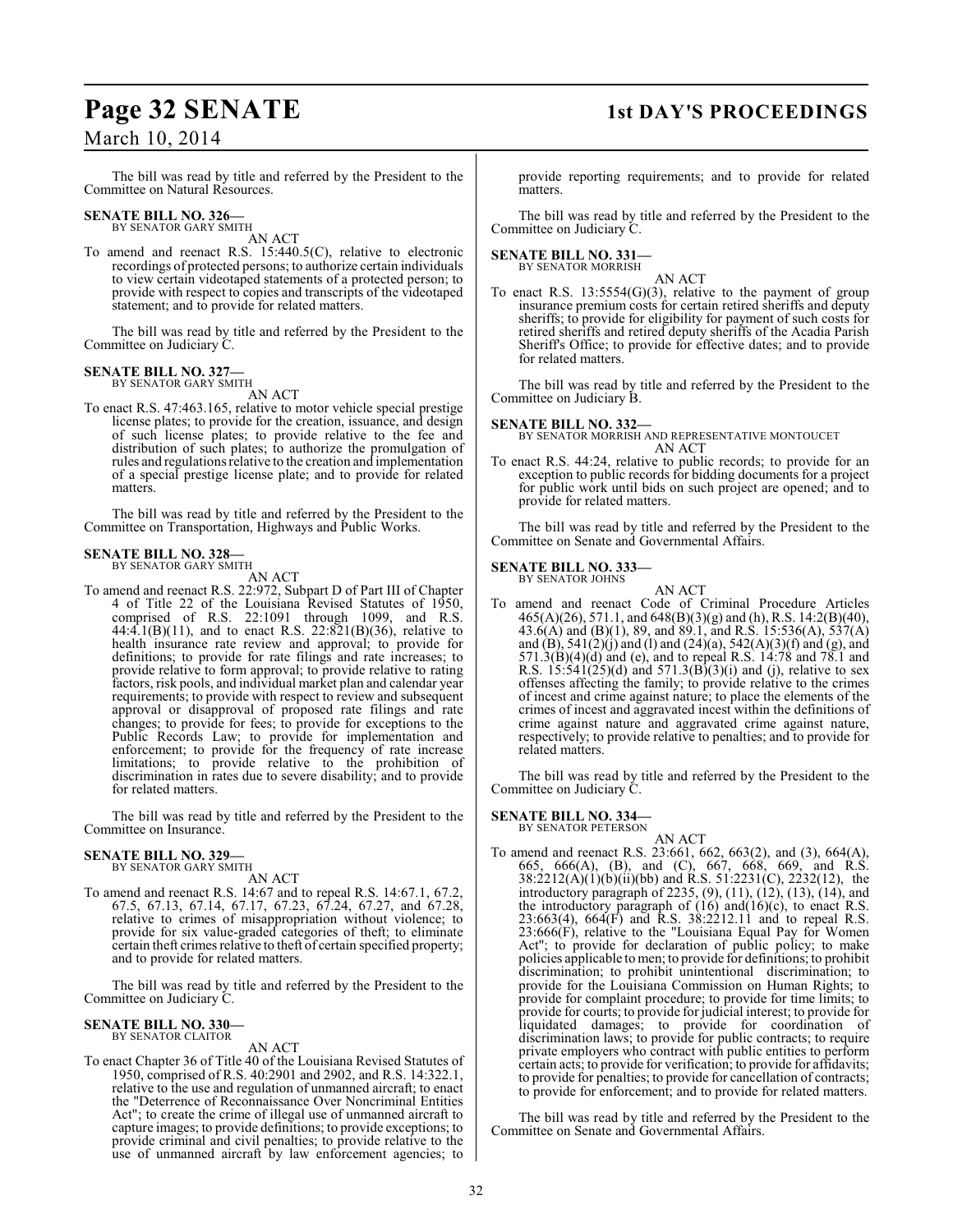# **1st DAY'S PROCEEDINGS Page 33 SENATE** March 10, 2014

### **SENATE BILL NO. 335—** BY SENATOR DONAHUE

AN ACT

To enact Subpart R-2 of Part II-A of Chapter 1 of Subtitle I of Title 39 of the Louisiana Revised Statutes of 1950, to be comprised of R.S. 39:100.146, relative to state funds; to establish the Balanced Budget Support Fund as a special fund in the state treasury; to provide for the transfer, dedication, use, investment, and appropriation of certain funds in the state treasury; to provide for an effective date; and to provide for related matters.

The bill was read by title and referred by the President to the Committee on Finance.

## **SENATE BILL NO. 336—** BY SENATOR APPEL

AN ACT

To amend and reenact R.S. 17:7(4), 22(2)(e), 1964(D)(9), 1970.4(D)(2)(i), and 1970.24(E)(1)(h), to enact R.S. 17:351.1 and 355 and to repeal R.S. 17:8 through 8.3, 351, 352, and 415.1 and R.S.  $36:651(G)(1)$ , relative to textbooks and other instructional materials for use in elementary and secondary schools; to provide relative to the duties, functions, and responsibilities of the State Board of Elementary and Secondary Education, the state Department of Education, and public school governing authorities; to provide relative to funding; to provide relative to the review of textbooks and other instructional materials by the state Department of Education, parents, and the public; to provide relative to contracts with publishers for the purchase, lease, and use of textbooks and other instructional materials; to provide relative to depositories for textbooks and other instructional materials; to provide relative to rules and regulations; and to provide for related matters.

The bill was read by title and referred by the President to the Committee on Education.

#### **SENATE BILL NO. 337—** BY SENATOR APPEL

AN ACT

To enact R.S. 17:3129.2, relative to public postsecondary education; to provide for the development of an outcomes-based funding formula for postsecondary education; to provide relative to formula components and a time line for implementation of the formula; to provide for submission to the Board of Regents; to provide for reporting requirements; and to provide for related matters.

The bill was read by title and referred by the President to the Committee on Education.

### **SENATE BILL NO. 338—** BY SENATOR DONAHUE

AN ACT

To enact R.S. 24:653(M), relative to duties and function of the Joint Legislative Committee on the Budget; to provide relative to economic reports for projects submitted in conjunction with the request for the review or approval of the Joint Legislative Committee on the Budget; to provide for an effective date; and to provide for related matters.

The bill was read by title and referred by the President to the Committee on Finance.

# **SENATE BILL NO. 339—** BY SENATOR DONAHUE

AN ACT

To enact R.S. 9:2800.23 and R.S. 23:291(E), relative to limitation of liability; to provide for limitation of liability relative to employers; to provide for limitation of liability relative to statutory employers; to provide with respect to limitation of liability relative to the owners of certain premises; to provide for limitation of liability relative to subcontractors; to provide for exceptions; and to provide for related matters.

The bill was read by title and referred by the President to the Committee on Judiciary A.

# **SENATE BILL NO. 340—** BY SENATOR DONAHUE

AN ACT To enact R.S. 17:3048.1(Y), relative to the monetary amounts of awards granted pursuant to the Taylor Opportunity Program for Students; to provide for maximum award amounts; to provide for future adjustments of maximum award amounts; to provide for effectiveness; and to provide for related matters.

The bill was read by title and referred by the President to the Committee on Education.

## **SENATE BILL NO. 341—**

BY SENATOR DONAHUE

AN ACT To amend and reenact R.S. 40:4.13, relative to water systems; to provide for water system regulations; to provide for the promulgation of rules and regulations; and to provide for related matters.

The bill was read by title and referred by the President to the Committee on Health and Welfare.

**SENATE BILL NO. 342—**<br>BY SENATORS DONAHUE AND NEVERS AND REPRESENTATIVES<br>CROMER, TIM BURNS, HOLLIS, PEARSON, RITCHIE AND SIMON<br>AN ACT

To amend and reenact R.S.  $38:291(V)$  and  $330.2(A)(1)(a)$ , to enact R.S. 38:329.6, and to repeal R.S. 38:330.1(B)(1)(a)(iv), relative to levees; and to provide for related matters.

The bill was read by title and referred by the President to the Committee on Transportation, Highways and Public Works.

### **SENATE BILL NO. 343—** BY SENATOR DONAHUE

A JOINT RESOLUTION

Proposing to add Article VIII, Section 7.2 of the Constitution of Louisiana, relative to postsecondary education; to authorize certain postsecondary education management boards to establish the tuition and mandatory fee amounts charged by the institutions under their supervision and management; and to specify an election for submission of the proposition to electors and provide a ballot proposition.

The bill was read by title and referred by the President to the Committee on Education.

#### **SENATE BILL NO. 344—** BY SENATOR ALLAIN

AN ACT To enact R.S. 56:317, relative to fishing; to establish the Louisiana Catch and Cook Program within the Department of Wildlife and

Fisheries; to allow restaurants to prepare certain recreational fish; to provide penalties, terms, conditions, and requirements; and to provide for related matters.

The bill was read by title and referred by the President to the Committee on Natural Resources.

AN ACT

#### **SENATE BILL NO. 345—** BY SENATOR CROWE

To amend and reenact R.S.  $17:354(A)$  and to enact R.S.  $17:354(C)$ , relative to the Academic Improvement Fund; to provide for the deposit of certain monies into the fund from the Deepwater Horizon oil spill; to provide for the creation of the School Technology Improvement Account; to provide for the transfer of monies in the fund to the account; to provide for the use of monies in the School Technology Improvement Account; to provide for the creation of the School Technology Steering Committee; to provide for the membership of the School Technology Steering Committee; to provide for the duties and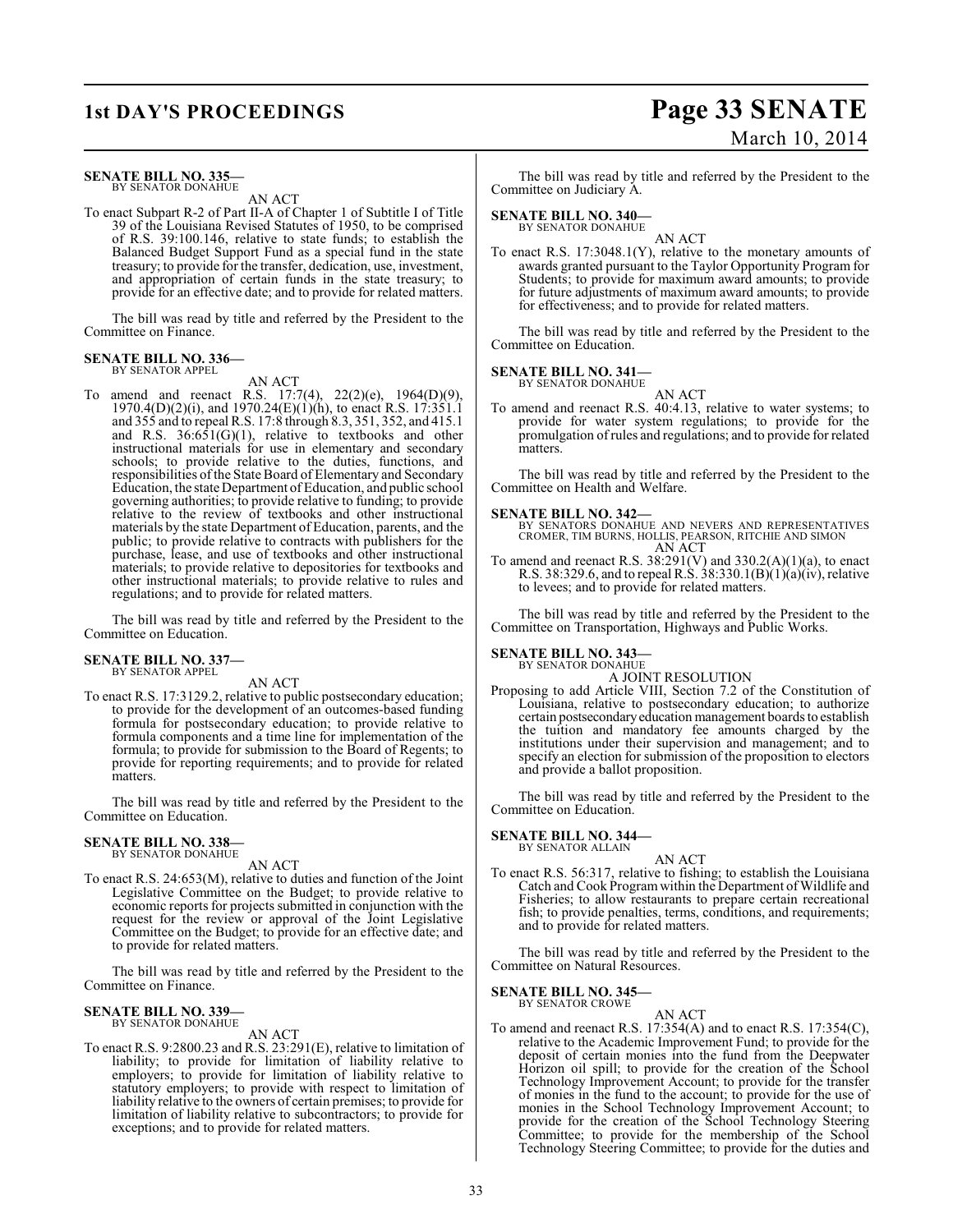# **Page 34 SENATE 1st DAY'S PROCEEDINGS**

# March 10, 2014

responsibilities of the School Technology Steering Committee; to provide for the distribution of monies in the School Technology Improvement Account; to provide for an effective date; and to provide for related matters.

The bill was read by title and referred by the President to the Committee on Finance.

### **SENATE BILL NO. 346—** BY SENATOR RISER

AN ACT

To enact R.S. 14:202.2, relative to criminal offenses against property; to create the crime of solar tax credit fraud; to provide criminal penalties when a person claiming a tax credit has failed to meet contractual obligations relative to the installation and maintenance of a solar electric system or solar thermal system; to provide relative to definitions; and to provide for related matters.

The bill was read by title and referred by the President to the Committee on Judiciary C.

## **SENATE BILL NO. 347—** BY SENATOR RISER

AN ACT

To enact R.S. 14:202.2, relative to criminal offenses against property; to create the crime of fraud by contractors who install solar electric systems or solar thermal systems; to provide for criminal penalties; to provide for definitions; and to provide for related matters.

The bill was read by title and referred by the President to the Committee on Judiciary C.

## **SENATE BILL NO. 348—** BY SENATOR RISER

AN ACT

To amend and reenact R.S. 32:385(A)(1), relative to motor vehicles; to provide with respect to the requirements for farm vehicles and equipment or for dual-purpose farm and construction equipment or machinery to operate on highways; to provide for exemptions; and to provide for related matters.

The bill was read by title and referred by the President to the Committee on Transportation, Highways and Public Works.

## **SENATE BILL NO. 349—** BY SENATOR MORRELL

# AN ACT

To enact Part XIV of Chapter 3 of Title 46 of the Louisiana Revised Statutes of 1950, to be comprised of R.S. 46:460.91, relative to Medicaid; to provide for Medicaid managed long term care supports and services; to provide definitions; to provide relative to request for proposals; to provide for requirements of the Department of Health and Hospitals; to provide for an effective date; and to provide for related matters.

The bill was read by title and referred by the President to the Committee on Health and Welfare.

# **SENATE BILL NO. 350—** BY SENATOR MORRELL

AN ACT

To amend and reenact R.S. 13:4521(A)(1), relative to courts and judicial procedure; to provide relative to certain court costs and recordation costs; to provide relative to the payment of costs in Orleans Parish courts; and to provide for related matters.

The bill was read by title and referred by the President to the Committee on Judiciary A.

# **SENATE BILL NO. 351—**

BY SENATOR THOMPSON AN ACT

To amend and reenact R.S. 14:403.4(B),  $(C)(1)$ , and  $(D)(2)$ , relative to offenses affecting law enforcement; to provide relative to reports of burn injuries to the office of state fire marshal; and to provide for related matters.

The bill was read by title and referred by the President to the Committee on Judiciary C.

#### **SENATE BILL NO. 352—** BY SENATOR MILLS

To enact Code of Criminal Procedure Article 890.3, relative to sentencing; to authorize waiver of mandatory minimum sentences under certain circumstances; and to provide for related matters.

AN ACT

The bill was read by title and referred by the President to the Committee on Judiciary C.

# **SENATE BILL NO. 353—** BY SENATOR PEACOCK

AN ACT

To enact R.S. 44:4(48), relative to public records; to exempt certain jury selection records from public records; to exempt personal information of jurors from public records; and to provide for related matters.

The bill was read by title and referred by the President to the Committee on Senate and Governmental Affairs.

## **SENATE BILL NO. 354—** BY SENATOR WHITE

A JOINT RESOLUTION

Proposing to amend Article VIII of Section 13(D)(1) of the Constitution of Louisiana, relative to public education; to provide that, for certain effects and purposes, any public school system established by the legislature shall be regarded and treated as a parish and shall have the authority granted parishes, including minimum foundation program funding formula and the raising of certain local revenues for the support of elementary and secondary schools; and to specify an election for submission of the proposition to electors and provide a ballot proposition.

The bill was read by title and referred by the President to the Committee on Education.

# **SENATE BILL NO. 355—**

BY SENATOR MILLS A JOINT RESOLUTION

Proposing to add Article VII, Section 10.13 of the Constitution of Louisiana, relative to establishing a budget stabilization program for Medicaid programs, certain elderly services, rehabilitation services, and other health care programs; to provide for establishing annual appropriations necessaryto fund certain health care programs; to provide procedures for the legislature to adjust appropriations in order to eliminate a projected deficit; and to specify an election for submission of the proposition to electors and provide a ballot proposition.

The bill was read by title and referred by the President to the Committee on Finance.

## **SENATE BILL NO. 356—** BY SENATOR WHITE

AN ACT To enact R.S. 2:18, relative to the regulation of aeronautics; to restrict the use of unmanned aircraft systems under certain circumstances; to provide definitions; to provide for civil liability and penalties; and to provide for related matters.

The bill was read by title and referred by the President to the Committee on Judiciary C.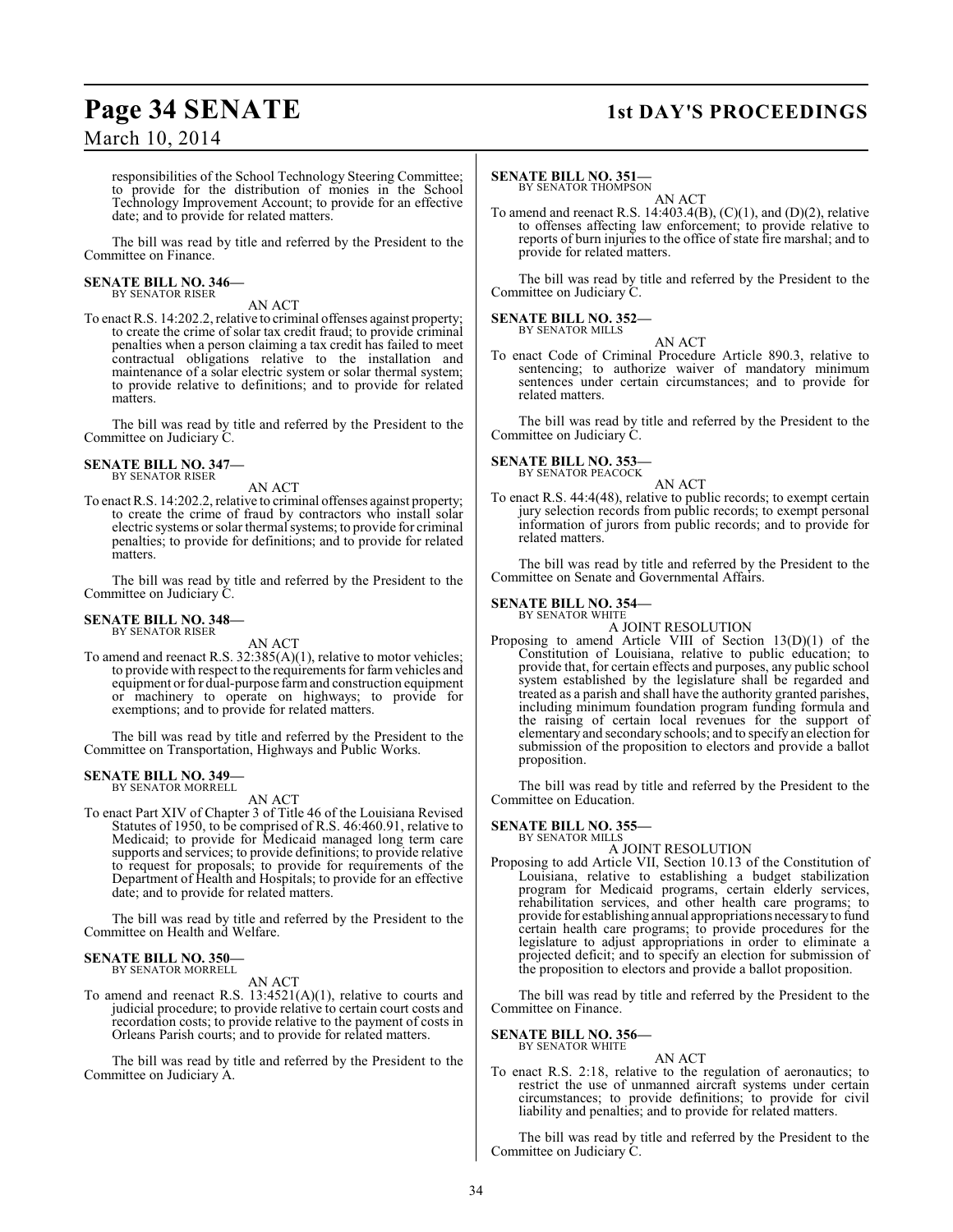### **SENATE BILL NO. 357** BY SENATOR CHABERT

AN ACT

To amend and reenact R.S. 56:632.5.1(A) and (B), relative to reptiles and amphibians; to provide for constrictor and venomous snakes; to prohibit the importation or private possession of constrictor and venomous snakes; to provide certain exemptions; to provide terms, conditions, and requirements; and to provide for related matters.

The bill was read by title and referred by the President to the Committee on Natural Resources.

#### **SENATE BILL NO. 358—** BY SENATOR DONAHUE

AN ACT

To amend and reenact R.S.  $17:3139.5(5)(c)(i)$ , relative to the Louisiana Granting Resources and Autonomy for Diplomas Act; to provide relative to certain public postsecondary education institutions' authority to participate in a model procurement code; to provide for participation by all institutions under the auspices of a shared services model of procurement managed by a qualifying institution; to provide for the approval of the division of administration and the Joint Legislative Committee on the Budget; and to provide for related matters.

The bill was read by title and referred by the President to the Committee on Education.

## **SENATE BILL NO. 359** BY SENATOR DONAHUE

AN ACT

To amend and reenact R.S. 23:632, relative to employers' failure to pay wages; to provide for penalties; to provide for limitation of penalties; to provide for good faith exception; and to provide for related matters.

The bill was read by title and referred by the President to the Committee on Labor and Industrial Relations.

# **SENATE BILL NO. 360—**

BY SENATOR RISER

AN ACT

To amend and reenact R.S. 47:1989.1(A) and (B) and to repeal R.S. 47:1989.1(C), relative to reimbursement of expenses incurred by assessors defending assessments; to provide for reimbursement for successfully defending the legality of an assessment; to require reimbursement from taxes related to the successfullydefended assessments and to provide procedures therefor; to provide for an effective date; and to provide for related matters.

The bill was read by title and referred by the President to the Committee on Revenue and Fiscal Affairs.

## **SENATE BILL NO. 361—** BY SENATOR RISER

AN ACT

To enact R.S. 40:1379.1.2 and 1379.1.3, to provide relative to the carrying of concealed firearms by law enforcement officers and retired law enforcement officers; to authorize the carrying of concealed firearms by certain officers and former officers in public places; to provide relative to accepted forms of identification; and to provide for related matters.

The bill was read by title and referred by the President to the Committee on Judiciary B.

## **SENATE BILL NO. 362—** BY SENATOR CORTEZ

AN ACT

To amend and reenact the introductory paragraph of R.S. 6:1004(A) and 1004.1(B) and to enact R.S. 6:1004(E) and 1004.1(C), relative to currency exchange services; to provide for licensure; to provide for renewal; to provide for procedures, terms, and conditions; and to provide for related matters.

The bill was read by title and referred by the President to the Committee on Commerce, Consumer Protection, and International Affairs.

# **SENATE BILL NO. 363—**

BY SENATOR RISER AN ACT

To amend and reenact R.S.  $47:2134(B)(1)$  and  $(C)(1)$ , relative to taxes paid under protest; to require the taxpayer to submit separate payments for the disputed amount of tax due and the amount that is not in dispute; and to provide for related matters.

The bill was read by title and referred by the President to the Committee on Revenue and Fiscal Affairs.

## **SENATE BILL NO. 364—**

BY SENATOR NEVERS

AN ACT To amend and reenact R.S. 17:10.1(B), 3881(A) and 3902(B)(5) and  $(C)(1)$ ,  $(2)(a)$  and  $(b)(v)$  and to enact R.S. 17:3902.1, relative to elementary and secondary education; to provide with respect to the school and district accountability system; to provide relative to the evaluation of teachers and administrators; to provide for effectiveness; and to provide for related matters.

The bill was read by title and referred by the President to the Committee on Education.

#### **SENATE BILL NO. 365—** BY SENATOR APPEL

AN ACT

To amend and reenact R.S. 17:442(C)(1) and 443(B), relative to teachers and administrators; to provide relative to tenure; to provide relative to removal of a teacher or administrator; and to provide for related matters.

The bill was read by title and referred by the President to the Committee on Education.

# **SENATE BILL NO. 366—** BY SENATOR CROWE

AN ACT To enact R.S. 17:6(C), relative to the general powers of the State Board of Elementary and Secondary Education; to provide for a master plan for elementary and secondary education; to provide for reports; and to provide for related matters.

The bill was read by title and referred by the President to the Committee on Education.

### **SENATE BILL NO. 367—** BY SENATOR CROWE

AN ACT

To amend and reenact R.S. 17:3048.1(H)(2) and to enact R.S. 17:3048.1(B)(6), relative to the Louisiana Taylor Opportunity Program for Students; to provide for the TOPS-Tech Plus Award; to provide relative to initial and continuing eligibility requirements; to provide for award applications; to provide for award amounts; to provide relative to the duration of award eligibility; to provide for effectiveness; and to provide for related matters.

The bill was read by title and referred by the President to the Committee on Education.

### **SENATE BILL NO. 368—** BY SENATOR MORRELL

AN ACT

To amend and reenact R.S.  $33:4702(B)(2)$  and  $(3)(a)$ , relative to city of New Orleans; to provide relative to the New Orleans Regional Business Park; to provide for the board of commissioners and their terms of office; and to provide for related matters.

The bill was read by title and referred by the President to the Committee on Local and Municipal Affairs.

# **1st DAY'S PROCEEDINGS Page 35 SENATE** March 10, 2014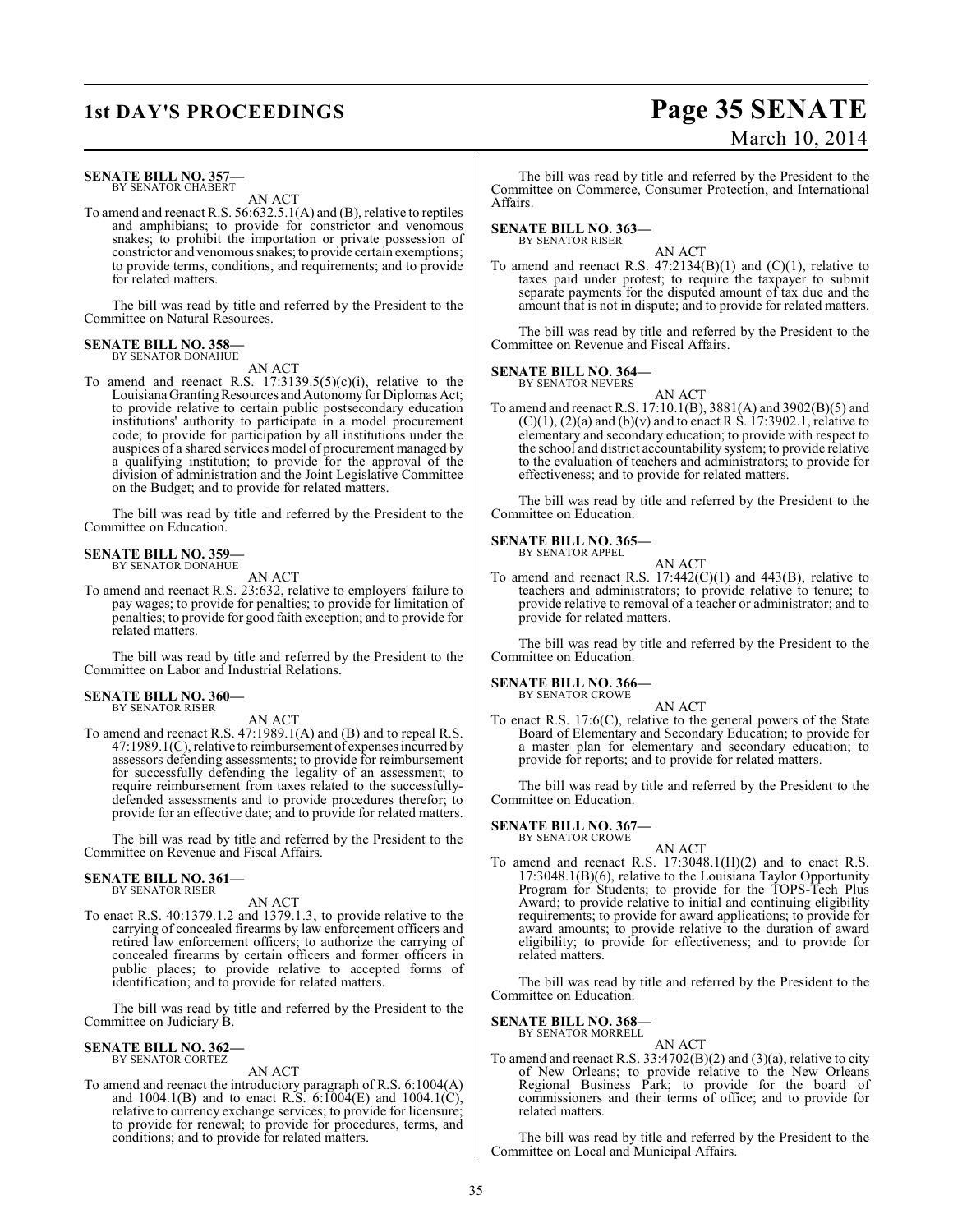# **Page 36 SENATE 1st DAY'S PROCEEDINGS**

March 10, 2014

## **SENATE BILL NO. 369—** BY SENATOR WALSWORTH

AN ACT

To amend and reenact R.S. 56:325(B)(3) and (C), relative to the possession limit for crappie caught on Lake D'Arbonne; to remove certain rule making restrictions related to Lake D'Arbonne; to provide terms, conditions, and requirements; and to provide for related matters.

The bill was read by title and referred by the President to the Committee on Natural Resources.

## **SENATE BILL NO. 370—** BY SENATOR MORRELL

AN ACT

To amend and reenact R.S. 17:416.13(B),  $(D)(3)(d)(i)$  and  $(g)$ , and (H), relative to bullying policies; to provide for annual reporting by the Department of Education; to provide for training of certain school employees with respect to bullying; to provide with respect to parental notification of bullying incidents; to provide for documentation of bullying incidents by certain school personnel; to provide for reporting requirements; to provide confidentiality requirements; to provide for the preservation of privacy rights of certain individuals; and to provide for related matters.

The bill was read by title and referred by the President to the Committee on Education.

## **SENATE BILL NO. 371** BY SENATOR MORRELL

AN ACT

To amend and reenact R.S. 19:147, 150, 151, and 159, relative to expropriation; to provide relative to certain expropriation procedures; to provide for final judgments for purposes of immediate appeal; to provide for the delay within which to request a jury trial; to provide relative to appeals; and to provide for related matters.

The bill was read by title and referred by the President to the Committee on Judiciary A.

## **SENATE BILL NO. 372—** BY SENATOR MARTINY

AN ACT

To amend and reenact R.S.  $23:1660(C)$ , (D), (E), (F), and (G) and to enact R.S. 23:1660(H), relative to unemployment insurance; to provide for audits; to provide for administrative penalties for noncompliance with audits; to provide for reimbursement of administrative penalties; and to provide for related matters.

The bill was read by title and referred by the President to the Committee on Labor and Industrial Relations.

## **SENATE BILL NO. 373—** BY SENATOR JOHNS

AN ACT

To amend and reenact Code of Civil Procedure Article 966, relative to motions for summary judgment; to provide for certain procedures at the hearing on a motion for summary judgment; to provide relative to admissibility of certain evidence; and to provide for related matters.

The bill was read by title and referred by the President to the Committee on Judiciary A.

## **SENATE BILL NO. 374—** BY SENATOR MARTINY

AN ACT

To enact R.S. 23:1213, related to workers' compensation; to provide with respect to rules and regulations; to require financial analysis of impact on health care providers prior to adoption of certain rules; to require financial impact statements under certain circumstances; to provide for nullification of a rule in certain circumstances; and to provide for related matters.

The bill was read by title and referred by the President to the Committee on Labor and Industrial Relations.

# **SENATE BILL NO. 375—** BY SENATOR CHABERT

AN ACT To amend and reenact the introductory paragraph of R.S. 38:90.4(A)(1), R.S. 38:90.4(B)(1) and (C) and 90.5(A) and (D) and to repeal R.S. 38:90.5(C), relative to the statewide floodcontrol program; to provide relative to the administration of the program; and to provide for related matters.

The bill was read by title and referred by the President to the Committee on Transportation, Highways and Public Works.

# **SENATE BILL NO. 376—**

BY SENATOR PEACOCK

AN ACT To amend and reenact Civil Code Art. 1608, relative to revocation of legacies or other testamentary provisions; to provide relative to divorced testators; to provide relative to revocations of certain testamentary designations or appointments; to provide relative to application; and to provide for related matters.

The bill was read by title and referred by the President to the Committee on Judiciary A.

# **SENATE BILL NO. 377—** BY SENATOR MARTINY

To amend and reenact R.S. 23:1665(A)(4), relative to unemployment compensation; to provide for credit to employers for contributions paid to another state or federal unemployment compensation fund; to remove the administrative discretion with regard to award of such credit; and to provide for related matters.

AN ACT

The bill was read by title and referred by the President to the Committee on Labor and Industrial Relations.

# **SENATE BILL NO. 378—**

BY SENATOR CLAITOR AN ACT

To amend and reenact R.S. 37:831(42), (43), (44), (45), and (46) and to enact R.S. 37:853.1, relative to professions and occupations; to provide relative to funerals and regulation thereof; to provide relative to funeral directors, establishments, goods, services and merchandise; to provide certain definitions, terms, and conditions; to authorize and provide relative to the sales of caskets by vendors other than funeral directors or funeral establishments; to provide relative to the use of such caskets; and to provide for related matters.

The bill was read by title and referred by the President to the Committee on Commerce, Consumer Protection, and International Affairs.

## **SENATE BILL NO. 379** BY SENATOR LAFLEUR

AN ACT

To amend and reenact R.S. 17:174(A) and to enact R.S. 17:3996(B)(34), relative to schools and school children; to provide for class size for public and charter secondary school core curriculum classes; and to provide for related matters.

The bill was read by title and referred by the President to the Committee on Education.

**SENATE BILL NO. 380—**

BY SENATORS LAFLEUR AND MURRAY AN ACT

To amend and reenact Code of Criminal Procedure Article 890.1(D), relative to sentencing; to provide relative to waiver of mandatory minimum sentences; and to provide for related matters.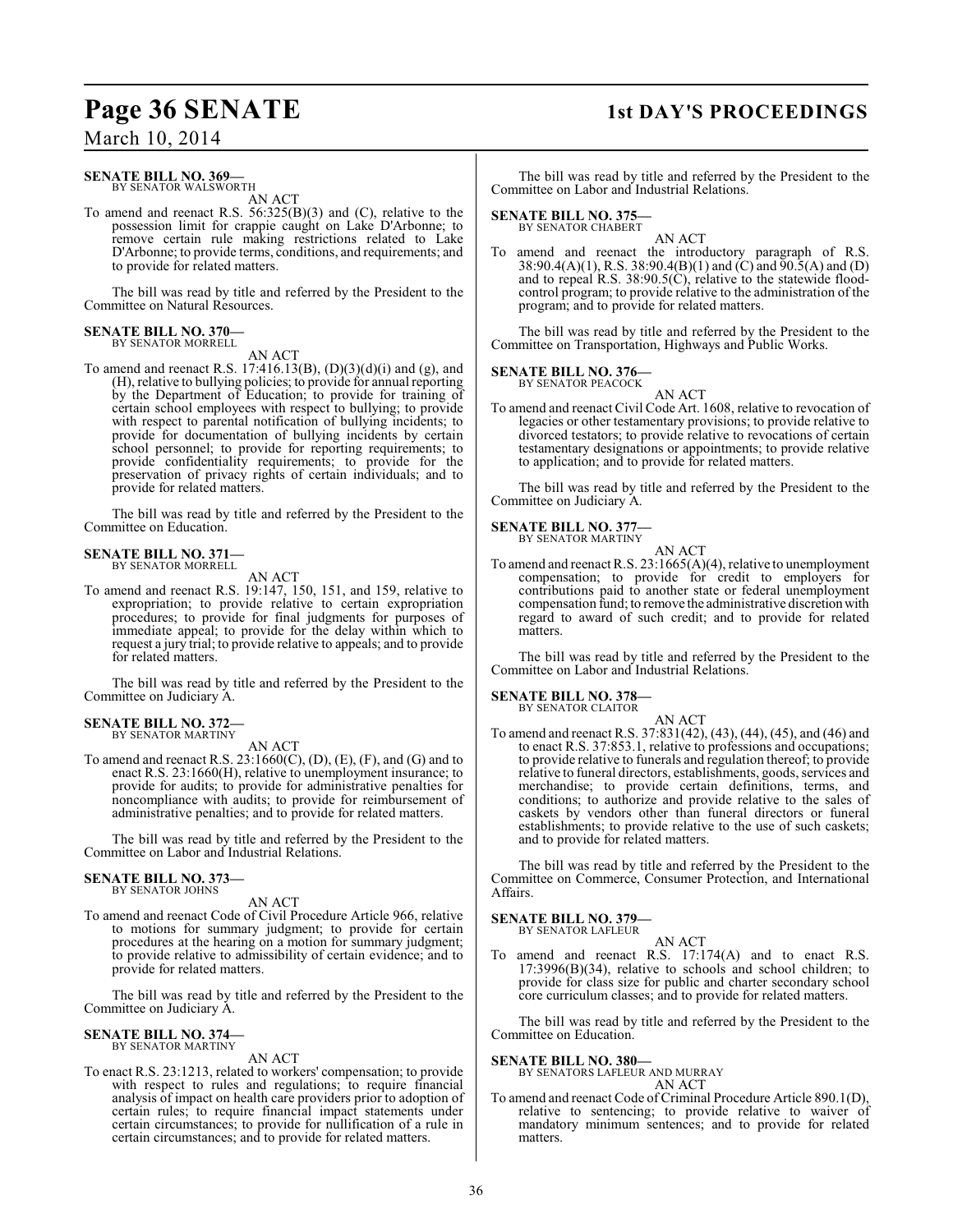# **1st DAY'S PROCEEDINGS Page 37 SENATE** March 10, 2014

The bill was read by title and referred by the President to the Committee on Judiciary C.

# **SENATE BILL NO. 381—** BY SENATOR LAFLEUR

AN ACT

To amend and reenact R.S. 26:75(C) and 275(B), relative to permits for engaging in the business of manufacturing, supplying, or dealing in alcoholic beverages; to allow for sampling under a special event permit; and to provide for related matters.

The bill was read by title and referred by the President to the Committee on Judiciary B.

## **SENATE BILL NO. 382—** BY SENATOR LAFLEUR

AN ACT

To amend and reenact R.S. 9:4752, relative to proceeds recovered by an injured person; to provide with respect to the privilege on net proceeds collected from a third party in favor of medical providers for services and supplies furnished to injured persons; to provide certain terms, conditions, and effects; and to provide for related matters.

The bill was read by title and referred by the President to the Committee on Judiciary A.

# **SENATE BILL NO. 383—** BY SENATORS LAFLEUR AND MILLS

AN ACT

To amend and reenact R.S. 15:574.4(A)(1)(b)(ii), relative to parole eligibility; to provide relative to eligibility based upon years between offenses; and to provide for related matters.

The bill was read by title and referred by the President to the Committee on Judiciary B.

## **SENATE BILL NO. 384** BY SENATOR LAFLEUR

AN ACT

To enact R.S. 39:1438, relative to Louisiana municipal securities; to require that municipal securities of public entities comply with the continuing disclosure rules of the United States Securities and Exchange Commission; to provide definitions; to provide for recordkeeping and audit procedures associated with continuing disclosure; and to provide for related matters.

The bill was read by title and referred by the President to the Committee on Revenue and Fiscal Affairs.

## **SENATE BILL NO. 385-**BY SENATOR LAFLEUR

AN ACT

To enact Chapter 45 of Title 17 of the Louisiana Revised Statutes of 1950, to be comprised of R.S. 17:4051 through 4057, relative to empowered community schools; to provide for the designation of such schools; to provide for the authority of principals of such schools; to provide for the applicability of school board policies; to provide for funding, reports, and audits; to provide for the liability of school boards; and to provide for related matters.

The bill was read by title and referred by the President to the Committee on Education.

# **SENATE BILL NO. 386—** BY SENATOR LAFLEUR

AN ACT

To amend and reenact R.S. 24:513(A)(3), relative to the legislative auditor; to provide for the content of audits by the legislative auditor; and to provide for related matters.

The bill was read by title and referred by the President to the Committee on Senate and Governmental Affairs.

# **SENATE BILL NO. 387—**

BY SENATOR LAFLEUR

AN ACT To enact Part XVI of Chapter 2 of Title 33 of the Louisiana Revised Statutes of 1950, to be comprised of R.S. 33:1420.21, relative to special districts; to provide for powers and authority in certain instances; to provide for an effective date; and to provide for related matters.

The bill was read by title and referred by the President to the Committee on Local and Municipal Affairs.

# **SENATE BILL NO. 388—**

BY SENATOR THOMPSON AN ACT

To amend and reenact the introductory paragraph of R.S. 15:562.2,  $562.3(B)(2)$ , the introductory paragraph of  $562.4(A)$ , and  $562.6$ and to enact R.S. 15:562.1(3)(i) and 562.2(B), relative to the registration of arson offenders; to provide relative to definitions; to authorize the state fire marshal to promulgate rules; to increase the duration ofregistration for certain offenders; and to provide for related matters.

The bill was read by title and referred by the President to the Committee on Judiciary B.

# **SENATE BILL NO. 389—** BY SENATOR CHABERT

AN ACT

To amend and reenact R.S. 48:2072(A), 2077(1), (9), and (24), and  $2078(A)$ , (C), and (E), relative to multimodal transportation; to provide for jurisdiction and authority over, and administration of, state multimodal transportation; and to provide for related matters.

The bill was read by title and referred by the President to the Committee on Transportation, Highways and Public Works.

**SENATE BILL NO. 390—**

BY SENATOR CHABERT AN ACT

To amend and reenact R.S. 36:508.1(C), (E), and (F), relative to the administration of multimodal transportation by the state; and to provide for related matters.

The bill was read by title and referred by the President to the Committee on Transportation, Highways and Public Works.

# **SENATE BILL NO. 391—**

BY SENATOR CHABERT AN ACT

To amend and reenact R.S. 38:90.1(1) and (10), relative to the statewide flood-control program; to define certain terms; and to provide for related matters.

The bill was read by title and referred by the President to the Committee on Transportation, Highways and Public Works.

**SENATE BILL NO. 392—** BY SENATOR CHABERT

AN ACT

To amend and reenact R.S. 48:13, relative to the Department of Transportation and Development; to provide for the powers, functions, and organization of the department; and to provide for related matters.

The bill was read by title and referred by the President to the Committee on Transportation, Highways and Public Works.

# **SENATE BILL NO. 393—**

BY SENATOR CHABERT AN ACT

To amend and reenact R.S. 36:501(B) and (C) and 507(B), relative to the Department of Transportation and Development; to provide for the composition, purposes, and functions of the department; and to provide for related matters.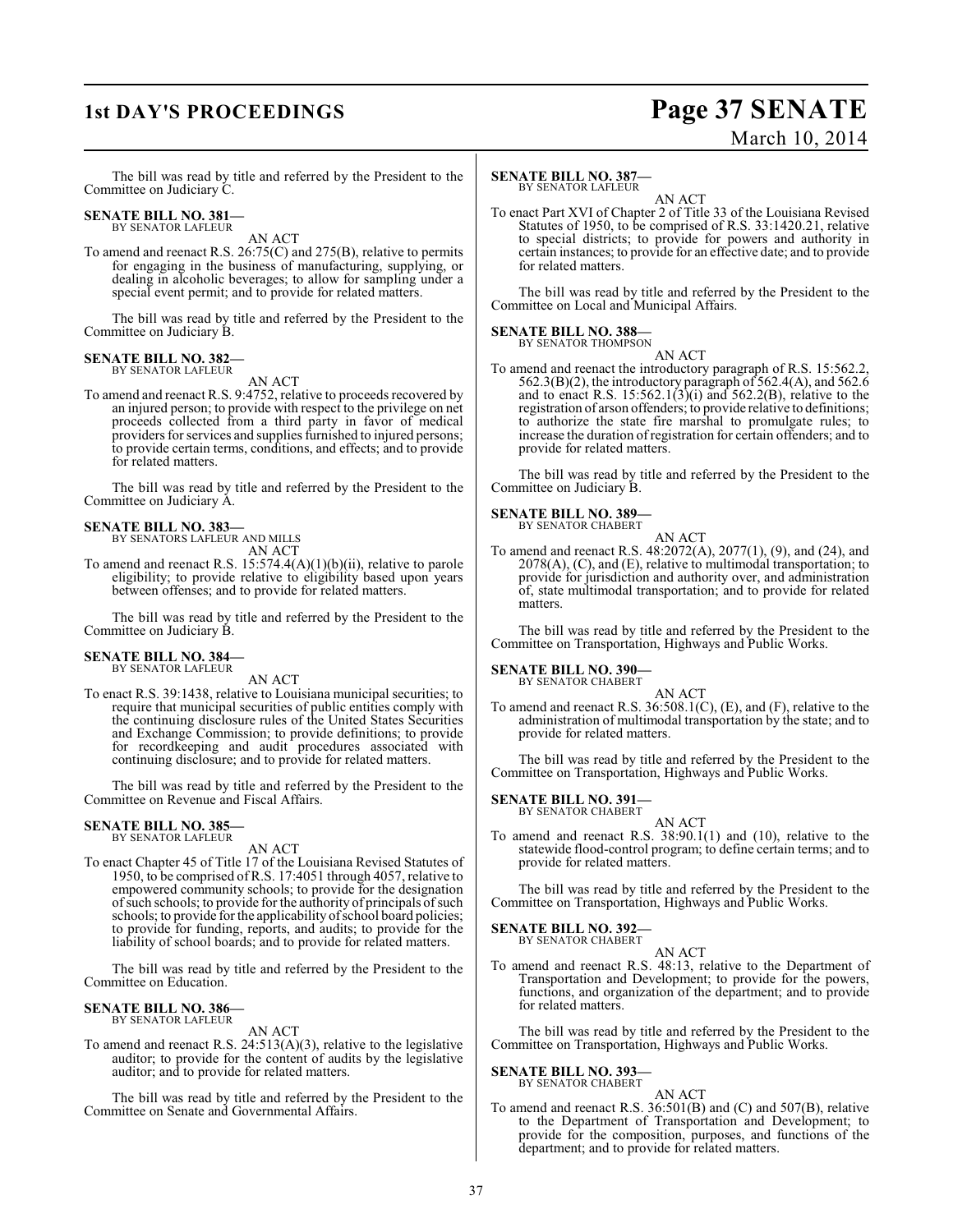# **Page 38 SENATE 1st DAY'S PROCEEDINGS**

# March 10, 2014

The bill was read by title and referred by the President to the Committee on Transportation, Highways and Public Works.

#### **SENATE BILL NO. 394—** BY SENATOR MORRELL

AN ACT

To enact R.S. 42:2.1(C) and (D), relative to boards and commissions; to prohibit certain individuals from serving on boards and commissions; to provide for definitions; and to provide for related matters.

The bill was read by title and referred by the President to the Committee on Senate and Governmental Affairs.

## **SENATE BILL NO. 395-**BY SENATOR ALLAIN

AN ACT

To amend and reenact R.S. 56:700.2(A)(4) and  $(C)(2)$  and to enact R.S. 56:700.6, relative to the Fishermen's Gear Compensation Fund; to provide a termination date for deposits from the fund; to provide an exemption for certain fees; to provide a termination date for the fund; to provide terms, conditions, and requirements; and to provide for related matters.

The bill was read by title and referred by the President to the Committee on Natural Resources.

#### **SENATE BILL NO. 396—** BY SENATOR MILLS

AN ACT

To enact Chapter 4 of Title XXX of the Code of Criminal Procedure, to be comprised of Article 906, relative to sentencing of criminal defendants; to provide for sentencing of nonviolent offenders at discretion of the court; and to provide for related matters.

The bill was read by title and referred by the President to the Committee on Judiciary C.

# **SENATE BILL NO. 397—** BY SENATOR MILLS

AN ACT

To amend and reenactR.S. 9:1123.106(A) and (B) and 1123.108 and to enact R.S. 9:1122.109, relative to the Louisiana Condominium Act; to provide for transfer of association control; to provide for the association; to provide for the adoption of bylaws; to provide for records; to provide for certain procedures, terms, and conditions; and to provide for related matters.

The bill was read by title and referred by the President to the Committee on Judiciary A.

# **SENATE BILL NO. 398—**

BY SENATOR MILLS AND REPRESENTATIVE EDWARDS AN ACT

To amend and reenact R.S. 13:5304(B)(10), relative to drug courts; to provide relative to eligibility for a drug division probation program; and to provide for related matters.

The bill was read by title and referred by the President to the Committee on Judiciary B.

## **SENATE BILL NO. 399—** BY SENATOR MILLS

# AN ACT

To amend and reenact R.S.  $15:574.4(A)(4)(b)$ ,  $(B)(2)(a)(iii)$ , (iv) and (v),  $(B)(2)(b)(iii)$ , (iv) and (v),  $B(2)(c)(iii)$ , (iv) and (v),  $(B)(2)(d)(iii)$ , (iv) and (v),  $(D)(1)(b)$ , and  $(E)(1)(b)$ , relative to parole eligibility; to require that disqualification for a disciplinary offense be a major offense; to provide for definitions; to change time frame for consideration of disciplinary offenses; to limit required services to those available at facility where offender is incarcerated; and to provide for related matters.

The bill was read by title and referred by the President to the Committee on Judiciary B.

# **SENATE BILL NO. 400—** BY SENATOR MILLS

AN ACT

To enact Subpart E of Part VI-A of Chapter 3 of Title 46 of the Louisiana Revised Statutes of 1950, to be comprised of R.S. 46:440.11 through 440.15, relative to recovery audit contractors; to provide legislative findings; to provide definitions; to provide requirements for contractors involved in the recovery of funds; to provide for payment structure; to provide for appeals by contractors; to provide oversight and penalties; to provide for rules and regulations; and to provide for related matters.

The bill was read by title and referred by the President to the Committee on Health and Welfare.

# **SENATE BILL NO. 401—** BY SENATOR MILLS

AN ACT

To enact R.S. 22:1857.1, relative to pharmacies; to provide with respect to third party contracts with pharmacies; and to provide for related matters.

The bill was read by title and referred by the President to the Committee on Health and Welfare.

# **SENATE BILL NO. 402—**

BY SENATOR MILLS AN ACT

To amend and reenact R.S. 13:5713(A) and 5715(A), R.S. 14:30(B)(1), and 95(H), R.S. 17:2355.1, and R.S. 44:3(A), relative to coroners; to provide relative to duties; to provide relative to duties regarding paupers; to include coroners as peace officers for certain purposes; to provide for the carrying of concealed weapons by coroners; to provide relative to the search and disclosure of records by coroners; and to provide for related matters.

The bill was read by title and referred by the President to the Committee on Judiciary B.

# **SENATE BILL NO. 403—** BY SENATOR MILLS

AN ACT

To enact R.S. 22:1080, relative to third party premium payments; to provide with respect to insurers acceptance of third party premium payments; to require acceptance of premium payments from a fund or grant established by an office, agency, or political subdivision of a state, federal, parochial, or municipal governmental entity; and to provide for related matters.

The bill was read by title and referred by the President to the Committee on Insurance.

# **SENATE BILL NO. 404—**<br>BY SENATOR WALSWORTH

AN ACT

To enact R.S. 37:24, relative to medical providers; to exempt from licensure certain out-of-state licensed medical providers providing services to a sports team while traveling with the team in this state for a sporting event; to exempt certain out-of-state licensed medical providers providing services at the invitation of a national sport governing body at a national sport training center or at an event or competition in this state sanctioned by the body; to establish requirements and conditions; and to provide for related matters.

The bill was read by title and referred by the President to the Committee on Commerce, Consumer Protection, and International Affairs.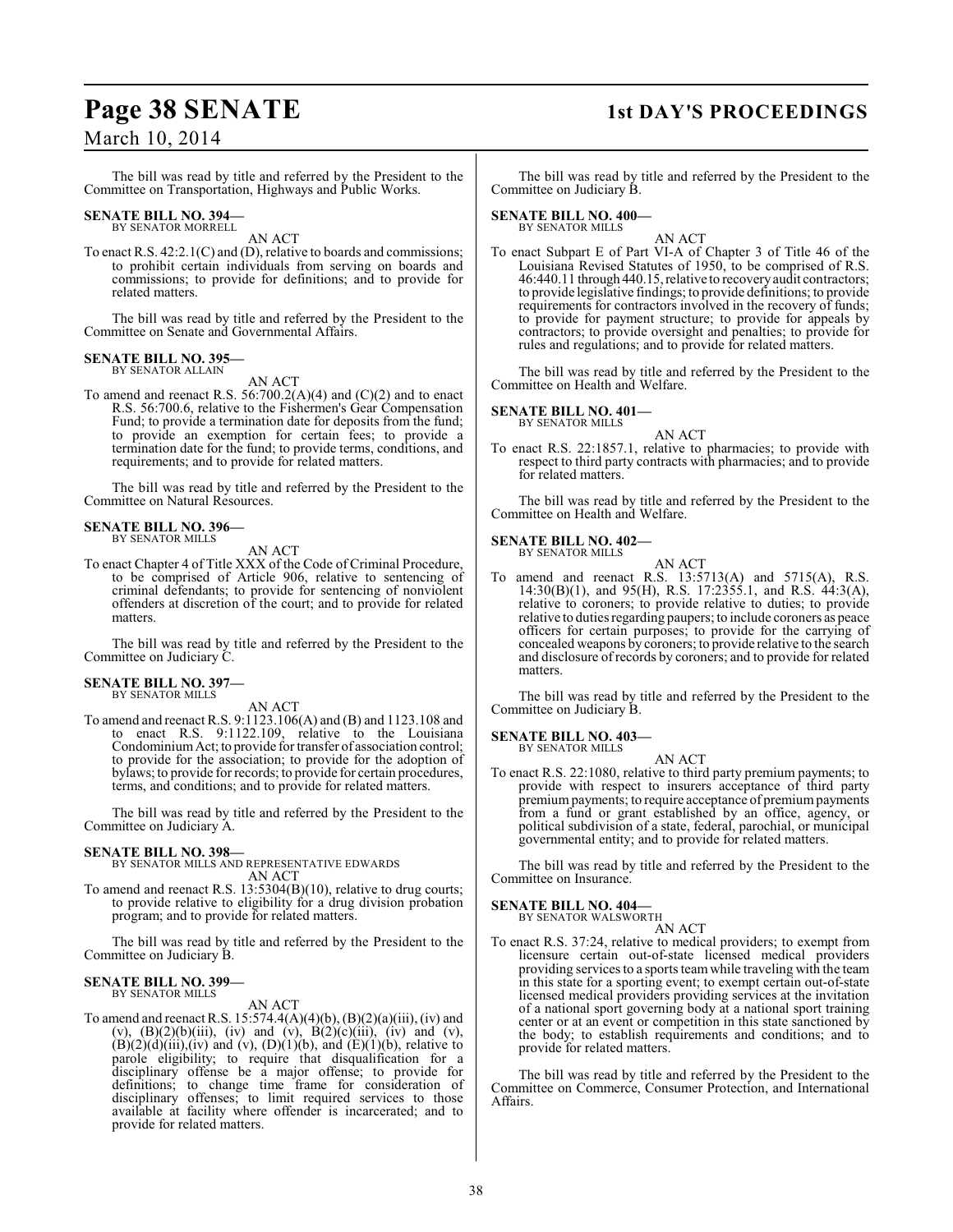# **1st DAY'S PROCEEDINGS Page 39 SENATE** March 10, 2014

## **SENATE BILL NO. 405—** BY SENATOR WALSWORTH

AN ACT

To amend and reenact R.S.  $17:24.4(F)(1)(a)$ , relative to the Louisiana Competency-Based Education Program; to provide for the Louisiana Education Assessment Program; to require that assessments are aligned with state content standards; to provide for review of the assessments; and to provide for related matters.

The bill was read by title and referred by the President to the Committee on Education.

# **SENATE BILL NO. 406—**

BY SENATOR WALSWORTH AN ACT

To amend and reenact R.S. 32:190(A), relative to safety helmets; to exempt certain riders from having to wear a safety helmet; to provide age and insurance requirements; to provide terms and conditions; and to provide for related matters.

The bill was read by title and referred by the President to the Committee on Transportation, Highways and Public Works.

## **SENATE BILL NO. 407—** BY SENATOR WALSWORTH

AN ACT

To amend and reenact R.S. 30:2379(A), relative to the Right-to-Know Law; to provide for preemptions under the Right-to-Know Law; to provide for the preemption of certain ordinances, laws, and regulations relative to hazardous materials reporting; to provide for an effective date; and to provide for related matters.

The bill was read by title and referred by the President to the Committee on Environmental Quality.

## **SENATE BILL NO. 408—** BY SENATOR WALSWORTH

AN ACT

To enact R.S. 30:2563(4) and 2567, relative to environmental regulatory innovations programs; to require certain stores that use plastic carryout bags in the sale of goods to establish a recycling program; to allow customers to return plastic carryout bags to stores for recycling; to provide for penalties, terms, and conditions; and to provide for related matters.

The bill was read by title and referred by the President to the Committee on Environmental Quality.

#### **SENATE BILL NO. 409—** BY SENATOR MILLS

AN ACT

To amend and reenact R.S. 39:199(D), relative to methods of procurement; to provide for the lowest available price for certain software procurement contracts; to provide for an effective date; and to provide for related matters.

The bill was read by title and referred by the President to the Committee on Finance.

#### **SENATE BILL NO. 410—** BY SENATOR MILLS

AN ACT

To enact Subpart C-1 of Part II of Chapter 6 of Title 22 of the Louisiana Revised Statutes of 1950, to be comprised of R.S. 22:1863 through 1865, relative to Maximum Allowable Cost Lists for prescription drugs; to provide with respect to definitions; to provide for the regulation of pharmacy benefit manager's maintenance and use of Maximum Allowable Cost Lists for prescription drugs; to provide with respect to an appeals process; and to provide for related matters.

The bill was read by title and referred by the President to the Committee on Insurance.

# **SENATE BILL NO. 411—**

BY SENATOR MORRELL

AN ACT To enact Chapter 48 of Title 33 of the Louisiana Revised Statutes of 1950, to be comprised ofR.S. 33:9691 through 9696, relative to state supplemental pay for emergency medical services practitioners; to provide for additional pay for certain municipal and parish emergency medical personnel; to create a special fund for the purpose; to provide a method of disbursing such funds; to create a board of review; to provide for an effective date; and to provide for related matters.

The bill was read by title and referred by the President to the Committee on Judiciary B.

# **SENATE BILL NO. 412—**

BY SENATOR MORRELL

AN ACT To amend and reenact R.S. 51:2231(C), 2232(12) and (13), the introductory paragraph of 2235 and (9), 2237(1), and 2256 and to enact R.S. 23:304, relative to employer retaliation; to provide with respect to the Louisiana Commission on Human Rights; to provide with respect to whistle blower protection in discrimination cases; and to provide for related matters.

The bill was read by title and referred by the President to the Committee on Labor and Industrial Relations.

## **SENATE BILL NO. 413—**

BY SENATOR CROWE AN ACT

To name the bridge along Interstate 10 that crosses the eastern end of Lake Pontchartrain connecting New Orleans to Slidell the Frank Davis "Naturally N'Awlins" Memorial Bridge; and to provide for related matters.

The bill was read by title and referred by the President to the Committee on Transportation, Highways and Public Works.

# **SENATE BILL NO. 414—**

BY SENATOR MURRAY

AN ACT To enact R.S. 9:3512(9), 3560(A)(10), and Chapter 2-C of Code Title XII of Code Book III of Title 9 of the Louisiana Revised Statutes of 1950, to be comprised of R.S. 9:3580.1 through 3580.9, relative to consumer litigation loans; to enact the Louisiana Consumer Lending Information and Protection Act – Litigation Lending; to provide certain definitions, terms, conditions, procedures, requirements, and prohibitions; to provide for legislative findings; to provide for certain maximum finance charges and fees; to provide for form and terms of contract; to provide for consumers rights and remedies; to authorize certain private rights of action; to provide for enforcement and remedies; to provide for an effective date; and to provide for related matters.

The bill was read by title and referred by the President to the Committee on Commerce, Consumer Protection, and International Affairs.

#### **SENATE BILL NO. 415—** BY SENATOR CLAITOR

AN ACT

To amend and reenact R.S. 18:621(A) and to enact R.S. 18:621(C), relative to a vacancy in the office of a judge; to provide relative to the calling of a special election by the governor; to provide relative to the date of such election; to provide certain terms, conditions, and procedures; to authorize certain action by the governor and legislature; and to provide for related matters.

The bill was read by title and referred by the President to the Committee on Senate and Governmental Affairs.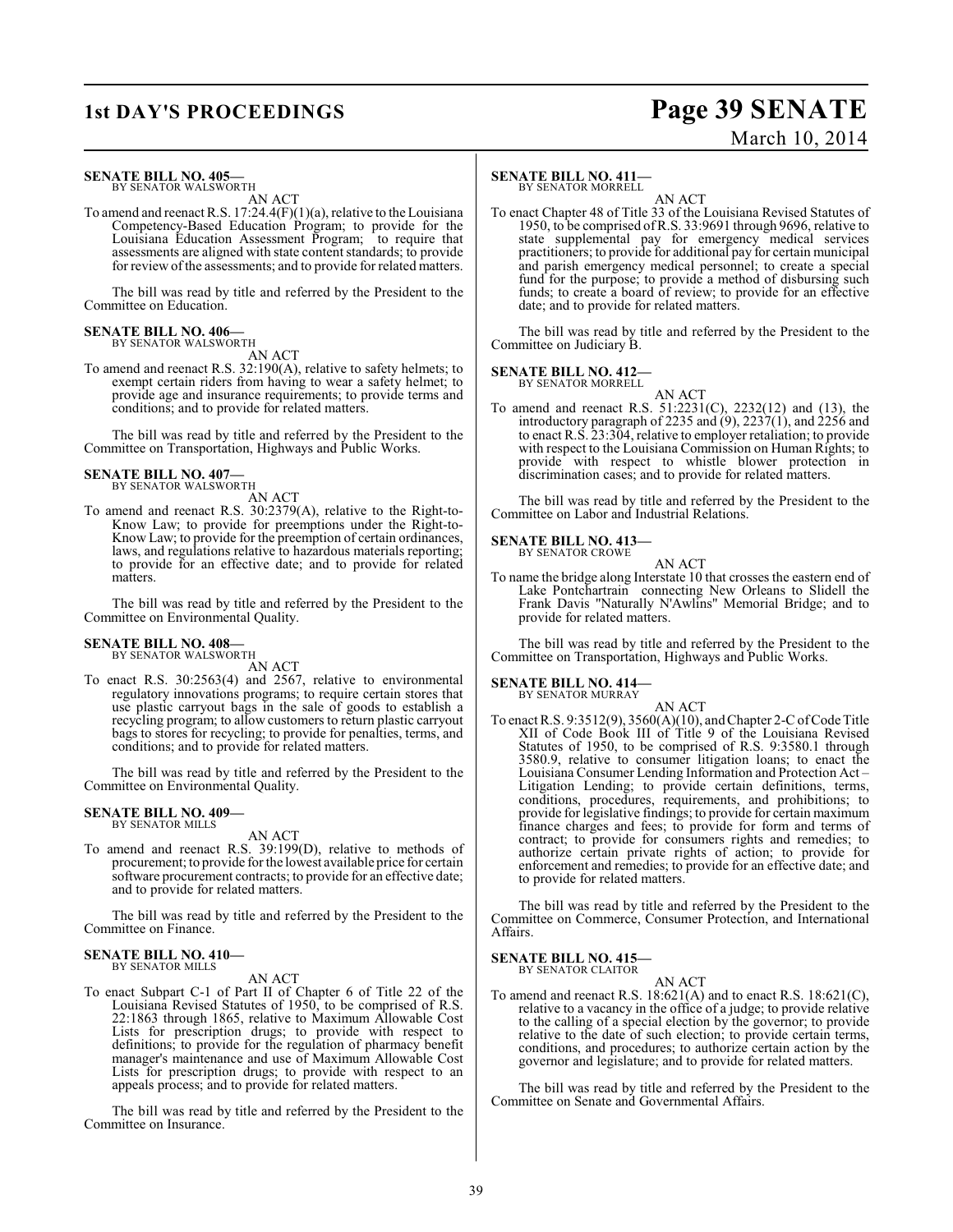# **Page 40 SENATE 1st DAY'S PROCEEDINGS**

# March 10, 2014

## **SENATE BILL NO. 416—** BY SENATOR GARY SMITH

AN ACT

To amend and reenact R.S.  $37:683(A)$  and  $(B)(1)$  and  $(2)$  and  $(C)$ , relative to the Louisiana Engineering and Land Surveying Board; to provide for board appointments; to provide for terms; to provide for an effective date; and to provide for related matters.

The bill was read by title and referred by the President to the Committee on Commerce, Consumer Protection, and International Affairs.

### **SENATE BILL NO. 417—** BY SENATOR GARY SMITH

AN ACT

To enact R.S. 32:707(O), relative to the application for certificate of title of motor vehicles; to provide for requirement of certificate of title on a water damaged vehicle; and to provide for related matters.

The bill was read by title and referred by the President to the Committee on Transportation, Highways and Public Works.

# **SENATE BILL NO. 418—**

BY SENATOR GARY SMITH

AN ACT To amend and reenact R.S.  $47:501(C)(1)$  and (2) and to enact R.S. 47:501(D), relative to registration of vehicles; to provide for required credentials for initial and first renewal of registration of a motor vehicle, trailer, or semitrailer; to provide for penalties for fraudulent execution of required credentials; and to provide for related matters.

The bill was read by title and referred by the President to the Committee on Transportation, Highways and Public Works.

## **SENATE BILL NO. 419—** BY SENATOR GARY SMITH

AN ACT

To enact R.S. 32:410.1 and 410.2, relative to driver's license law; to provide relative to novelty or unofficial credentials; to provide for international driver's license; to provide for the issuance of a cease and desist order by the Department of Public Safety and Corrections; to provide for the promulgation of rules by the department; and to provide for related matters.

The bill was read by title and referred by the President to the Committee on Transportation, Highways and Public Works.

## **SENATE BILL NO. 420—** BY SENATOR CLAITOR

AN ACT

To amend Section 6 of Act No. 43 of the 1884 Regular Session of the Legislature as amended by Act No. 606 of the 1982 Regular Session of the Legislature, relative to granting of free tuition by Tulane University; to remove provisions and authority for nomination of students by legislators to receive free tuition and provisions for granting free tuition to such students; to provide for implementation and effectiveness; and to provide for related matters.

The bill was read by title and referred by the President to the Committee on Senate and Governmental Affairs.

## **SENATE BILL NO. 421—** BY SENATOR CORTEZ

AN ACT

To enact R.S. 40:4.15, relative to community water systems; to provide the office of public health the authority to promulgate rules and regulations; to provide for iron and manganese control for waters systems; to provide for maximum contaminant levels; to provide an effective date; and to provide for related matters.

The bill was read by title and referred by the President to the Committee on Health and Welfare.

## **SENATE BILL NO. 422—** BY SENATOR BROOME

AN ACT

To enact R.S. 14:403.9 through 403.11, relative to immunity for certain actions; to provide immunity from prosecution for emergency assistance involving alcohol consumption and drug overdoses; and to provide for related matters.

The bill was read by title and referred by the President to the Committee on Judiciary C.

#### **SENATE BILL NO. 423—** BY SENATOR ALLAIN

AN ACT

To enact R.S. 30:29.2, relative to alternative dispute resolution of remediation of oilfield sites and exploration and production sites; to require mediation of certain claims involving oilfield sites and exploration and production sites; to allow for the arbitration of certain claims involving oilfield sites and exploration and production sites; to provide for the selection of the mediator and arbitrators; to provide for stay of certain time delays; to provide relative to resolution of issues and claims; to provide for application; to provide certain procedures, terms, conditions, and effects; and to provide for related matters.

The bill was read by title and referred by the President to the Committee on Natural Resources.

#### **SENATE BILL NO. 424—** BY SENATOR MORRELL

AN ACT

To amend and reenact R.S. 51:2602(A), 2606(A)(1) through (5), 2607(A) and (C), and 2608, and to enact  $\hat{R}$ . S. 51:2603(13) through (16), relative to the Louisiana Equal Housing Opportunity Act; to provide for definitions; to prohibit discriminatory housing practices based on certain criteria; to provide certain terms, conditions, procedures, and effects; and to provide for related matters.

The bill was read by title and referred by the President to the Committee on Commerce, Consumer Protection, and International Affairs.

# **SENATE BILL NO. 425—**<br>BY SENATORS CORTEZ AND MILLS

AN ACT

To enact R.S. 33:42, relative to water and sewer systems; to provide relative to the operation and maintenance of certain water and sewer systems; to provide relative to required standards, including but not limited to chlorination and other standards; to provide for the failure to satisfy such standards and the effects of such failure; to authorize certain actions by a political subdivision; to provide certain definitions, terms, conditions, and procedures; and to provide for related matters.

The bill was read by title and referred by the President to the Committee on Local and Municipal Affairs.

## **SENATE BILL NO. 426—** BY SENATOR LAFLEUR

AN ACT

To enact R.S. 51:1428, relative to unfair trade practices and consumer protection; to prohibit the required use of settlement service providers in residential real estate transactions; to provide for definitions; to provide for certain terms, conditions, and procedures; and to provide for related matters.

The bill was read by title and referred by the President to the Committee on Commerce, Consumer Protection, and International Affairs.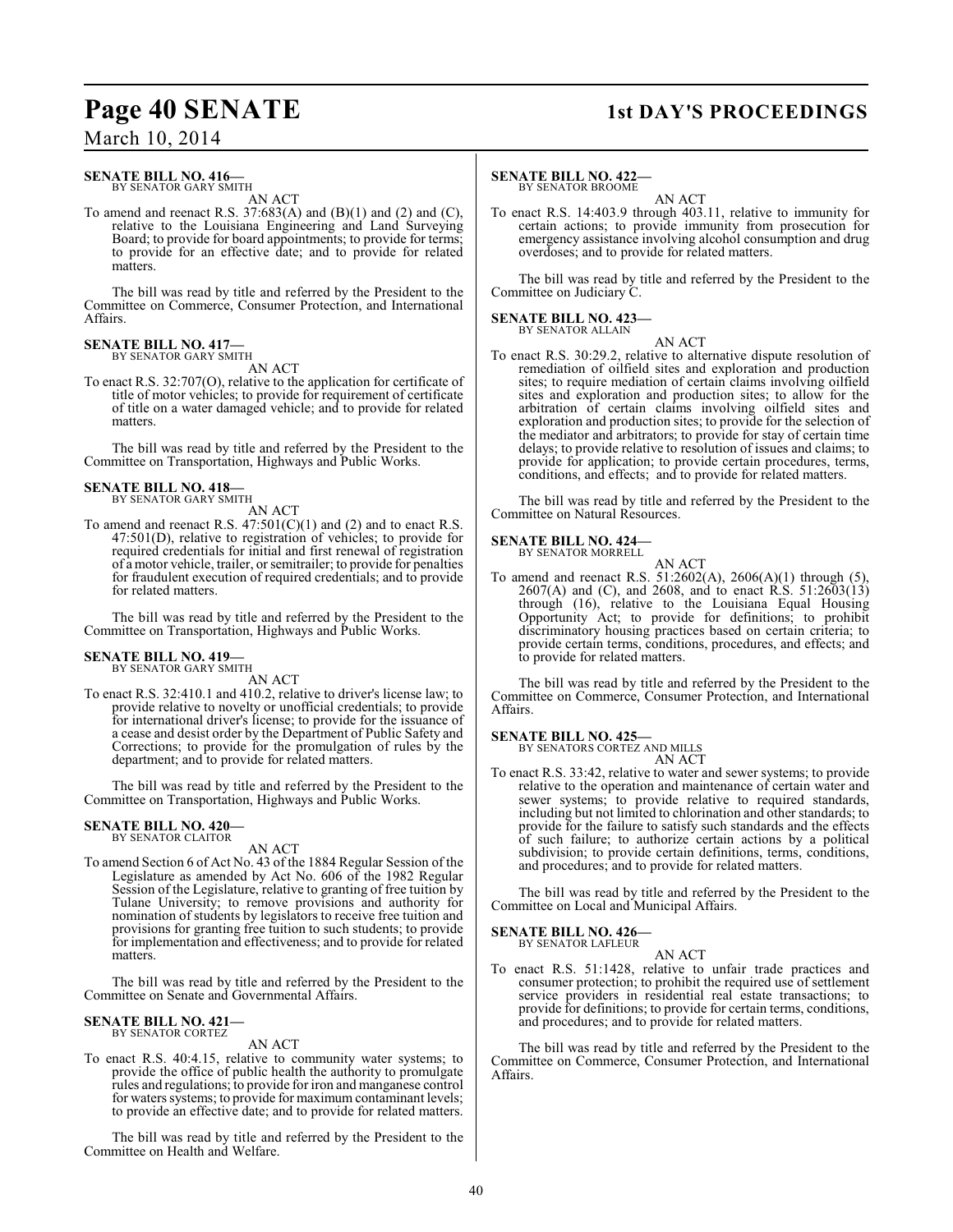# **SENATE BILL NO. 427—**

BY SENATOR BUFFINGTON AN ACT

To amend and reenact R.S. 37:1281(B), relative to certain additional fees for the issuance, renewal, or reinstatement of physician licenses, permits, certificates, or registrations; to authorize the Louisiana State Board of Medical Examiners to increase the annual fee utilized for identification, monitoring, assistance, and procurement of treatment of physicians suffering from behavioral, psychiatric, or physical conditions which may interfere with their ability to practice medicine; and to provide for related matters.

The bill was read by title and referred by the President to the Committee on Health and Welfare.

# **SENATE BILL NO. 428—**<br>BY SENATOR BUFFINGTON

AN ACT

To amend and reenact R.S. 37:1041(A), relative to the practice of optometry and the regulations of such profession; to provide relative to the legislative declaration; and to provide for related matters.

The bill was read by title and referred by the President to the Committee on Health and Welfare.

# **SENATE BILL NO. 429—**<br>BY SENATOR BUFFINGTON

AN ACT

To amend and reenact the introductory paragraph of R.S. 17:3051, relative to the Health Education Authority of Louisiana; to provide for a statement of purpose and function; and to provide for related matters.

The bill was read by title and referred by the President to the Committee on Health and Welfare.

### **SENATE BILL NO. 430—** BY SENATOR WALSWORTH

AN ACT

To authorize and provide for the transfer of certain state property; to authorize the transfer of certain state property in Union Parish; to provide for the property description; to provide for reservation of mineral rights; to provide terms and conditions; to provide an effective date; and to provide for related matters.

The bill was read by title and referred by the President to the Committee on Natural Resources.

## **SENATE BILL NO. 431—** BY SENATOR BUFFINGTON

AN ACT

To amend and reenact R.S. 17:3201(A) and (B)(2), 3202, 3215, 3217, and 3218, relative to postsecondary education; to provide relative to colleges and universities and their management boards; and to provide for related matters.

The bill was read by title and referred by the President to the Committee on Education.

# **SENATE BILL NO. 432—**<br>BY SENATORS BUFFINGTON AND ADLEY

AN ACT

To amend and reenact Chapter 23 of Title 46 of the Louisiana Revised Statutes of 1950, comprised of R.S. 46:1951 through 1959, relative to assistance dogs for disabled persons; to provide for definitions; to provide relative to the full and equal use of public and commercial facilities by disabled persons and their assistance dogs; to provide relative to full and equal use of housing accommodations by disabled persons and their assistance dogs; to provide relative to assistance dog trainers and their rights and liabilities; to provide relative to penalties for the injury or interference with an assistance dog; to provide relative to unlawful representation; and to provide for related matters.

# **1st DAY'S PROCEEDINGS Page 41 SENATE** March 10, 2014

The bill was read by title and referred by the President to the Committee on Health and Welfare.

**SENATE BILL NO. 433—** BY SENATORS WHITE AND ERDEY AND REPRESENTATIVES HODGES AND IVEY

# AN ACT

To authorize and provide for the transfer of certain state property; to authorize the transfer of certain state property in East Baton Rouge Parish from the Department of Health and Hospitals to the Central Community System of East Baton Rouge Parish; to provide for the property description; to provide for reservation of mineral rights; to provide terms and conditions; to provide an effective date; and to provide for related matters.

The bill was read by title and referred by the President to the Committee on Natural Resources.

# **SENATE BILL NO. 434—**

BY SENATOR LAFLEUR

AN ACT To amend and reenact R.S. 13:783(D)(7), relative to clerks of court; to provide for an automobile expense allowance for the clerks of court of Allen and St. Bernard parishes; and to provide for related matters.

The bill was read by title and referred by the President to the Committee on Judiciary B.

#### **SENATE BILL NO. 435—** BY SENATOR PERRY

AN ACT

To enact R.S. 47:338.212, relative to the city of Scott; to authorize the city to levy a hotel occupancy tax; to provide for the use of tax revenues; to provide for an effective date; and to provide for related matters.

The bill was read by title and referred by the President to the Committee on Local and Municipal Affairs.

## **SENATE BILL NO. 436—**

BY SENATOR MORRISH

AN ACT To amend and reenact R.S. 22:1931.13, relative to the Sledge Jeansonne Louisiana Insurance Fraud Prevention Act; to change the sunset date of the Act; and to provide for related matters.

The bill was read by title and referred by the President to the Committee on Insurance.

# **SENATE BILL NO. 437—** BY SENATOR MORRELL

AN ACT

To enact R.S. 17:1990.1, relative to the Recovery School District; to require the State Board of Elementary and Secondary Education to create Recovery School District Performance Review Commissions; to provide for membership; to provide for purpose; to provide for reports; to provide for a sunset; and to provide for related matters.

The bill was read by title and referred by the President to the Committee on Education.

AN ACT

#### **SENATE BILL NO. 438—** BY SENATOR GALLOT

To amend and reenactR.S. 17:3139.2(4)(c), relative to the Louisiana Granting Resources and Autonomy for Diplomas Act; to provide for the establishment of certain criteria by postsecondary education management boards; to provide for waiving nonresident tuition and mandatory fee increases in cases of financial hardship; and to provide for related matters.

The bill was read by title and referred by the President to the Committee on Education.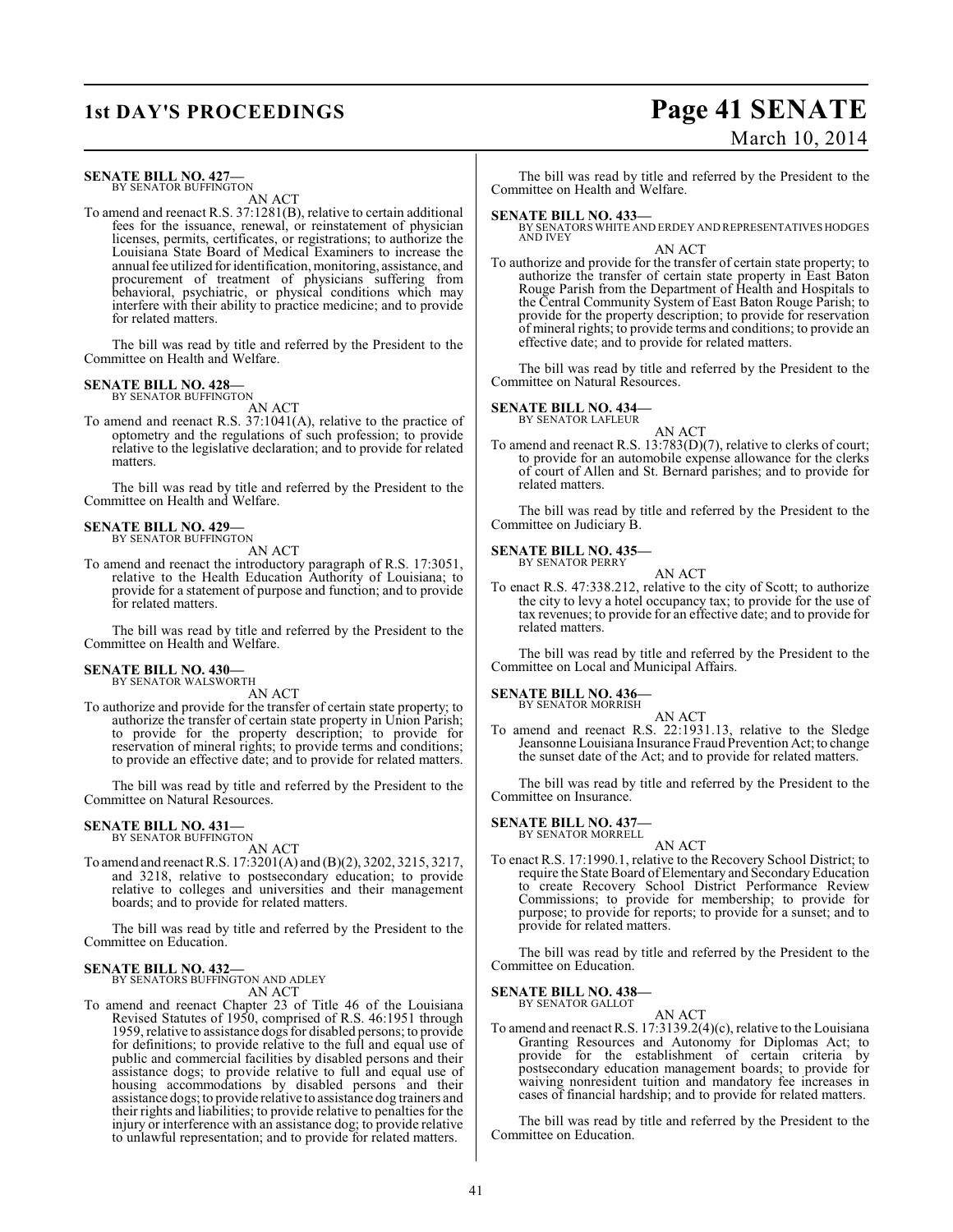# **Page 42 SENATE** 1st DAY'S PROCEEDINGS

March 10, 2014

### **SENATE BILL NO. 439—** BY SENATOR CLAITOR

AN ACT

To amend and reenact Code of Criminal Procedure Articles 311, 322(A) and (C), 345, 349, 349.1, 349.2, 349.3, 349.4, 349.5, 349.6, 349.7, 349.8, and 349.9, R.S. 15:85, and R.S.  $22:1441(A), (C)(2),$  and  $(D)$ , relative to bail; to provide relative to definitions; to provide relative to authority to fix bail; to provide relative to surrender of the defendant; to provide relative to judgments of bond forfeiture and appeals; and to provide for related matters.

The bill was read by title and referred by the President to the Committee on Judiciary C.

#### **SENATE BILL NO. 440—** BY SENATOR MARTINY

AN ACT

To amend and reenact R.S. 23:890(F) and R.S. 42:456(A)(1) and to repeal R.S. 42:457, relative to public employee payroll withholdings; to remove authority for certain payroll withholdings; and to provide for related matters.

The bill was read by title and referred by the President to the Committee on Finance.

## **SENATE BILL NO. 441—** BY SENATOR MORRELL

AN ACT

To amend and reenact R.S. 49:663.1, relative to the office of community development disaster recovery unit; to terminate current procedures for recovering certain disaster monies paid; to provide for adoption of new procedures by the office to recover disaster monies improperly paid to or misspent by recipients; and to provide for related matters.

The bill was read by title and referred by the President to the Committee on Finance.

#### **SENATE BILL NO. 442—** BY SENATOR MARTINY

AN ACT

To amend and reenact R.S.  $33:2955(A)(1)(j)(iii)$  and  $(k)(ii)$  and to enact R.S. 33:2955 (A)(1)(1), relative to investments by political subdivisions; to provide for bonds, debentures, notes, or other evidence of indebtedness; to provide for a time period; to provide for an effective date; and to provide for related matters.

The bill was read by title and referred by the President to the Committee on Revenue and Fiscal Affairs.

# **SENATE BILL NO. 443—** BY SENATOR MURRAY

AN ACT

To amend and reenact R.S. 23:663(3), relative to the "Equal Pay for Women Act"; to provide for prohibited discrimination in employment; to provide for applicability to local governments and local political subdivisions; and to provide for related matters.

The bill was read by title and referred by the President to the Committee on Senate and Governmental Affairs.

# **SENATE BILL NO. 444—** BY SENATOR MORRELL

AN ACT

To amend and reenact R.S. 47:1621(E) and (I), relative to collection of tax; to provide for certain collection methods and regulations with respect to recapture of credits; and to provide for related matters.

The bill was read by title and withdrawn from the files of the Senate prior to introduction.

# **SENATE BILL NO. 445—**

BY SENATOR CROWE

AN ACT To amend and reenact R.S. 13:1568.3, 1595, and 1595.1, relative to Orleans Parish Juvenile Court judges; to designate special divisions of the Orleans Parish Juvenile Court; to abolish specific judgeships upon the expiration of terms or vacancy in the Orleans Parish Juvenile Court; to provide relative to funding; and to provide for related matters.

The bill was read by title and referred by the President to the Committee on Judiciary A.

### **SENATE BILL NO. 446—** BY SENATOR BUFFINGTON

AN ACT

To enact R.S. 44:4(48), relative to public records; to provide for the application of the public records law; to provide exceptions from the public records law for certain security issues; and to provide for related matters.

The bill was read by title and referred by the President to the Committee on Senate and Governmental Affairs.

# **SENATE BILL NO. 447—**

BY SENATOR MORRELL AN ACT

To enact R.S. 37:2156.3, relative to the Louisiana State Licensing Board for Contractors; to provide relative to solar electric systems and solar thermal systems; to provide for examinations; to provide for procedures, terms, and conditions; to provide for the adoption of rules; and to provide for related matters.

The bill was read by title and referred by the President to the Committee on Commerce, Consumer Protection, and International Affairs.

## **SENATE BILL NO. 448—**

BY SENATOR MORRELL AND REPRESENTATIVE MORENO AN ACT

To enact Civil Code Article 2315.8, relative to exemplary damages; to provide for exemplary damages in suits between certain family or household members arising from domestic abuse; and to provide for related matters.

The bill was read by title and referred by the President to the Committee on Judiciary A.

# **SENATE BILL NO. 449—**

BY SENATORS APPEL AND LAFLEUR

- AN ACT
- To enact Chapter 45 of Title 17 of the Louisiana Revised Statutes of 1950, to be comprised ofR.S. 17:4051 through 4055, relative to student data; to require the State Board of Elementary and Secondary Education and the postsecondary education management boards to develop and implement policies and procedures to ensure the privacy and protection of student data; to provide for definitions and policy requirements; to provide relative to the appointment of chief privacy officers and their duties; to provide relative to implementation; to provide for rules; and to provide for related matters.

The bill was read by title and referred by the President to the Committee on Education.

# **SENATE BILL NO. 450—**

BY SENATOR HEITMEIER

AN ACT To repeal Code of Evidence Art. 515(C)(10), relative to the practice of accounting; to repeal an exemption to the accountant client privilege; and to provide for related matters.

The bill was read by title and referred by the President to the Committee on Judiciary A.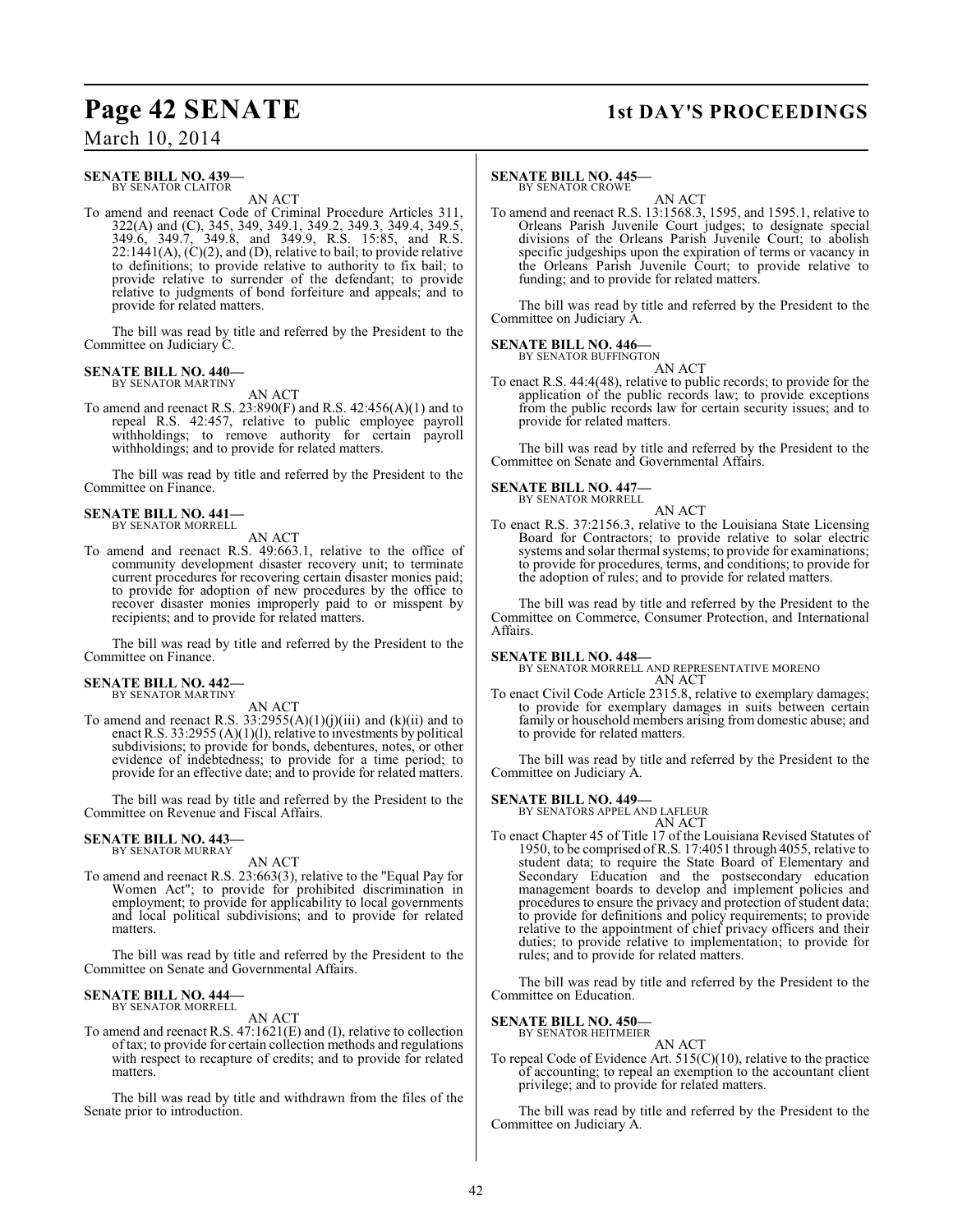# **1st DAY'S PROCEEDINGS Page 43 SENATE** March 10, 2014

**SENATE BILL NO. 451—**

BY SENATOR MORRELL AND REPRESENTATIVE MORENO AN ACT

To amend and reenact R.S. 14:35.3(B)(3), (4), and (5), (C), (D), (J) and (M) and Code of Criminal Procedure Article 334.2, to enact R.S. 14:2(B)(45) and (46) and 35.3(B)(6), and to repeal Code of Criminal Procedure Article  $334.4(A)(4)$ , relative to acts of domestic abuse; to designate domestic abuse battery and domestic abuse aggravated assault as crimes of violence; to provide relative to the crime of domestic abuse battery; to amend penalty provisions of domestic abuse battery for purposes of persons placed on probation; to provide for a definition of "court-approved domestic abuse intervention programs" for purposes of persons on probation for domestic abuse battery; to amend penalties for a second conviction of domestic abuse battery; to provide relative to the designation of an act of violence against a family member as "domestic abuse"; to prohibit release on a person's own recognizance after an arrest for certain offenses related to domestic violence; and to provide for related matters.

The bill was read by title and referred by the President to the Committee on Judiciary C.

#### **SENATE BILL NO. 452—** BY SENATOR CHABERT

AN ACT

To enact Part XV-B of Chapter 13 of Title 38 of the Louisiana Revised Statutes of 1950, to be comprised of R.S. 38:3086.31 through 3086.36, relative to fresh water districts; to provide additional powers, duties, authorities, and functions; to provide conditions; and to provide for related matters.

The bill was read by title and referred by the President to the Committee on Natural Resources.

## **SENATE BILL NO. 453—** BY SENATOR CHABERT

AN ACT

To amend and reenact R.S. 48:11, relative to the Department of Transportation and Development; to provide for the composition of the department; to provide for districts; and to provide for related matters.

The bill was read by title and referred by the President to the Committee on Transportation, Highways and Public Works.

# **SENATE BILL NO. 454—** BY SENATOR GARY SMITH

AN ACT

To amend and reenact Code of Criminal Procedure Article 324(A)(3), relative to cash bonds; to expand authority for cash deposit bail; and to provide for related matters.

The bill was read by title and referred by the President to the Committee on Judiciary C.

## **SENATE BILL NO. 455—** BY SENATOR GARY SMITH

AN ACT

To enact R.S. 17:3913, relative to student information; to limit the type of information to be collected on students; to prohibit the collection of certain information; to prohibit the transmittal or sharing of student information without parental consent; to provide exceptions; to require the State Board of Elementary and Secondary Education to promulgate rules to provide a process for obtaining consent from parents for the sharing of student information; to provide definitions; and to provide for related matters.

The bill was read by title and referred by the President to the Committee on Education.

# **SENATE BILL NO. 456—**

BY SENATOR ALLAIN

AN ACT To amend and reenact R.S. 42:1119(B)(2)(b)(i), relative to the Code of Governmental Ethics; to provide for the applicability of the nepotism provisions to hospital service districts; and to provide for related matters.

The bill was read by title and referred by the President to the Committee on Senate and Governmental Affairs.

#### **SENATE BILL NO. 457—** BY SENATOR CHABERT

AN ACT To amend and reenact R.S. 36:508.2, relative to the Department of Transportation and Development; to provide for the structure of the department; and to provide for related matters.

The bill was read by title and referred by the President to the Committee on Transportation, Highways and Public Works.

## **SENATE BILL NO. 458—** BY SENATOR THOMPSON

AN ACT

To enact R.S. 17:194(D), relative to the administration of nutrition program; to provide for simplified acquisition procedures; and to provide for related matters.

The bill was read by title and referred by the President to the Committee on Education.

#### **SENATE BILL NO. 459—** BY SENATOR CLAITOR

AN ACT To amend and reenact R.S. 46:438.1, relative to contingency fee contracts; to provide for prohibition of certain contingency fee payments by the state; to provide relative to private counsel employed by the state to institute civil actions under the Medical Assistance Programs Integrity Law; provide relative to contracts of employment of private counsel by the state; to provide relative to public records; and to provide for related matters.

The bill was read by title and referred by the President to the Committee on Judiciary A.

## **SENATE BILL NO. 460—** BY SENATOR ADLEY

AN ACT

To amend and reenact R.S. 17:4022(3) and R.S. 24:513(A)(1)(b)(iv), relative to the legislative auditor; to provide relative to public funds received by schools as tuition payments under the Student Scholarships for Educational Excellence Program; to provide authority to the legislative auditor; and to provide for related matters.

The bill was read by title and referred by the President to the Committee on Senate and Governmental Affairs.

# **SENATE BILL NO. 461—** BY SENATOR PEACOCK

AN ACT

To amend and reenact Code of Civil Procedure Art. 3191, relative to administration of successions; to provide relative to certain functions, powers, and duties of a succession representative; to provide relative to terms and definitions; to provide with respect to electronic assets of a decedent; and to provide for related matters.

The bill was read by title and referred by the President to the Committee on Judiciary A.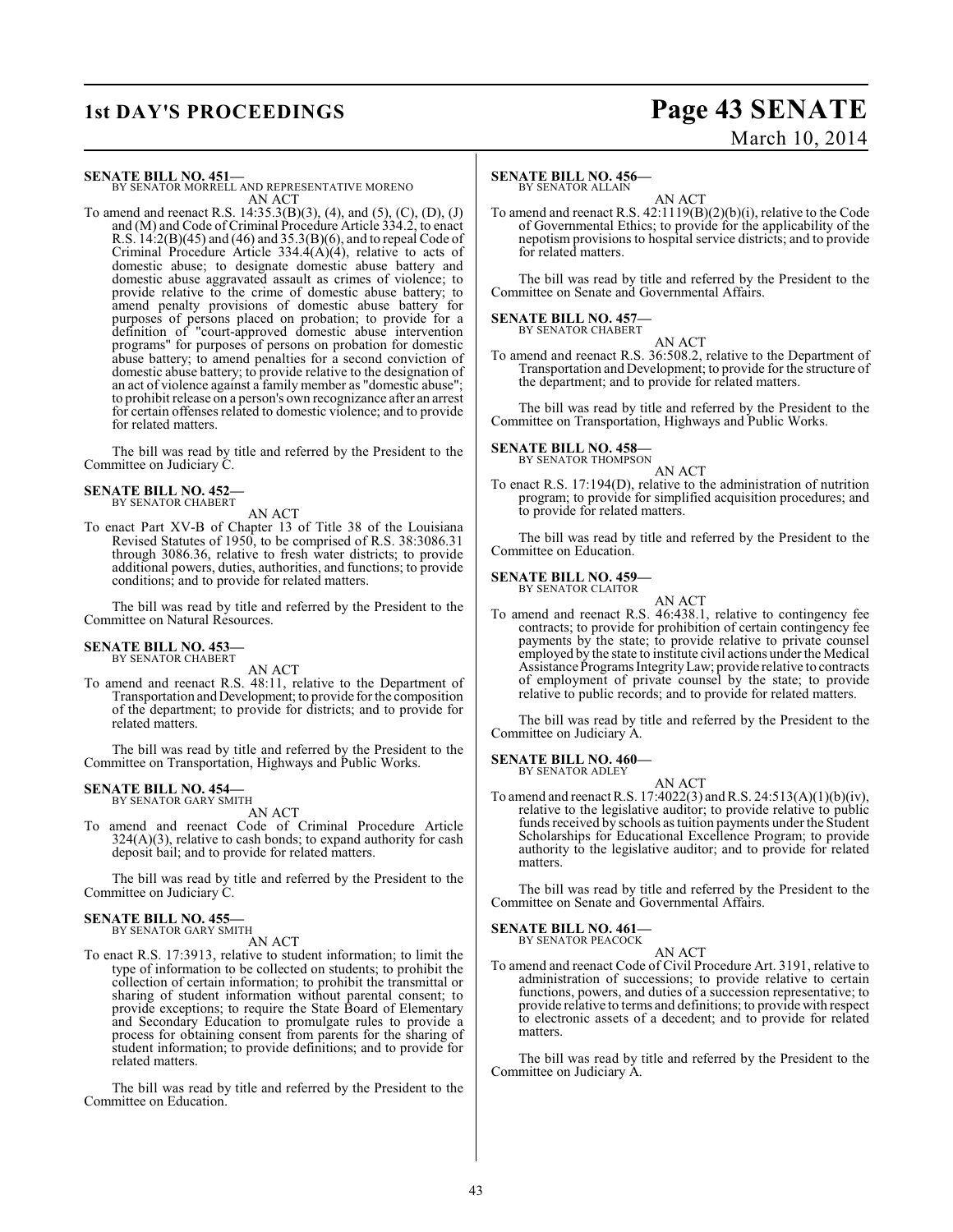# **Page 44 SENATE 1st DAY'S PROCEEDINGS**

# March 10, 2014

### **SENATE BILL NO. 462—** BY SENATOR ADLEY

AN ACT

To enact R.S. 30:4(N), relative to the jurisdiction, duties, and powers of the assistant secretary of the Department of Natural Resources; to provide for the issuance of certain drilling permits; to prohibit drilling wells within three hundred thirty feet of the property boundary of a drilling unit or lease; to provide terms, conditions, and requirements; and to provide for related matters.

The bill was read by title and referred by the President to the Committee on Natural Resources.

## **SENATE BILL NO. 463—** BY SENATOR ADLEY

AN ACT

To enact Chapter 2-E of Subtitle II of Title 47 of the Louisiana Revised Statutes of 1950, to be comprised of R.S. 47:339, relative to the sales and use tax of the state; to provide for a dedication of certain sales and use taxes to the Better Highways and Higher Education Fund; to provide for disposition and appropriation of money in the fund; and to provide for related matters.

The bill was read by title and referred by the President to the Committee on Transportation, Highways and Public Works

## **SENATE BILL NO. 464—** BY SENATOR ADLEY

AN ACT

To amend and reenact R.S. 45:302(C), relative to the Louisiana Public Service Commission; to require approval from the Louisiana Public Service Commission to disconnect or shut off the supply of natural gas by pipelines to a local distribution system; and to provide for related matters.

The bill was read by title and referred by the President to the Committee on Transportation, Highways and Public Works.

# **SENATE BILL NO. 465—**

BY SENATOR ADLEY

AN ACT To amend and reenact R.S. 47:490.4(B), relative to motor vehicles; to provide with respect to military honor license plates for certain disabled veterans; to provide that such plates bear the international symbol of accessibility; and to provide for related matters.

The bill was read by title and referred by the President to the Committee on Transportation, Highways and Public Works.

#### **SENATE BILL NO. 466—** BY SENATOR ADLEY

AN ACT

To amend and reenactR.S. 44:5, relative to public records; to provide for the application of public records law to records of the office of the governor; to provide for exceptions; and to provide for related matters.

The bill was read by title and referred by the President to the Committee on Senate and Governmental Affairs.

# **SENATE BILL NO. 467—** BY SENATOR ADLEY

AN ACT

To amend and reenact R.S. 30:29(C)(1), relative to the remediation of oilfield sites and exploration and production sites; to provide for the admission or finding of liability by certain parties; to require a stay of the court proceedings under certain conditions; to provide procedures, terms, conditions, and requirements; and to provide for related matters.

The bill was read by title and referred by the President to the Committee on Natural Resources.

# **SENATE BILL NO. 468—**

BY SENATOR ADLEY AN ACT

To amend and reenact R.S. 38:2211(A)(1), (2), (3), (4), (5), (6), (7),  $(8)$ , and  $(9)$ , 2212, 2212.5, 2212.10 $(C)(1)$  and  $(G)$ , 2215, 2225, and 2241.1, relative to contracts for public works; to provide for definitions; to provide for advertisement and letting of bids; to provide for prequalification of bidders; to provide for verification of employees involved in contracts for public works; to provide relative to the time period to hold bids and to commence work; to provide relative to preferences; to provide for acceptance of work; and to provide for related matters.

The bill was read by title and referred by the President to the Committee on Transportation, Highways and Public Works.

# **SENATE BILL NO. 469—**

BY SENATOR ADLEY AN ACT

To amend and reenact R.S. 49:214.36(D), (J), (K), (L), (M), and (N) and to enact R.S. 49:214.36(O), relative to the coastal zone management program; to provide relative to the initiation or continuation of enforcement actions under the coastal zone management program by local governmental subdivision; to provide for a process for initiation or continuation of such actions; to provide for the disposition of funds collected by such actions; and to provide for related matters.

The bill was read by title and referred by the President to the Committee on Natural Resources.

#### **SENATE BILL NO. 470—** BY SENATOR MARTINY

AN ACT To amend and reenact R.S.  $24:14(H)$  and  $(K)(2)$ , relative to confirmation by the Senate; to provide for notice to certain persons not submitted, confirmed or reconfirmed by the Senate; to provide for the time of reconfirmation for persons serving a specific term; and to provide for related matters.

The bill was read by title and referred by the President to the Committee on Senate and Governmental Affairs.

#### **SENATE BILL NO. 471—** BY SENATOR JOHN SMITH

AN ACT

To amend and reenact R.S. 13:5713(A) and 5715(A), R.S. 14:30(B)(1), and 95(H), R.S. 17:2355.1, and R.S. 44:3(A), relative to coroners; to provide relative to duties; to provide relative to duties regarding paupers; to include coroners as peace officers for certain purposes; to provide for the carrying of concealed weapons by coroners; to provide relative to the search and disclosure of records by coroners; and to provide for related matters.

The bill was read by title and referred by the President to the Committee on Judiciary B.

### **SENATE BILL NO. 472—** BY SENATOR MILLS

AN ACT To amend and reenact R.S.  $15:572.1(A)(1)(c)$  and  $(G)(2)$ , relative to the Board of Pardons; to provide for minimum qualifications for board members; to provide for powers of ex-officio board members; and to provide for related matters.

The bill was read by title and referred by the President to the Committee on Judiciary B.

# **SENATE BILL NO. 473—**

BY SENATOR MILLS

AN ACT To amend and reenact R.S. 15:574.2(A)(3),(8), and (9)(a) and (b), and  $(C)(2)(b)$  and  $(c)$ , relative to the committee on parole and rules of parole; to provide relative to education and experience requirements of board members; to provide relative to training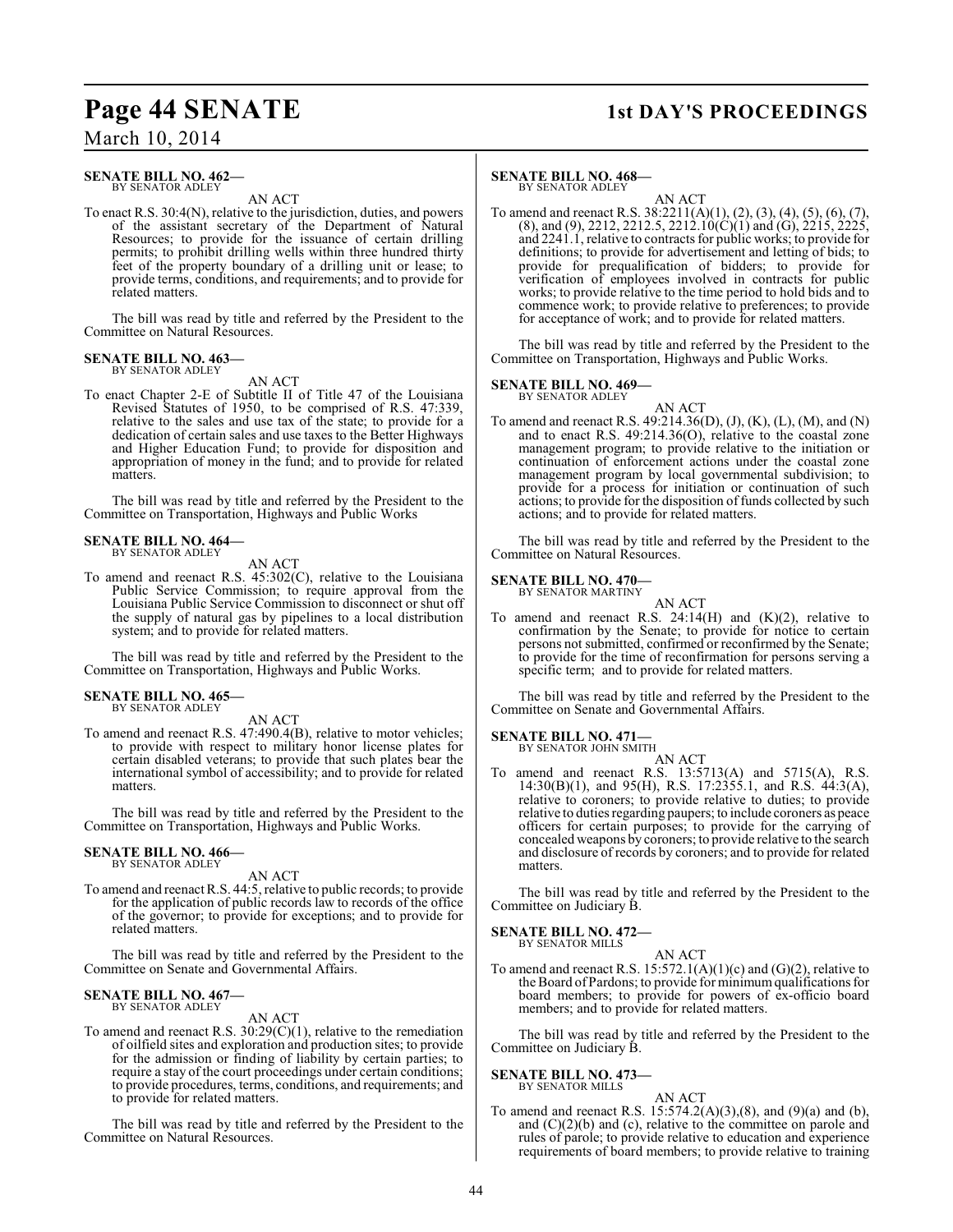# **1st DAY'S PROCEEDINGS Page 45 SENATE** March 10, 2014

requirements of the board; to provide relative to parole eligibility; and to provide for related matters.

The bill was read by title and referred by the President to the Committee on Judiciary B.

# **SENATE BILL NO. 474—** BY SENATOR MILLS

AN ACT

To enact R.S. 39:75(F), relative to the avoidance of deficits; to provide for deficit avoidance procedures for certain Medicaid, other non-Medicaid health care, certain elderly services, and rehabilitation programs; to provide for an effective date; and to provide for related matters.

The bill was read by title and referred by the President to the Committee on Finance.

### **SENATE BILL NO. 475—** BY SENATOR KOSTELKA

AN ACT

To amend and reenact R.S. 37:1962, 1966, the introductory paragraph of 1967(A) and 1967(B), 1968, 1969, 1970(A), (B), the introductory paragraph of  $1970(C)(1)$ , and  $1970(C)(2)$ ,  $1971$ , 1972, 1973(A), (C), and (D), 1974, and 1975(A) and to repeal R.S. 32:718 and R.S. 37:1970(D), relative to scrap metal; to provide for the purchase of auto hulk; to provide for the purchase of scrap metal by scrap metal recyclers; to provide for the form of payment for scrap metal; to provide for preservation of scrap metal by purchaser; to provide for penalties and fines; to provide relative to unfair trade practices; to provide for terms, conditions, and procedures; and to provide for related matters.

The bill was read by title and referred by the President to the Committee on Commerce, Consumer Protection, and International Affairs.

#### **SENATE BILL NO. 476—** BY SENATOR GARY SMITH

AN ACT

To enact R.S. 40:1462 and 1463, relative to driver training; to provide for bond requirements; to provide for cease and desist orders; and to provide for related matters.

The bill was read by title and referred by the President to the Committee on Transportation, Highways and Public Works.

# **SENATE BILL NO. 477—**<br>BY SENATOR WALSWORTH

AN ACT

To enact R.S. 47:463.165, relative to motor vehicle special prestige license plates; to provide for the creation, issuance, and design of such license plates; to provide relative to fees for such plates; to authorize the promulgation of rules and regulations relative to the creation and implementation of a special prestige license plate; and to provide for related matters.

The bill was read by title and referred by the President to the Committee on Transportation, Highways and Public Works.

#### **SENATE BILL NO. 478—** BY SENATOR CLAITOR

## AN ACT

To enact R.S. 13:996.69, relative to courts and judicial procedure; to authorize all courts in East Baton Rouge Parish to levy a warrant recall fee to fund a misdemeanor detention facility; to provide for the collection of the fee; to provide for the expenditure of funds collected; to provide reporting requirements; and to provide for related matters.

The bill was read by title and referred by the President to the Committee on Finance.

# **SENATE BILL NO. 479—**

BY SENATOR GARY SMITH

AN ACT To enact R.S. 6:339, relative to insurance; to provide for handling and distribution of insurance settlement payments on homeowners' insurance claims; to provide for distribution of insurance settlement payment in excess of unpaid portion of secured indebtedness; to provide for enforcement; to provide for procedures, terms, and conditions; and to provide for related matters.

The bill was read by title and referred by the President to the Committee on Commerce, Consumer Protection, and International Affairs.

### **SENATE BILL NO. 480—** BY SENATOR WALSWORTH

AN ACT To amend and reenact Chapter 17 of Subtitle III of Title 39 of the Louisiana Revised Statutes of 1950, to be comprised of R.S. 39:1551 through 1554.1, 1556 through 1558, 1561 through 1569.1, 1571 through 1572, 1581, 1586 through 1587, 1593 through 1598, 1600 through 1608, 1611 through 1633, 1641 through 1644, 1646, 1651 through 1658, 1661 through 1662, 1671 through 1673, 1676 through 1679, 1681 through 1685, 1691 through 1692, 1695 through 1697, 1702 through 1710, 1716, 1731 through 1736, and 1751 through 1755, and to repeal Chapter 16 of Subtitle III of Title 39 of the Louisiana Revised Statutes of 1950, comprised of R.S. 39:1481 through 1526, relative to the procurement code; to provide for procurement by public bodies, including provisions for a central purchasing agency, for procurement regulations, and for source selection for items to be purchased and methods for such purchases; to provide for definitions and access to procurement information; to provide for the authority and duties of the commissioner of administration with respect to procurement; to provide for certain appointments and qualifications; to provide for mandatory information requirements; to provide for bid procedures and for types of contracts; to provide for contract modification, termination, and contract clauses; to provide for legal and contractual remedies and for administrative appeals; to provide for cooperative purchasing; to provide with respect to conflicts with other provisions of law; to provide for an effective date; and to provide for related matters.

The bill was read by title and referred by the President to the Committee on Finance.

# **SENATE BILL NO. 481—** BY SENATOR DONAHUE

AN ACT

To amend and reenact Subpart C of Chapter 1 of Subtitle I of Title 39 of the Louisiana Revised Statutes of 1950, to be comprised of R.S. 39:15.1, 15.2, 15.3, and Part V-A of Chapter 1 of Subtitle I of Title 39 of the Louisiana Revised Statutes of 1950, to be comprised of R.S. 39:196, 197, 198, 199, and 200, all relative to technology and technology procurement; to change the office of information technology to the office of technology services; to provide for the state chief information officer to replace the chief information officer; to grant authority over procurement for information technology systems and services to the state chief information officer; to provide for additional duties and responsibilities of the office of technology services relative to operations, procurement, and customer service charges; to place the office of telecommunications management under the state chief information officer; to provide authority for centralized information technology procurement under the office of technology services and the state chief information officer; to provide for an effective date; and to provide for related matters.

The bill was read by title and referred by the President to the Committee on Finance.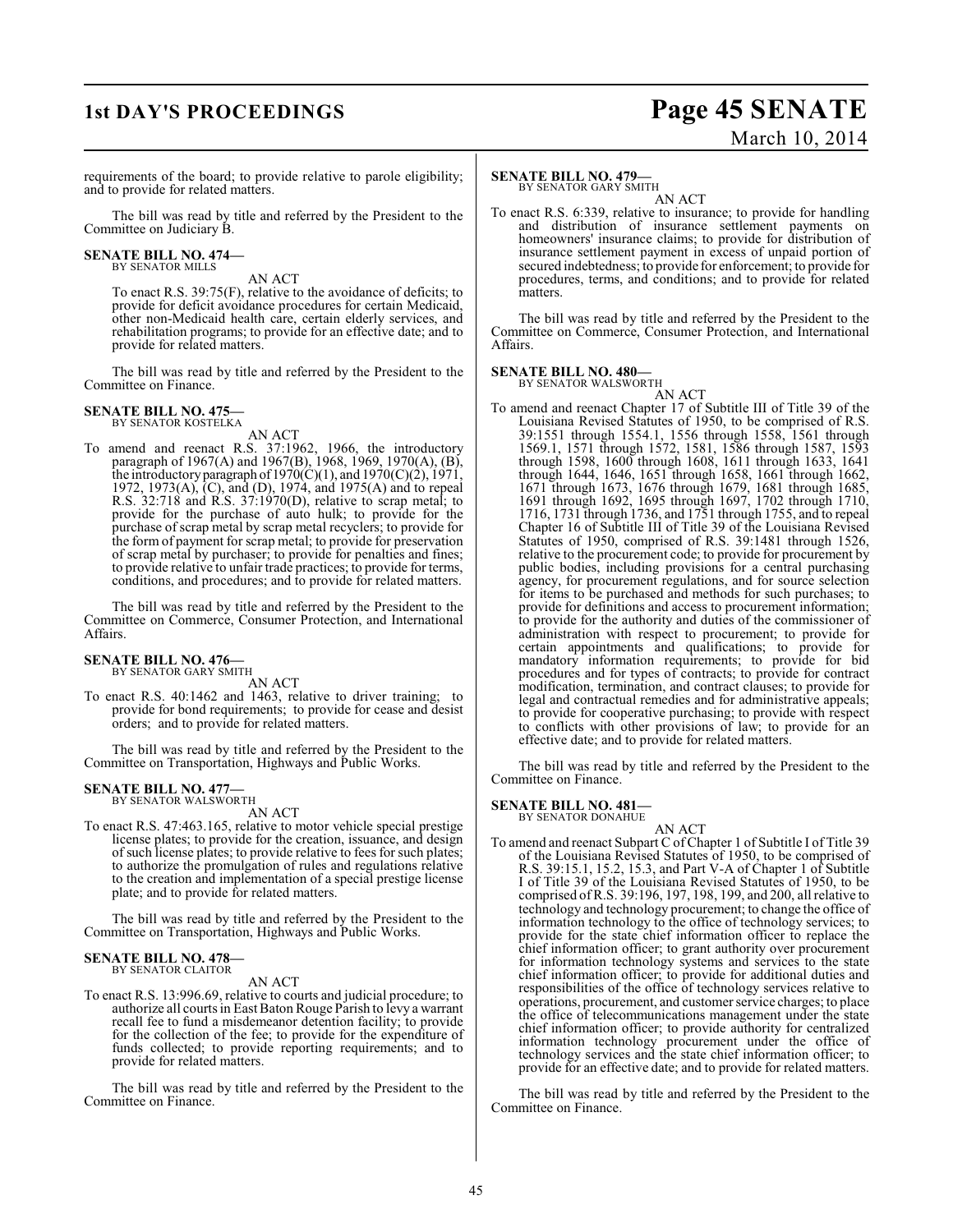# March 10, 2014

### **SENATE BILL NO. 482—** BY SENATOR HEITMEIER

AN ACT

To amend and reenact R.S. 23:3001, 3021, 3031, and 3045, relative to Louisiana Rehabilitation Services; to provide for acceptance of federal act to promote vocational rehabilitation; to provide relative to prevention of blindness, vocational training, and rehabilitation; to provide relative to definitions; to provide relative to expenditures; to provide for an effective date; and to provide for related matters.

The bill was read by title and referred by the President to the Committee on Labor and Industrial Relations.

## **SENATE BILL NO. 483—** BY SENATOR WHITE

## AN ACT

To repeal R.S. 9:3578.8(C) and (D), relative to the Louisiana Deferred Presentment and Small Loan Act; to remove certain outdated information collection and reporting requirements; and to provide for related matters.

The bill was read by title and referred by the President to the Committee on Commerce, Consumer Protection, and International Affairs.

## **SENATE BILL NO. 484—** BY SENATOR WHITE

## AN ACT

To enact R.S. 17:58.4, relative to the East Baton Rouge Parish School Board and school system; to provide for the creation, governance, and organizational structure of subdistricts within the East Baton Rouge Parish school system; to provide relative to funding, personnel, and the provision of school-related services; to provide for the duties and responsibilities of the parish school board, the parish superintendent, deputy superintendents, and school principals; to provide for implementation and effectiveness; and to provide for related matters.

The bill was read by title and referred by the President to the Committee on Education.

#### **SENATE BILL NO. 485—** BY SENATOR PEACOCK

AN ACT

To enact Chapter 16 of Title 23 of the Louisiana Revised Statues of 1950, to be comprised of R.S. 23:4001 through 4002, relative to employment standards and conditions; to provide for legislative intent; to provide for preemption; and to provide for related matters.

The bill was read by title and withdrawn from the files of the Senate prior to introduction.

## **SENATE BILL NO. 486—** BY SENATOR PEACOCK

AN ACT

To enact R.S. 40:4.15, relative to the state Sanitary Code; to provide an exception regarding drinking fountains at certain places of business; to provide for an effective date; and to provide for related matters.

The bill was read by title and referred by the President to the Committee on Health and Welfare.

## **SENATE BILL NO. 487—** BY SENATOR MILLS

AN ACT

To enact Subpart C of Part XIII of Chapter 3 of Title 46 of the Louisiana Revised Statutes of 1950, to be comprised of R.S. 46:460.81, relative to Medicaid; to provide for primary care case management; to provide for definitions; and to provide for related matters.

# **Page 46 SENATE 1st DAY'S PROCEEDINGS**

The bill was read by title and referred by the President to the Committee on Health and Welfare.

# **SENATE BILL NO. 488—** BY SENATOR HEITMEIER

AN ACT To enact Part XIV of Chapter 3 of Title 46 of the Louisiana Revised Statutes of 1950, to be comprised of R.S. 46:460.91, relative to Medicaid; to provide relative to prisoner health care services; and to provide for related matters.

The bill was read by title and referred by the President to the Committee on Health and Welfare.

## **SENATE BILL NO. 489—** BY SENATOR HEITMEIER

AN ACT

To amend and reenact the introductory paragraph of R.S. 46:2616 and to enact R.S. 46:2616(B), relative to the diabetes annual action plan; to provide the Department of Health and Hospitals authority to develop voluntary protocols; to provide relative to obligations of a health care professional; and to provide for related matters.

The bill was read by title and referred by the President to the Committee on Health and Welfare.

# **SENATE BILL NO. 490—** BY SENATOR HEITMEIER

To enact R.S. 22:1882, relative to noncontracted facility-based physicians providing covered health care services rendered in an in-network health care facility; to provide with respect to reimbursement of such physicians by health insurance issuers; to provide relative to balance billing by such physicians; and to provide for related matters.

AN ACT

The bill was read by title and referred by the President to the Committee on Insurance.

**SENATE BILL NO. 491—** BY SENATOR HEITMEIER

AN ACT

To amend and reenact the introductory paragraph of R.S. 40:1300.253, relative to the Louisiana Smokefree Air Act; to provide for definitions; and to provide for related matters.

The bill was read by title and referred by the President to the Committee on Health and Welfare.

**SENATE BILL NO. 492—**

BY SENATOR HEITMEIER AN ACT

To enact R.S. 23:966(E) and (F), relative to smoking and tobacco products; to provide for exceptions to the prohibition; and to provide for related matters.

The bill was read by title and referred by the President to the Committee on Health and Welfare.

**SENATE BILL NO. 493—**

BY SENATOR HEITMEIER AN ACT

To enact Part XIV of Chapter 3 of Title 46 of the Louisiana Revised Statutes of 1950, to be comprised of R.S. 46:460.81, relative to Medicaid managed care program; to provide for certain prohibitions; to provide definitions; and to provide for related matters.

The bill was read by title and referred by the President to the Committee on Health and Welfare.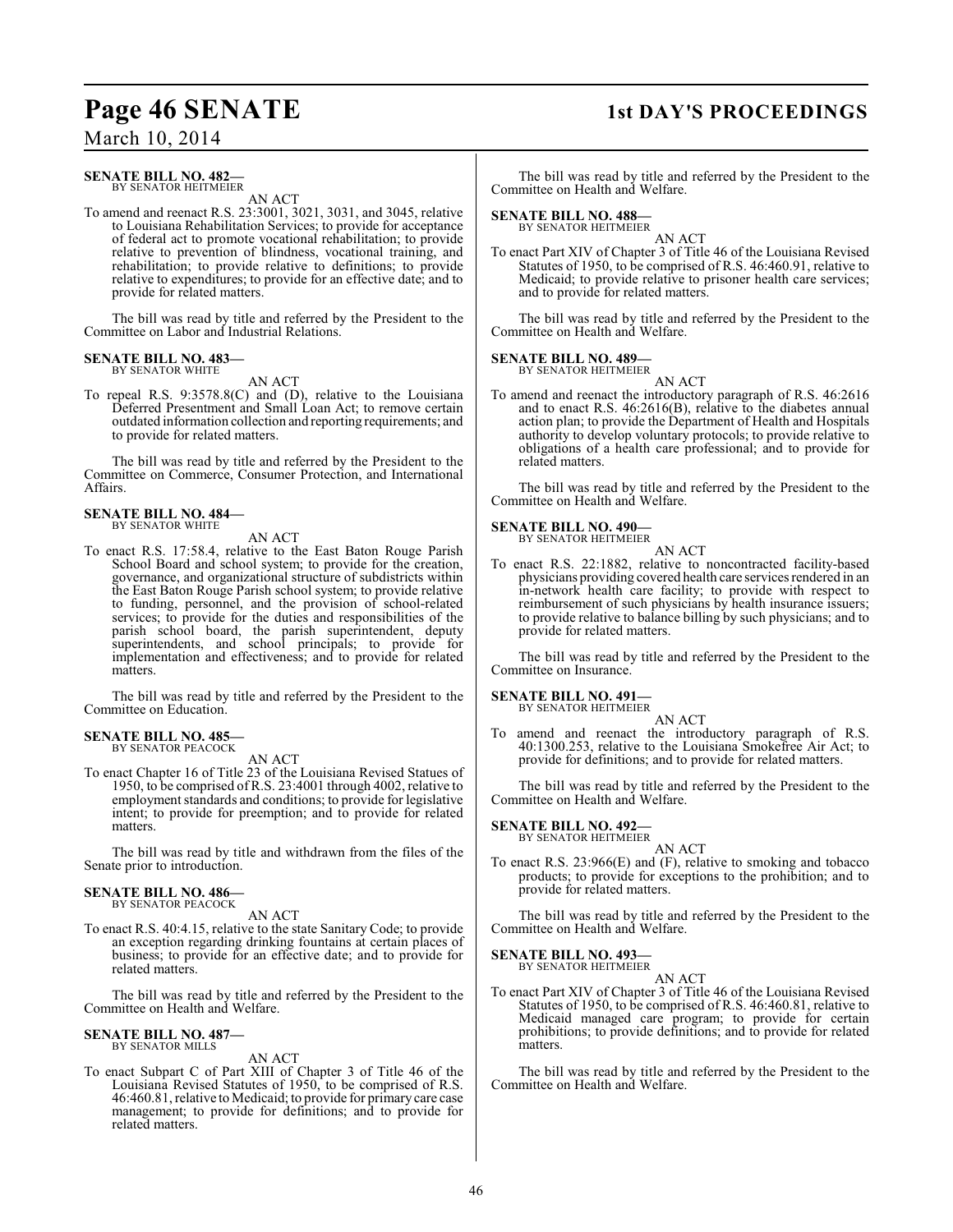# **1st DAY'S PROCEEDINGS Page 47 SENATE** March 10, 2014

### **SENATE BILL NO. 494—** BY SENATOR HEITMEIER

AN ACT

To enact R.S. 37:936 and 1360.25, relative to certain health care professionals; to authorize certain licensing boards to include certain procedures to scope of practice; and to provide for related matters.

The bill was read by title and referred by the President to the Committee on Health and Welfare.

# **SENATE BILL NO. 495—** BY SENATOR HEITMEIER

AN ACT

To enact Subpart C of Part II of Chapter 11 of Title 40 of the Louisiana Revised Statutes of 1950, to be comprised of R.S. 40:2115.31, relative to a public benefit assessment; to provide for a public benefit assessment process; to provide the department with rule making authority; to provide the department with criteria to consider in the assessment process; and to provide for related matters.

The bill was read by title and referred by the President to the Committee on Health and Welfare .

## **SENATE BILL NO. 496—** BY SENATOR HEITMEIER

AN ACT

To amend and reenact R.S. 40:978(A) and to enact R.S. 40:978(E) and (F), relative to prescriptions; to provide for limits on certain prescriptions issued; to provide for an effective date; and to provide for related matters.

The bill was read by title and referred by the President to the Committee on Health and Welfare.

#### **SENATE BILL NO. 497—** BY SENATOR HEITMEIER

AN ACT

To amend and reenact R.S. 40:2203.1, relative to prohibition of certain practices by preferred provider organizations; and to provide for related matters.

The bill was read by title and referred by the President to the Committee on Health and Welfare.

## **SENATE BILL NO. 498—**

BY SENATORS HEITMEIER AND ALARIO AN ACT

To amend and reenact R.S. 46:2116.1, 2116.2(B)(2) and (C)(4),  $2116.3(A)$  and  $(C)$ , and  $2116.5(A)$  and to repeal R.S. 46:2116.3(D), relative to personal care assistance services; to provide for definitions; to provide for the state personal assistance services program; to provide for rules; to repeal certain provisions related to evaluation teams; and to provide for related matters.

The bill was read by title and referred by the President to the Committee on Health and Welfare.

## **SENATE BILL NO. 499—** BY SENATOR HEITMEIER

AN ACT

To amend and reenact R.S. 37:1032(3) and to enact R.S. 37:1032(4), relative to authorized procedures of direct service workers; to provide for the administration of insulin; to provide for an effective date; and to provide for related matters.

The bill was read by title and referred by the President to the Committee on Health and Welfare.

# **SENATE BILL NO. 500—**

BY SENATOR HEITMEIER

AN ACT To enact R.S. 47:7019.2, relative to collection of tolls and fees; to provide for the refund of monies paid by certain persons for a toll violation during the amnesty period to the Department of Transportation and Development; to provide with respect to such refunds; and to provide for related matters.

The bill was read by title and referred by the President to the Committee on Revenue and Fiscal Affairs.

## **SENATE BILL NO. 501—**

BY SENATOR HEITMEIER AN ACT

To amend and reenact R.S. 37:1262(4),1271(B)(2), and 1276.1(B), relative to telemedicine; to define telemedicine; to provide for a telemedicine license; to provide for an effective date; and to provide for related matters.

The bill was read by title and referred by the President to the Committee on Health and Welfare.

## **SENATE BILL NO. 502—**

BY SENATOR HEITMEIER

AN ACT To amend and reenact R.S. 40:2198.12 (D), relative to licensure of pain management clinics; to provide for the expiration of a licensure exemption; to provide for an effective date; and to provide for related matters.

The bill was read by title and referred by the President to the Committee on Health and Welfare.

# **SENATE BILL NO. 503—** BY SENATOR HEITMEIER

AN ACT

To enact R.S. 40:1300.333, relative to Medicaid; to provide for the Department of Health and Hospitals' upper payment limit mechanism for ambulatory surgical centers; to provide for rules and regulations; to provide an effective date; and to provide for related matters.

The bill was read by title and referred by the President to the Committee on Health and Welfare.

**SENATE BILL NO. 504—** BY SENATOR HEITMEIER

AN ACT

To amend and reenact R.S. 47:337.9(F), relative to the sales and use tax of political subdivisions; to exempt intraocular implants; and to provide for related matters.

The bill was read by title and referred by the President to the Committee on Revenue and Fiscal Affairs.

# **SENATE BILL NO. 505—**

BY SENATOR HEITMEIER AN ACT

To enact R.S. 37:1287.2, relative to a physician's license; to provide for the automatic suspension of a physician's license; to provide for a hearing; to provide for an effective date; and to provide for related matters.

The bill was read by title and referred by the President to the Committee on Health and Welfare.

#### **SENATE BILL NO. 506—** BY SENATOR CROWE

AN ACT To amend and reenact R.S. 9:3568(D) and to enact R.S. 9:3568(E), relative to identity theft; to prevent identity theft by securing personally identifiable information; to provide for the security of personally identifiable information collected by the state and its political subdivisions; to prohibit the sharing of personally identifiable information; to provide for exceptions; to provide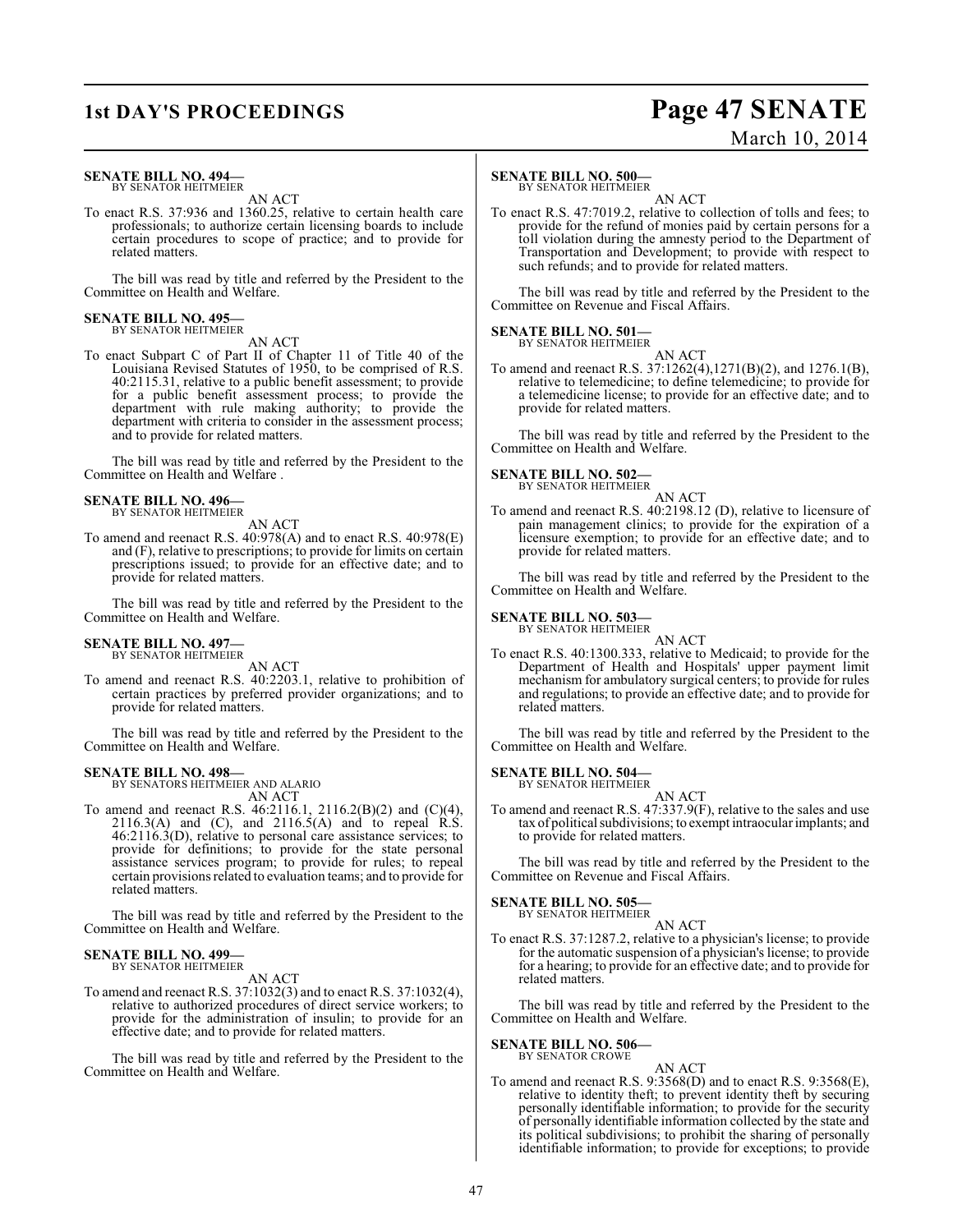# March 10, 2014

# **Page 48 SENATE 1st DAY'S PROCEEDINGS**

for the destruction of unlawfully obtained personally identifiable information; and provide for related matters.

The bill was read by title and referred by the President to the Committee on Commerce, Consumer Protection, and International Affairs.

## **SENATE BILL NO. 507—** BY SENATOR MARTINY

AN ACT

To amend and reenact the introductory paragraph of R.S. 37:760(A), relative to the practice of dentistry and the regulation of the profession; to provide for the powers and duties of the Louisiana State Board of Dentistry; and to provide for related matters.

The bill was read by title and referred by the President to the Committee on Commerce, Consumer Protection, and International Affairs.

# **SENATE BILL NO. 508—** BY SENATOR HEITMEIER

AN ACT

To amend and reenact R.S.  $47:301(7)(i)$  and  $(10)(u)$ , 315.3, and 337.9(F), and to enact R.S.  $47:301(18)(q)$ , relative to the sales and use tax of political subdivisions; to provide for certain exemptions of and refunds for transactions ultimately related to Medicare patients; and to provide for related matters.

The bill was read by title and referred by the President to the Committee on Revenue and Fiscal Affairs.

### **SENATE BILL NO. 509—** BY SENATOR NEVERS

AN ACT

To amend and reenact R.S.  $37:1041(C)(2)(a)$ ,  $(3),(4)(a)$ , and  $(5)$ , to enact R.S. 37:1041(C)(6) and (D), 1048(15), (16), and (17), and 1049(8), and to repeal R.S.  $37:1041(C)(2)(b)$  and (d) and  $1061(\vec{A})(29)$ , relative to the practice of optometry; to provide definitions; to provide for the powers of the board in the control and regulation of the practice of optometry; to provide for the qualifications and requirements of applicants desiring to become licensed to practice optometry; and to provide for related matters.

The bill was read by title and withdrawn from the files of the Senate prior to introduction.

# **SENATE BILL NO. 510—** BY SENATOR HEITMEIER

AN ACT

To enact R.S. 49:191(7) and to repeal R.S. 49:191(5)(j), relative to the Department of Veterans Affairs; to provide for re-creation of the Department of Veterans Affairs and the statutory entities made a part of the department by law; to provide for the effective termination date for all statutory authority for the existence of such statutory entities; to provide for an effective date; and to provide for related matters.

The bill was read by title and referred by the President to the Committee on Health and Welfare.

#### **SENATE BILL NO. 511** BY SENATOR HEITMEIER

AN ACT

To enact R.S. 49:191(7) and to repeal R.S. 49:191(5)(g), relative to the Department of Children and Family Services; to provide for re-creation of the Department of Children and Family Services and the statutory entities made a part of the department by law; to provide for the effective termination date for all statutory authority for the existence of such statutory entities; to provide for an effective date; and to provide for related matters.

The bill was read by title and referred by the President to the Committee on Health and Welfare.

# **SENATE BILL NO. 512—**

BY SENATOR HEITMEIER AN ACT

To enact Part LXXV of Chapter 5 of Title 40 of the Louisiana Revised Statutes of 1950, to be comprised of R.S. 40:1300.391 through 1300.396, relative to chain restaurant menu labeling; to provide for definitions; to provide for labeling requirements; to provide for exceptions; to provide for penalties; to provide for an effective date; and to provide for related matters.

The bill was read by title and referred by the President to the Committee on Health and Welfare.

### **SENATE BILL NO. 513—** BY SENATOR HEITMEIER

AN ACT

To enact R.S. 36:259(OO) and R.S. 40:2018.4, relative to the creation of the Louisiana Obesity Prevention and Management Commission within the Department of Health and Hospitals; to provide for membership; to provide for the functions of the commission; to provide for termination of the legislative authority for the commission; to provide for an effective date; and to provide for related matters.

The bill was read by title and referred by the President to the Committee on Health and Welfare.

# **SENATE BILL NO. 514—** BY SENATOR HEITMEIER

To enact R.S. 40:1300.264, relative to smoking near public and private elementary and secondary school property; to prohibit smoking near certain property around public and private elementary and secondary schools; to provide for certain exceptions; to provide for marking of the smoke-free areas; to provide for penalties; to provide for an effective date; and to provide for related matters.

AN ACT

The bill was read by title and referred by the President to the Committee on Health and Welfare.

# **SENATE BILL NO. 515—**

BY SENATOR CORTEZ AN ACT

To amend and reenact R.S. 39:469(B), relative to sales and use tax of political subdivisions; to prohibit certain rebates of the sales and use taxes imposed by local governmental subdivisions for activities in state-owned public facilities if certain contracts are entered into; and to provide for related matters.

The bill was read by title and referred by the President to the Committee on Revenue and Fiscal Affairs.

# **SENATE BILL NO. 516—**

BY SENATOR BUFFINGTON AND REPRESENTATIVE STUART BISHOP AN ACT

To enact Part VII of Chapter 15 of Title 37 of the Louisiana Revised Statutes of 1950, to be comprised of R.S. 37:1360.81 through 1360.91, relative to direct primary care; to provide for definitions; to provide for prohibitions on discrimination; to provide for direct fees; to provide for prohibited and authorized practices; to provide for acceptance and discontinuation of patients; to provide exemptions from state insurance laws; to provide for business conduct; to provide for annual reports; to provide for violations and penalties; to provide for rules and regulations; and to provide for related matters.

The bill was read by title and referred by the President to the Committee on Health and Welfare.

### **SENATE BILL NO. 517—** BY SENATOR ALLAIN

AN ACT

To amend and reenact R.S. 39:1405(B), relative to the state bond commission; to prohibit the commission from approving certain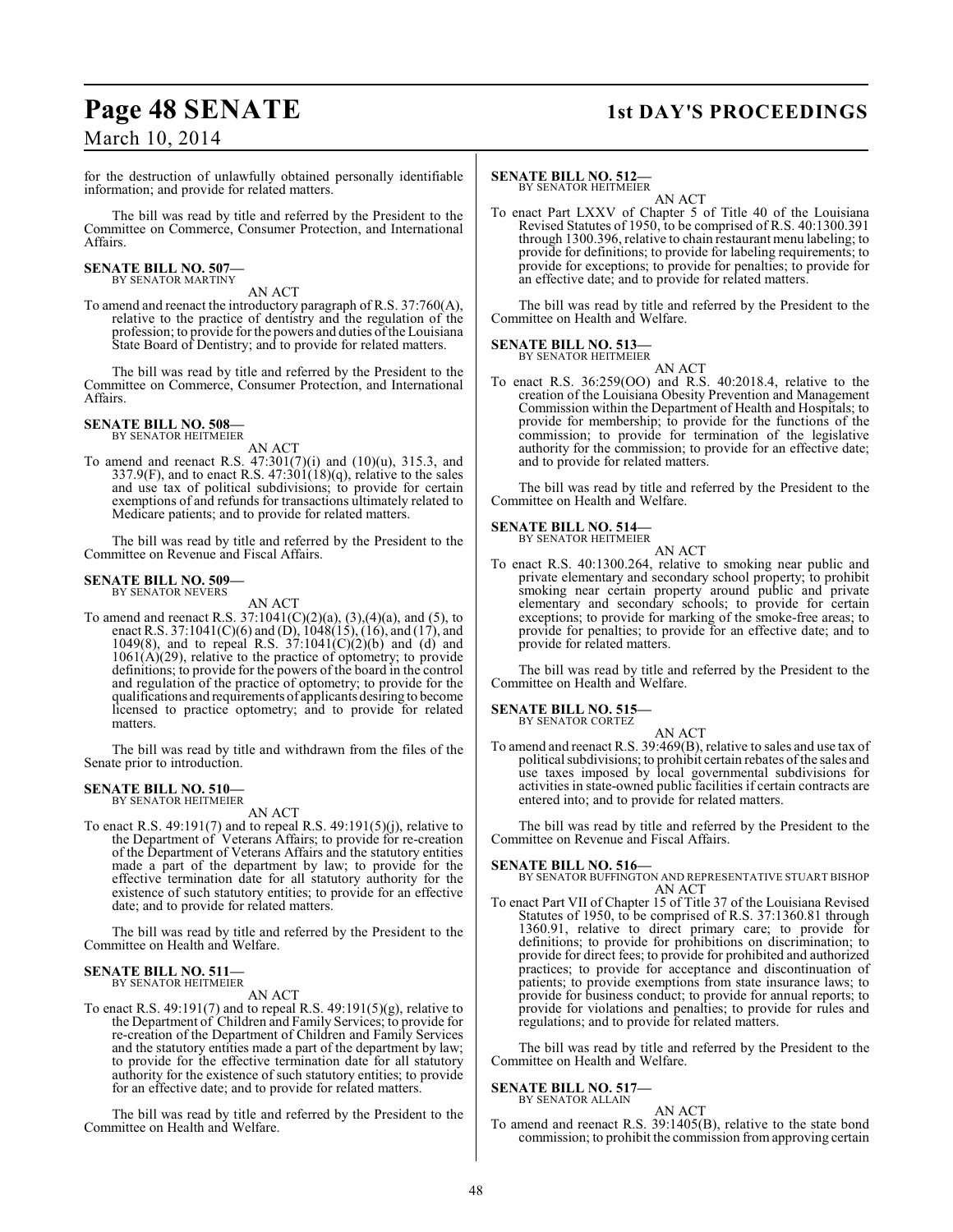# **1st DAY'S PROCEEDINGS Page 49 SENATE** March 10, 2014

debt or issuing certain evidences of indebtedness; and to provide for related matters.

The bill was read by title and referred by the President to the Committee on Revenue and Fiscal Affairs.

# **SENATE BILL NO. 518—** BY SENATOR MARTINY

AN ACT

To enact R.S. 9:2780.1(J), relative to motor carrier transportation contracts; to provide relative to certain provisions of motor carrier transportation contracts concerning indemnification; to provide for the applicability of the Unfair Trade Practice and Consumer Protection Law; to provide for penalties; to provide for terms and conditions; and to provide for related matters.

The bill was read by title and referred by the President to the Committee on Commerce, Consumer Protection, and International Affairs.

**SENATE BILL NO. 519—** BY SENATOR MARTINY

# AN ACT

To enact Subpart L-1 of Part I of Chapter 2 of Title 22 of the Louisiana Revised Statutes of 1950, to be comprised of R.S. 22:375.1 through 375.12, relative to service contracts; to provide for definitions; to provide for rights, responsibilities, and duties of service contract providers; to provide for disclosures; to provide for reimbursement insurers and insurance policies; to provide for recordkeeping; to provide for enforcement; to provide relative to conflict with other laws; and to provide for related matters.

The bill was read by title and referred by the President to the Committee on Commerce, Consumer Protection, and International Affairs.

#### **SENATE BILL NO. 520—** BY SENATOR DONAHUE

AN ACT

To amend and reenact R.S. 17:3048.1(C)(5) and to enact R.S. 17:3046.3 and 3048.1(A)(1)(b)(iii), (c)(iv), and (d)(iii), relative to financial assistance for certain postsecondary students; to provide relative to the Taylor Opportunity Program for Students; to revise the academic requirements for initial eligibility to receive certain program awards; to provide with respect to funding for the Louisiana GO Grant program; to provide for effectiveness; and to provide for related matters.

The bill was read by title and referred by the President to the Committee on Education.

## **SENATE BILL NO. 521—** BY SENATOR WARD

AN ACT

To enact R.S.40:1299.36.1, relative to commercial surrogacy; to provide for certain prohibitions, definitions, and penalties; and to provide for related matters.

The bill was read by title and referred by the President to the Committee on Health and Welfare.

#### **SENATE BILL NO. 522—** BY SENATOR WARD

# AN ACT

To amend and reenact R.S. 39:1484(A)(4)(b) and 1540, relative to consulting service contracts; to authorize the office of risk management to enter into consulting service contracts with one or more licensed insurance producers; to provide for the definition of consulting services; to provide for approvals of such contracts; and to provide for related matters.

The bill was read by title and referred by the President to the Committee on Finance.

### **SENATE BILL NO. 523** BY SENATOR MORRELL

AN ACT To amend and reenact R.S. 14:102.23(A)(2), (B)(1), and (C) and to enact R.S. 14:102.23(D), relative to the crime of cockfighting; to provide for definitions; to provide that possession of certain paraphernalia may be admissible as evidence of a violation; to provide penalties upon conviction of cockfighting; and to provide for related matters.

The bill was read by title and referred by the President to the Committee on Judiciary C.

**SENATE BILL NO. 524—**<br>
BY SENATORS WALSWORTH AND LAFLEUR AND<br>
REPRESENTATIVES CARTER AND LEGER<br>
AN ACT

To amend and reenact R.S. 15:587.1(A)(1)(a), 36:474(A)(11), and 477(B)(1), 46:1401, 1402, 1402.1, 1403, 1404(A), 1405, 1406, 1407, 1414.1, 1415, 1417, 1418(A), 1419, 1420(A), 1421, 1422, 1423, 1427, 1428, and 1430, to enact R.S. 17:407.26 and Part X-B of Chapter 1 of Title 17 of the Louisiana Revised Statutes of 1950, to be comprised of R.S. 17:407.31 through 407.51, and to repeal R.S. 46:1414, 1426 and 1429, relative to early learning center licensing; and to provide for related matters.

The bill was read by title and referred by the President to the Committee on Education.

## **SENATE BILL NO. 525—** BY SENATOR ADLEY

- AN ACT
- To enact R.S. 45:302.1, relative to the Louisiana Public Service Commission; to provide with respect to abandonment of interstate pipelines located wholly within the state; and to provide for related matters.

The bill was read by title and referred by the President to the Committee on Transportation, Highways and Public Works.

## **SENATE BILL NO. 526—**

BY SENATOR ALARIO AND REPRESENTATIVE KLECKLEY AN ACT

To enact R.S. 17:3138.2, relative to public postsecondary funding to meet workforce needs; to establish the Workforce and Innovation for a Stronger Economy Fund; to provide for the dedication, deposit, use, and investment on monies in the fund; to provide for a statewide workforce demand and gap analysis; to provide for a Workforce and Innovation for a Stronger Economy Fund Strategic Planning Council as an independent subcommittee of the Board of Regents; to provide for reporting requirements; to provide for an effective date; and to provide for related matters.

The bill was read by title and referred by the President to the Committee on Finance.

# **SENATE BILL NO. 527—**

BY SENATOR HEITMEIER AN ACT

To enact R.S. 48:22.1, relative to transportation; to provide requirements for "Complete Streets"; to provide for exceptions; and to provide for related matters.

The bill was read by title and referred by the President to the Committee on Transportation, Highways and Public Works.

#### **SENATE BILL NO. 528—** BY SENATOR CROWE

AN ACT To amend and reenact R.S. 34:3493(A)(1), 3495(A), (C), (D), (F), and (G) and to enact R.S. 34:3499.1, relative to the Louisiana International Deep Water Gulf Transfer Terminal Authority; to provide for jurisdiction; to provide for changes in the coordinates; to provide for an executive board; to provide for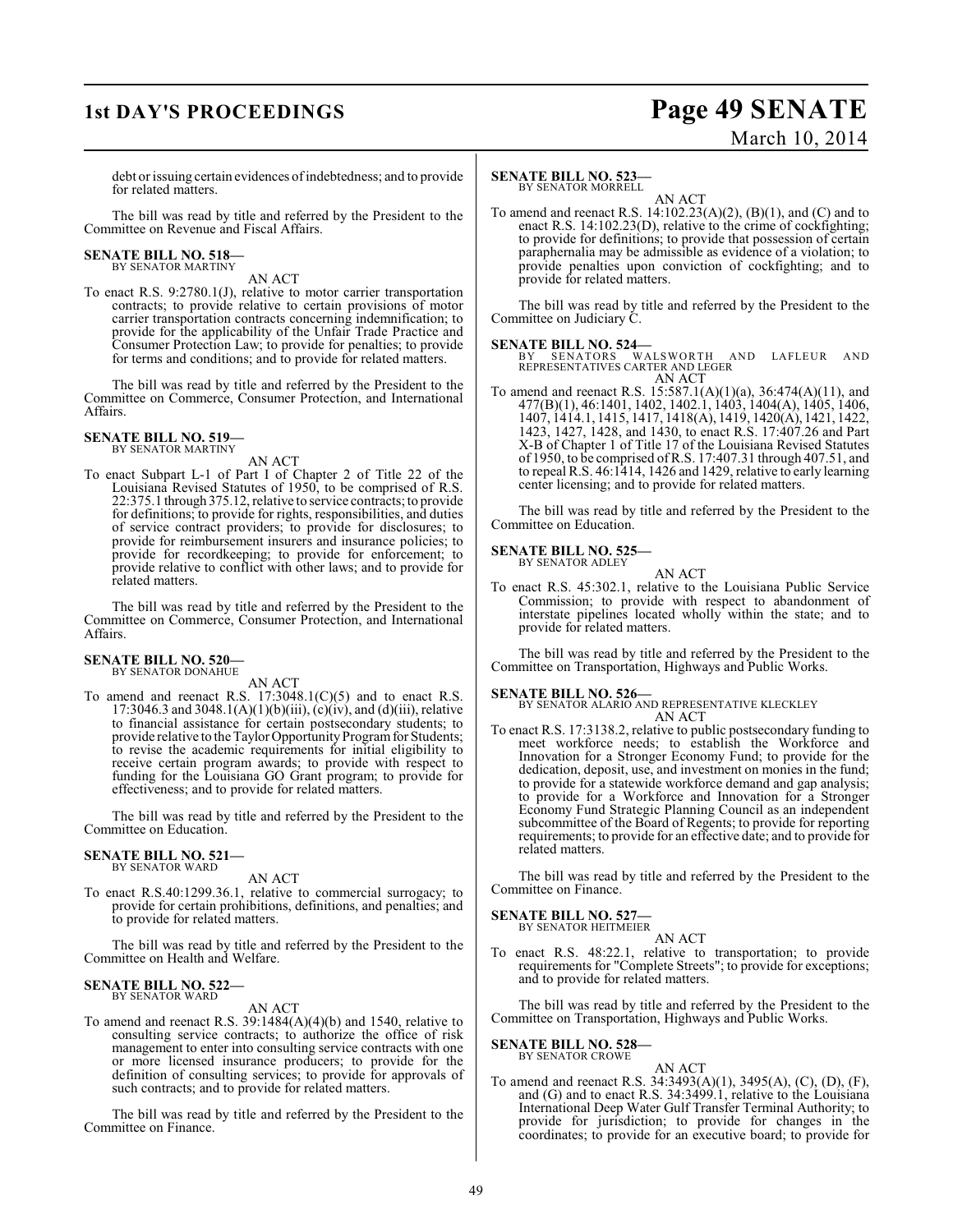# **Page 50 SENATE 1st DAY'S PROCEEDINGS**

March 10, 2014

the legislative auditor; to provide for contracting parties; to provide for financial compliance; and to provide for related matters.

The bill was read by title and referred by the President to the Committee on Transportation, Highways and Public Works.

# **SENATE BILL NO. 529—** BY SENATOR MORRELL

AN ACT

To amend and reenact R.S. 9:366(A) and 372(B) and (C), R.S. 14:79(B), (C), (E), and (F), R.S. 46:2135(G) and (H), 2136(E), (G), and (H), 2136.2(A) and (D), and 2140, Children's Code Articles  $1569$ (H) and  $(I)$  and  $1570$ (E), (G), and (H), Code of Civil Procedure Article 3607.1, and Code of Criminal Procedure Articles 30(B), 327.1, 335.2(C), and 871.1 and to enact R.S.  $14:79(A)(3)(d)$ , relative to protective orders issued in conjunction with cases of domestic abuse; to provide relative to the procedures for filing Uniform Abuse Prevention Orders in the Louisiana Protective Order Registry; to provide relative to the duties of judges and the Judicial Administrator's Office of the Louisiana Supreme Court relative to the issuance of temporary restraining orders, preliminary or permanent injunctions, and protective orders; to amend the crime of violation of protective orders to include the willful disobedience of a Uniform Abuse Prevention Order; to provide relative to the penalties for violations of protective orders; to provide relative to the duty of law enforcement with regard to enforcing protective orders and violations of protective orders; to provide relative to the determination by law enforcement of the predominant aggressor in domestic abuse cases; to provide for a rebuttable presumption regarding the predominant aggressor; and to provide for related matters.

The bill was read by title and referred by the President to the Committee on Judiciary C.

# **SENATE BILL NO. 530—** BY SENATOR BROOME

AN ACT

To enact Part IX of Chapter 14 of Title 33 of the Louisiana Revised Statutes of 1950, to be comprised of R.S. 33:5011 through 5016, relative to foreclosure registry program; to provide for certain information relative to foreclosed property; to provide for definitions; to provide for enforcement; to provide for penalties; to provide for an effective date; and to provide for related matters.

The bill was read by title and referred by the President to the Committee on Local and Municipal Affairs.

## **SENATE BILL NO. 531—** BY SENATOR ALLAIN

AN ACT

To enact R.S. 49:214.36.1, relative to the authority of certain state and local government entities to bring causes of action arising from or related to certain permits issued in the coastal area; to provide relative to causes of action relating to certain permits issued in the coastal area against state or local governmental entities; and to provide for related matters.

The bill was read by title and referred by the President to the Committee onJudiciary A.

# **SENATE BILL NO. 532—**

BY SENATORS GUILLORY, ADLEY AND MILLS AN ACT

To enact Chapter 33-B of Title 13 of the Louisiana Revised Statutes of 1950, to be comprised of R.S. 13:5361 through 5367, to provide relative to the Veteran's Court Program; to provide for the creation; to provide for the goals; to provide definitions; to provide for the Veteran's court probation program; to provide for veteran indicator documents; and to provide for related matters.

The bill was read by title and referred by the President to the Committee on Health and Welfare.

# **SENATE BILL NO. 533—**

BY SENATORS LAFLEUR AND WALSWORTH AND<br>REPRESENTATIVES CARTER AND LEGER AN ACT

To enact Part X-B of Chapter 1 of Title 17 of the Louisiana Revised Statutes of 1950, to be comprised of R.S. 17:407.41 through 407.46, relative to early childhood education enrollment coordination; to provide for definitions; to provide for prohibitions; to authorize local enrollment coordination entities; to provide for responsibilities of approved local enrollment coordination entities; to provide for funding of approved local enrollment coordination entities; and to provide for related matters.

The bill was read by title and referred by the President to the Committee on Education.

# **SENATE BILL NO. 534—** BY SENATOR HEITMEIER

AN ACT To enact Part XIV of Chapter 3 of Title 46 of the Louisiana Revised Statutes of 1950, to be comprised of R.S. 46:460.91, relative to Medicaid; to provide relative to prescription drugs; and to provide for related matters.

The bill was read by title and referred by the President to the Committee on Health and Welfare.

## **SENATE BILL NO. 535—**

BY SENATORS ADLEY, BUFFINGTON AND WHITE AN ACT

To enact Chapter 11 of Title 24 of the Louisiana Revised Statutes of 1950, to be comprised of R.S. 24:671 through 675, and 681 through 685, and R.S. 40:1379.1(O), relative to legislative security; to provide for a director of legislative security; to provide for the qualifications, compensation, duties and functions of the director; to provide for legislative security officers; to provide for the manner in which certain special officer commissions may be issued; to create the Joint Legislative Security Council; to provide for the composition and membership of the council; to provide for the powers and duties of the council; to provide for compensation of the council members; and to provide for related matters.

The bill was read by title and referred by the President to the Committee on Senate and Governmental Affairs.

# **SENATE BILL NO. 536—**

BY SENATOR LAFLEUR

AN ACT To enact Subpart A-4 of Part III of Chapter 1 of Title 17 of the Louisiana Revised Statutes of 1950, to be comprised of R.S. 17:188.1 through 188.3, relative to the transparency, accountability, and accessibility of student data; to provide for definitions; to require specific actions of the Board of Elementary and Secondary Education; to require the creation of certain data inventory; to prohibit the transfer of certain data; to provide exceptions; to require a data security plan; to require compliance with certain laws; to require that certain contracts include privacy and security provisions; to require notice in certain circumstances; to provide for annual reporting; to require the board to adopt certain rules; to provide for an effective date; and to provide for related matters.

The bill was read by title and referred by the President to the Committee on Education.

## **SENATE BILL NO. 537—**

BY SENATOR MARTINY

AN ACT To amend and reenact R.S. 30:2363 and the introductory paragraph of R.S. 32:1510(A), relative to reporting requirements for state and local governments after certain incidents, accidents, and cleanups involving hazardous materials; to provide for definitions; to provide for electronic notifications of such events; and to provide for related matters.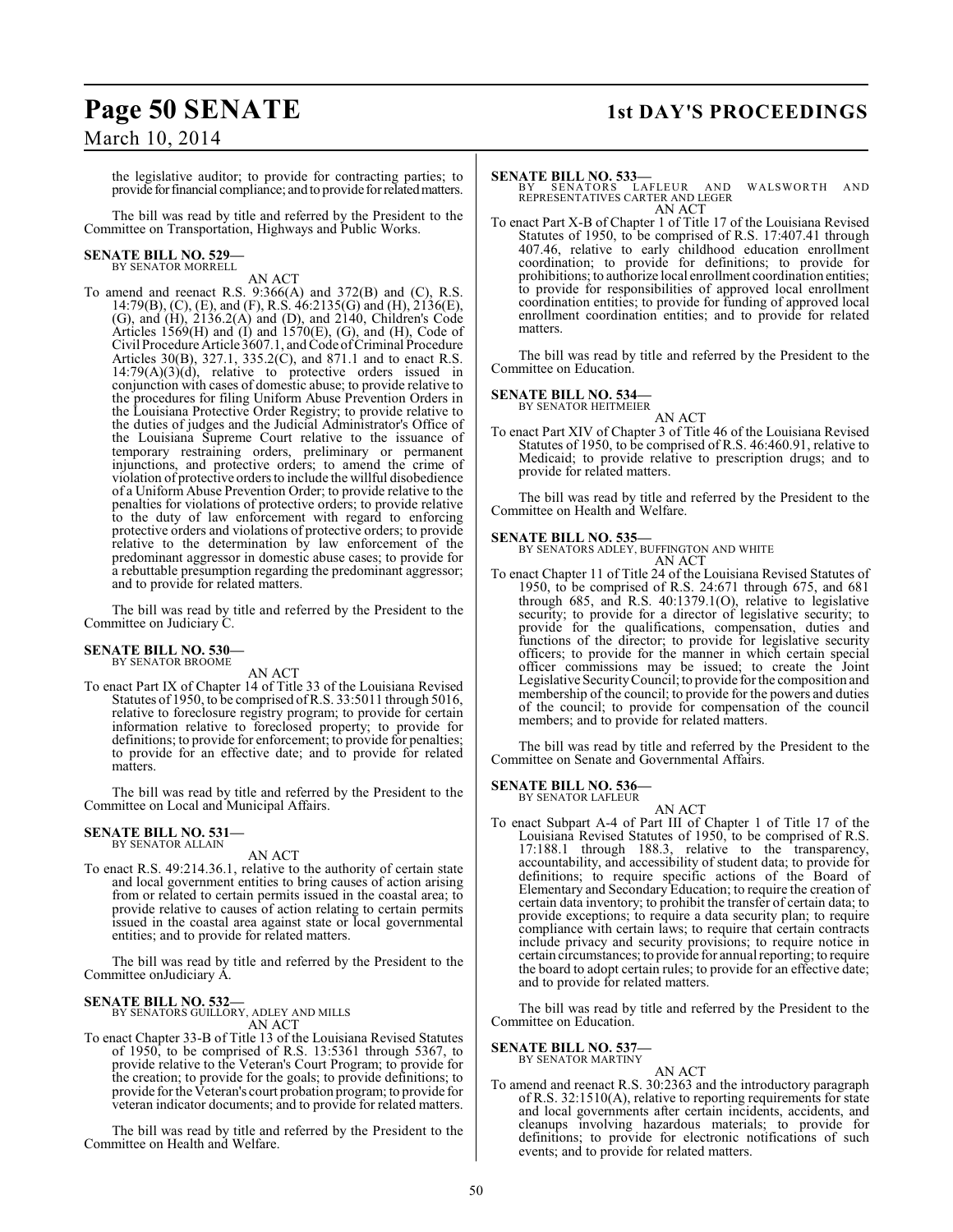# **1st DAY'S PROCEEDINGS Page 51 SENATE** March 10, 2014

The bill was read by title and referred by the President to the Committee on Environmental Quality.

# **SENATE BILL NO. 538—** BY SENATOR JOHN SMITH

AN ACT

To enact Part III-B of Chapter 2 of Title 29 of the Louisiana Revised Statutes of 1950, to be comprised of R.S. 29:330, relative to the Military Airborne Hazards and Open Burn Pit Registry; to provide for the duties and powers of the secretary of the Department of Veterans Affairs; to provide terms, conditions and requirements; and to provide for related matters.

The bill was read by title and referred by the President to the Committee on Health and Welfare.

#### **SENATE BILL NO. 539—** BY SENATOR NEVERS

AN ACT

To enact Chapter 1-B of Title 37 of the Louisiana Revised Statutes of 1950, to be comprised of R.S. 37:24 through 27, relative to suicide assessment, intervention, treatment and management training for certain professionals; to provide relative to professional licensing requirements; to provide for certain exemptions; to provide for certain definitions, terms, conditions, and procedures; and to provide for related matters.

The bill was read by title and referred by the President to the Committee on Health and Welfare.

## **SENATE BILL NO. 540—**

BY SENATOR MILLS

AN ACT To enact R.S. 13:2622, relative to the constables in St. Martin Parish; to authorize the governing authority to establish a fee; and to provide for related matters.

The bill was read by title and referred by the President to the Committee on Local and Municipal Affairs.

## **SENATE BILL NO. 541—**

BY SENATOR MILLS AND REPRESENTATIVE HONORE

AN ACT

To amend and reenact Part X-E of Chapter 4 of Title 40 of the Louisiana Revised Statutes of 1950, to be comprised of R.S. 40:1046.1 through 1046.15 and to enact R.S. 36:259(OO), relative to the therapeutic use of marijuana; to enact the Louisiana Therapeutic Use of Marijuana Act; to provide for the authority to prescribe therapeutic marijuana; to provide for the dispensing of therapeutic marijuana; to provide for definitions; to create the Therapeutic Marijuana Utilization Review Board; to place the Therapeutic Marijuana Utilization Review Board within the Department of Health and Hospitals; to provide for the powers and duties of the board; to provide for the composition of the board; to provide for rulemaking; to create the Louisiana Therapeutic Use of Marijuana Fund; to provide for suitability to obtain a license to prescribe, dispense, or produce therapeutic marijuana; to provide standards and criteria for a therapeutic marijuana treatment facility; to provide for limitations on the number of therapeutic marijuana treatment facilities and production facilities; to provide standards and criteria for therapeutic marijuana producers and production facilities; to provide for exemptions from certain criminal provisions; to provide for applicability; to provide for the qualifications and licensing of physicians to prescribe therapeutic marijuana; to provide for the qualifications and licensing of therapeutic marijuana production facilities, therapeutic marijuana producers, and therapeutic marijuana dispensers; and to provide for related matters.

The bill was read by title and referred by the President to the Committee on Health and Welfare.

### **SENATE BILL NO. 542—** BY SENATOR MORRELL

AN ACT

To enact R.S. 27:15(H), relative to the Gaming Control Board; to require an annual report on impact of technology; and to provide for related matters.

The bill was read by title and referred by the President to the Committee on Judiciary B.

# **SENATE BILL NO. 543—** BY SENATOR DONAHUE

AN ACT

To amend and reenact R.S. 39:24(A) and (B), 34(A), 51(A)(2), and 56(A) and to enact R.S. 39:2(15.1) and 36(A)(7), relative to budgetary procedures; to define expenditures for payments to businesses and individuals; to provide for inclusion in the official forecast, the executive budget, the general appropriation bill, other appropriation bills, and the state budget of expenditures for payments to businesses and individuals; to provide for an effective date; and to provide for related matters.

The bill was read by title and referred by the President to the Committee on Finance.

## **SENATE BILL NO. 544—**

BY SENATOR HEITMEIER AN ACT

To amend and reenact R.S. 13:2151.4(D) and (E) and R.S. 40.39.1(A)(1), (B)(1), (C), and (D), and to enact R.S. 13:2151.4(F), relative to the Second City Court of the city of New Orleans; to provide for the jurisdiction of the office of clerk; to authorize the clerk to issue certain vital records; and to provide for related matters.

The bill was read by title and referred by the President to the Committee on Judiciary A.

**SENATE BILL NO. 545—**

BY SENATOR MILLS

AN ACT To amend and reenact R.S. 22:1007(I) and to enact R.S. 22:1007(J), relative to substitution of medications; to provide for requirements of provider contracts; and to provide for related matters.

The bill was read by title and referred by the President to the Committee on Health and Welfare.

### **SENATE BILL NO. 546—** BY SENATOR ADLEY

AN ACT To enact Part IV-A of Chapter 1 of Subtitle 1 of Title 30 of the Louisiana Revised Statutes of 1950, to be comprised of R.S. 30:55, relative to minerals, oil and gas, and environmental quality; to provide relative to political subdivisions and other local governing authorities; to prohibit certain claims and actions by political subdivisions and other local governing authorities as preempted and precluded by state law; to provide certain terms, conditions, procedures, requirements, exceptions, and effects; and to provide for related matters.

The bill was read by title and referred by the President to the Committee on Judiciary A.

## **SENATE BILL NO. 547—** BY SENATOR ADLEY

AN ACT

To enact R.S. 9:2778.1, relative to contractual agreements; to clarify and interpret public policy regarding certain provisions in governmental agreements above fifty thousand dollars in value and not subject to review by the office of contractual review; to clarify and declare public policy requiring specification of an expiration date or event, a monetary cap, and a clear description of the services or goods to be provided; to clarify and provide for the invalidity of certain provisions authorizing unilateral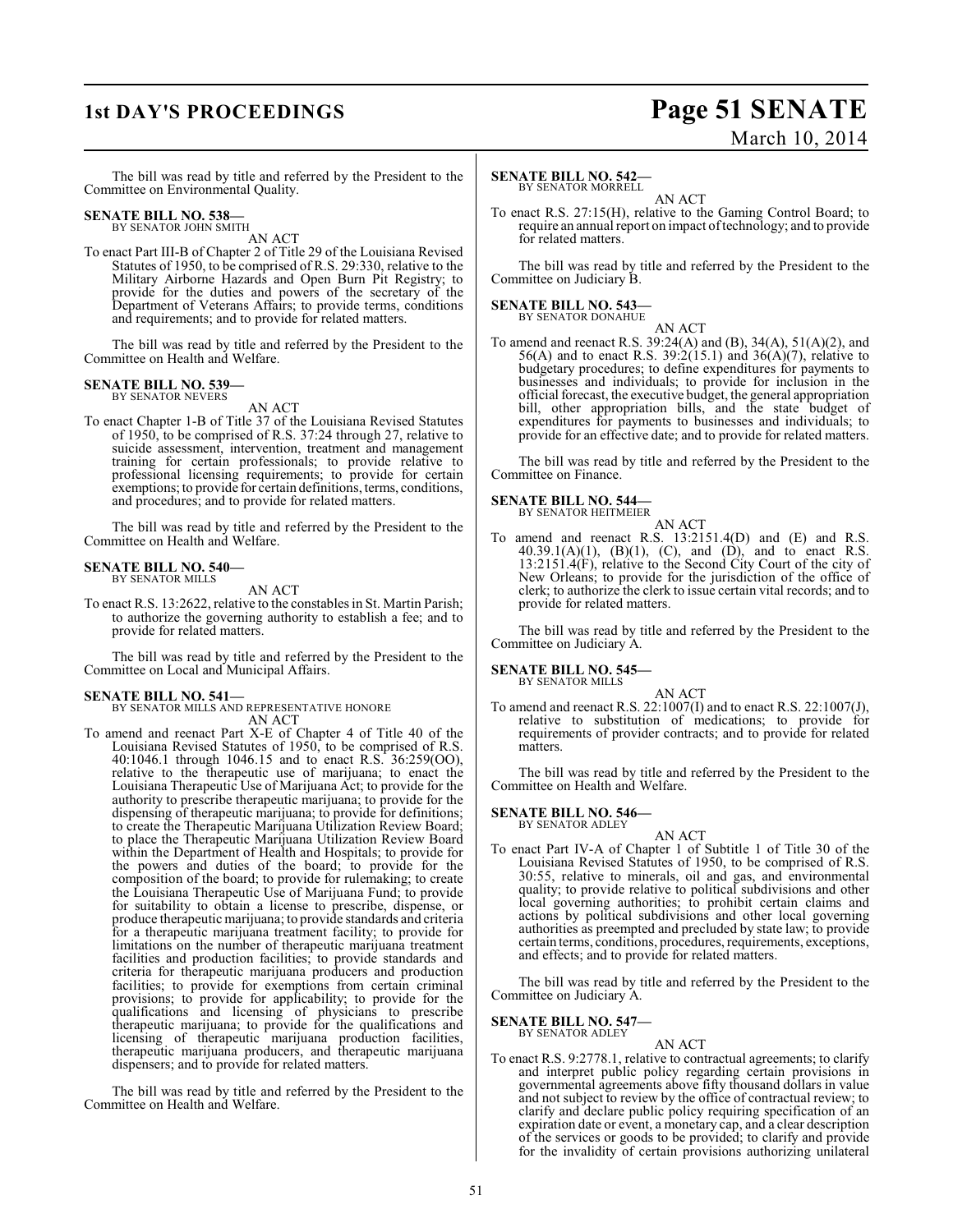# **Page 52 SENATE 1st DAY'S PROCEEDINGS**

March 10, 2014

action by private contractors on behalf of the governmental entity or conditioning public liability for liquidated damages on acts of third parties, or agreements for which the governmental entity neither possesses nor reasonably anticipates receiving adequate funding; to provide for an effective date; and to provide for related matters.

The bill was read by title and referred by the President to the Committee on Finance.

## **SENATE BILL NO. 548—** BY SENATOR BROOME

AN ACT

To enact Part VI of Chapter 10 of Title 38 of the Louisiana Revised Statutes of 1950, to be comprised of R.S. 38:2301, relative to public contracts; to provide with respect to equal pay in public contracts; and to provide for related matters.

The bill was read by title and referred by the President to the Committee on Finance.

**SENATE BILL NO. 549—** BY SENATOR GALLOT

AN ACT

To amend and reenact R.S. 33:1992(A)(1) and 2002(A)(3)(a), relative to minimum wages for firefighters; to provide relative to the components of a firefighter's starting salary; to provide relative to compliance with the requirements of the Fair Labor Standards Act; and to provide for related matters.

The bill was read by title and referred by the President to the Committee on Local and Municipal Affairs.

#### **SENATE BILL NO. 550—** BY SENATOR BROWN

AN ACT

To enact R.S. 36:109(X) and Chapter 44 of Title 51 of the Louisiana Revised Statutes of 1950, to be comprised of R.S. 51:2701 and 2702, relative to the Southeast Louisiana Authority for Growth and Opportunity; to provide for membership; to provide for certain powers, duties, and functions; to provide for officers; to provide for meeting dates; and to provide for terms, conditions, and requirements; and to provide for related matters.

The bill was read by title and referred by the President to the Committee on Commerce, Consumer Protection, and International Affairs.

# **SENATE BILL NO. 551—** BY SENATOR PEACOCK

AN ACT

To amend and reenact R.S. 23:844, 845, 846, and 849 and to enact R.S. 23:821(4) and 841.1, relative to labor disputes; to provide for peaceful protest; to restrict certain mass picketing activities; to provide for definitions; to provide for labor organizations; to provide for requirements for injunctive relief; to provide for contempt of court; to provide for fines; to provide for the payment of damages; and to provide for related matters.

The bill was read by title and referred by the President to the Committee on Labor and Industrial Relations.

# **SENATE BILL NO. 552—**

BY SENATORS ADLEY AND GARY SMITH AN ACT

To enact R.S. 38:2225.2.4, relative to public contracts; to provide for public contracts by use of the early contractor involvement method; and to provide for related matters.

The bill was read by title and referred by the President to the Committee on Transportation, Highways and Public Works.

## **SENATE BILL NO. 553—** BY SENATOR ADLEY

AN ACT

To amend and reenact R.S. 42:262 and to enact R.S. 42:263(D), relative to special counsels; to provide relative to special attorneys for flood protection authorities; to provide for resolutions requesting special counsel; to provide for prospective and retroactive application; and to provide for related matters.

The bill was read by title and referred by the President to the Committee on Transportation, Highways and Public Works.

## **SENATE BILL NO. 554—** BY SENATOR GARY SMITH

AN ACT To amend and reenact R.S. 22:972, Subpart D of Part III of Chapter 4 of Title 22 of the Louisiana Revised Statutes of 1950, comprised of R.S. 22:1091 through 1099, and R.S.  $44:4.1(B)(11)$ , relative to health insurance rate review and approval; to provide for definitions; to provide for rate filings and rate increases; to provide relative to form approval; to provide relative to rating factors, risk pools, and individual market plan and calendar year requirements; to provide with respect to review and subsequent approval or disapproval of proposed rate filings and rate changes; to provide for fees; to provide for exceptions to the Public Records Law; to provide for implementation and enforcement; to provide for the frequency of rate increase limitations; to provide relative to the prohibition of discrimination in rates due to severe disability; and to provide for related matters.

The bill was read by title and referred by the President to the Committee on Insurance.

# **SENATE BILL NO. 555—** BY SENATOR MORRISH

AN ACT To enact R.S. 11:710(A)(9), relative to the Teachers' Retirement System of Louisiana; to allow retirees who have attained the age of sixty-five to avoid suspension of benefits during reemployment; to provide for an effective date; and to provide for related matters.

The bill was read by title and referred by the President to the Committee on Retirement.

# **SENATE BILL NO. 556—** BY SENATOR JOHNS

AN ACT To amend and reenact R.S. 40:1006(B), relative to the reporting of prescription monitoring information; to provide for reporting at a frequency to be determined by the Louisiana Board of Pharmacy; and to provide for related matters.

The bill was read by title and referred by the President to the Committee on Health and Welfare.

## **SENATE BILL NO. 557—** BY SENATOR JOHNS

AN ACT To amend and reenact R.S. 14:81.1.1(C) and to enact R.S. 14:81.1.1(D), relative to offenses affecting the public morals; to provide relative to the elements of the crime of "sexting"; and to provide for related matters.

The bill was read by title and referred by the President to the Committee on Judiciary C.

# **SENATE BILL NO. 558—**

- BY SENATOR LAFLEUR
- AN ACT To amend and reenact the introductory paragraph of R.S.  $17:273.3(C)(2)(a)$  and to enact R.S.  $17:273.3(\overline{E})$ ,  $(F)$ , and  $(G)$ , relative to foreign language immersion programs in public schools; to prohibit local school boards from denying enrollment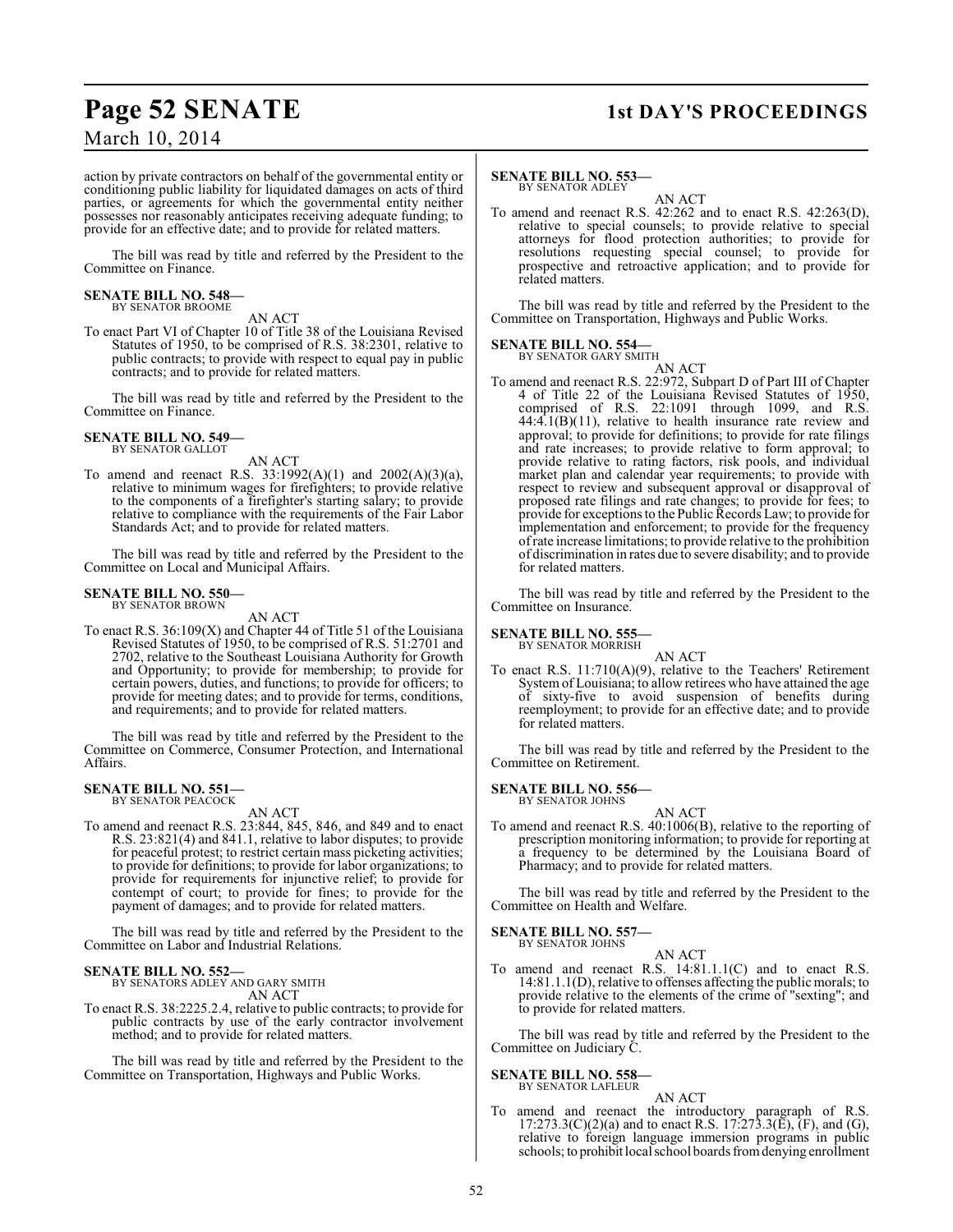# **1st DAY'S PROCEEDINGS Page 53 SENATE**

# March 10, 2014

in a foreign language immersion program to certain students; to provide with respect to requirements for the establishment, continuation, and certification of such programs; to provide restrictions; to provide for an effective date; and to provide for related matters.

The bill was read by title and referred by the President to the Committee on Education.

## **Introduction of Senate Resolutions**

Senator Johns asked for and obtained a suspension of the rules to read Senate Resolutions a first and second time.

### **SENATE RESOLUTION NO. 3—** BY SENATOR JOHNS

A RESOLUTION

To express the sincere condolences of the Senate of the Legislature of Louisiana upon the death of Dr. Lionel Louis "Poochie" de la Houssaye.

On motion of Senator Johns the resolution was read by title and adopted.

# **Introduction of Senate Concurrent Resolutions**

Senator Broome asked for and obtained a suspension of the rules to read Senate Concurrent Resolutions a first and second time.

## **SENATE CONCURRENT RESOLUTION NO. 3—**

BY SENATOR MILLS A CONCURRENT RESOLUTION

To urge and request the Senate Committee on Senate and Governmental Affairs and the House Committee on House and Governmental Affairs to meet and function as a joint committee to study and make recommendations with respect to implementing background checks for candidates for political office.

The resolution was read by title and referred by the President to the Committee on Senate and Governmental Affairs.

## **SENATE CONCURRENT RESOLUTION NO. 4—** BY SENATOR RISER

A CONCURRENT RESOLUTION

To designate March 2014 as "Breast Cancer Awareness Month" in Louisiana.

The resolution was read by title and placed on the Calendar for a second reading.

## **SENATE CONCURRENT RESOLUTION NO. 5—** BY SENATOR GUILLORY

A CONCURRENT RESOLUTION

To memorialize the Congress of the United States to review and consider eliminating provisions of federal law which reduce Social Security benefits for those receiving pension benefits from federal, state, or local government retirement or pension systems, plans, or funds.

The resolution was read by title and referred by the President to the Committee on Retirement.

## **SENATE CONCURRENT RESOLUTION NO. 6—** BY SENATOR NEVERS

A CONCURRENT RESOLUTION

To direct the Department of Transportation and Development to reduce the speed limit from fifty-five to forty-five miles per hour on LA Highway 21 east of its intersection with LA Highway 40 at the Fifth Ward Junior High School and its intersection with LA Highway 41 in St. Tammany Parish.

The resolution was read by title and referred by the President to the Committee on Transportation, Highways and Public Works.

# **SENATE CONCURRENT RESOLUTION NO. 7—**

BY SENATOR LAFLEUR AND REPRESENTATIVE HILL A CONCURRENT RESOLUTION

To commend the Kinder High School Yellow Jackets on winning the Class 2A state football championship.

The resolution was read by title and placed on the Calendar for a second reading.

# **SENATE CONCURRENT RESOLUTION NO. 8—** BY SENATOR CLAITOR A CONCURRENT RESOLUTION

To urge and request that the citizens of Louisiana recognize the lifesaving benefits of routine colorectal screening examinations and schedule such examinations as deemed appropriate by their physicians.

The resolution was read by title and placed on the Calendar for a second reading.

## **SENATE CONCURRENT RESOLUTION NO. 9—** BY SENATOR CLAITOR

A CONCURRENT RESOLUTION

To commend Claney Duplechin, the boys varsity cross country coach at Episcopal High School in Baton Rouge, on being selected as a 2013 National Coach of the Year by the National Federation of State High School Associations.

The resolution was read by title and placed on the Calendar for a second reading.

**SENATE CONCURRENT RESOLUTION NO. 10—**<br>BY SENATORS JOHNS AND MORRISH AND REPRESENTATIVES<br>DANAHAY, FRANKLIN, GEYMANN AND KLECKLEY A CONCURRENT RESOLUTION

To express the sincere condolences of the Legislature of Louisiana upon the death of James Leo McGough Sr. of Lake Charles, Louisiana.

The resolution was read by title and placed on the Calendar for a second reading.

## **SENATE CONCURRENT RESOLUTION NO. 11—** BY SENATOR CROWE

A CONCURRENT RESOLUTION

To express the condolences of the Legislature of Louisiana upon the death of Viola Cocran and to commend posthumously her volunteer efforts at Slidell Memorial Hospital, which earned her designation in the Guinness Book of World Records.

The resolution was read by title and placed on the Calendar for a second reading.

# **SENATE CONCURRENT RESOLUTION NO. 12—**<br>BY SENATOR GALLOT AND REPRESENTATIVE HOFFMANN

A CONCURRENT RESOLUTION

To designate March 19, 2014, as "Kick Butts Day 2014" in Louisiana.

The resolution was read by title and placed on the Calendar for a second reading.

# **SENATE CONCURRENT RESOLUTION NO. 13—** BY SENATOR CORTEZ

A CONCURRENT RESOLUTION

To urge and request the Louisiana State Medical Society and the Louisiana Academy of Family Physicians to educate its members of state and federal programs available to children with developmental disabilities and advise parents and guardians of such programs when such a diagnosis is made.

The resolution was read by title and referred by the President to the Committee on Health and Welfare.